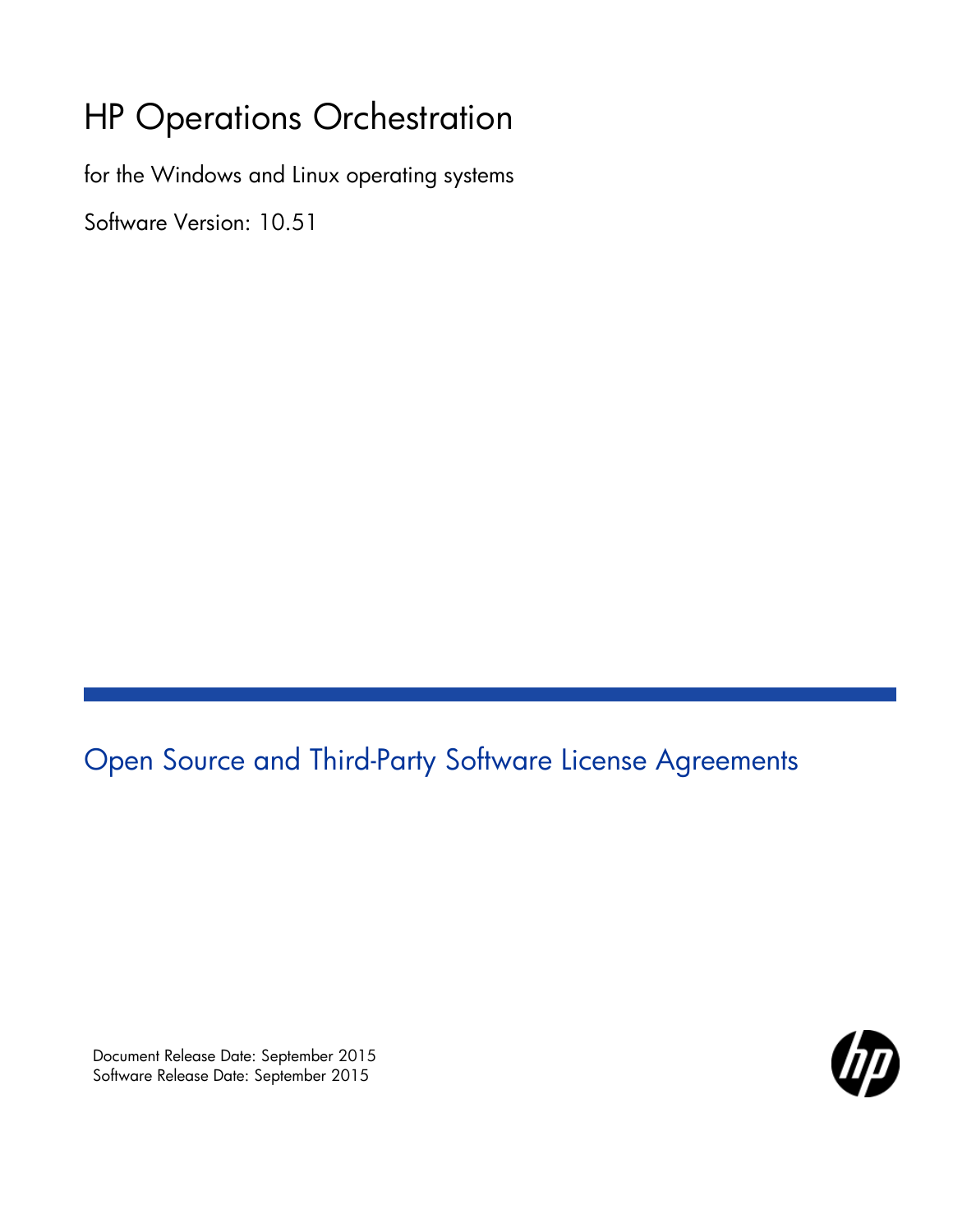| COMMON DEVELOPMENT AND DISTRIBUTION LICENSE (CDDL) Version 1.0  18 |  |
|--------------------------------------------------------------------|--|
|                                                                    |  |
|                                                                    |  |
|                                                                    |  |
|                                                                    |  |
|                                                                    |  |
|                                                                    |  |
|                                                                    |  |
|                                                                    |  |
|                                                                    |  |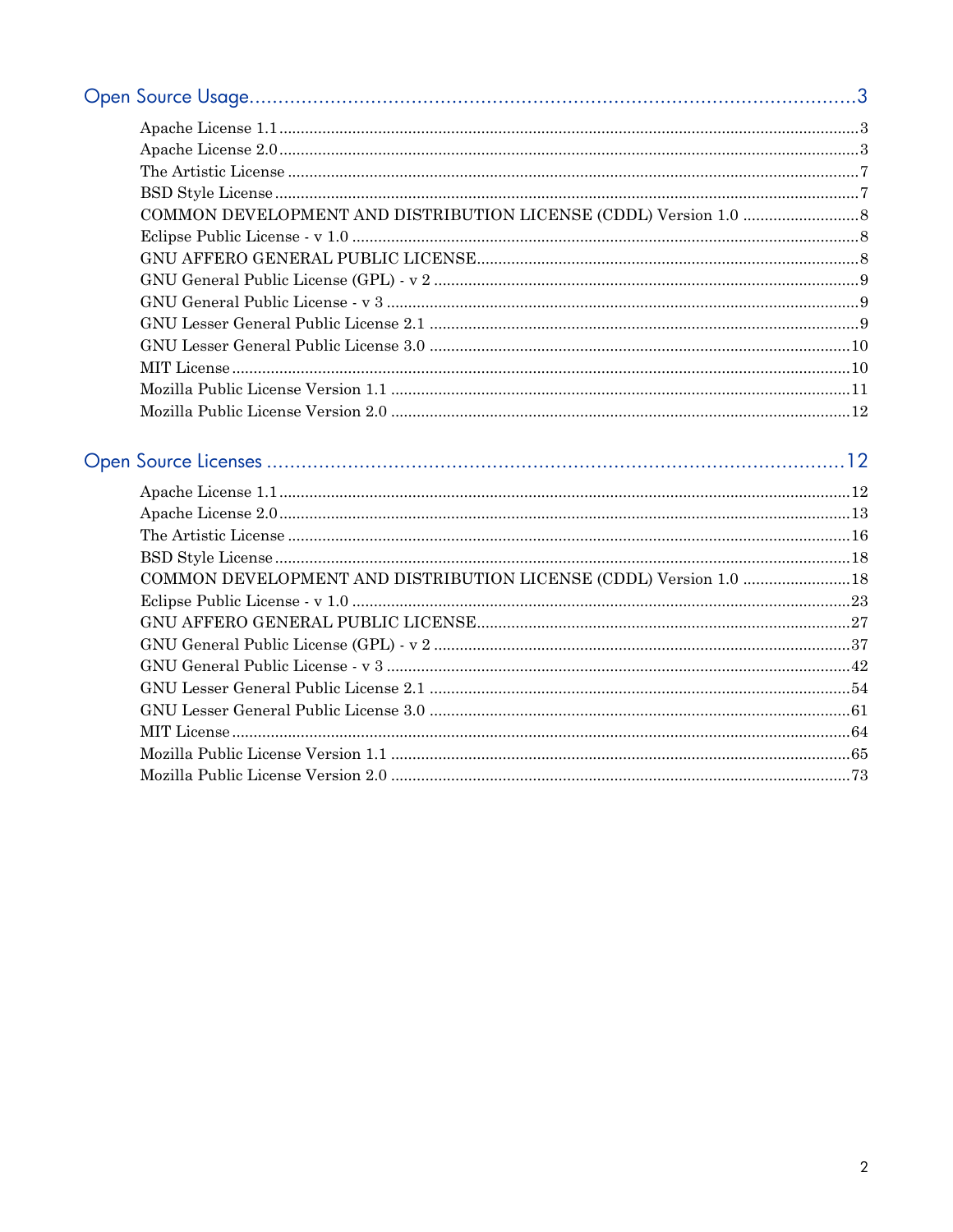# <span id="page-2-0"></span>Open Source Usage

HP acknowledges the use of the following open source components under the licenses shown below.

# <span id="page-2-1"></span>Apache License 1.1

HP acknowledges the use of the following open source components that are provided under this license:

- $\bullet$  jdom  $1.1$
- $xpp3$  1.1.4c

## <span id="page-2-2"></span>Apache License 2.0

HP acknowledges the use of the following open source components that are provided under this license:

| activeio                   | 3.1.2    |
|----------------------------|----------|
| aether                     | 0.9.0.M2 |
| apache-activemq            | 5.5.1    |
| apache-commons-beanutils   | 1.8.3    |
| apache-commons-cli         | 1.2      |
| apache-commons-codec       | $1.6\,$  |
| apache-commons-collections | 3.2.2    |
| apache-commons-dbcp        | 1.4      |
| apache-commons-discovery   | $0.2\,$  |
| apache-commons-fileupload  | 1.3.1    |
| apache-commons-httpclient  | 4.3.1    |
| apache-commons-io          | $2.3\,$  |
| apache-commons-lang        | 2.6      |
| apache-commons-lang3       | $3.1\,$  |
| apache-commons-logging     | 1.1.1    |
|                            |          |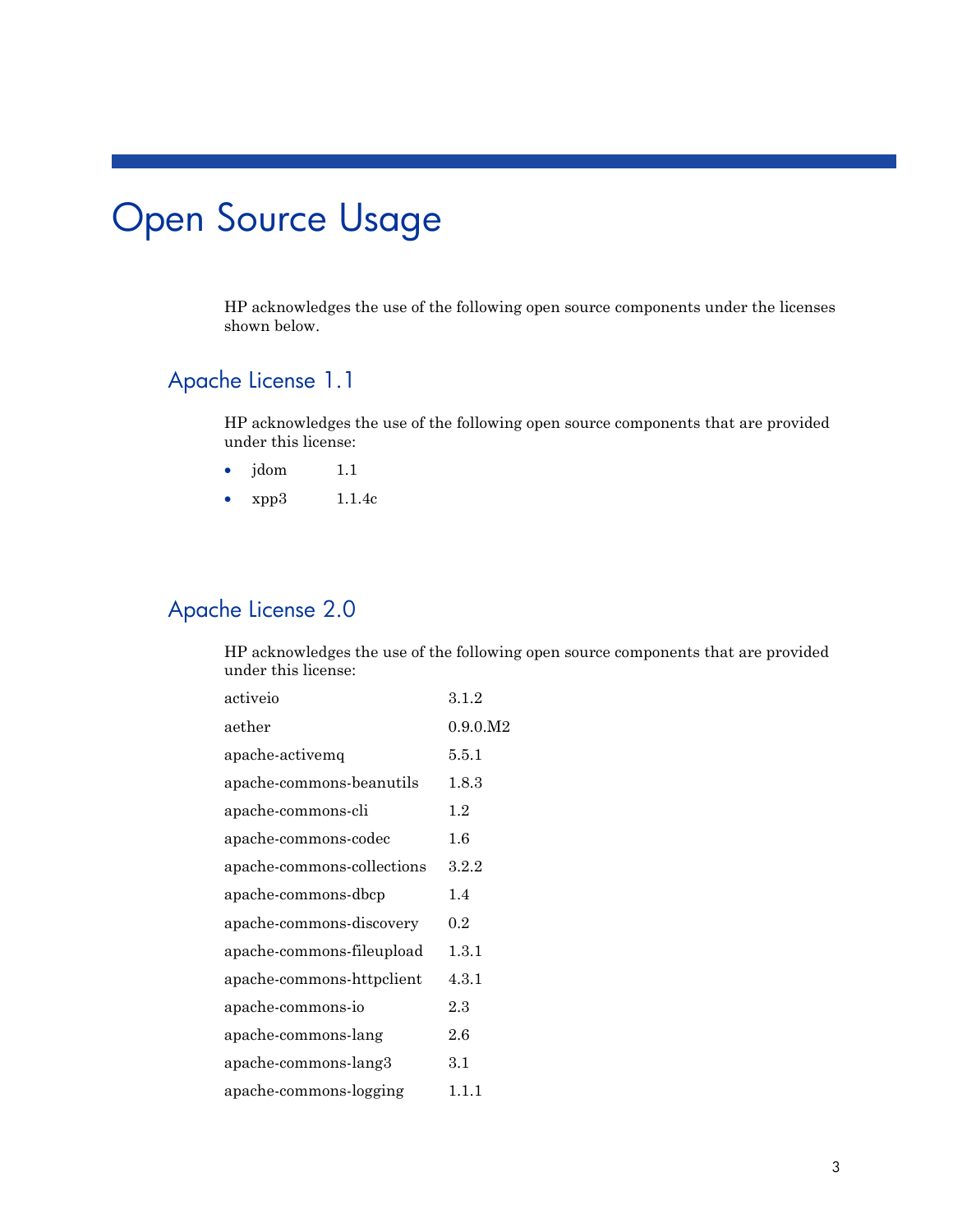| apache-commons-net                      | $\overline{2}$ |
|-----------------------------------------|----------------|
| apache-commons-pool                     | 1.6            |
| apache-commons-transaction              | 1.2            |
| apache-commons-validator                | 1.4.0          |
| apache.tika                             | 1.4            |
| axis                                    | 1.4            |
| batik                                   | 1.7            |
| bootstrap                               | 2.2.1          |
| cglib                                   | 2.2            |
| cloudslang-all                          | 0.8.0.2        |
| dozer                                   | 5.3.2          |
| ehcache-core                            | 2.5.2          |
| ehcache-spring-annotations              | 1.2            |
| fluent-hc                               | 4.2.3          |
| forms_rt                                | 7.0.3          |
| geronimo-j2ee-management_1.1_spec 1.0.1 |                |
| git                                     | 1.9.5          |
| glazedlists                             | 1.5.0          |
| google-gson                             | 2.2.1          |
| guava                                   | 14.0.1         |
| gwt-jsonmaker                           | 1.1.3          |
| hibernate-envers                        | 4.2.16. Final  |
| hibernate-validator                     | 4.3.0. Final   |
| jackson                                 | 2.2.2          |
| javassist                               | $3.18.2$ -ga   |
| jetty                                   | 6.1.14         |
| joda-time                               | $2.3\,$        |
| json-smart                              | 1.1.1          |
| kahadb                                  | 5.5.1          |
| lambdaj                                 | 2.3.3          |
| libactivemq-protobuf-java               | 1.1            |
| libcommons-digester-java                | 1.8            |
| libhttpclient-java                      | 4.2.3          |
| libhttpcore-java                        | 4.2.3          |
| libjasypt-java                          | 1.7            |
| liquibase                               | 3.3.1          |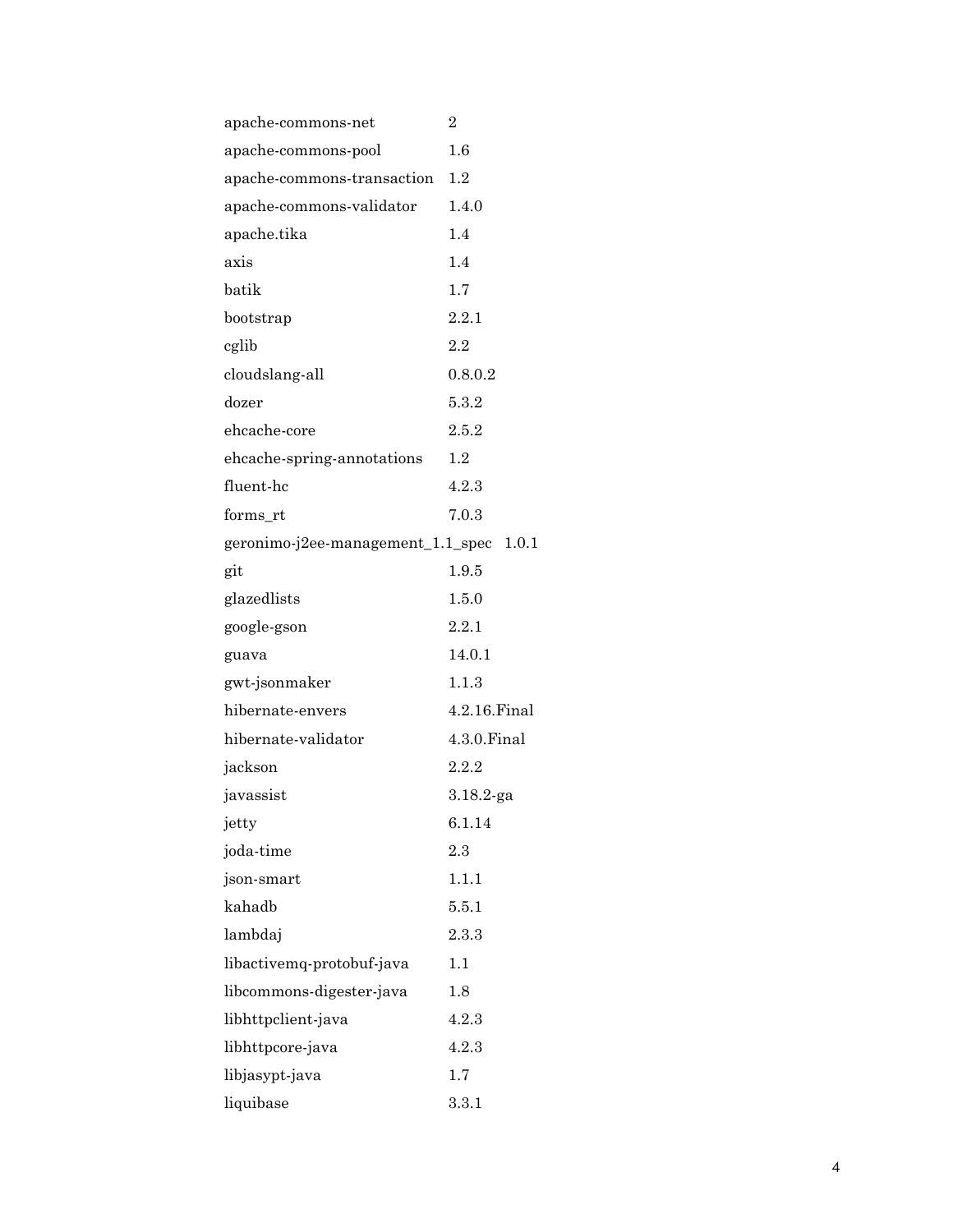| log4j                                   | 1.2.16            |  |
|-----------------------------------------|-------------------|--|
| maven                                   | 3.2.1             |  |
| milton                                  | 1.7.2             |  |
| mime-util                               | 2.1.3             |  |
| mina-core                               | 1.0.0             |  |
| mojo-executor                           | $\overline{2}$    |  |
| mysema-commons-lang                     | 0.2.4             |  |
| nekohtml                                | 1.9.16            |  |
| not-yet-commons-ssl                     | 0.3.9             |  |
| objenesis                               | 1.2               |  |
| opensaml                                | 2.6.1             |  |
| openws                                  | 1.5.1             |  |
| plexus-cipher                           | 1.4               |  |
| plexus-classworlds                      | 2.4               |  |
| plexus-containers-component-annotations | 1.5.5             |  |
| plexus-interpolation                    | 1.14              |  |
| plexus-sec-dispatcher                   | 1.3               |  |
| plexus-utils                            | 2.0.6             |  |
| powermock-api-mockito                   | $1.5\,$           |  |
| quartz                                  | 2.2.1             |  |
| querydsl-core                           | 3.2.4             |  |
| querydsl-jpa                            | 3.2.4             |  |
| rome                                    | 1.5.0             |  |
| scannotation                            | 1.0.2             |  |
| serializer                              | 2.7.1             |  |
| sisu                                    | 2.1.1             |  |
| sisu-guice                              | $2.9.4 -no\_\aop$ |  |
| slik-svn                                | 1.8.13            |  |
| spring-aop                              | 4.1.4.RELEASE     |  |
| spring-aspects                          | 4.1.4.RELEASE     |  |
| spring-beans                            | 4.1.4.RELEASE     |  |
| spring-context                          | 4.1.4.RELEASE     |  |
| spring-context-support                  | 4.1.4.RELEASE     |  |
| spring-core                             | 4.1.4.RELEASE     |  |
| spring-expression                       | 4.1.4.RELEASE     |  |
| spring-integration-core                 | 4.1.0.RELEASE     |  |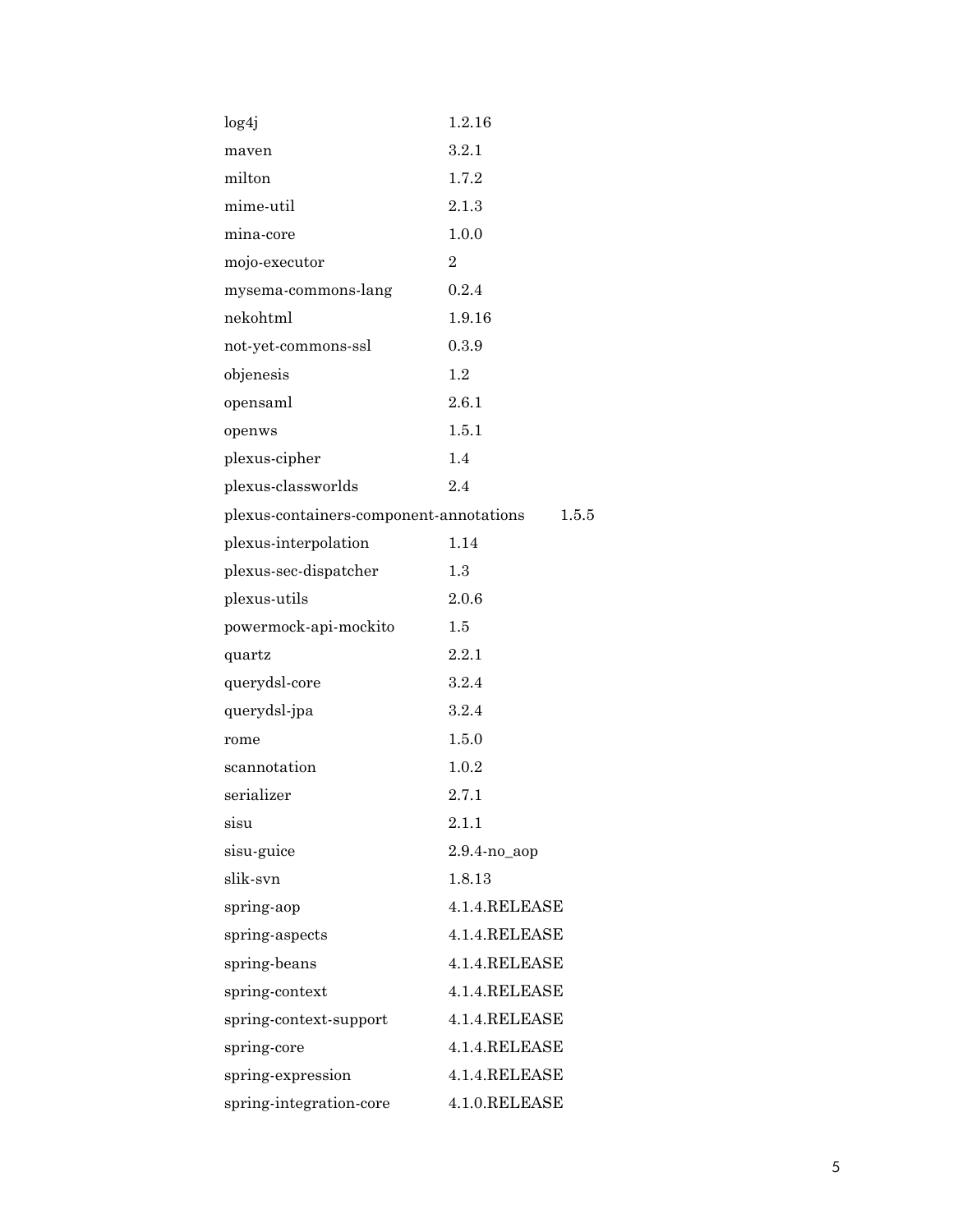| spring-integration-file   | 4.1.0.RELEASE    |
|---------------------------|------------------|
| spring-integration-ip     | 4.1.0.RELEASE    |
| spring-integration-jms    | 4.1.0.RELEASE    |
| spring-integration-stream | 4.1.0.RELEASE    |
| spring-integration-xml    | 4.1.0.RELEASE    |
| spring-jdbc               | 4.1.4.RELEASE    |
| spring-jms                | 4.1.4.RELEASE    |
| spring-orm                | 4.1.4.RELEASE    |
| spring-oxm                | 4.1.4.RELEASE    |
| spring-security-config    | $3.2.5.$ RELEASE |
| spring-security-core      | $3.2.5.$ RELEASE |
| spring-security-web       | $3.2.5.$ RELEASE |
| spring-test               | 4.1.4.RELEASE    |
| spring-tx                 | 4.1.4.RELEASE    |
| spring-web                | 4.1.4.RELEASE    |
| spring-webmvc             | 4.1.4.RELEASE    |
| spring-ws-core            | $2.2.0.$ RELEASE |
| spring-ws-test            | $2.2.0.$ RELEASE |
| spring-xml                | 2.2.0.RELEASE    |
| stax-api                  | $1.0 - 2$        |
| subversion-client         | 1.8.13           |
| super-csv                 | 2.1.0            |
| tomcat-dbcp               | 7.0.57           |
| validation-api            | $1.0.0$ .ga      |
| velocity                  | 1.7              |
| vt-crypt                  | 2.1.4            |
| vt-dictionary             | 3.0              |
| vt-password               | 3.1.2            |
| wagon-http                | 1                |
| wagon-provider-api        | $1.0$ -beta- $6$ |
| xalan                     | 2.7.1            |
| xbean                     | 3.8              |
| xercesimpl                | 2.10.0           |
| xml-apis                  | 1.3.03           |
| xml-apis-ext              | 1.3.04           |
| xml-resolver              | 1.2              |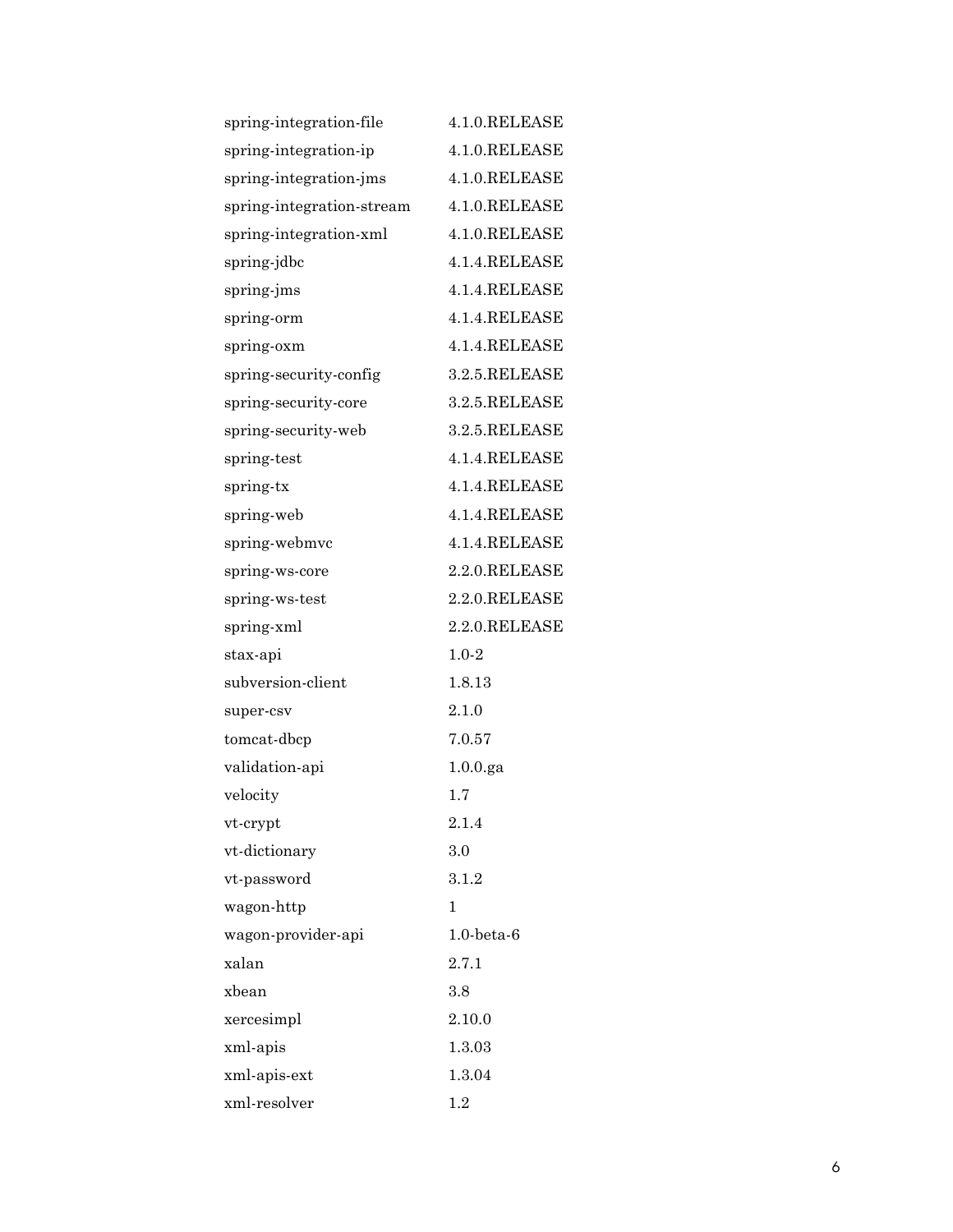| xml-security  | 1.4.1   |
|---------------|---------|
| xmlparserapis | 2.6.2   |
| xmltooling    | 1.4.1   |
| score-all     | 0.2.2.3 |

# <span id="page-6-0"></span>The Artistic License

HP acknowledges the use of the following open source components that are provided under this license:

•  $postgresql-9.1$  9.1-901.jdbc4

# <span id="page-6-1"></span>BSD Style License

HP acknowledges the use of the following open source component that is provided under this license:

| antisamy                          | 1.5.3                                            |
|-----------------------------------|--------------------------------------------------|
| asm                               | 3.3.1                                            |
| balloontip                        | 1.2.1                                            |
| dnsjava                           | 2.0.1                                            |
| dom4j                             | 1.6.1                                            |
| forms                             | 1.0.7                                            |
| freemarker 2.3.19                 |                                                  |
| hamcrest                          | 1.1                                              |
| hsqldb                            | 2.0.0                                            |
| jargs                             | $\mathbf{1}$                                     |
| jaxen                             | 1.1.3                                            |
| jdom2                             | 2.0.2                                            |
| jgit                              | 3.7.0.201502260915-r                             |
| jsr305                            | 1.3.9                                            |
| libjgraph-java 5.13.0             |                                                  |
| libjs-jquery $1.8.2$              |                                                  |
| miglayout 3.7.4                   |                                                  |
| plexus-classworlds 2.4            |                                                  |
|                                   | plexus-containers-component-annotations<br>1.5.5 |
| postgresql-9.1 $9.1 - 901$ .jdbc4 |                                                  |
| requirejs                         | 2.2.1                                            |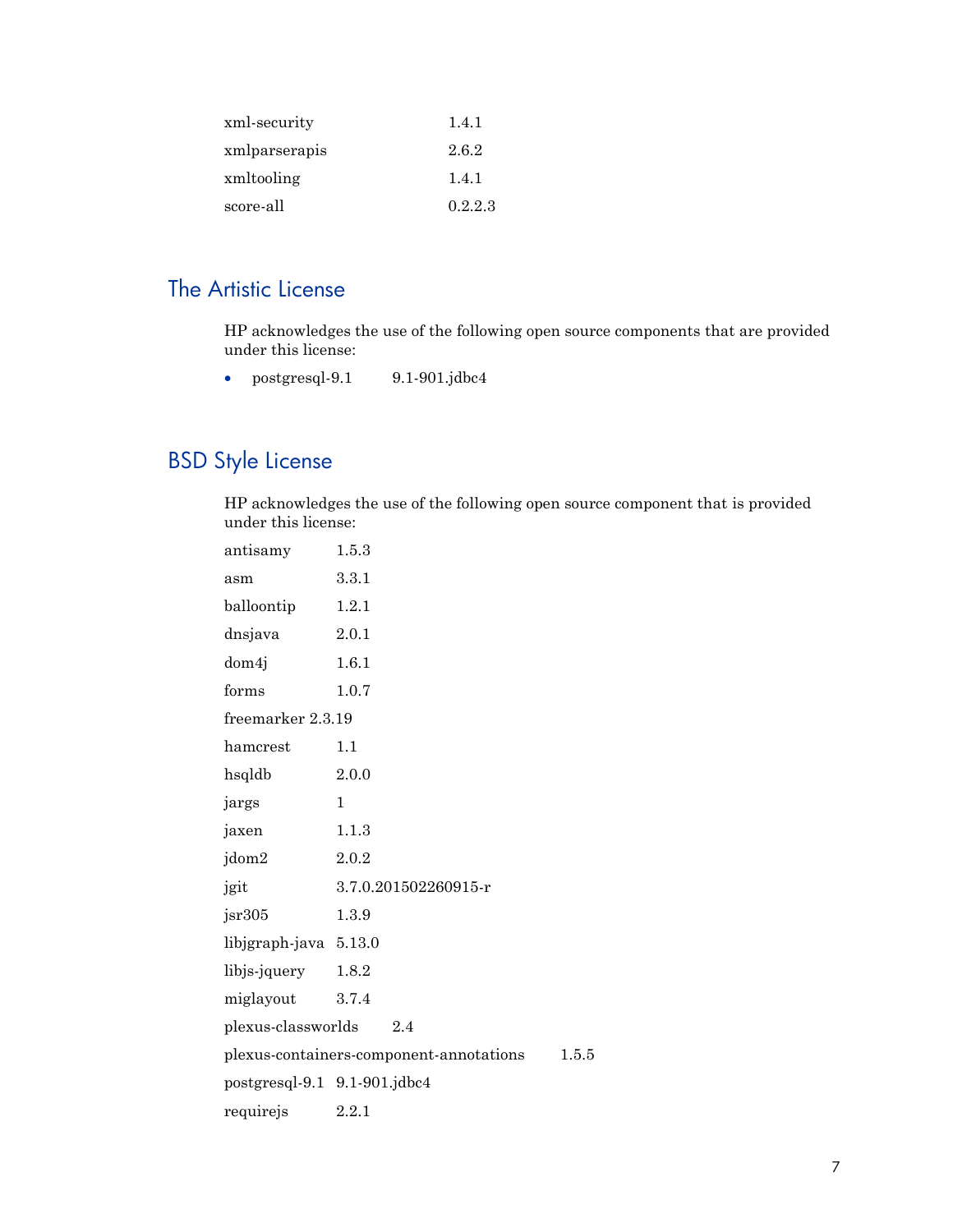| rhino   | 1.7.7 |
|---------|-------|
| xmlsec  | 1.5.6 |
| xmlunit | 1.3   |
| xstream | 1.4.6 |

# <span id="page-7-0"></span>COMMON DEVELOPMENT AND DISTRIBUTION LICENSE (CDDL) Version 1.0

HP acknowledges the use of the following open source component that is provided under this license:

- $jaxb-imp$  2.2.6-b31
- glassfish-jaxb-api 2.2.6
- activation 1.1
- $\bullet$  jsr250-api 1
- javamail-kenai 1.45
- $\bullet$  jboss-jstl-1.2-api 1.2
- jboss-transaction-1.1-api 1.0.0.final

# <span id="page-7-1"></span>Eclipse Public License - v 1.0

HP acknowledges the use of the following open source component that is provided under this license:

- wsdl $4j$  1.6.2
- aspectj  $1.8.4$
- $\bullet$  aether  $0.9.0.M2$
- $h2$  1.3.175
- sisu.plexus 0.0.0.M5
- truezip 6.6
- swt 4.2.1

### <span id="page-7-2"></span>GNU AFFERO GENERAL PUBLIC LICENSE

HP acknowledges the use of the following open source component that is provided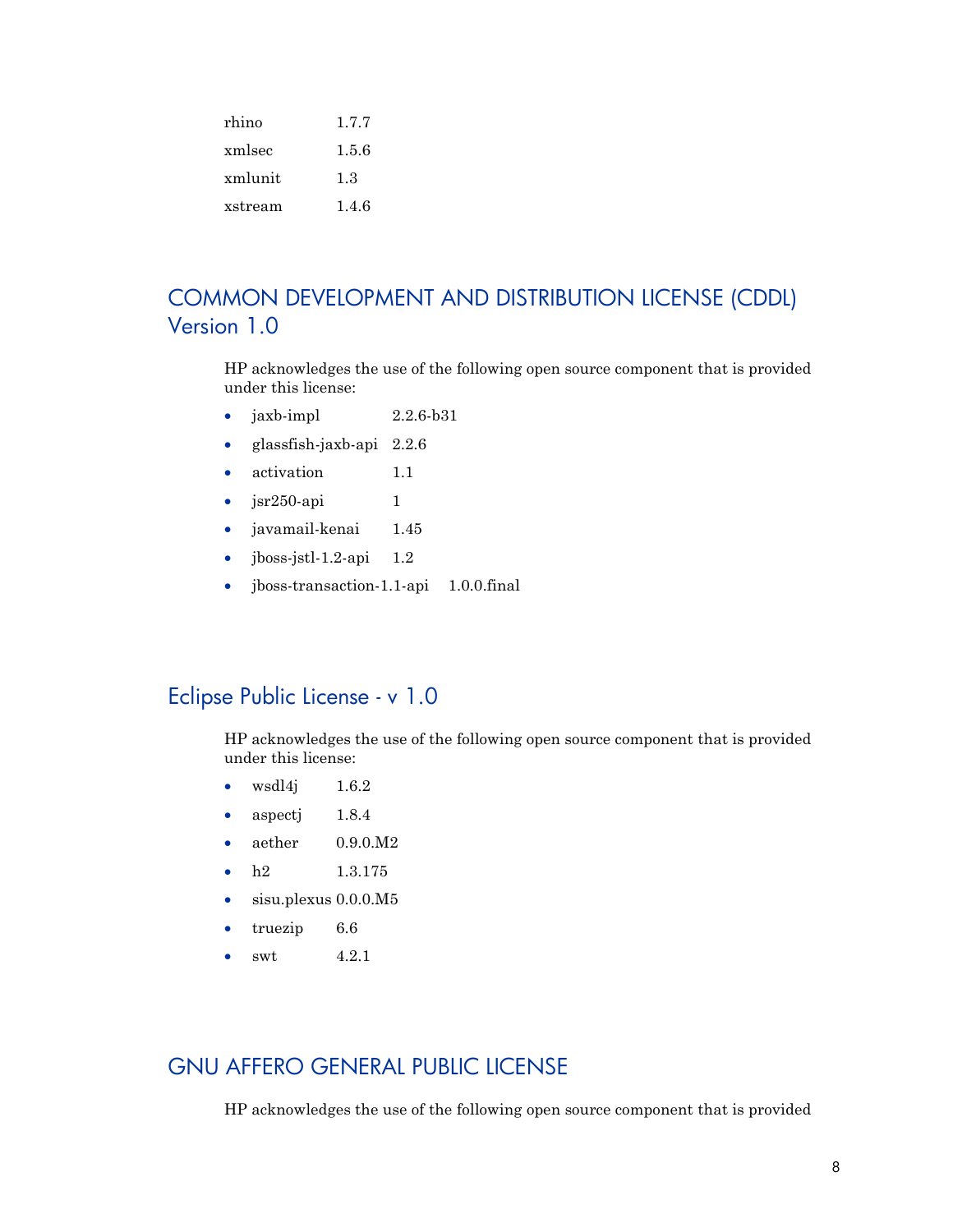under this license:

•  $postgresq1-9.1$  9.1-901.jdbc4

## <span id="page-8-0"></span>GNU General Public License (GPL) - v 2

HP acknowledges the use of the following open source components that are provided under this license:

|   | jboss-transaction-1.1-api | $1.0.0$ .final |
|---|---------------------------|----------------|
|   | libjs-jquery-ui           | 1.9.2          |
|   | libjs-jquery              | 1.8.2          |
|   | jide                      | 3.6.8          |
|   | jaxb-impl                 | $2.2.6$ b $31$ |
| 0 | javamail-kenai            | 1.45           |
|   | jboss-jstl-1.2-api        | $1.2\,$        |
|   | libjtds-java              | 1.2.5          |
|   | antlr                     | 2.7.7          |
|   | rhino                     | 1.7.7          |
|   | jboss-transaction-api     | $1.1\,$        |
|   | javax.servlet             | $3.0\,$        |
|   | hibernate-jpa-2.0-api     | 1.0.1          |
|   | hibernate-core            | 4.2.16. Final  |
|   |                           |                |

### <span id="page-8-1"></span>GNU General Public License - v 3

HP acknowledges the use of the following open source component that is provided under this license:

• jquery-file-upload-button 1

# <span id="page-8-2"></span>GNU Lesser General Public License 2.1

HP acknowledges the use of the following open source component that is provided under this license:

- jackson  $2.2.2$
- hibernate-envers 4.2.16.Final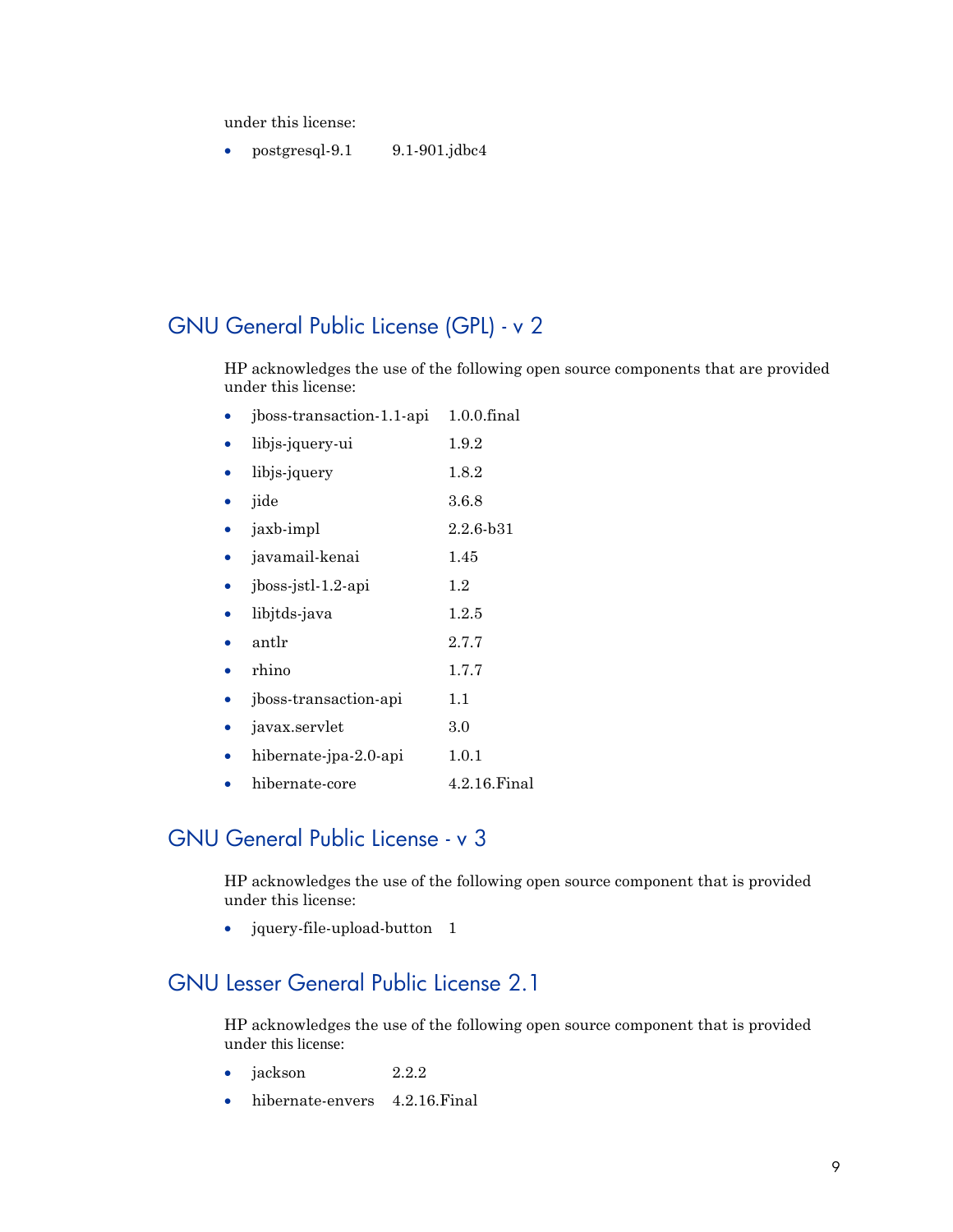- glazedlists 1.5.0
- javassist 3.18.2-ga
- jboss-logging 3.1.0.ga
- xom 1.2.5
- hibernate 4.2.16.Final
- *jrobin* 1.5.9
- unboundid-ldapsdk 2.3.1
- libjtds-java 1.2.5
- libjgraph-java 5.13.0
- hibernate-commons-annotations 4.0.1.Final
- gnu-regexp 1.1.4

### <span id="page-9-0"></span>GNU Lesser General Public License 3.0

HP acknowledges the use of the following open source components that are provided under this license:

- $\bullet$  jni4net.j 0.8.6.0
- kafenio 0.8.5
- javamelody-core 1.37.0
- lanterna 2.1.1
- jquery-file-upload-button 1
- $\bullet$  swingx  $1.6.5-1$
- $\bullet$  vt-crypt  $2.1.4$
- vt-dictionary 3.0
- vt-password 3.1.2

### <span id="page-9-1"></span>MIT License

HP acknowledges the use of the following open source components that are provided under this license:

- blueimp-load-image 1.9.0
- crossroads 0.11.0
- hasher  $1.1.2$
- html5shiv 3.7.0
- $\bullet$  infuser 0.2.0+
- $\bullet$  jasmine  $1.2.0$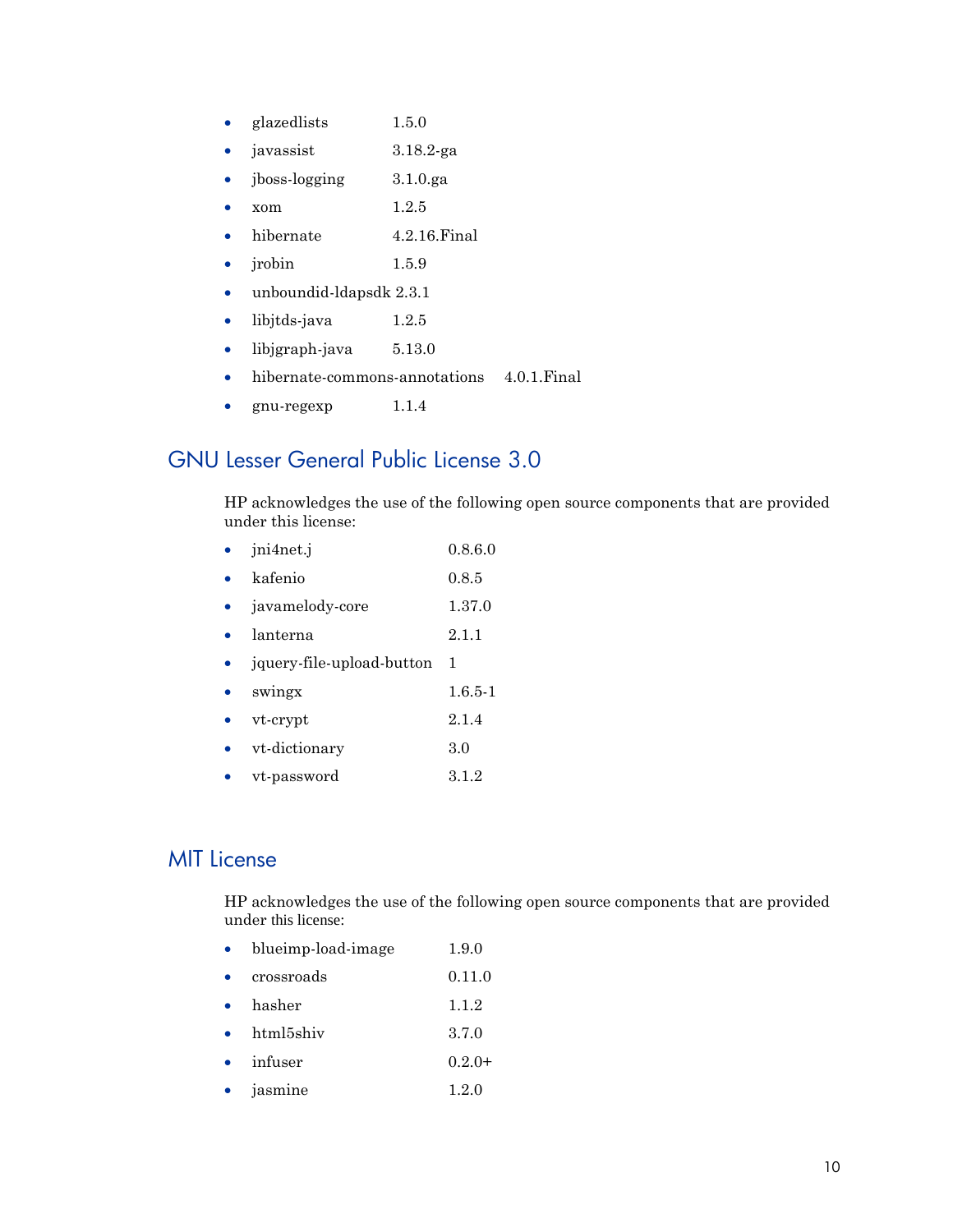| jqueryhotkeys        | 0.8    |
|----------------------|--------|
| jquery-file-upload   | 8.8.5  |
| jstree               | 1.0.0  |
| knockout             | 2.2.0  |
| momentis             | 1.7.2  |
| signals              | 0.9.0  |
| trafficcop           | 0.3.0  |
| plexus-interpolation | 1.14   |
| plexus-utils         | 2.0.6  |
| nodejs               | 0.8.14 |
| balloontip           | 1.2.1  |
| dnsjava              | 2.0.1  |
| libjs-jquery-ui      | 1.9.2  |
| libjtds-java         | 1.2.5  |
| jsoup                | 1.6.1  |
| slf4j                | 1.7.2  |
| requirejs            | 2.2.1  |
| libjs-jquery         | 1.8.2  |
| bcmail-jdk16         | 1.46   |
| jqueryform           | 3.18.0 |
| json-path            | 0.8.1  |

# <span id="page-10-0"></span>Mozilla Public License Version 1.1

HP acknowledges the use of the following open source components that are provided under this license:

- saxonhe 9.3.0.5
- $\bullet$  glazed<br>lists  $1.5.0$
- javassist 3.18.2-ga
- $\bullet$  rhino  $1.7.7$
- AdvancedGWT Components 1.5.0
- ant 1.8.2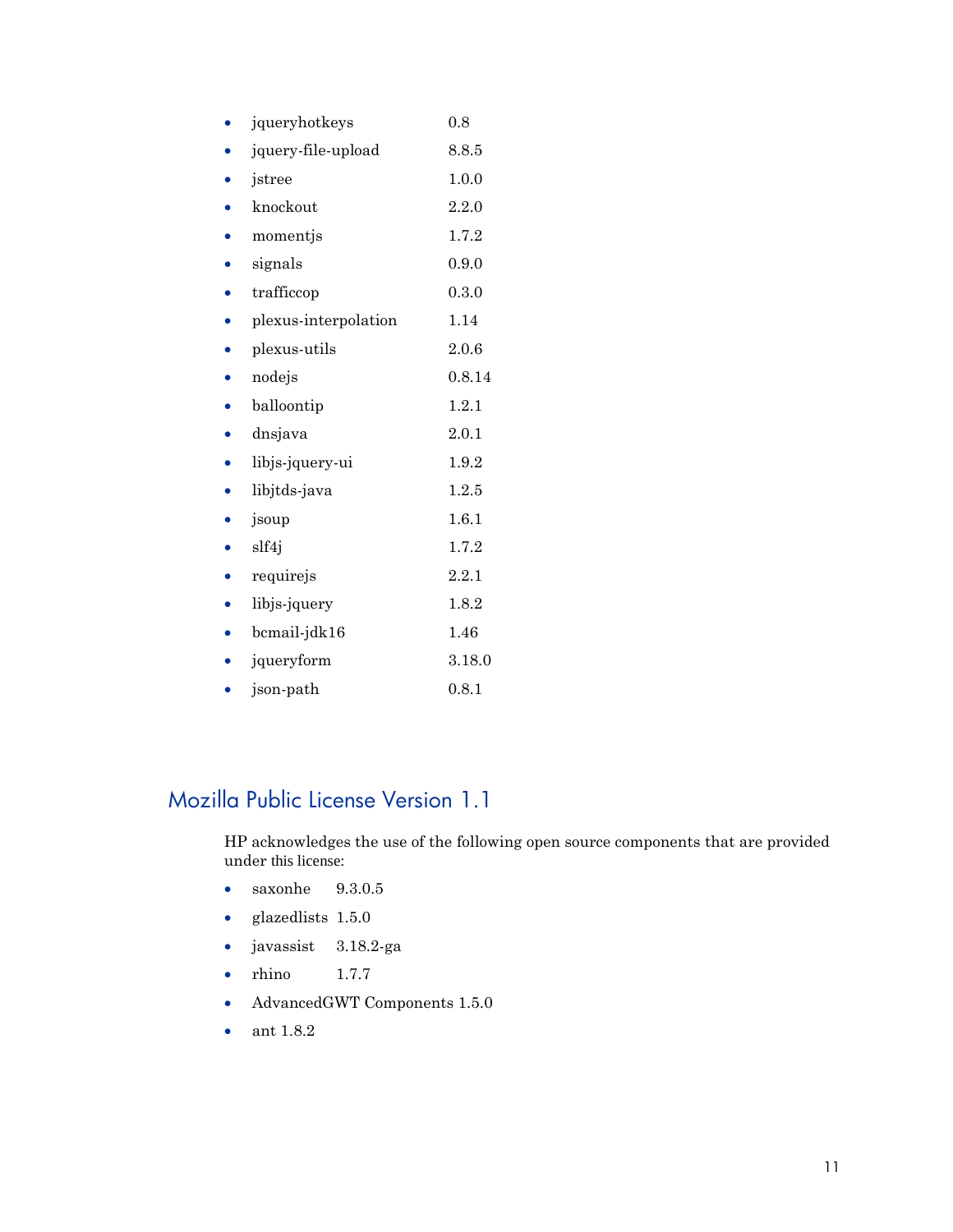### <span id="page-11-0"></span>Mozilla Public License Version 2.0

HP acknowledges the use of the following open source components that are provided under this license:

Saxon-HE 9.6.0-4

#### Common Public License, version 1.0 (CPL-1.0)

HP acknowledges the use of the following open source components that are provided under this license:

axis-wsdl4j 1.5.1

# <span id="page-11-1"></span>Open Source Licenses

### <span id="page-11-2"></span>Apache License 1.1

Copyright (c) 2000 The Apache Software Foundation. All rights reserved.

Redistribution and use in source and binary forms, with or without modification, are permitted provided that the following conditions are met:

1. Redistributions of source code must retain the above copyright notice, this list of conditions and the following disclaimer.

2. Redistributions in binary form must reproduce the above copyright notice, this list of conditions and the following disclaimer in the documentation and/or other materials provided with the distribution.

3. The end-user documentation included with the redistribution, if any, must include the following acknowledgment: "This product includes software developed by the Apache Software Foundation (http://www.apache.org/)." Alternately, this acknowledgment may appear in the software itself, if and wherever such third-party acknowledgments normally appear.

4. The names "Apache" and "Apache Software Foundation" must not be used to endorse or promote products derived from this software without prior written permission. For written permission, please contact apache@apache.org.

5. Products derived from this software may not be called "Apache", nor may "Apache" appear in their name, without prior written permission of the Apache Software Foundation.

THIS SOFTWARE IS PROVIDED ``AS IS'' AND ANY EXPRESSED OR IMPLIED WARRANTIES, INCLUDING, BUT NOT LIMITED TO, THE IMPLIED WARRANTIES OF MERCHANTABILITY AND FITNESS FOR A PARTICULAR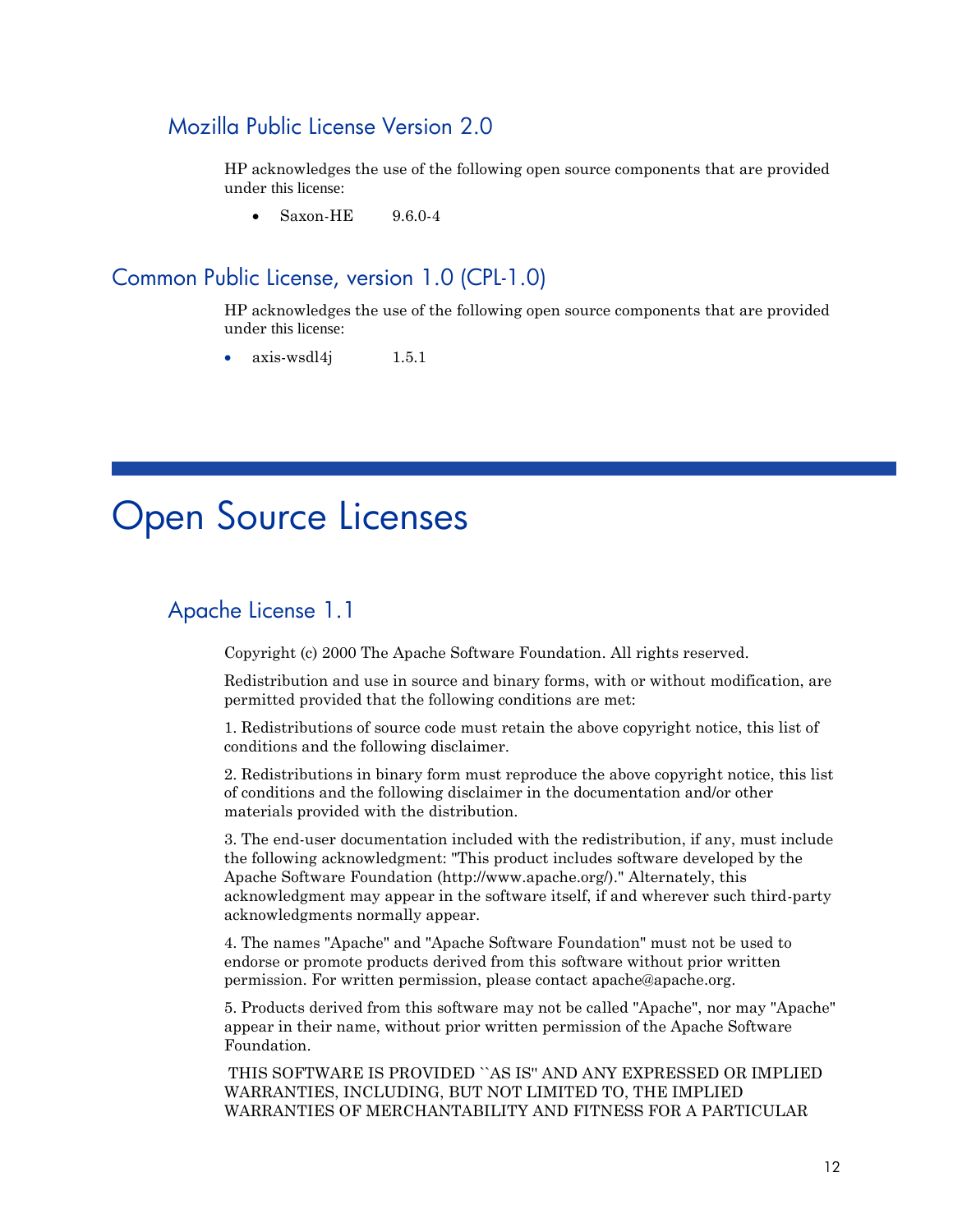PURPOSE ARE DISCLAIMED. IN NO EVENT SHALL THE APACHE SOFTWARE FOUNDATION OR ITS CONTRIBUTORS BE LIABLE FOR ANY DIRECT, INDIRECT, INCIDENTAL, SPECIAL, EXEMPLARY, OR CONSEQUENTIAL DAMAGES (INCLUDING, BUT NOT LIMITED TO, PROCUREMENT OF SUBSTITUTE GOODS OR SERVICES; LOSS OF USE, DATA, OR PROFITS; OR BUSINESS INTERRUPTION) HOWEVER CAUSED AND ON ANY THEORY OF LIABILITY, WHETHER IN CONTRACT, STRICT LIABILITY, OR TORT (INCLUDING NEGLIGENCE OR OTHERWISE) ARISING IN ANY WAY OUT OF THE USE OF THIS SOFTWARE, EVEN IF ADVISED OF THE POSSIBILITY OF SUCH DAMAGE.

This software consists of voluntary contributions made by many individuals on behalf of the Apache Software Foundation. For more information on the Apache Software Foundation, please see <http://www.apache.org/>.

Portions of this software are based upon public domain software originally written at the National Center for Supercomputing Applications, University of Illinois, Urbana-Champaign.

#### <span id="page-12-0"></span>Apache License 2.0

#### Apache License

#### Version 2.0, January 2004

#### http://www.apache.org/licenses/

#### TERMS AND CONDITIONS FOR USE, REPRODUCTION, AND DISTRIBUTION

1. Definitions.

"License" shall mean the terms and conditions for use, reproduction, and distribution as defined by Sections 1 through 9 of this document.

"Licensor" shall mean the copyright owner or entity authorized by the copyright owner that is granting the License.

"Legal Entity" shall mean the union of the acting entity and all other entities that control, are controlled by, or are under common control with that entity. For the purposes of this definition, "control" means (i) the power, direct or indirect, to cause the direction or management of such entity, whether by contract or otherwise, or (ii) ownership of fifty percent (50%) or more of the outstanding shares, or (iii) beneficial ownership of such entity.

"You" (or "Your") shall mean an individual or Legal Entity exercising permissions granted by this License.

"Source" form shall mean the preferred form for making modifications, including but not limited to software source code, documentation source, and configuration files.

"Object" form shall mean any form resulting from mechanical transformation or translation of a Source form, including but not limited to compiled object code, generated documentation, and conversions to other media types.

"Work" shall mean the work of authorship, whether in Source or Object form, made available under the License, as indicated by a copyright notice that is included in or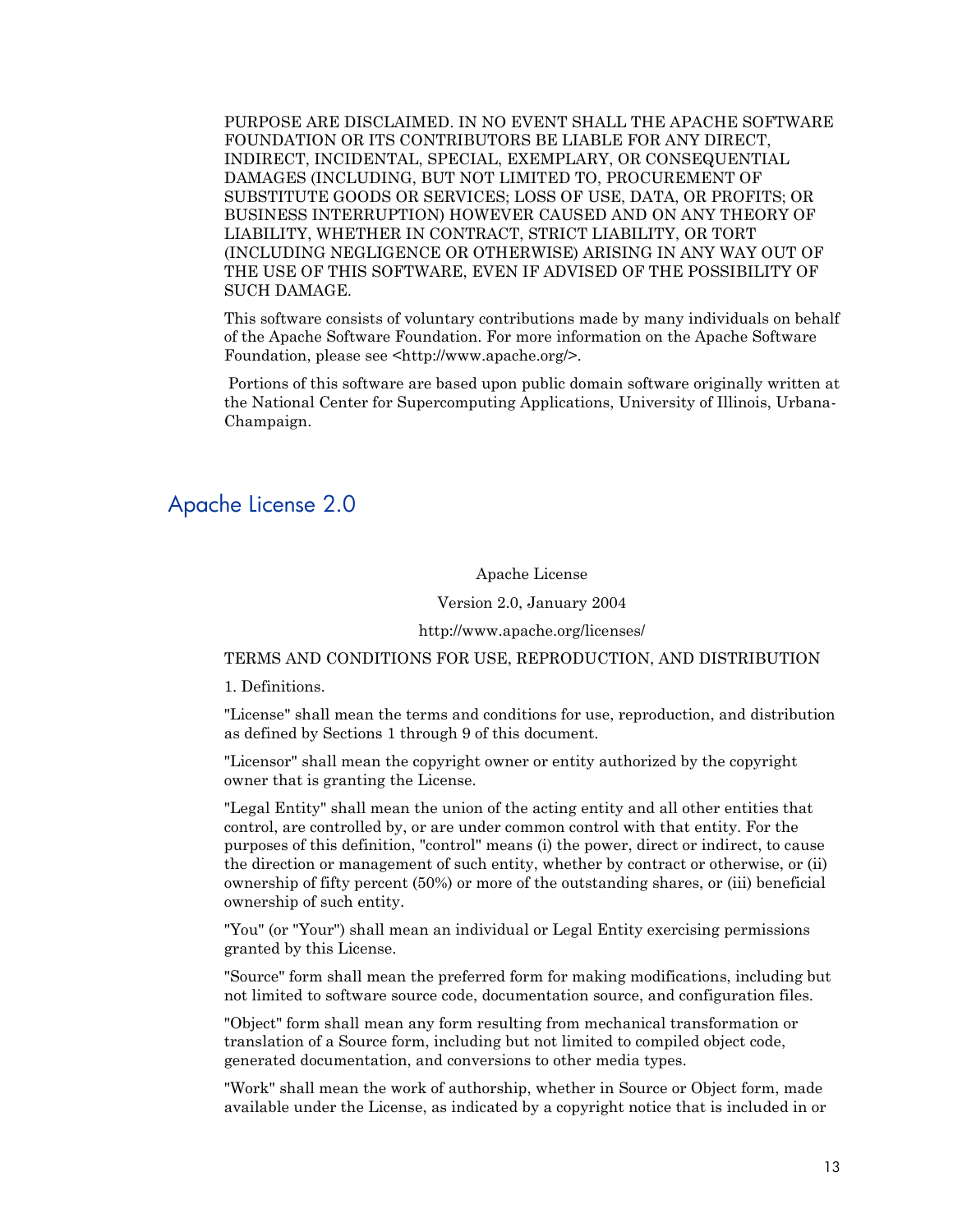attached to the work.

"Derivative Works" shall mean any work, whether in Source or Object form, that is based on (or derived from) the Work and for which the editorial revisions, annotations, elaborations, or other modifications represent, as a whole, an original work of authorship. For the purposes of this License, Derivative Works shall not include works that remain separable from, or merely link (or bind by name) to the interfaces of, the Work and Derivative Works thereof.

"Contribution" shall mean any work of authorship, including the original version of the Work and any modifications or additions to that Work or Derivative Works thereof, that is intentionally submitted to Licensor for inclusion in the Work by the copyright owner or by an individual or Legal Entity authorized to submit on behalf of the copyright owner. For the purposes of this definition, "submitted" means any form of electronic, verbal, or written communication sent to the Licensor or its representatives, including but not limited to communication on electronic mailing lists, source code control systems, and issue tracking systems that are managed by, or on behalf of, the Licensor for the purpose of discussing and improving the Work, but excluding communication that is conspicuously marked or otherwise designated in writing by the copyright owner as "Not a Contribution."

"Contributor" shall mean Licensor and any individual or Legal Entity on behalf of whom a Contribution has been received by Licensor and subsequently incorporated within the Work.

2. Grant of Copyright License. Subject to the terms and conditions of this License, each Contributor hereby grants to You a perpetual, worldwide, non-exclusive, nocharge, royalty-free, irrevocable copyright license to reproduce, prepare Derivative Works of, publicly display, publicly perform, sublicense, and distribute the Work and such Derivative Works in Source or Object form.

3. Grant of Patent License. Subject to the terms and conditions of this License, each Contributor hereby grants to You a perpetual, worldwide, non-exclusive, no-charge, royalty-free, irrevocable (except as stated in this section) patent license to make, have made, use, offer to sell, sell, import, and otherwise transfer the Work, where such license applies only to those patent claims licensable by such Contributor that are necessarily infringed by their Contribution(s) alone or by combination of their Contribution(s) with the Work to which such Contribution(s) was submitted. If You institute patent litigation against any entity (including a cross-claim or counterclaim in a lawsuit) alleging that the Work or a Contribution incorporated within the Work constitutes direct or contributory patent infringement, then any patent licenses granted to You under this License for that Work shall terminate as of the date such litigation is filed.

4. Redistribution. You may reproduce and distribute copies of the Work or Derivative Works thereof in any medium, with or without modifications, and in Source or Object form, provided that You meet the following conditions:

a. You must give any other recipients of the Work or Derivative Works a copy of this License; and

b. You must cause any modified files to carry prominent notices stating that You changed the files; and

c. You must retain, in the Source form of any Derivative Works that You distribute, all copyright, patent, trademark, and attribution notices from the Source form of the Work, excluding those notices that do not pertain to any part of the Derivative Works; and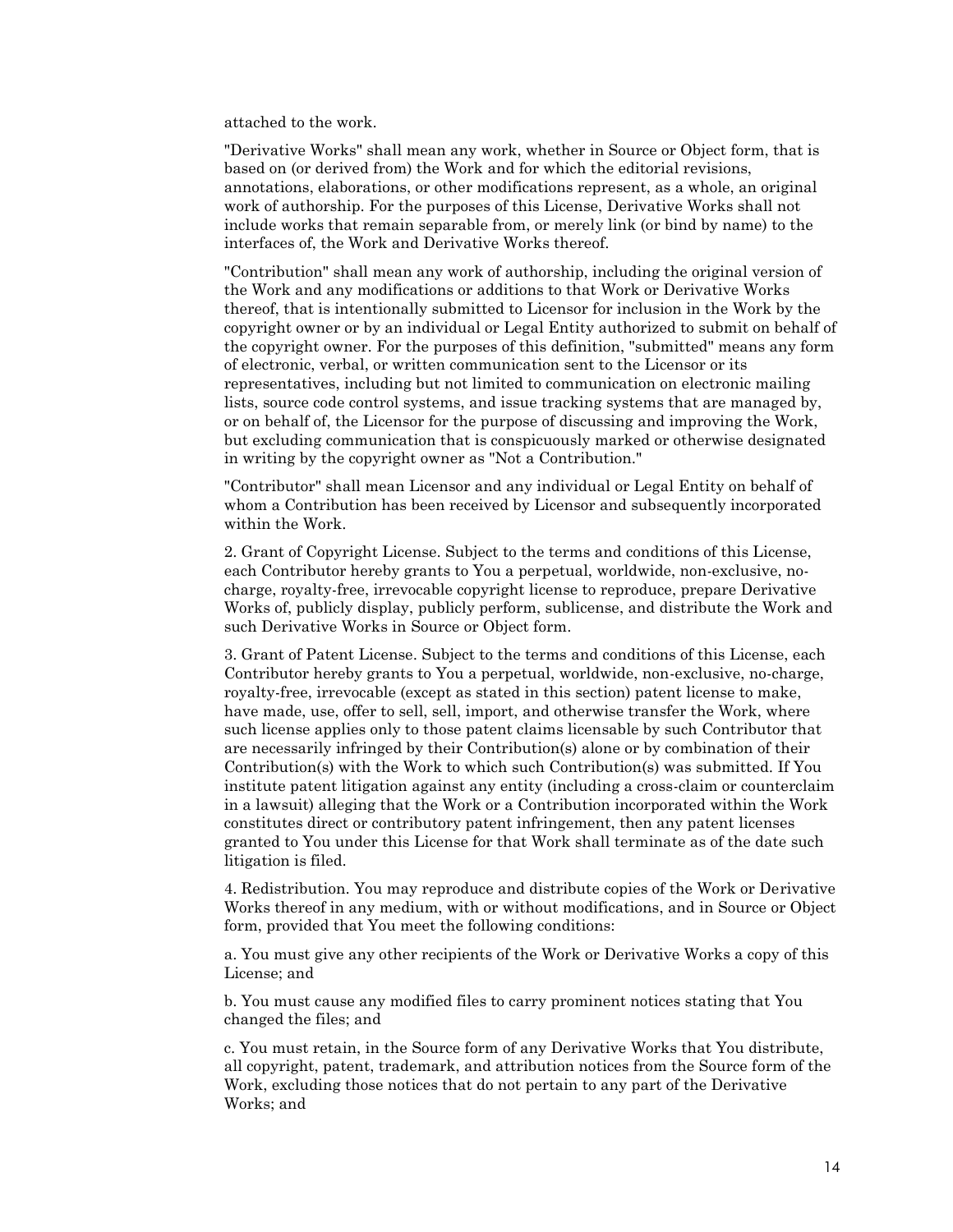d. If the Work includes a "NOTICE" text file as part of its distribution, then any Derivative Works that You distribute must include a readable copy of the attribution notices contained within such NOTICE file, excluding those notices that do not pertain to any part of the Derivative Works, in at least one of the following places: within a NOTICE text file distributed as part of the Derivative Works; within the Source form or documentation, if provided along with the Derivative Works; or, within a display generated by the Derivative Works, if and wherever such third-party notices normally appear. The contents of the NOTICE file are for informational purposes only and do not modify the License. You may add Your own attribution notices within Derivative Works that You distribute, alongside or as an addendum to the NOTICE text from the Work, provided that such additional attribution notices cannot be construed as modifying the License.

You may add Your own copyright statement to Your modifications and may provide additional or different license terms and conditions for use, reproduction, or distribution of Your modifications, or for any such Derivative Works as a whole, provided Your use, reproduction, and distribution of the Work otherwise complies with the conditions stated in this License.

5. Submission of Contributions. Unless You explicitly state otherwise, any Contribution intentionally submitted for inclusion in the Work by You to the Licensor shall be under the terms and conditions of this License, without any additional terms or conditions. Notwithstanding the above, nothing herein shall supersede or modify the terms of any separate license agreement you may have executed with Licensor regarding such Contributions.

6. Trademarks. This License does not grant permission to use the trade names, trademarks, service marks, or product names of the Licensor, except as required for reasonable and customary use in describing the origin of the Work and reproducing the content of the NOTICE file.

7. Disclaimer of Warranty. Unless required by applicable law or agreed to in writing, Licensor provides the Work (and each Contributor provides its Contributions) on an "AS IS" BASIS, WITHOUT WARRANTIES OR CONDITIONS OF ANY KIND, either express or implied, including, without limitation, any warranties or conditions of TITLE, NON-INFRINGEMENT, MERCHANTABILITY, or FITNESS FOR A PARTICULAR PURPOSE. You are solely responsible for determining the appropriateness of using or redistributing the Work and assume any risks associated with Your exercise of permissions under this License.

8. Limitation of Liability. In no event and under no legal theory, whether in tort (including negligence), contract, or otherwise, unless required by applicable law (such as deliberate and grossly negligent acts) or agreed to in writing, shall any Contributor be liable to You for damages, including any direct, indirect, special, incidental, or consequential damages of any character arising as a result of this License or out of the use or inability to use the Work (including but not limited to damages for loss of goodwill, work stoppage, computer failure or malfunction, or any and all other commercial damages or losses), even if such Contributor has been advised of the possibility of such damages.

9. Accepting Warranty or Additional Liability. While redistributing the Work or Derivative Works thereof, You may choose to offer, and charge a fee for, acceptance of support, warranty, indemnity, or other liability obligations and/or rights consistent with this License. However, in accepting such obligations, You may act only on Your own behalf and on Your sole responsibility, not on behalf of any other Contributor, and only if You agree to indemnify, defend, and hold each Contributor harmless for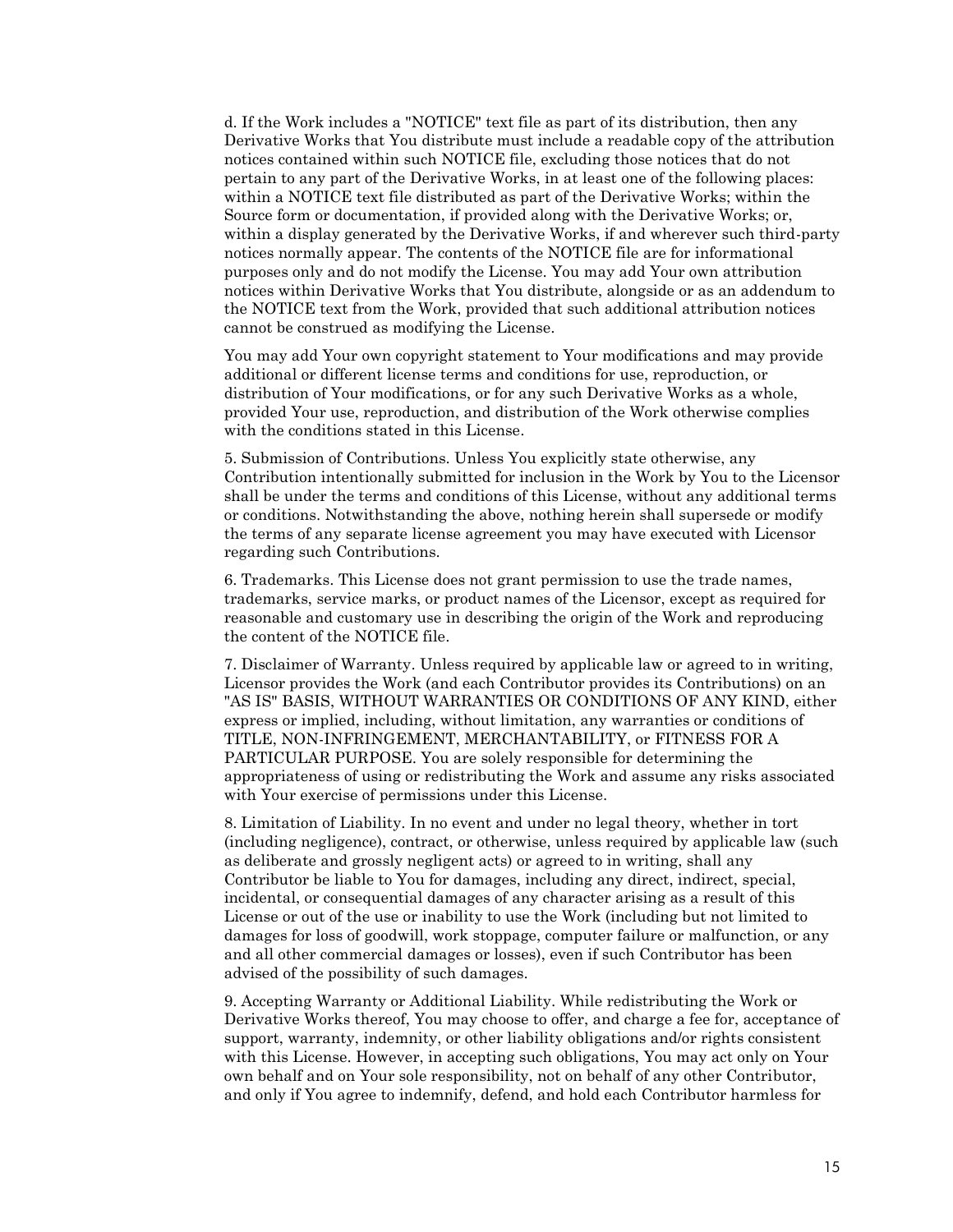any liability incurred by, or claims asserted against, such Contributor by reason of your accepting any such warranty or additional liability.

END OF TERMS AND CONDITIONS

#### <span id="page-15-0"></span>The Artistic License

The intent of this document is to state the conditions under which a Package may be copied, such that the Copyright Holder maintains some semblance of artistic control over the development of the package, while giving the users of the package the right to use and distribute the Package in a more-or-less customary fashion, plus the right to make reasonable modifications.

Definitions

"Package" refers to the collection of files distributed by the Copyright Holder, and derivatives of that collection of files created through textual modification.

"Standard Version" refers to such a Package if it has not been modified, or has been modified in accordance with the wishes of the Copyright Holder as specified below.

"Copyright Holder" is whoever is named in the copyright or copyrights for the package.

"You" is you, if you're thinking about copying or distributing this Package.

"Reasonable copying fee" is whatever you can justify on the basis of media cost, duplication charges, time of people involved, and so on. (You will not be required to justify it to the Copyright Holder, but only to the computing community at large as a market that must bear the fee.)

"Freely Available" means that no fee is charged for the item itself, though there may be fees involved in handling the item. It also means that recipients of the item may redistribute it under the same conditions they received it.

You may make and give away verbatim copies of the source form of the Standard Version of this Package without restriction, provided that you duplicate all of the original copyright notices and associated disclaimers.

You may apply bug fixes, portability fixes and other modifications derived from the Public Domain or from the Copyright Holder. A Package modified in such a way shall still be considered the Standard Version.

You may otherwise modify your copy of this Package in any way, provided that you insert a prominent notice in each changed file stating how and when you changed that file, and provided that you do at least ONE of the following:

place your modifications in the Public Domain or otherwise make them Freely Available, such as by posting said modifications to Usenet or an equivalent medium, or placing the modifications on a major archive site such as uunet.uu.net, or by allowing the Copyright Holder to include your modifications in the Standard Version of the Package.

use the modified Package only within your corporation or organization.

rename any non-standard executables so the names do not conflict with standard executables, which must also be provided, and provide a separate manual page for each non-standard executable that clearly documents how it differs from the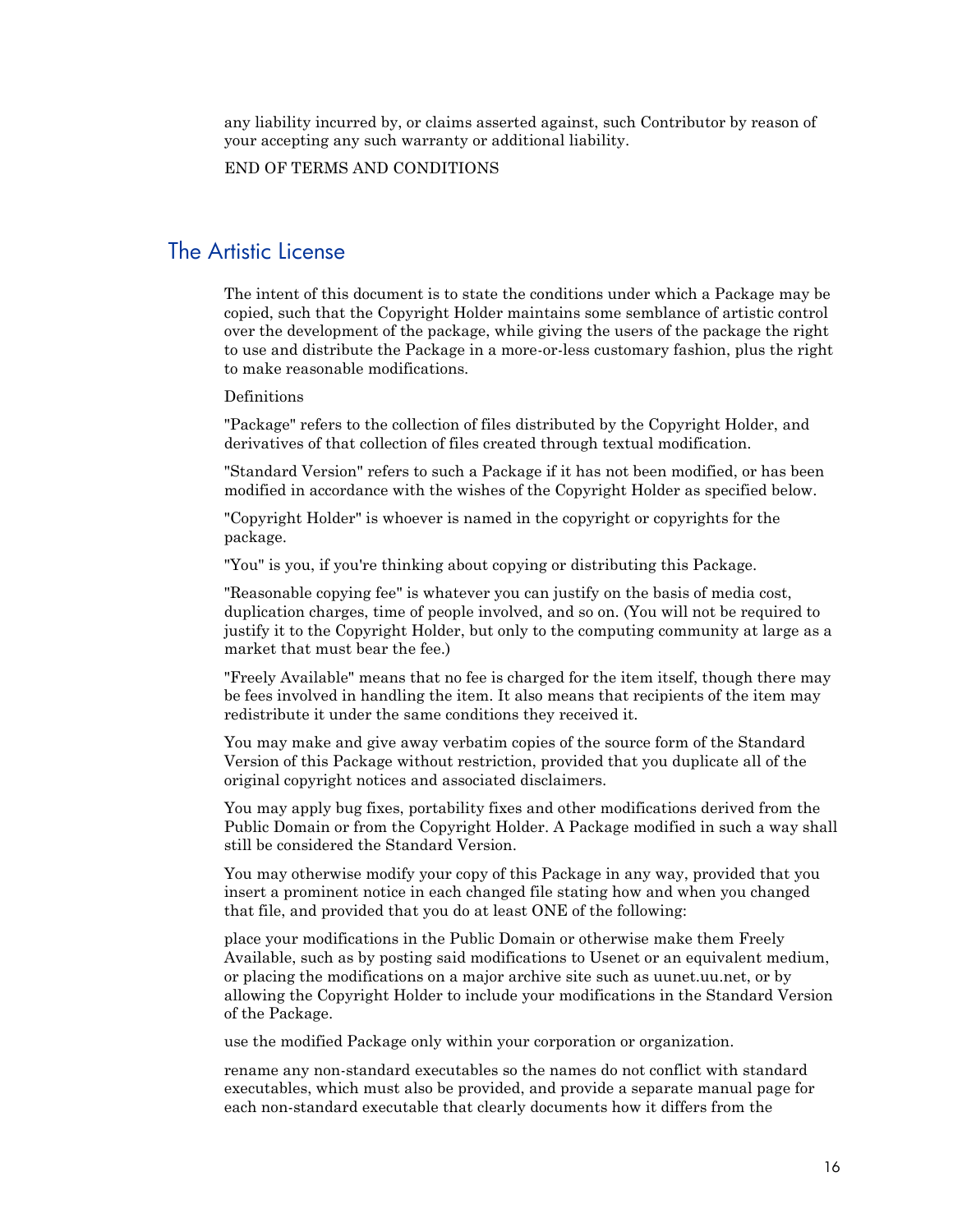Standard Version.

make other distribution arrangements with the Copyright Holder.

You may distribute the programs of this Package in object code or executable form, provided that you do at least ONE of the following:

distribute a Standard Version of the executables and library files, together with instructions (in the manual page or equivalent) on where to get the Standard Version.

accompany the distribution with the machine-readable source of the Package with your modifications.

give non-standard executables non-standard names, and clearly document the differences in manual pages (or equivalent), together with instructions on where to get the Standard Version.

make other distribution arrangements with the Copyright Holder.

You may charge a reasonable copying fee for any distribution of this Package. You may charge any fee you choose for support of this Package. You may not charge a fee for this Package itself. However, you may distribute this Package in aggregate with other (possibly commercial) programs as part of a larger (possibly commercial) software distribution provided that you do not advertise this Package as a product of your own. You may embed this Package's interpreter within an executable of yours (by linking); this shall be construed as a mere form of aggregation, provided that the complete Standard Version of the interpreter is so embedded.

The scripts and library files supplied as input to or produced as output from the programs of this Package do not automatically fall under the copyright of this Package, but belong to whomever generated them, and may be sold commercially, and may be aggregated with this Package. If such scripts or library files are aggregated with this Package via the so-called "undump" or "unexec" methods of producing a binary executable image, then distribution of such an image shall neither be construed as a distribution of this Package nor shall it fall under the restrictions of Paragraphs 3 and 4, provided that you do not represent such an executable image as a Standard Version of this Package.

C subroutines (or comparably compiled subroutines in other languages) supplied by you and linked into this Package in order to emulate subroutines and variables of the language defined by this Package shall not be considered part of this Package, but are the equivalent of input as in Paragraph 6, provided these subroutines do not change the language in any way that would cause it to fail the regression tests for the language.

Aggregation of this Package with a commercial distribution is always permitted provided that the use of this Package is embedded; that is, when no overt attempt is made to make this Package's interfaces visible to the end user of the commercial distribution. Such use shall not be construed as a distribution of this Package.

The name of the Copyright Holder may not be used to endorse or promote products derived from this software without specific prior written permission.

THIS PACKAGE IS PROVIDED "AS IS" AND WITHOUT ANY EXPRESS OR IMPLIED WARRANTIES, INCLUDING, WITHOUT LIMITATION, THE IMPLIED WARRANTIES OF MERCHANTIBILITY AND FITNESS FOR A PARTICULAR PURPOSE.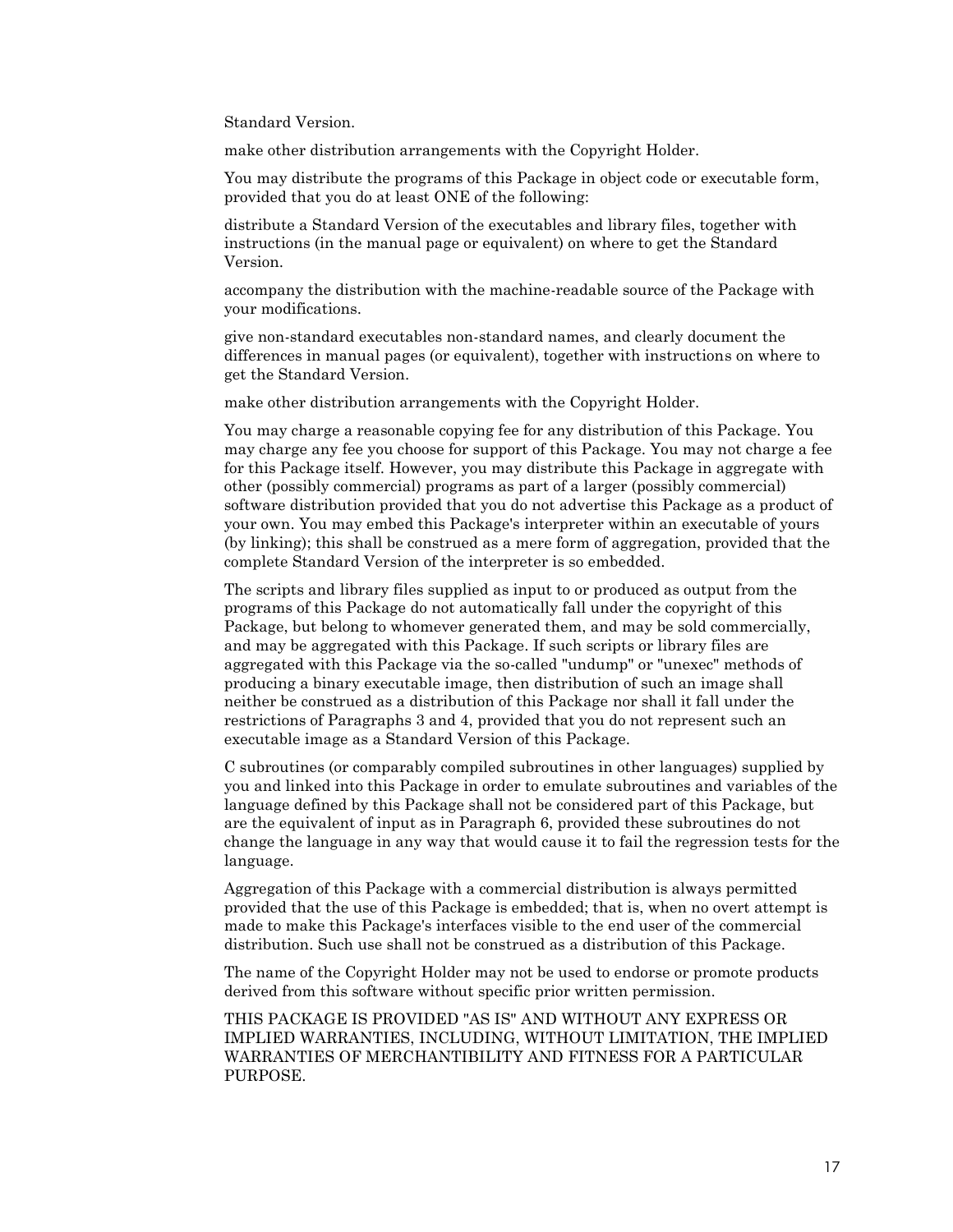## <span id="page-17-0"></span>BSD Style License

Redistribution and use of this software and associated documentation ("Software"), with or without modification, are permitted provided that the following conditions are met:

Redistributions of source code must retain copyright statements and notices. Redistributions must also contain a copy of this document.

Redistributions in binary form must reproduce the above copyright notice, this list of conditions and the following disclaimer in the documentation and/or other materials provided with the distribution.

The name "DOM4J" must not be used to endorse or promote products derived from this Software without prior written permission of MetaStuff, Ltd. For written permission, please contact dom4j-info@metastuff.com.

Products derived from this Software may not be called "DOM4J" nor may "DOM4J" appear in their names without prior written permission of MetaStuff, Ltd. DOM4J is a registered trademark of MetaStuff, Ltd.

Due credit should be given to the DOM4J Project - http://dom4j.sourceforge.net

THIS SOFTWARE IS PROVIDED BY METASTUFF, LTD. AND CONTRIBUTORS ``AS IS'' AND ANY EXPRESSED OR IMPLIED WARRANTIES, INCLUDING, BUT NOT LIMITED TO, THE IMPLIED WARRANTIES OF MERCHANTABILITY AND FITNESS FOR A PARTICULAR PURPOSE ARE DISCLAIMED. IN NO EVENT SHALL METASTUFF, LTD. OR ITS CONTRIBUTORS BE LIABLE FOR ANY DIRECT, INDIRECT, INCIDENTAL, SPECIAL, EXEMPLARY, OR CONSEQUENTIAL DAMAGES (INCLUDING, BUT NOT LIMITED TO, PROCUREMENT OF SUBSTITUTE GOODS OR SERVICES; LOSS OF USE, DATA, OR PROFITS; OR BUSINESS INTERRUPTION) HOWEVER CAUSED AND ON ANY THEORY OF LIABILITY, WHETHER IN CONTRACT, STRICT LIABILITY, OR TORT (INCLUDING NEGLIGENCE OR OTHERWISE) ARISING IN ANY WAY OUT OF THE USE OF THIS SOFTWARE, EVEN IF ADVISED OF THE POSSIBILITY OF SUCH DAMAGE.

Copyright 2001-2005 (C) MetaStuff, Ltd. All Rights Reserved.

# <span id="page-17-1"></span>COMMON DEVELOPMENT AND DISTRIBUTION LICENSE (CDDL) Version 1.0

(NOTE: This license has been superseded by the *[Eclipse Public License](http://opensource.org/licenses/eclipse-1.0)*)

(*[text](http://opensource.org/licenses/cpl1.0.txt)*)

#### THE ACCOMPANYING PROGRAM IS PROVIDED UNDER THE TERMS OF THIS COMMON PUBLIC LICENSE ("AGREEMENT"). ANY USE, REPRODUCTION OR DISTRIBUTION OF THE PROGRAM CONSTITUTES RECIPIENT'S ACCEPTANCE OF THIS AGREEMENT.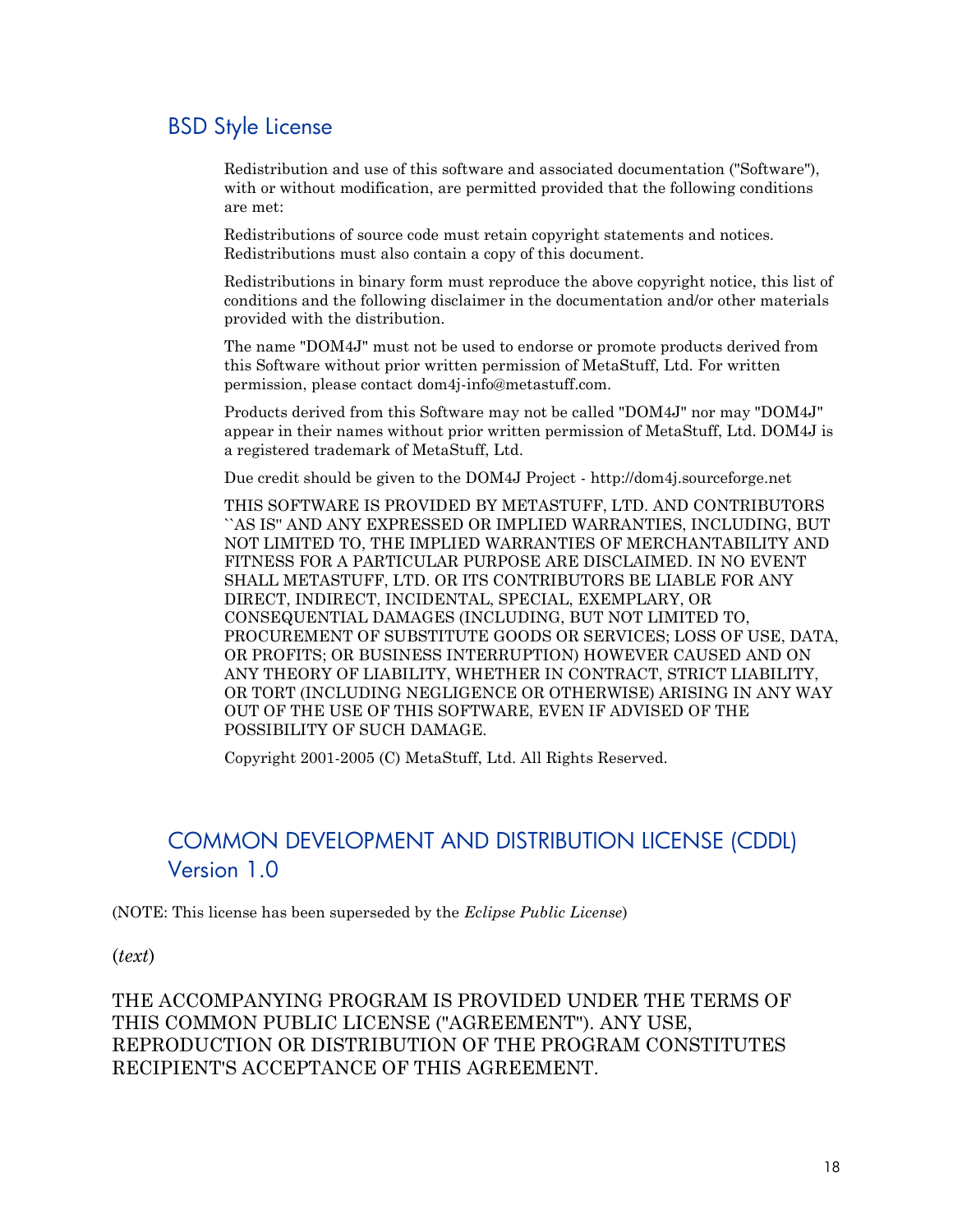### 1. DEFINITIONS

"Contribution" means:

a) in the case of the initial Contributor, the initial code and documentation distributed under this Agreement, and

b) in the case of each subsequent Contributor:

i) changes to the Program, and

ii) additions to the Program;

where such changes and/or additions to the Program originate from and are distributed by that particular Contributor. A Contribution 'originates' from a Contributor if it was added to the Program by such Contributor itself or anyone acting on such Contributor's behalf. Contributions do not include additions to the Program which: (i) are separate modules of software distributed in conjunction with the Program under their own license agreement, and (ii) are not derivative works of the Program.

"Contributor" means any person or entity that distributes the Program.

"Licensed Patents " mean patent claims licensable by a Contributor which are necessarily infringed by the use or sale of its Contribution alone or when combined with the Program.

"Program" means the Contributions distributed in accordance with this Agreement.

"Recipient" means anyone who receives the Program under this Agreement, including all Contributors.

### 2. GRANT OF RIGHTS

a) Subject to the terms of this Agreement, each Contributor hereby grants Recipient a non-exclusive, worldwide, royalty-free copyright license to reproduce, prepare derivative works of, publicly display, publicly perform, distribute and sublicense the Contribution of such Contributor, if any, and such derivative works, in source code and object code form.

b) Subject to the terms of this Agreement, each Contributor hereby grants Recipient a non-exclusive, worldwide, royalty-free patent license under Licensed Patents to make, use, sell, offer to sell, import and otherwise transfer the Contribution of such Contributor, if any, in source code and object code form. This patent license shall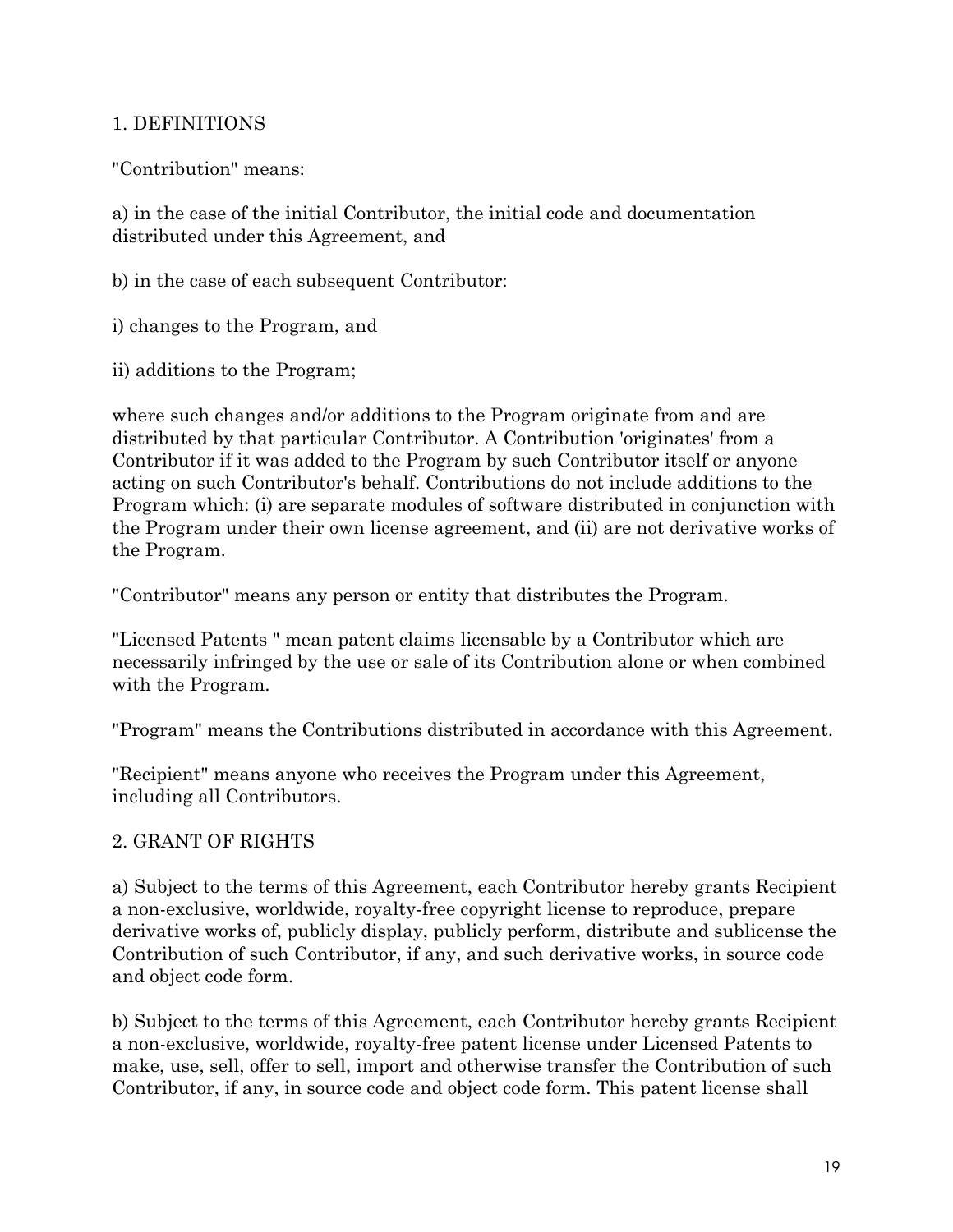apply to the combination of the Contribution and the Program if, at the time the Contribution is added by the Contributor, such addition of the Contribution causes such combination to be covered by the Licensed Patents. The patent license shall not apply to any other combinations which include the Contribution. No hardware per se is licensed hereunder.

c) Recipient understands that although each Contributor grants the licenses to its Contributions set forth herein, no assurances are provided by any Contributor that the Program does not infringe the patent or other intellectual property rights of any other entity. Each Contributor disclaims any liability to Recipient for claims brought by any other entity based on infringement of intellectual property rights or otherwise. As a condition to exercising the rights and licenses granted hereunder, each Recipient hereby assumes sole responsibility to secure any other intellectual property rights needed, if any. For example, if a third party patent license is required to allow Recipient to distribute the Program, it is Recipient's responsibility to acquire that license before distributing the Program.

d) Each Contributor represents that to its knowledge it has sufficient copyright rights in its Contribution, if any, to grant the copyright license set forth in this Agreement.

### **3. REQUIREMENTS**

A Contributor may choose to distribute the Program in object code form under its own license agreement, provided that:

a) it complies with the terms and conditions of this Agreement; and

b) its license agreement:

i) effectively disclaims on behalf of all Contributors all warranties and conditions, express and implied, including warranties or conditions of title and noninfringement, and implied warranties or conditions of merchantability and fitness for a particular purpose;

ii) effectively excludes on behalf of all Contributors all liability for damages, including direct, indirect, special, incidental and consequential damages, such as lost profits;

iii) states that any provisions which differ from this Agreement are offered by that Contributor alone and not by any other party; and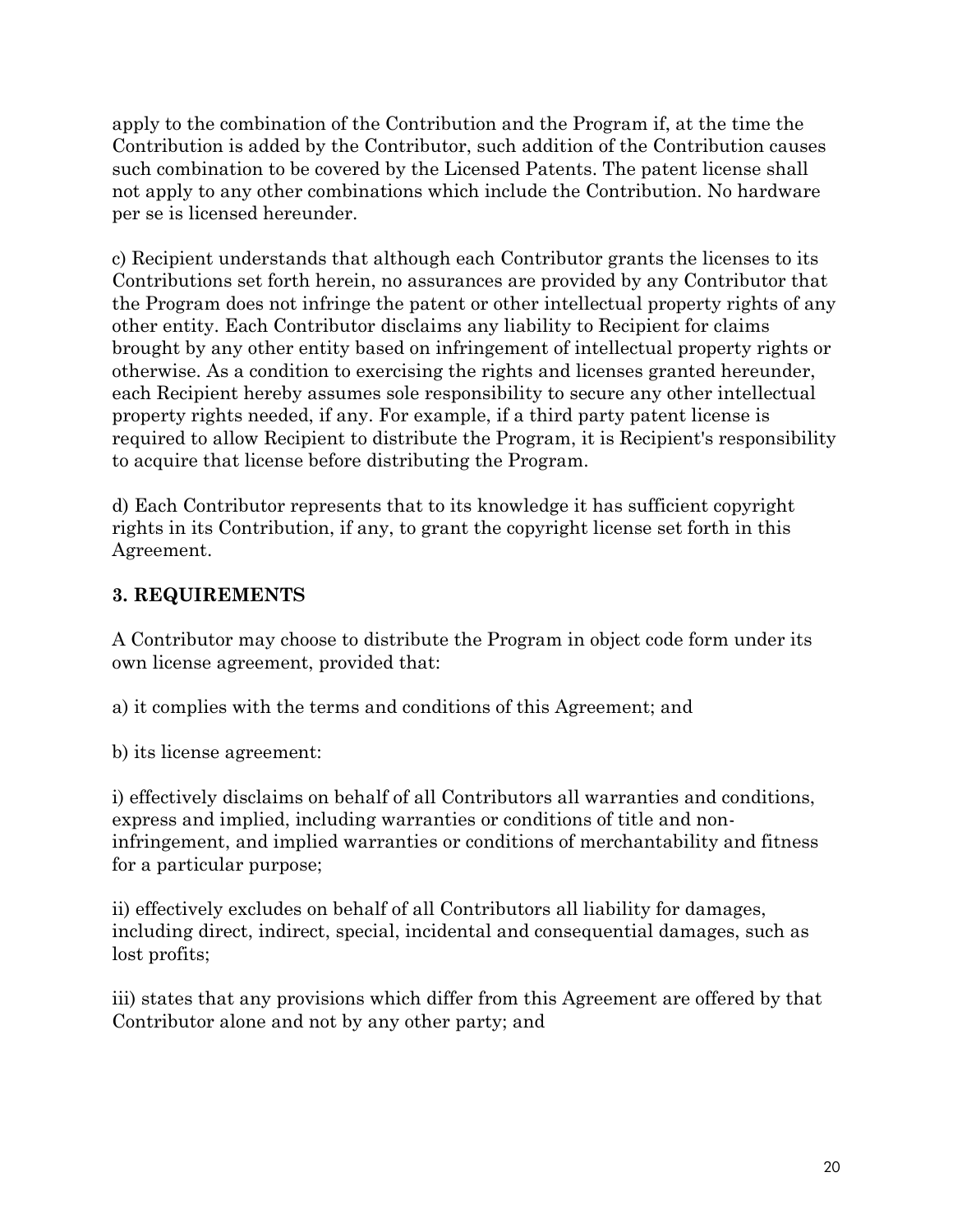iv) states that source code for the Program is available from such Contributor, and informs licensees how to obtain it in a reasonable manner on or through a medium customarily used for software exchange.

When the Program is made available in source code form:

a) it must be made available under this Agreement; and

b) a copy of this Agreement must be included with each copy of the Program.

Contributors may not remove or alter any copyright notices contained within the Program.

Each Contributor must identify itself as the originator of its Contribution, if any, in a manner that reasonably allows subsequent Recipients to identify the originator of the Contribution.

## **4. COMMERCIAL DISTRIBUTION**

Commercial distributors of software may accept certain responsibilities with respect to end users, business partners and the like. While this license is intended to facilitate the commercial use of the Program, the Contributor who includes the Program in a commercial product offering should do so in a manner which does not create potential liability for other Contributors. Therefore, if a Contributor includes the Program in a commercial product offering, such Contributor ("Commercial Contributor") hereby agrees to defend and indemnify every other Contributor ("Indemnified Contributor") against any losses, damages and costs (collectively "Losses") arising from claims, lawsuits and other legal actions brought by a third party against the Indemnified Contributor to the extent caused by the acts or omissions of such Commercial Contributor in connection with its distribution of the Program in a commercial product offering. The obligations in this section do not apply to any claims or Losses relating to any actual or alleged intellectual property infringement. In order to qualify, an Indemnified Contributor must: a) promptly notify the Commercial Contributor in writing of such claim, and b) allow the Commercial Contributor to control, and cooperate with the Commercial Contributor in, the defense and any related settlement negotiations. The Indemnified Contributor may participate in any such claim at its own expense.

For example, a Contributor might include the Program in a commercial product offering, Product X. That Contributor is then a Commercial Contributor. If that Commercial Contributor then makes performance claims, or offers warranties related to Product X, those performance claims and warranties are such Commercial Contributor's responsibility alone. Under this section, the Commercial Contributor would have to defend claims against the other Contributors related to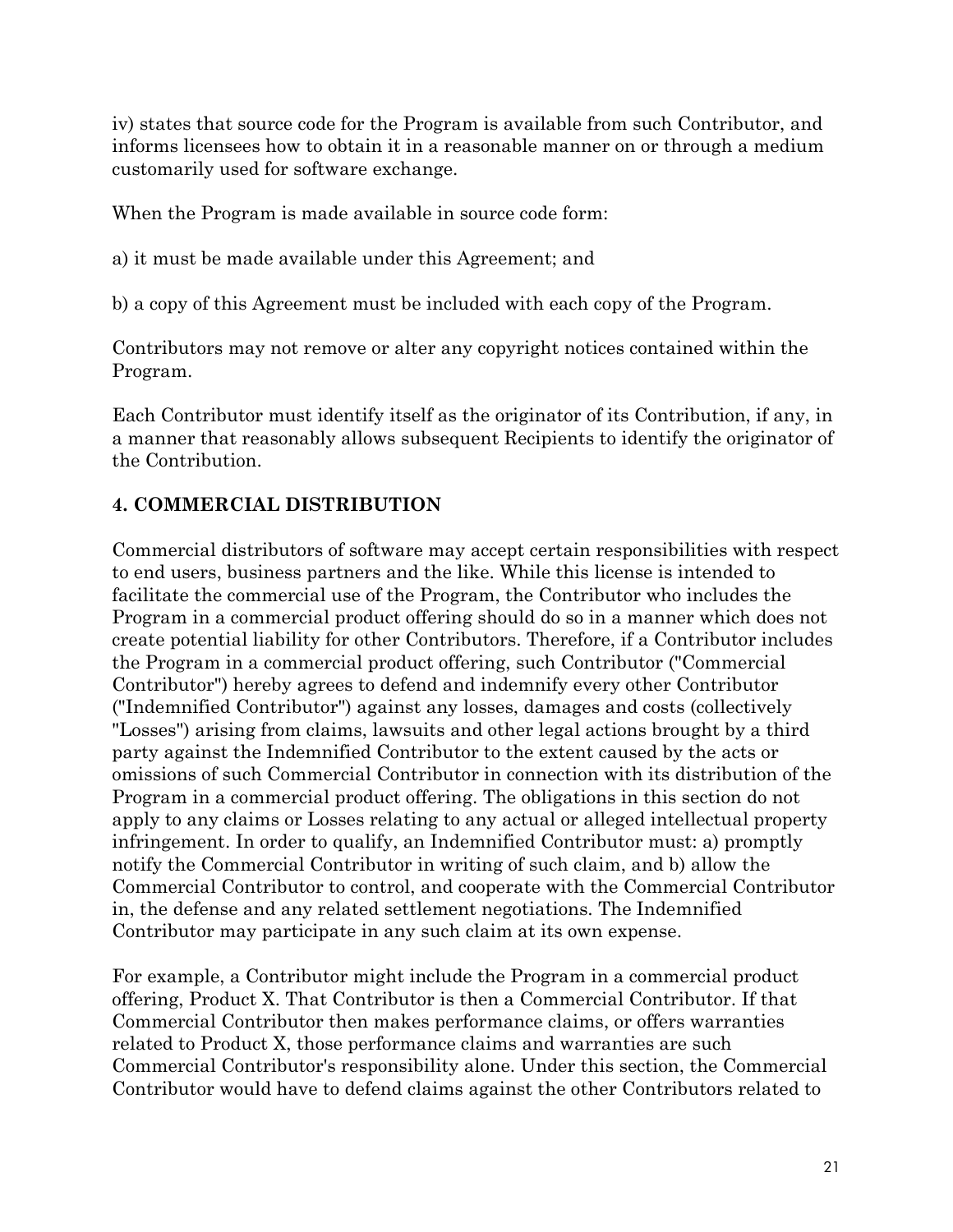those performance claims and warranties, and if a court requires any other Contributor to pay any damages as a result, the Commercial Contributor must pay those damages.

### **5. NO WARRANTY**

EXCEPT AS EXPRESSLY SET FORTH IN THIS AGREEMENT, THE PROGRAM IS PROVIDED ON AN "AS IS" BASIS, WITHOUT WARRANTIES OR CONDITIONS OF ANY KIND, EITHER EXPRESS OR IMPLIED INCLUDING, WITHOUT LIMITATION, ANY WARRANTIES OR CONDITIONS OF TITLE, NON-INFRINGEMENT, MERCHANTABILITY OR FITNESS FOR A PARTICULAR PURPOSE. Each Recipient is solely responsible for determining the appropriateness of using and distributing the Program and assumes all risks associated with its exercise of rights under this Agreement, including but not limited to the risks and costs of program errors, compliance with applicable laws, damage to or loss of data, programs or equipment, and unavailability or interruption of operations.

### **6. DISCLAIMER OF LIABILITY**

EXCEPT AS EXPRESSLY SET FORTH IN THIS AGREEMENT, NEITHER RECIPIENT NOR ANY CONTRIBUTORS SHALL HAVE ANY LIABILITY FOR ANY DIRECT, INDIRECT, INCIDENTAL, SPECIAL, EXEMPLARY, OR CONSEQUENTIAL DAMAGES (INCLUDING WITHOUT LIMITATION LOST PROFITS), HOWEVER CAUSED AND ON ANY THEORY OF LIABILITY, WHETHER IN CONTRACT, STRICT LIABILITY, OR TORT (INCLUDING NEGLIGENCE OR OTHERWISE) ARISING IN ANY WAY OUT OF THE USE OR DISTRIBUTION OF THE PROGRAM OR THE EXERCISE OF ANY RIGHTS GRANTED HEREUNDER, EVEN IF ADVISED OF THE POSSIBILITY OF SUCH DAMAGES.

### **7. GENERAL**

If any provision of this Agreement is invalid or unenforceable under applicable law, it shall not affect the validity or enforceability of the remainder of the terms of this Agreement, and without further action by the parties hereto, such provision shall be reformed to the minimum extent necessary to make such provision valid and enforceable.

If Recipient institutes patent litigation against a Contributor with respect to a patent applicable to software (including a cross-claim or counterclaim in a lawsuit), then any patent licenses granted by that Contributor to such Recipient under this Agreement shall terminate as of the date such litigation is filed. In addition, if Recipient institutes patent litigation against any entity (including a cross-claim or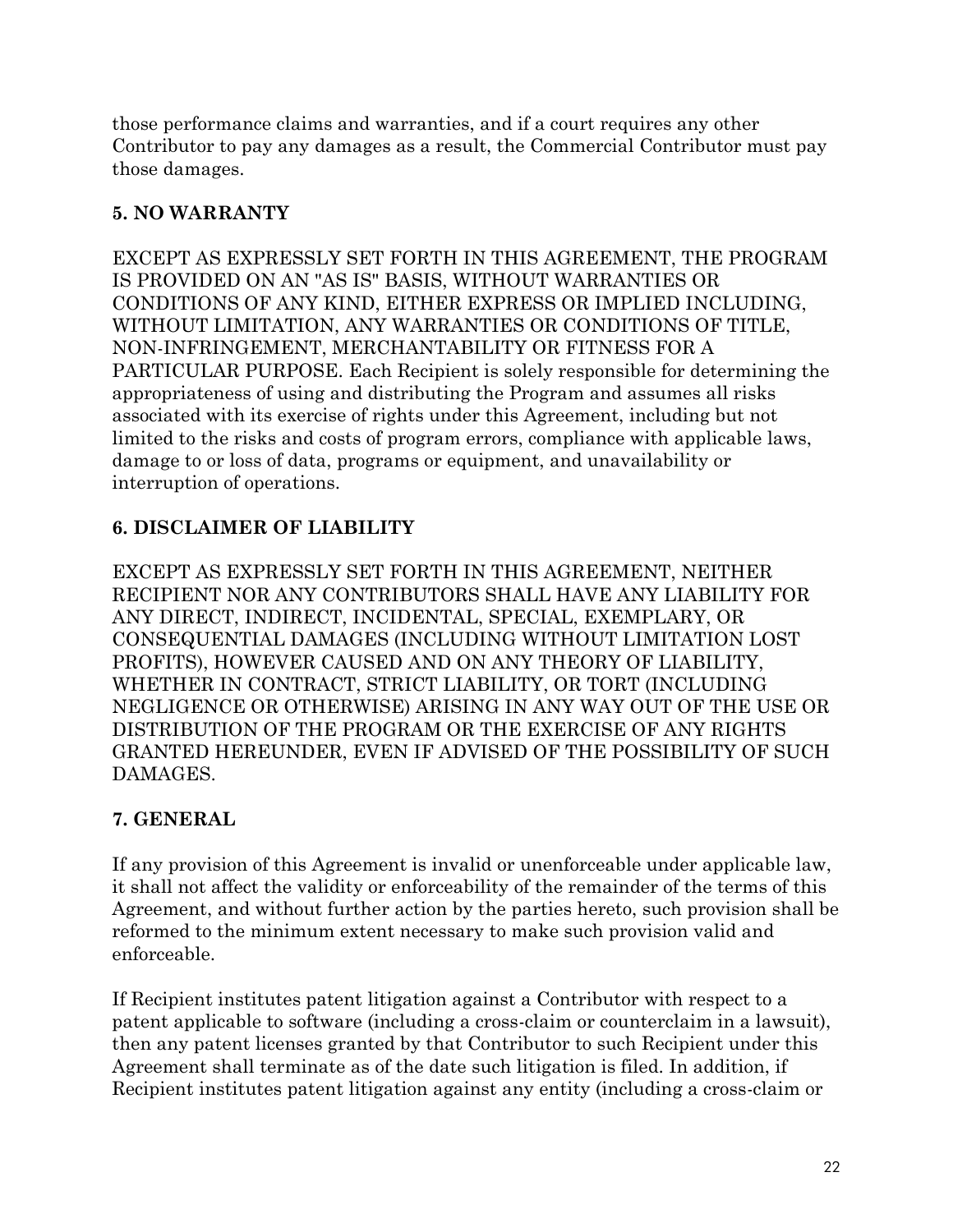counterclaim in a lawsuit) alleging that the Program itself (excluding combinations of the Program with other software or hardware) infringes such Recipient's patent(s), then such Recipient's rights granted under Section 2(b) shall terminate as of the date such litigation is filed.

All Recipient's rights under this Agreement shall terminate if it fails to comply with any of the material terms or conditions of this Agreement and does not cure such failure in a reasonable period of time after becoming aware of such noncompliance. If all Recipient's rights under this Agreement terminate, Recipient agrees to cease use and distribution of the Program as soon as reasonably practicable. However, Recipient's obligations under this Agreement and any licenses granted by Recipient relating to the Program shall continue and survive.

Everyone is permitted to copy and distribute copies of this Agreement, but in order to avoid inconsistency the Agreement is copyrighted and may only be modified in the following manner. The Agreement Steward reserves the right to publish new versions (including revisions) of this Agreement from time to time. No one other than the Agreement Steward has the right to modify this Agreement. IBM is the initial Agreement Steward. IBM may assign the responsibility to serve as the Agreement Steward to a suitable separate entity. Each new version of the Agreement will be given a distinguishing version number. The Program (including Contributions) may always be distributed subject to the version of the Agreement under which it was received. In addition, after a new version of the Agreement is published, Contributor may elect to distribute the Program (including its Contributions) under the new version. Except as expressly stated in Sections 2(a) and 2(b) above, Recipient receives no rights or licenses to the intellectual property of any Contributor under this Agreement, whether expressly, by implication, estoppel or otherwise. All rights in the Program not expressly granted under this Agreement are reserved.

This Agreement is governed by the laws of the State of New York and the intellectual property laws of the United States of America. No party to this Agreement will bring a legal action under this Agreement more than one year after the cause of action arose. Each party waives its rights to a jury trial in any resulting litigation.

### <span id="page-22-0"></span>Eclipse Public License - v 1.0

THE ACCOMPANYING PROGRAM IS PROVIDED UNDER THE TERMS OF THIS ECLIPSE PUBLIC LICENSE ("AGREEMENT"). ANY USE, REPRODUCTION OR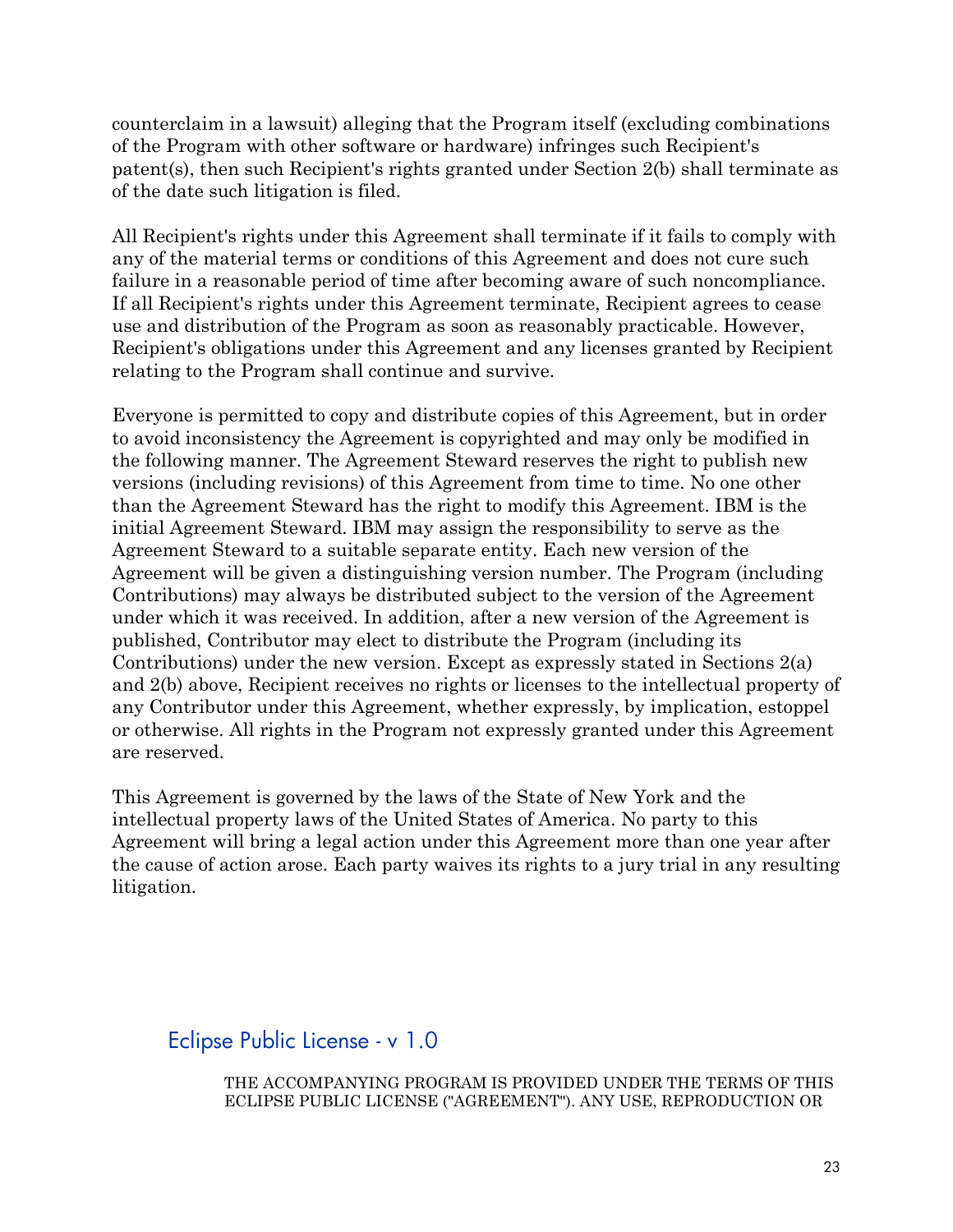#### DISTRIBUTION OF THE PROGRAM CONSTITUTES RECIPIENT'S ACCEPTANCE OF THIS AGREEMENT.

#### 1. DEFINITIONS

"Contribution" means:

a) in the case of the initial Contributor, the initial code and documentation distributed under this Agreement, and

b) in the case of each subsequent Contributor:

i) changes to the Program, and

ii) additions to the Program;

where such changes and/or additions to the Program originate from and are distributed by that particular Contributor. A Contribution 'originates' from a Contributor if it was added to the Program by such Contributor itself or anyone acting on such Contributor's behalf. Contributions do not include additions to the Program which: (i) are separate modules of software distributed in conjunction with the Program under their own license agreement, and (ii) are not derivative works of the Program.

"Contributor" means any person or entity that distributes the Program.

"Licensed Patents" mean patent claims licensable by a Contributor which are necessarily infringed by the use or sale of its Contribution alone or when combined with the Program.

"Program" means the Contributions distributed in accordance with this Agreement.

"Recipient" means anyone who receives the Program under this Agreement, including all Contributors.

#### 2. GRANT OF RIGHTS

a) Subject to the terms of this Agreement, each Contributor hereby grants Recipient a non-exclusive, worldwide, royalty-free copyright license to reproduce, prepare derivative works of, publicly display, publicly perform, distribute and sublicense the Contribution of such Contributor, if any, and such derivative works, in source code and object code form.

b) Subject to the terms of this Agreement, each Contributor hereby grants Recipient a non-exclusive, worldwide, royalty-free patent license under Licensed Patents to make, use, sell, offer to sell, import and otherwise transfer the Contribution of such Contributor, if any, in source code and object code form. This patent license shall apply to the combination of the Contribution and the Program if, at the time the Contribution is added by the Contributor, such addition of the Contribution causes such combination to be covered by the Licensed Patents. The patent license shall not apply to any other combinations which include the Contribution. No hardware per se is licensed hereunder.

c) Recipient understands that although each Contributor grants the licenses to its Contributions set forth herein, no assurances are provided by any Contributor that the Program does not infringe the patent or other intellectual property rights of any other entity. Each Contributor disclaims any liability to Recipient for claims brought by any other entity based on infringement of intellectual property rights or otherwise. As a condition to exercising the rights and licenses granted hereunder, each Recipient hereby assumes sole responsibility to secure any other intellectual property rights needed, if any. For example, if a third party patent license is required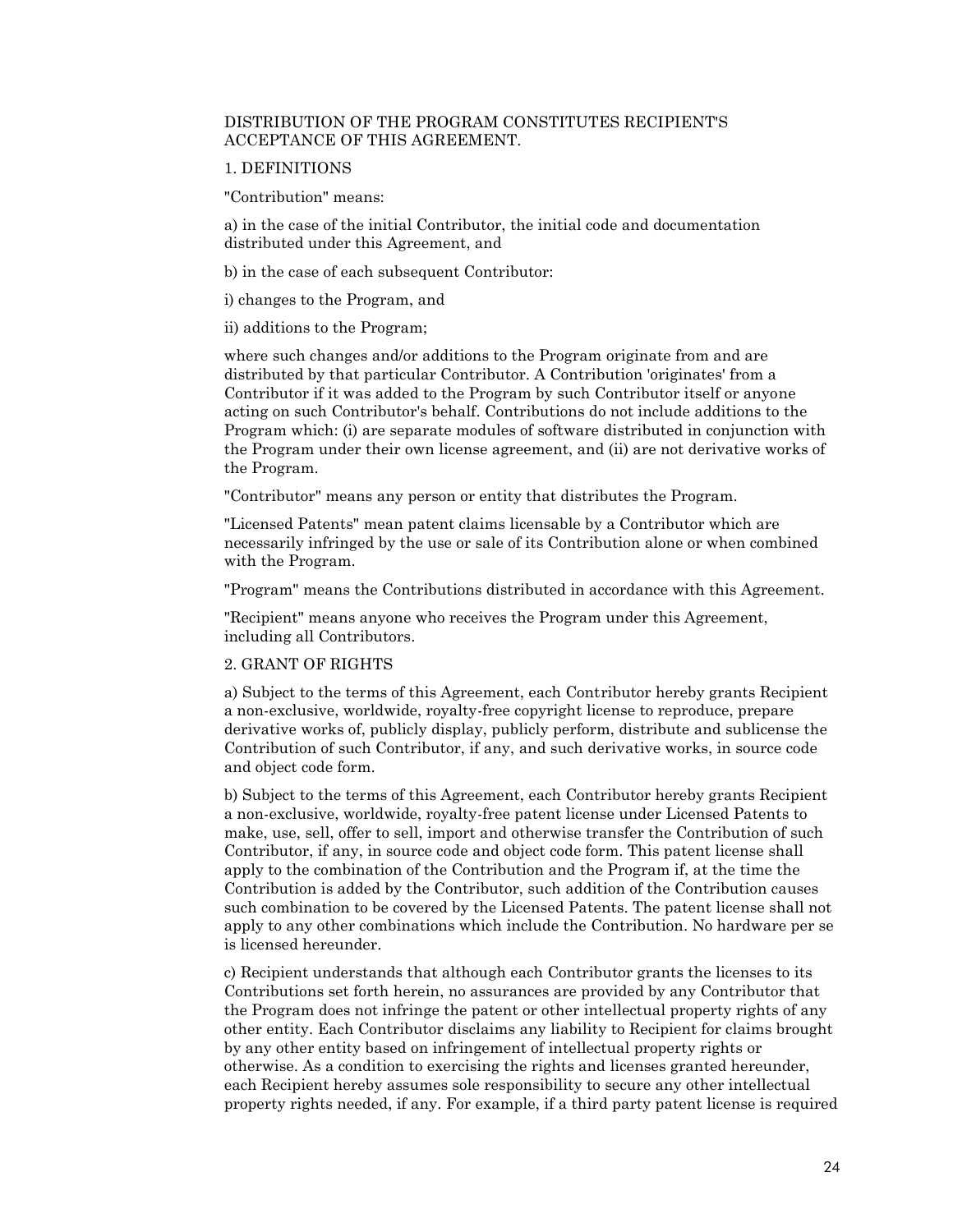to allow Recipient to distribute the Program, it is Recipient's responsibility to acquire that license before distributing the Program.

d) Each Contributor represents that to its knowledge it has sufficient copyright rights in its Contribution, if any, to grant the copyright license set forth in this Agreement.

#### 3. REQUIREMENTS

A Contributor may choose to distribute the Program in object code form under its own license agreement, provided that:

a) it complies with the terms and conditions of this Agreement; and

b) its license agreement:

i) effectively disclaims on behalf of all Contributors all warranties and conditions, express and implied, including warranties or conditions of title and noninfringement, and implied warranties or conditions of merchantability and fitness for a particular purpose;

ii) effectively excludes on behalf of all Contributors all liability for damages, including direct, indirect, special, incidental and consequential damages, such as lost profits;

iii) states that any provisions which differ from this Agreement are offered by that Contributor alone and not by any other party; and

iv) states that source code for the Program is available from such Contributor, and informs licensees how to obtain it in a reasonable manner on or through a medium customarily used for software exchange.

When the Program is made available in source code form:

a) it must be made available under this Agreement; and

b) a copy of this Agreement must be included with each copy of the Program.

Contributors may not remove or alter any copyright notices contained within the Program.

Each Contributor must identify itself as the originator of its Contribution, if any, in a manner that reasonably allows subsequent Recipients to identify the originator of the Contribution.

#### 4. COMMERCIAL DISTRIBUTION

Commercial distributors of software may accept certain responsibilities with respect to end users, business partners and the like. While this license is intended to facilitate the commercial use of the Program, the Contributor who includes the Program in a commercial product offering should do so in a manner which does not create potential liability for other Contributors. Therefore, if a Contributor includes the Program in a commercial product offering, such Contributor ("Commercial Contributor") hereby agrees to defend and indemnify every other Contributor ("Indemnified Contributor") against any losses, damages and costs (collectively "Losses") arising from claims, lawsuits and other legal actions brought by a third party against the Indemnified Contributor to the extent caused by the acts or omissions of such Commercial Contributor in connection with its distribution of the Program in a commercial product offering. The obligations in this section do not apply to any claims or Losses relating to any actual or alleged intellectual property infringement. In order to qualify, an Indemnified Contributor must: a) promptly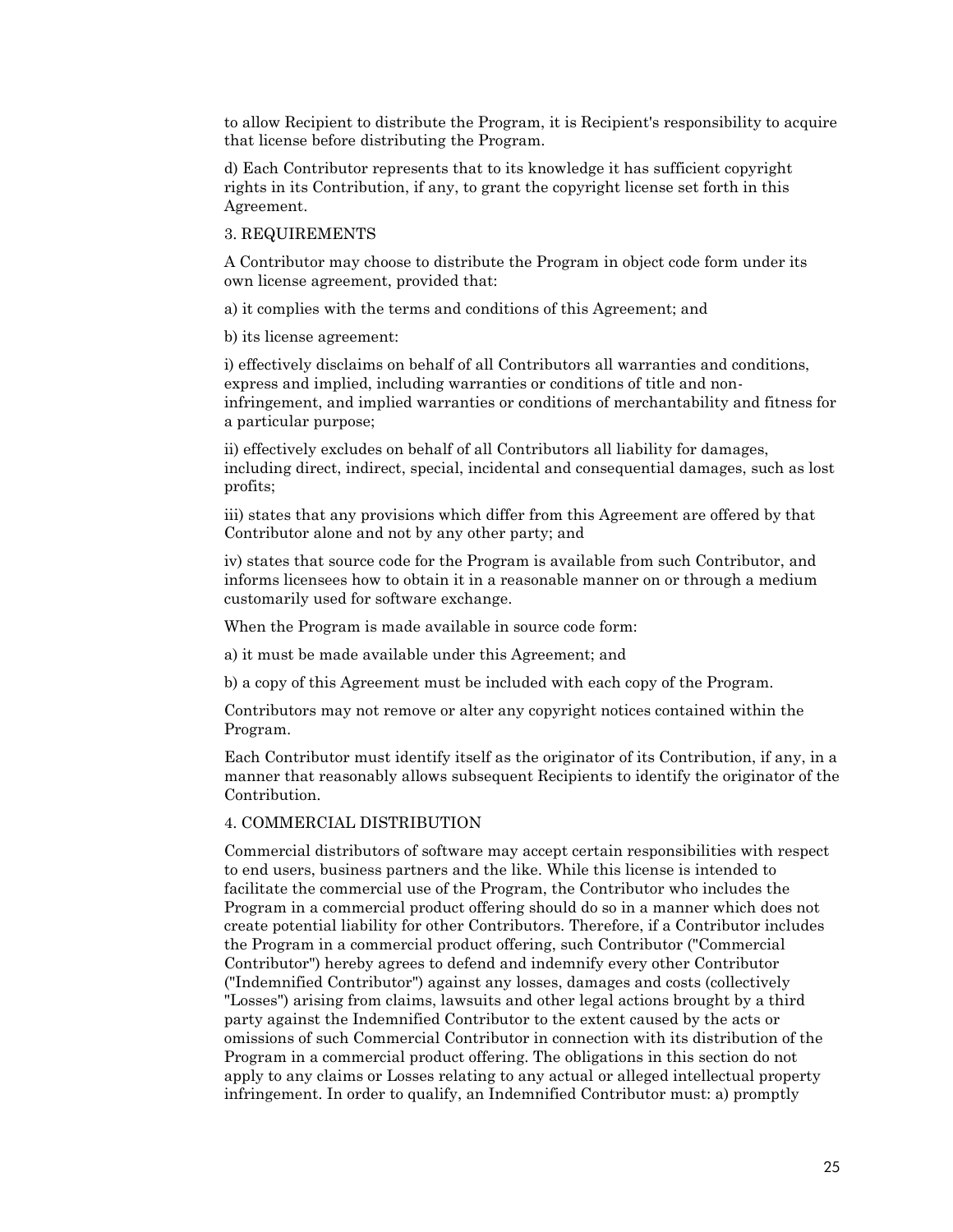notify the Commercial Contributor in writing of such claim, and b) allow the Commercial Contributor to control, and cooperate with the Commercial Contributor in, the defense and any related settlement negotiations. The Indemnified Contributor may participate in any such claim at its own expense.

For example, a Contributor might include the Program in a commercial product offering, Product X. That Contributor is then a Commercial Contributor. If that Commercial Contributor then makes performance claims, or offers warranties related to Product X, those performance claims and warranties are such Commercial Contributor's responsibility alone. Under this section, the Commercial Contributor would have to defend claims against the other Contributors related to those performance claims and warranties, and if a court requires any other Contributor to pay any damages as a result, the Commercial Contributor must pay those damages.

#### 5. NO WARRANTY

EXCEPT AS EXPRESSLY SET FORTH IN THIS AGREEMENT, THE PROGRAM IS PROVIDED ON AN "AS IS" BASIS, WITHOUT WARRANTIES OR CONDITIONS OF ANY KIND, EITHER EXPRESS OR IMPLIED INCLUDING, WITHOUT LIMITATION, ANY WARRANTIES OR CONDITIONS OF TITLE, NON-INFRINGEMENT, MERCHANTABILITY OR FITNESS FOR A PARTICULAR PURPOSE. Each Recipient is solely responsible for determining the appropriateness of using and distributing the Program and assumes all risks associated with its exercise of rights under this Agreement , including but not limited to the risks and costs of program errors, compliance with applicable laws, damage to or loss of data, programs or equipment, and unavailability or interruption of operations.

#### 6. DISCLAIMER OF LIABILITY

EXCEPT AS EXPRESSLY SET FORTH IN THIS AGREEMENT, NEITHER RECIPIENT NOR ANY CONTRIBUTORS SHALL HAVE ANY LIABILITY FOR ANY DIRECT, INDIRECT, INCIDENTAL, SPECIAL, EXEMPLARY, OR CONSEQUENTIAL DAMAGES (INCLUDING WITHOUT LIMITATION LOST PROFITS), HOWEVER CAUSED AND ON ANY THEORY OF LIABILITY, WHETHER IN CONTRACT, STRICT LIABILITY, OR TORT (INCLUDING NEGLIGENCE OR OTHERWISE) ARISING IN ANY WAY OUT OF THE USE OR DISTRIBUTION OF THE PROGRAM OR THE EXERCISE OF ANY RIGHTS GRANTED HEREUNDER, EVEN IF ADVISED OF THE POSSIBILITY OF SUCH DAMAGES.

#### 7. GENERAL

If any provision of this Agreement is invalid or unenforceable under applicable law, it shall not affect the validity or enforceability of the remainder of the terms of this Agreement, and without further action by the parties hereto, such provision shall be reformed to the minimum extent necessary to make such provision valid and enforceable.

If Recipient institutes patent litigation against any entity (including a cross-claim or counterclaim in a lawsuit) alleging that the Program itself (excluding combinations of the Program with other software or hardware) infringes such Recipient's patent(s), then such Recipient's rights granted under Section 2(b) shall terminate as of the date such litigation is filed.

All Recipient's rights under this Agreement shall terminate if it fails to comply with any of the material terms or conditions of this Agreement and does not cure such failure in a reasonable period of time after becoming aware of such noncompliance. If all Recipient's rights under this Agreement terminate, Recipient agrees to cease use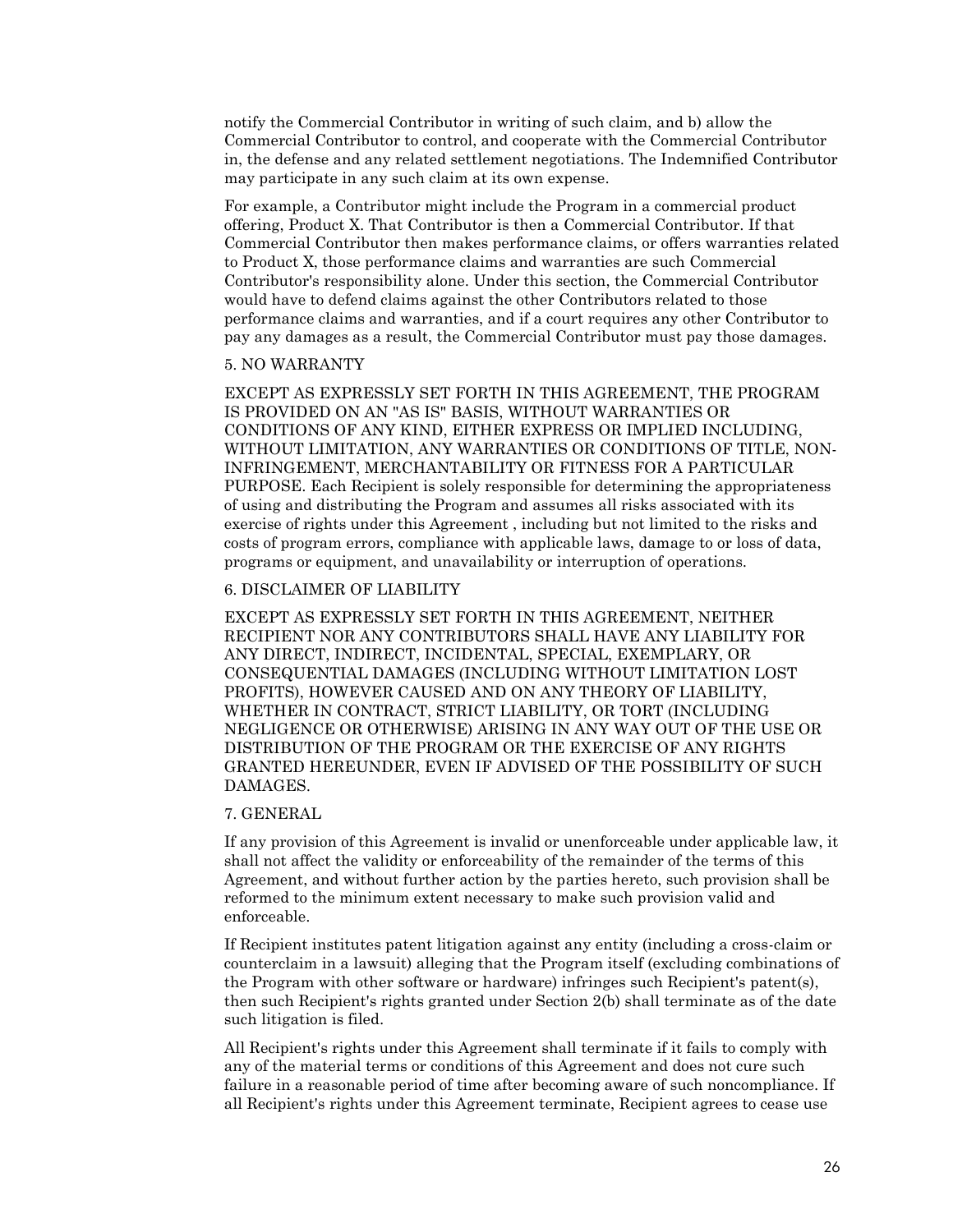and distribution of the Program as soon as reasonably practicable. However, Recipient's obligations under this Agreement and any licenses granted by Recipient relating to the Program shall continue and survive.

Everyone is permitted to copy and distribute copies of this Agreement, but in order to avoid inconsistency the Agreement is copyrighted and may only be modified in the following manner. The Agreement Steward reserves the right to publish new versions (including revisions) of this Agreement from time to time. No one other than the Agreement Steward has the right to modify this Agreement. The Eclipse Foundation is the initial Agreement Steward. The Eclipse Foundation may assign the responsibility to serve as the Agreement Steward to a suitable separate entity. Each new version of the Agreement will be given a distinguishing version number. The Program (including Contributions) may always be distributed subject to the version of the Agreement under which it was received. In addition, after a new version of the Agreement is published, Contributor may elect to distribute the Program (including its Contributions) under the new version. Except as expressly stated in Sections 2(a) and 2(b) above, Recipient receives no rights or licenses to the intellectual property of any Contributor under this Agreement, whether expressly, by implication, estoppel or otherwise. All rights in the Program not expressly granted under this Agreement are reserved.

This Agreement is governed by the laws of the State of New York and the intellectual property laws of the United States of America. No party to this Agreement will bring a legal action under this Agreement more than one year after the cause of action arose. Each party waives its rights to a jury trial in any resulting litigation.

### <span id="page-26-0"></span>GNU AFFERO GENERAL PUBLIC LICENSE

Version 3, 19 November 2007

Copyright © 2007 Free Software Foundation, Inc. <http://fsf.org/>

Everyone is permitted to copy and distribute verbatim copies of this license document, but changing it is not allowed.

Preamble

The GNU Affero General Public License is a free, copyleft license for software and other kinds of works, specifically designed to ensure cooperation with the community in the case of network server software.

The licenses for most software and other practical works are designed to take away your freedom to share and change the works. By contrast, our General Public Licenses are intended to guarantee your freedom to share and change all versions of a program--to make sure it remains free software for all its users.

When we speak of free software, we are referring to freedom, not price. Our General Public Licenses are designed to make sure that you have the freedom to distribute copies of free software (and charge for them if you wish), that you receive source code or can get it if you want it, that you can change the software or use pieces of it in new free programs, and that you know you can do these things.

Developers that use our General Public Licenses protect your rights with two steps: (1) assert copyright on the software, and (2) offer you this License which gives you legal permission to copy, distribute and/or modify the software.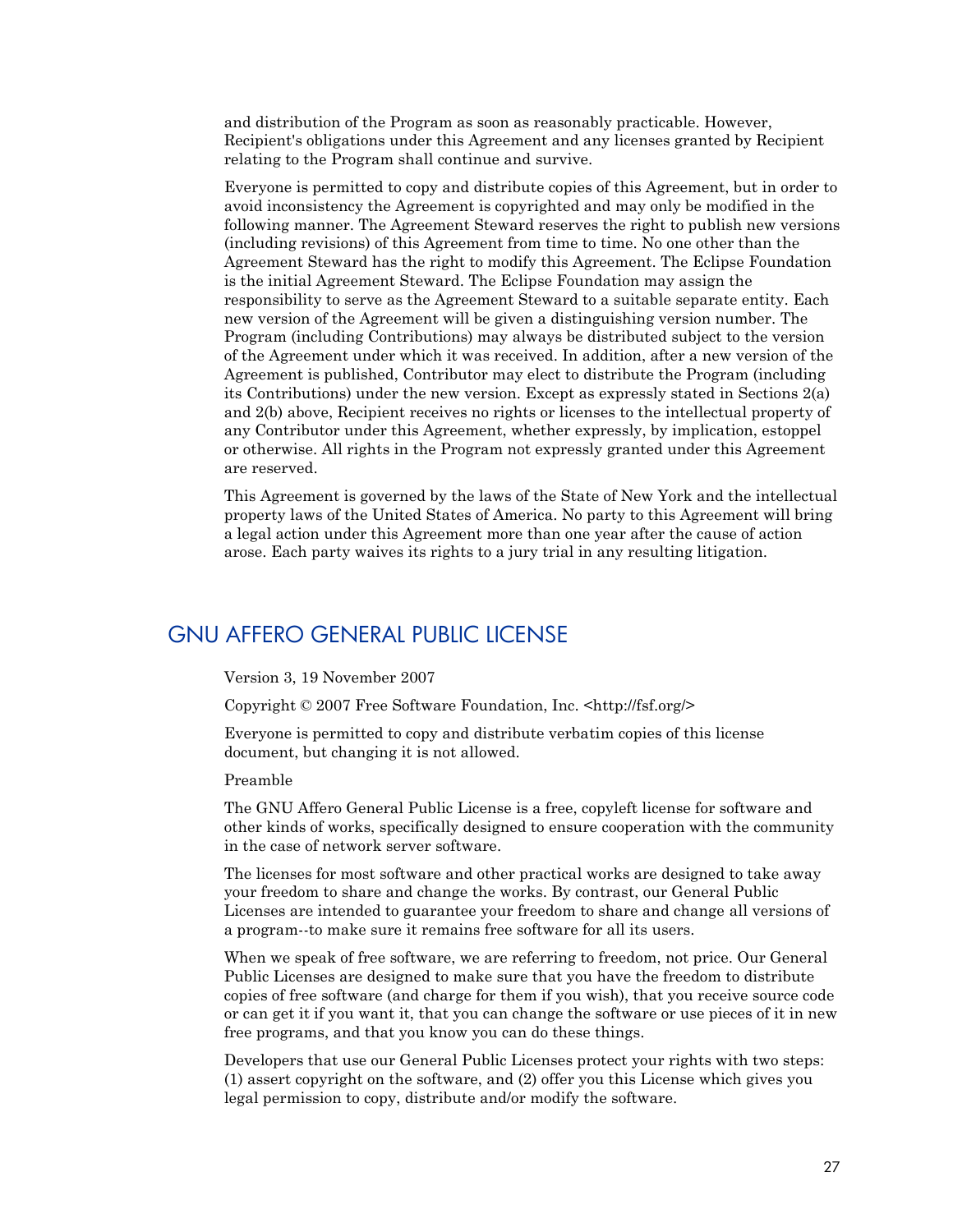A secondary benefit of defending all users' freedom is that improvements made in alternate versions of the program, if they receive widespread use, become available for other developers to incorporate. Many developers of free software are heartened and encouraged by the resulting cooperation. However, in the case of software used on network servers, this result may fail to come about. The GNU General Public License permits making a modified version and letting the public access it on a server without ever releasing its source code to the public.

The GNU Affero General Public License is designed specifically to ensure that, in such cases, the modified source code becomes available to the community. It requires the operator of a network server to provide the source code of the modified version running there to the users of that server. Therefore, public use of a modified version, on a publicly accessible server, gives the public access to the source code of the modified version.

An older license, called the Affero General Public License and published by Affero, was designed to accomplish similar goals. This is a different license, not a version of the Affero GPL, but Affero has released a new version of the Affero GPL which permits relicensing under this license.

The precise terms and conditions for copying, distribution and modification follow.

TERMS AND CONDITIONS

0. Definitions.

"This License" refers to version 3 of the GNU Affero General Public License.

"Copyright" also means copyright-like laws that apply to other kinds of works, such as semiconductor masks.

"The Program" refers to any copyrightable work licensed under this License. Each licensee is addressed as "you". "Licensees" and "recipients" may be individuals or organizations.

To "modify" a work means to copy from or adapt all or part of the work in a fashion requiring copyright permission, other than the making of an exact copy. The resulting work is called a "modified version" of the earlier work or a work "based on" the earlier work.

A "covered work" means either the unmodified Program or a work based on the Program.

To "propagate" a work means to do anything with it that, without permission, would make you directly or secondarily liable for infringement under applicable copyright law, except executing it on a computer or modifying a private copy. Propagation includes copying, distribution (with or without modification), making available to the public, and in some countries other activities as well.

To "convey" a work means any kind of propagation that enables other parties to make or receive copies. Mere interaction with a user through a computer network, with no transfer of a copy, is not conveying.

An interactive user interface displays "Appropriate Legal Notices" to the extent that it includes a convenient and prominently visible feature that (1) displays an appropriate copyright notice, and (2) tells the user that there is no warranty for the work (except to the extent that warranties are provided), that licensees may convey the work under this License, and how to view a copy of this License. If the interface presents a list of user commands or options, such as a menu, a prominent item in the list meets this criterion.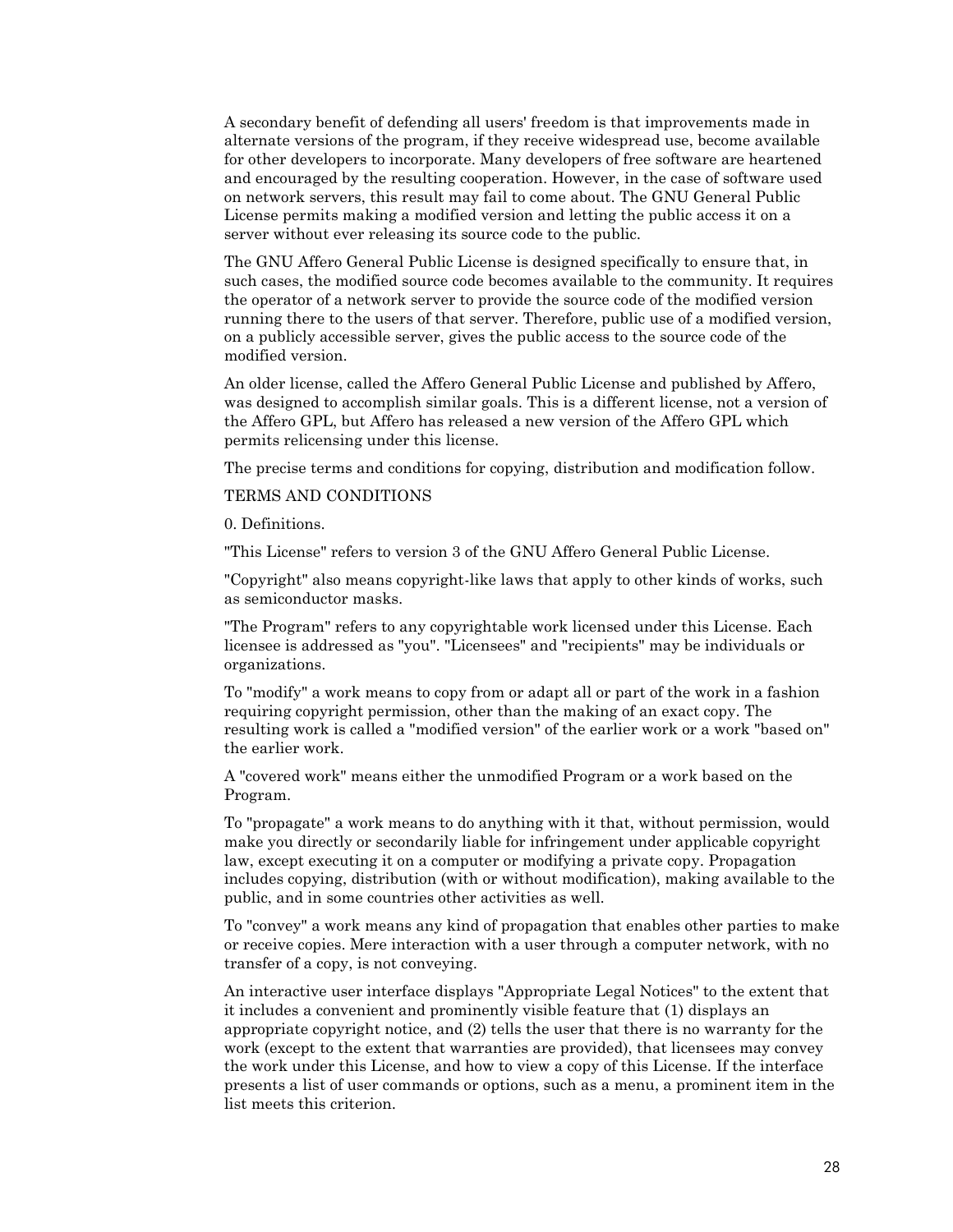#### 1. Source Code.

The "source code" for a work means the preferred form of the work for making modifications to it. "Object code" means any non-source form of a work.

A "Standard Interface" means an interface that either is an official standard defined by a recognized standards body, or, in the case of interfaces specified for a particular programming language, one that is widely used among developers working in that language.

The "System Libraries" of an executable work include anything, other than the work as a whole, that (a) is included in the normal form of packaging a Major Component, but which is not part of that Major Component, and (b) serves only to enable use of the work with that Major Component, or to implement a Standard Interface for which an implementation is available to the public in source code form. A "Major Component", in this context, means a major essential component (kernel, window system, and so on) of the specific operating system (if any) on which the executable work runs, or a compiler used to produce the work, or an object code interpreter used to run it.

The "Corresponding Source" for a work in object code form means all the source code needed to generate, install, and (for an executable work) run the object code and to modify the work, including scripts to control those activities. However, it does not include the work's System Libraries, or general-purpose tools or generally available free programs which are used unmodified in performing those activities but which are not part of the work. For example, Corresponding Source includes interface definition files associated with source files for the work, and the source code for shared libraries and dynamically linked subprograms that the work is specifically designed to require, such as by intimate data communication or control flow between those subprograms and other parts of the work.

The Corresponding Source need not include anything that users can regenerate automatically from other parts of the Corresponding Source.

The Corresponding Source for a work in source code form is that same work.

2. Basic Permissions.

All rights granted under this License are granted for the term of copyright on the Program, and are irrevocable provided the stated conditions are met. This License explicitly affirms your unlimited permission to run the unmodified Program. The output from running a covered work is covered by this License only if the output, given its content, constitutes a covered work. This License acknowledges your rights of fair use or other equivalent, as provided by copyright law.

You may make, run and propagate covered works that you do not convey, without conditions so long as your license otherwise remains in force. You may convey covered works to others for the sole purpose of having them make modifications exclusively for you, or provide you with facilities for running those works, provided that you comply with the terms of this License in conveying all material for which you do not control copyright. Those thus making or running the covered works for you must do so exclusively on your behalf, under your direction and control, on terms that prohibit them from making any copies of your copyrighted material outside their relationship with you.

Conveying under any other circumstances is permitted solely under the conditions stated below. Sublicensing is not allowed; section 10 makes it unnecessary.

3. Protecting Users' Legal Rights From Anti-Circumvention Law.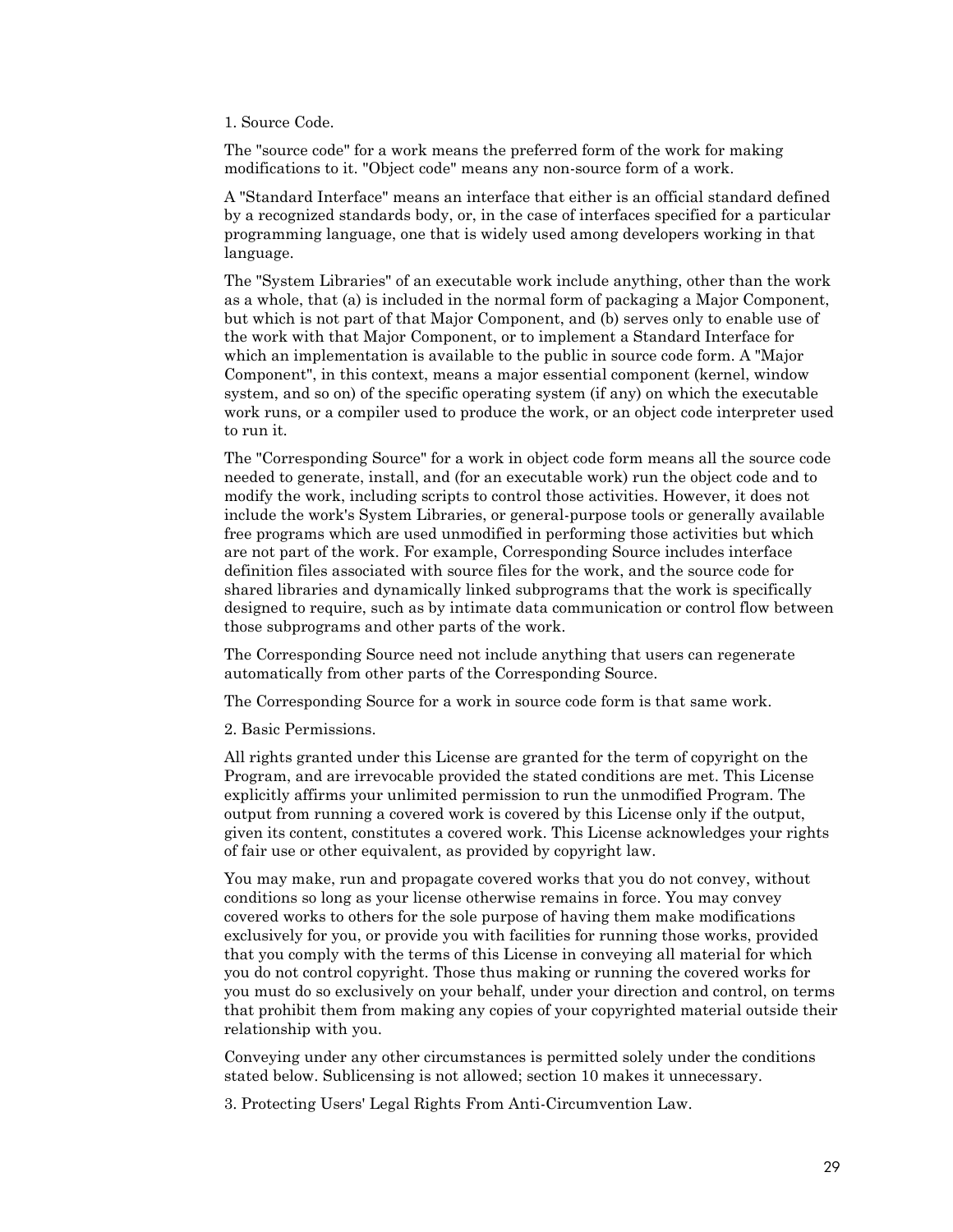No covered work shall be deemed part of an effective technological measure under any applicable law fulfilling obligations under article 11 of the WIPO copyright treaty adopted on 20 December 1996, or similar laws prohibiting or restricting circumvention of such measures.

When you convey a covered work, you waive any legal power to forbid circumvention of technological measures to the extent such circumvention is effected by exercising rights under this License with respect to the covered work, and you disclaim any intention to limit operation or modification of the work as a means of enforcing, against the work's users, your or third parties' legal rights to forbid circumvention of technological measures.

4. Conveying Verbatim Copies.

You may convey verbatim copies of the Program's source code as you receive it, in any medium, provided that you conspicuously and appropriately publish on each copy an appropriate copyright notice; keep intact all notices stating that this License and any non-permissive terms added in accord with section 7 apply to the code; keep intact all notices of the absence of any warranty; and give all recipients a copy of this License along with the Program.

You may charge any price or no price for each copy that you convey, and you may offer support or warranty protection for a fee.

5. Conveying Modified Source Versions.

You may convey a work based on the Program, or the modifications to produce it from the Program, in the form of source code under the terms of section 4, provided that you also meet all of these conditions:

a) The work must carry prominent notices stating that you modified it, and giving a relevant date.

b) The work must carry prominent notices stating that it is released under this License and any conditions added under section 7. This requirement modifies the requirement in section 4 to "keep intact all notices".

c) You must license the entire work, as a whole, under this License to anyone who comes into possession of a copy. This License will therefore apply, along with any applicable section 7 additional terms, to the whole of the work, and all its parts, regardless of how they are packaged. This License gives no permission to license the work in any other way, but it does not invalidate such permission if you have separately received it.

d) If the work has interactive user interfaces, each must display Appropriate Legal Notices; however, if the Program has interactive interfaces that do not display Appropriate Legal Notices, your work need not make them do so.

A compilation of a covered work with other separate and independent works, which are not by their nature extensions of the covered work, and which are not combined with it such as to form a larger program, in or on a volume of a storage or distribution medium, is called an "aggregate" if the compilation and its resulting copyright are not used to limit the access or legal rights of the compilation's users beyond what the individual works permit. Inclusion of a covered work in an aggregate does not cause this License to apply to the other parts of the aggregate.

6. Conveying Non-Source Forms.

You may convey a covered work in object code form under the terms of sections 4 and 5, provided that you also convey the machine-readable Corresponding Source under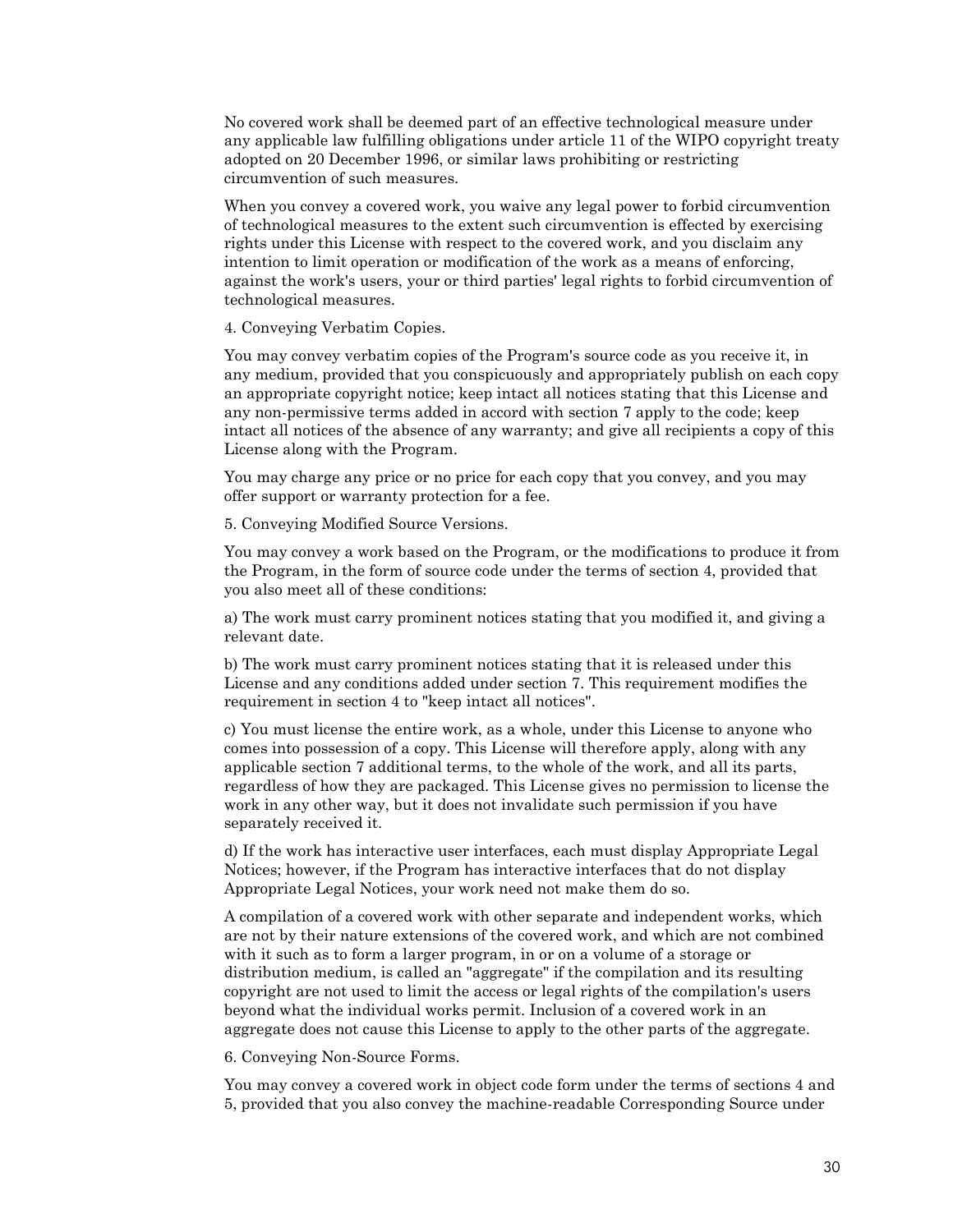the terms of this License, in one of these ways:

a) Convey the object code in, or embodied in, a physical product (including a physical distribution medium), accompanied by the Corresponding Source fixed on a durable physical medium customarily used for software interchange.

b) Convey the object code in, or embodied in, a physical product (including a physical distribution medium), accompanied by a written offer, valid for at least three years and valid for as long as you offer spare parts or customer support for that product model, to give anyone who possesses the object code either (1) a copy of the Corresponding Source for all the software in the product that is covered by this License, on a durable physical medium customarily used for software interchange, for a price no more than your reasonable cost of physically performing this conveying of source, or (2) access to copy the Corresponding Source from a network server at no charge.

c) Convey individual copies of the object code with a copy of the written offer to provide the Corresponding Source. This alternative is allowed only occasionally and noncommercially, and only if you received the object code with such an offer, in accord with subsection 6b.

d) Convey the object code by offering access from a designated place (gratis or for a charge), and offer equivalent access to the Corresponding Source in the same way through the same place at no further charge. You need not require recipients to copy the Corresponding Source along with the object code. If the place to copy the object code is a network server, the Corresponding Source may be on a different server (operated by you or a third party) that supports equivalent copying facilities, provided you maintain clear directions next to the object code saying where to find the Corresponding Source. Regardless of what server hosts the Corresponding Source, you remain obligated to ensure that it is available for as long as needed to satisfy these requirements.

e) Convey the object code using peer-to-peer transmission, provided you inform other peers where the object code and Corresponding Source of the work are being offered to the general public at no charge under subsection 6d.

A separable portion of the object code, whose source code is excluded from the Corresponding Source as a System Library, need not be included in conveying the object code work.

A "User Product" is either (1) a "consumer product", which means any tangible personal property which is normally used for personal, family, or household purposes, or (2) anything designed or sold for incorporation into a dwelling. In determining whether a product is a consumer product, doubtful cases shall be resolved in favor of coverage. For a particular product received by a particular user, "normally used" refers to a typical or common use of that class of product, regardless of the status of the particular user or of the way in which the particular user actually uses, or expects or is expected to use, the product. A product is a consumer product regardless of whether the product has substantial commercial, industrial or nonconsumer uses, unless such uses represent the only significant mode of use of the product.

"Installation Information" for a User Product means any methods, procedures, authorization keys, or other information required to install and execute modified versions of a covered work in that User Product from a modified version of its Corresponding Source. The information must suffice to ensure that the continued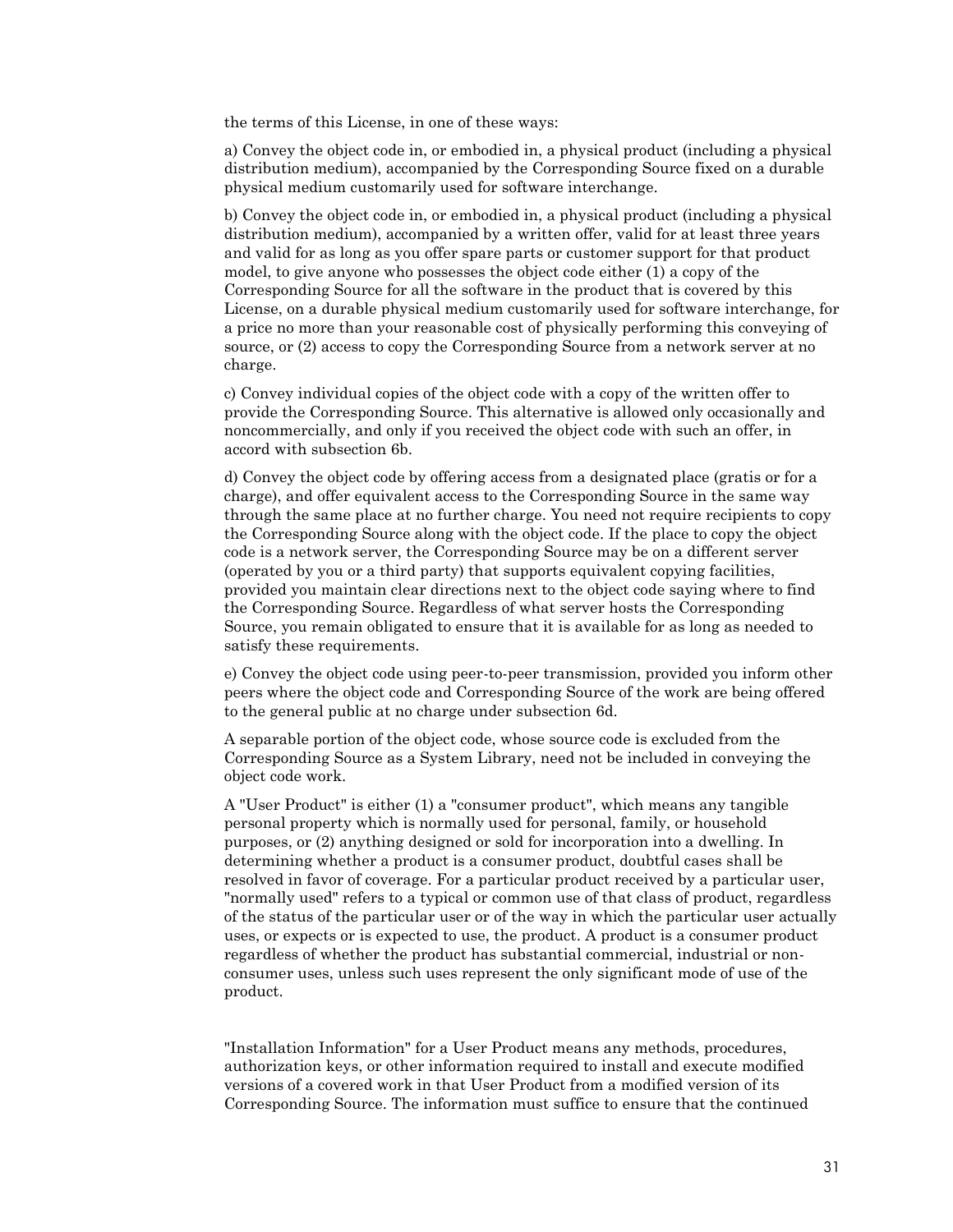functioning of the modified object code is in no case prevented or interfered with solely because modification has been made.

If you convey an object code work under this section in, or with, or specifically for use in, a User Product, and the conveying occurs as part of a transaction in which the right of possession and use of the User Product is transferred to the recipient in perpetuity or for a fixed term (regardless of how the transaction is characterized), the Corresponding Source conveyed under this section must be accompanied by the Installation Information. But this requirement does not apply if neither you nor any third party retains the ability to install modified object code on the User Product (for example, the work has been installed in ROM).

The requirement to provide Installation Information does not include a requirement to continue to provide support service, warranty, or updates for a work that has been modified or installed by the recipient, or for the User Product in which it has been modified or installed. Access to a network may be denied when the modification itself materially and adversely affects the operation of the network or violates the rules and protocols for communication across the network.

Corresponding Source conveyed, and Installation Information provided, in accord with this section must be in a format that is publicly documented (and with an implementation available to the public in source code form), and must require no special password or key for unpacking, reading or copying.

7. Additional Terms.

"Additional permissions" are terms that supplement the terms of this License by making exceptions from one or more of its conditions. Additional permissions that are applicable to the entire Program shall be treated as though they were included in this License, to the extent that they are valid under applicable law. If additional permissions apply only to part of the Program, that part may be used separately under those permissions, but the entire Program remains governed by this License without regard to the additional permissions.

When you convey a copy of a covered work, you may at your option remove any additional permissions from that copy, or from any part of it. (Additional permissions may be written to require their own removal in certain cases when you modify the work.) You may place additional permissions on material, added by you to a covered work, for which you have or can give appropriate copyright permission.

Notwithstanding any other provision of this License, for material you add to a covered work, you may (if authorized by the copyright holders of that material) supplement the terms of this License with terms:

a) Disclaiming warranty or limiting liability differently from the terms of sections 15 and 16 of this License; or

b) Requiring preservation of specified reasonable legal notices or author attributions in that material or in the Appropriate Legal Notices displayed by works containing it; or

c) Prohibiting misrepresentation of the origin of that material, or requiring that modified versions of such material be marked in reasonable ways as different from the original version; or

d) Limiting the use for publicity purposes of names of licensors or authors of the material; or

e) Declining to grant rights under trademark law for use of some trade names,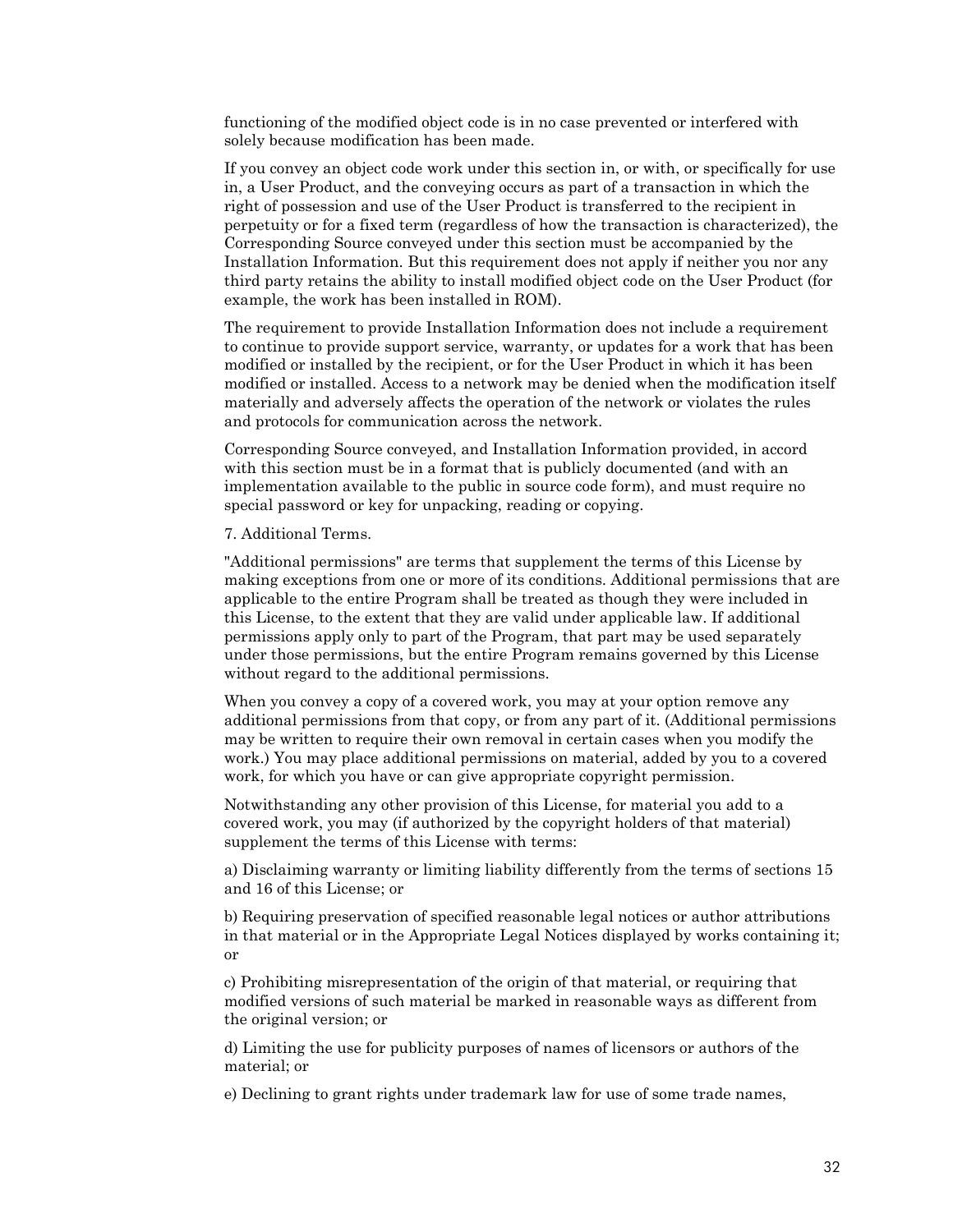trademarks, or service marks; or

f) Requiring indemnification of licensors and authors of that material by anyone who conveys the material (or modified versions of it) with contractual assumptions of liability to the recipient, for any liability that these contractual assumptions directly impose on those licensors and authors.

All other non-permissive additional terms are considered "further restrictions" within the meaning of section 10. If the Program as you received it, or any part of it, contains a notice stating that it is governed by this License along with a term that is a further restriction, you may remove that term. If a license document contains a further restriction but permits relicensing or conveying under this License, you may add to a covered work material governed by the terms of that license document, provided that the further restriction does not survive such relicensing or conveying.

If you add terms to a covered work in accord with this section, you must place, in the relevant source files, a statement of the additional terms that apply to those files, or a notice indicating where to find the applicable terms.

Additional terms, permissive or non-permissive, may be stated in the form of a separately written license, or stated as exceptions; the above requirements apply either way.

8. Termination.

You may not propagate or modify a covered work except as expressly provided under this License. Any attempt otherwise to propagate or modify it is void, and will automatically terminate your rights under this License (including any patent licenses granted under the third paragraph of section 11).

However, if you cease all violation of this License, then your license from a particular copyright holder is reinstated (a) provisionally, unless and until the copyright holder explicitly and finally terminates your license, and (b) permanently, if the copyright holder fails to notify you of the violation by some reasonable means prior to 60 days after the cessation.

Moreover, your license from a particular copyright holder is reinstated permanently if the copyright holder notifies you of the violation by some reasonable means, this is the first time you have received notice of violation of this License (for any work) from that copyright holder, and you cure the violation prior to 30 days after your receipt of the notice.

Termination of your rights under this section does not terminate the licenses of parties who have received copies or rights from you under this License. If your rights have been terminated and not permanently reinstated, you do not qualify to receive new licenses for the same material under section 10.

9. Acceptance Not Required for Having Copies.

You are not required to accept this License in order to receive or run a copy of the Program. Ancillary propagation of a covered work occurring solely as a consequence of using peer-to-peer transmission to receive a copy likewise does not require acceptance. However, nothing other than this License grants you permission to propagate or modify any covered work. These actions infringe copyright if you do not accept this License. Therefore, by modifying or propagating a covered work, you indicate your acceptance of this License to do so.

10. Automatic Licensing of Downstream Recipients.

Each time you convey a covered work, the recipient automatically receives a license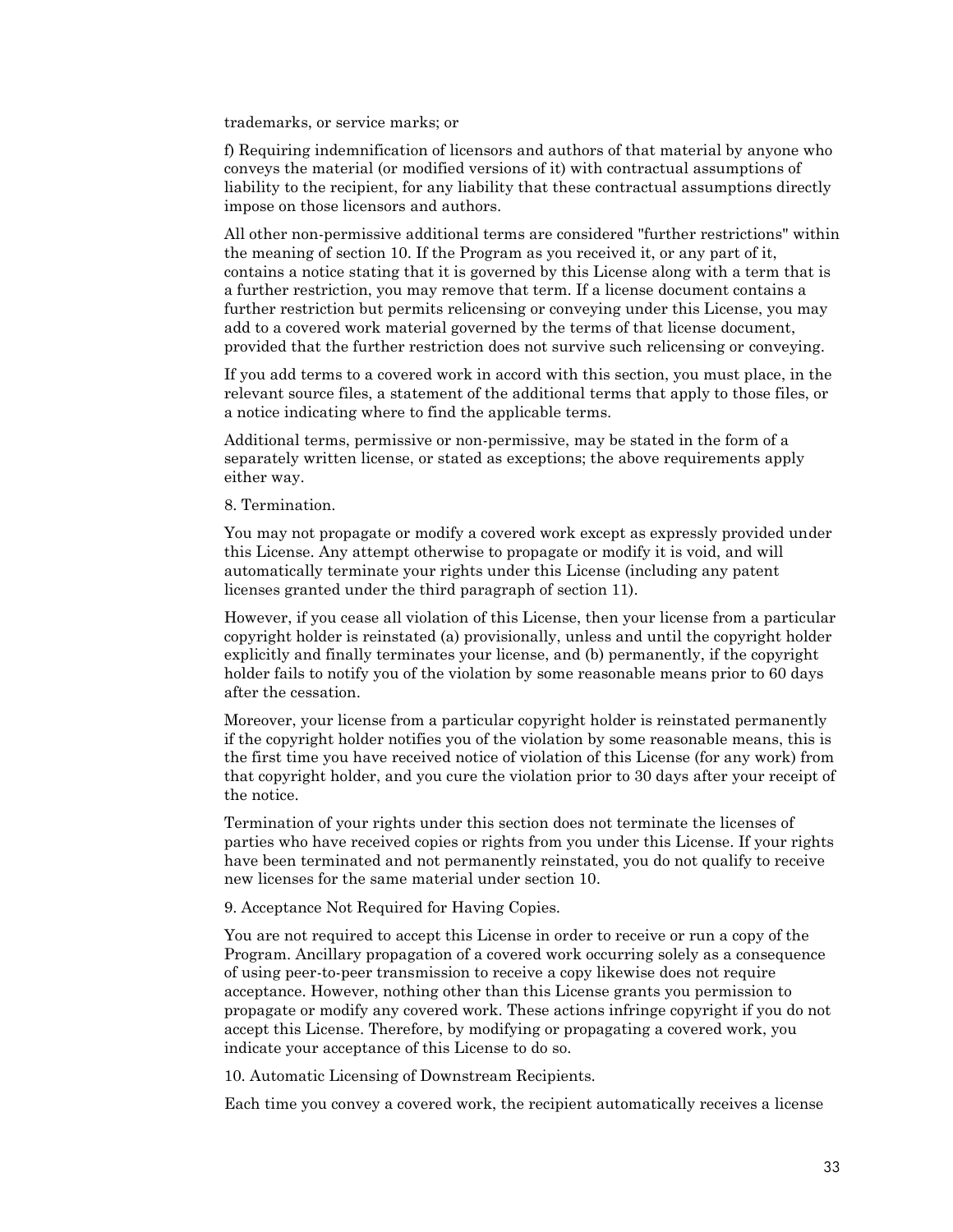from the original licensors, to run, modify and propagate that work, subject to this License. You are not responsible for enforcing compliance by third parties with this License.

An "entity transaction" is a transaction transferring control of an organization, or substantially all assets of one, or subdividing an organization, or merging organizations. If propagation of a covered work results from an entity transaction, each party to that transaction who receives a copy of the work also receives whatever licenses to the work the party's predecessor in interest had or could give under the previous paragraph, plus a right to possession of the Corresponding Source of the work from the predecessor in interest, if the predecessor has it or can get it with reasonable efforts.

You may not impose any further restrictions on the exercise of the rights granted or affirmed under this License. For example, you may not impose a license fee, royalty, or other charge for exercise of rights granted under this License, and you may not initiate litigation (including a cross-claim or counterclaim in a lawsuit) alleging that any patent claim is infringed by making, using, selling, offering for sale, or importing the Program or any portion of it.

11. Patents.

A "contributor" is a copyright holder who authorizes use under this License of the Program or a work on which the Program is based. The work thus licensed is called the contributor's "contributor version".

A contributor's "essential patent claims" are all patent claims owned or controlled by the contributor, whether already acquired or hereafter acquired, that would be infringed by some manner, permitted by this License, of making, using, or selling its contributor version, but do not include claims that would be infringed only as a consequence of further modification of the contributor version. For purposes of this definition, "control" includes the right to grant patent sublicenses in a manner consistent with the requirements of this License.

Each contributor grants you a non-exclusive, worldwide, royalty-free patent license under the contributor's essential patent claims, to make, use, sell, offer for sale, import and otherwise run, modify and propagate the contents of its contributor version.

In the following three paragraphs, a "patent license" is any express agreement or commitment, however denominated, not to enforce a patent (such as an express permission to practice a patent or covenant not to sue for patent infringement). To "grant" such a patent license to a party means to make such an agreement or commitment not to enforce a patent against the party.

If you convey a covered work, knowingly relying on a patent license, and the Corresponding Source of the work is not available for anyone to copy, free of charge and under the terms of this License, through a publicly available network server or other readily accessible means, then you must either (1) cause the Corresponding Source to be so available, or (2) arrange to deprive yourself of the benefit of the patent license for this particular work, or (3) arrange, in a manner consistent with the requirements of this License, to extend the patent license to downstream recipients. "Knowingly relying" means you have actual knowledge that, but for the patent license, your conveying the covered work in a country, or your recipient's use of the covered work in a country, would infringe one or more identifiable patents in that country that you have reason to believe are valid.

If, pursuant to or in connection with a single transaction or arrangement, you convey,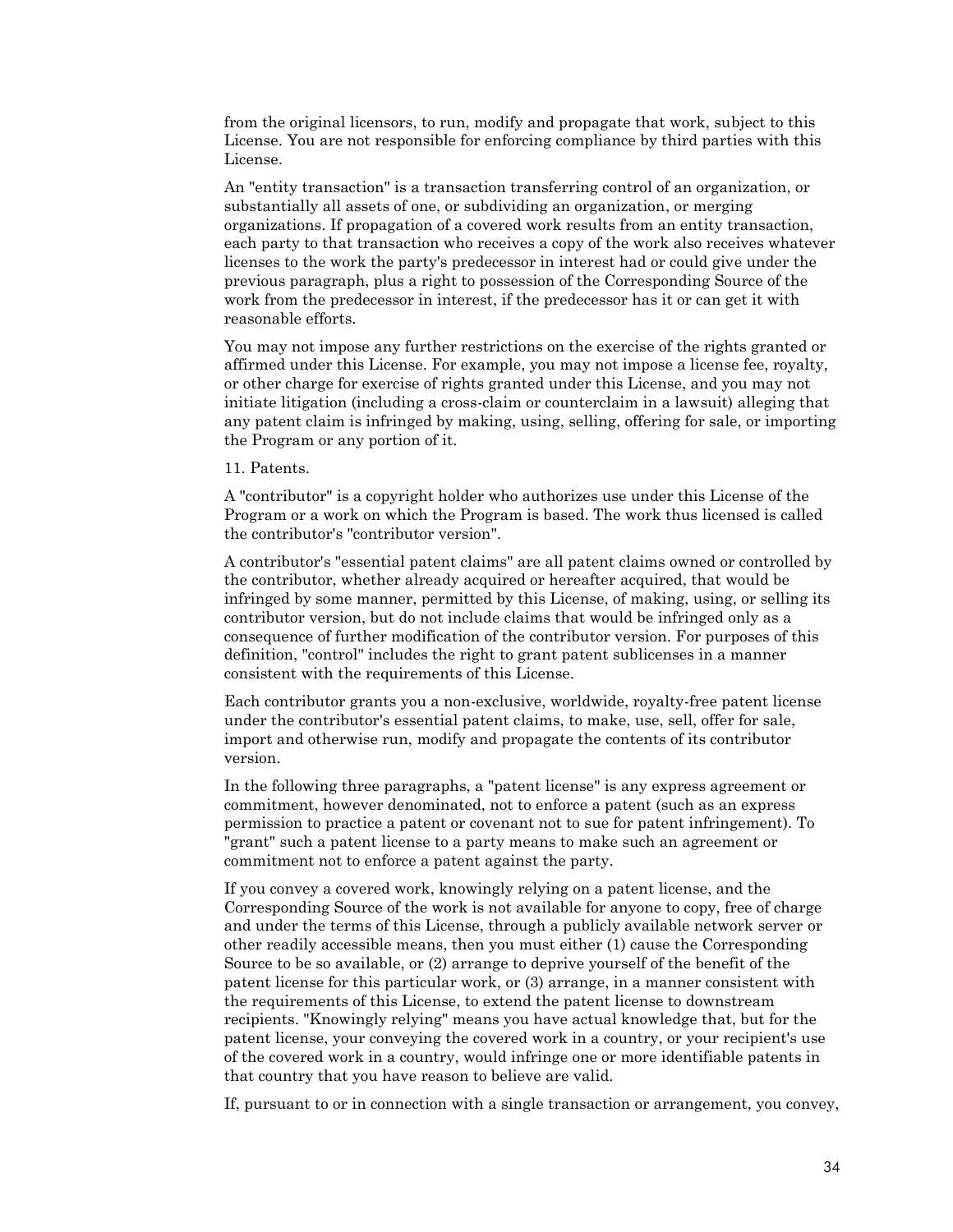or propagate by procuring conveyance of, a covered work, and grant a patent license to some of the parties receiving the covered work authorizing them to use, propagate, modify or convey a specific copy of the covered work, then the patent license you grant is automatically extended to all recipients of the covered work and works based on it.

A patent license is "discriminatory" if it does not include within the scope of its coverage, prohibits the exercise of, or is conditioned on the non-exercise of one or more of the rights that are specifically granted under this License. You may not convey a covered work if you are a party to an arrangement with a third party that is in the business of distributing software, under which you make payment to the third party based on the extent of your activity of conveying the work, and under which the third party grants, to any of the parties who would receive the covered work from you, a discriminatory patent license (a) in connection with copies of the covered work conveyed by you (or copies made from those copies), or (b) primarily for and in connection with specific products or compilations that contain the covered work, unless you entered into that arrangement, or that patent license was granted, prior to 28 March 2007.

Nothing in this License shall be construed as excluding or limiting any implied license or other defenses to infringement that may otherwise be available to you under applicable patent law.

12. No Surrender of Others' Freedom.

If conditions are imposed on you (whether by court order, agreement or otherwise) that contradict the conditions of this License, they do not excuse you from the conditions of this License. If you cannot convey a covered work so as to satisfy simultaneously your obligations under this License and any other pertinent obligations, then as a consequence you may not convey it at all. For example, if you agree to terms that obligate you to collect a royalty for further conveying from those to whom you convey the Program, the only way you could satisfy both those terms and this License would be to refrain entirely from conveying the Program.

13. Remote Network Interaction; Use with the GNU General Public License.

Notwithstanding any other provision of this License, if you modify the Program, your modified version must prominently offer all users interacting with it remotely through a computer network (if your version supports such interaction) an opportunity to receive the Corresponding Source of your version by providing access to the Corresponding Source from a network server at no charge, through some standard or customary means of facilitating copying of software. This Corresponding Source shall include the Corresponding Source for any work covered by version 3 of the GNU General Public License that is incorporated pursuant to the following paragraph.

Notwithstanding any other provision of this License, you have permission to link or combine any covered work with a work licensed under version 3 of the GNU General Public License into a single combined work, and to convey the resulting work. The terms of this License will continue to apply to the part which is the covered work, but the work with which it is combined will remain governed by version 3 of the GNU General Public License.

14. Revised Versions of this License.

The Free Software Foundation may publish revised and/or new versions of the GNU Affero General Public License from time to time. Such new versions will be similar in spirit to the present version, but may differ in detail to address new problems or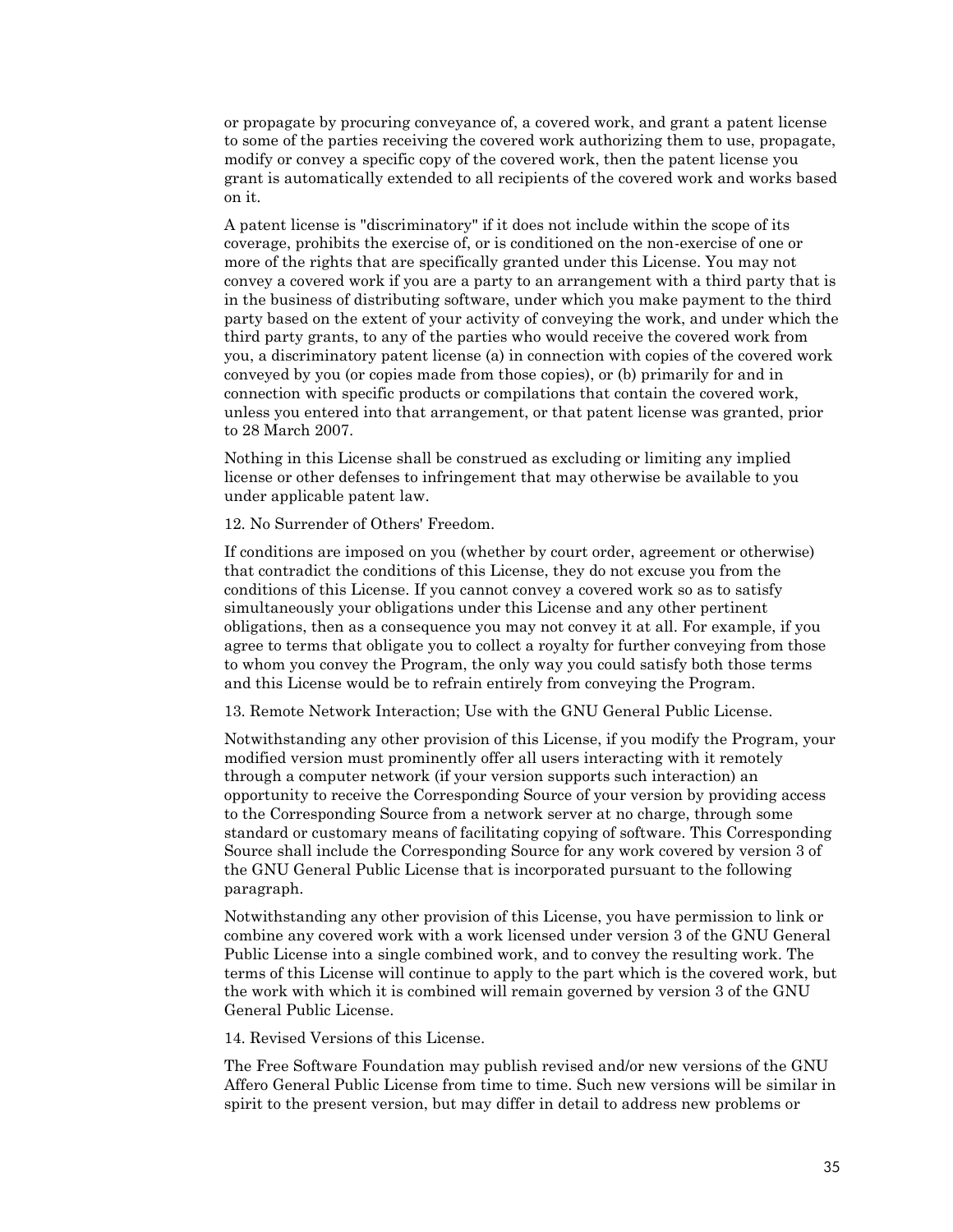#### concerns.

Each version is given a distinguishing version number. If the Program specifies that a certain numbered version of the GNU Affero General Public License "or any later version" applies to it, you have the option of following the terms and conditions either of that numbered version or of any later version published by the Free Software Foundation. If the Program does not specify a version number of the GNU Affero General Public License, you may choose any version ever published by the Free Software Foundation.

If the Program specifies that a proxy can decide which future versions of the GNU Affero General Public License can be used, that proxy's public statement of acceptance of a version permanently authorizes you to choose that version for the Program.

Later license versions may give you additional or different permissions. However, no additional obligations are imposed on any author or copyright holder as a result of your choosing to follow a later version.

15. Disclaimer of Warranty.

THERE IS NO WARRANTY FOR THE PROGRAM, TO THE EXTENT PERMITTED BY APPLICABLE LAW. EXCEPT WHEN OTHERWISE STATED IN WRITING THE COPYRIGHT HOLDERS AND/OR OTHER PARTIES PROVIDE THE PROGRAM "AS IS" WITHOUT WARRANTY OF ANY KIND, EITHER EXPRESSED OR IMPLIED, INCLUDING, BUT NOT LIMITED TO, THE IMPLIED WARRANTIES OF MERCHANTABILITY AND FITNESS FOR A PARTICULAR PURPOSE. THE ENTIRE RISK AS TO THE QUALITY AND PERFORMANCE OF THE PROGRAM IS WITH YOU. SHOULD THE PROGRAM PROVE DEFECTIVE, YOU ASSUME THE COST OF ALL NECESSARY SERVICING, REPAIR OR CORRECTION. FOR ANY PART OF THE COVERED WORK IN WHICH THE COPYRIGHT IS OWNED BY 1T3XT, 1T3XT DISCLAIMS THE WARRANTY OF NON INFRINGEMENT OF THIRD PARTY RIGHTS.

16. Limitation of Liability.

IN NO EVENT UNLESS REQUIRED BY APPLICABLE LAW OR AGREED TO IN WRITING WILL ANY COPYRIGHT HOLDER, OR ANY OTHER PARTY WHO MODIFIES AND/OR CONVEYS THE PROGRAM AS PERMITTED ABOVE, BE LIABLE TO YOU FOR DAMAGES, INCLUDING ANY GENERAL, SPECIAL, INCIDENTAL OR CONSEQUENTIAL DAMAGES ARISING OUT OF THE USE OR INABILITY TO USE THE PROGRAM (INCLUDING BUT NOT LIMITED TO LOSS OF DATA OR DATA BEING RENDERED INACCURATE OR LOSSES SUSTAINED BY YOU OR THIRD PARTIES OR A FAILURE OF THE PROGRAM TO OPERATE WITH ANY OTHER PROGRAMS), EVEN IF SUCH HOLDER OR OTHER PARTY HAS BEEN ADVISED OF THE POSSIBILITY OF SUCH DAMAGES.

17. Interpretation of Sections 15 and 16.

If the disclaimer of warranty and limitation of liability provided above cannot be given local legal effect according to their terms, reviewing courts shall apply local law that most closely approximates an absolute waiver of all civil liability in connection with the Program, unless a warranty or assumption of liability accompanies a copy of the Program in return for a fee.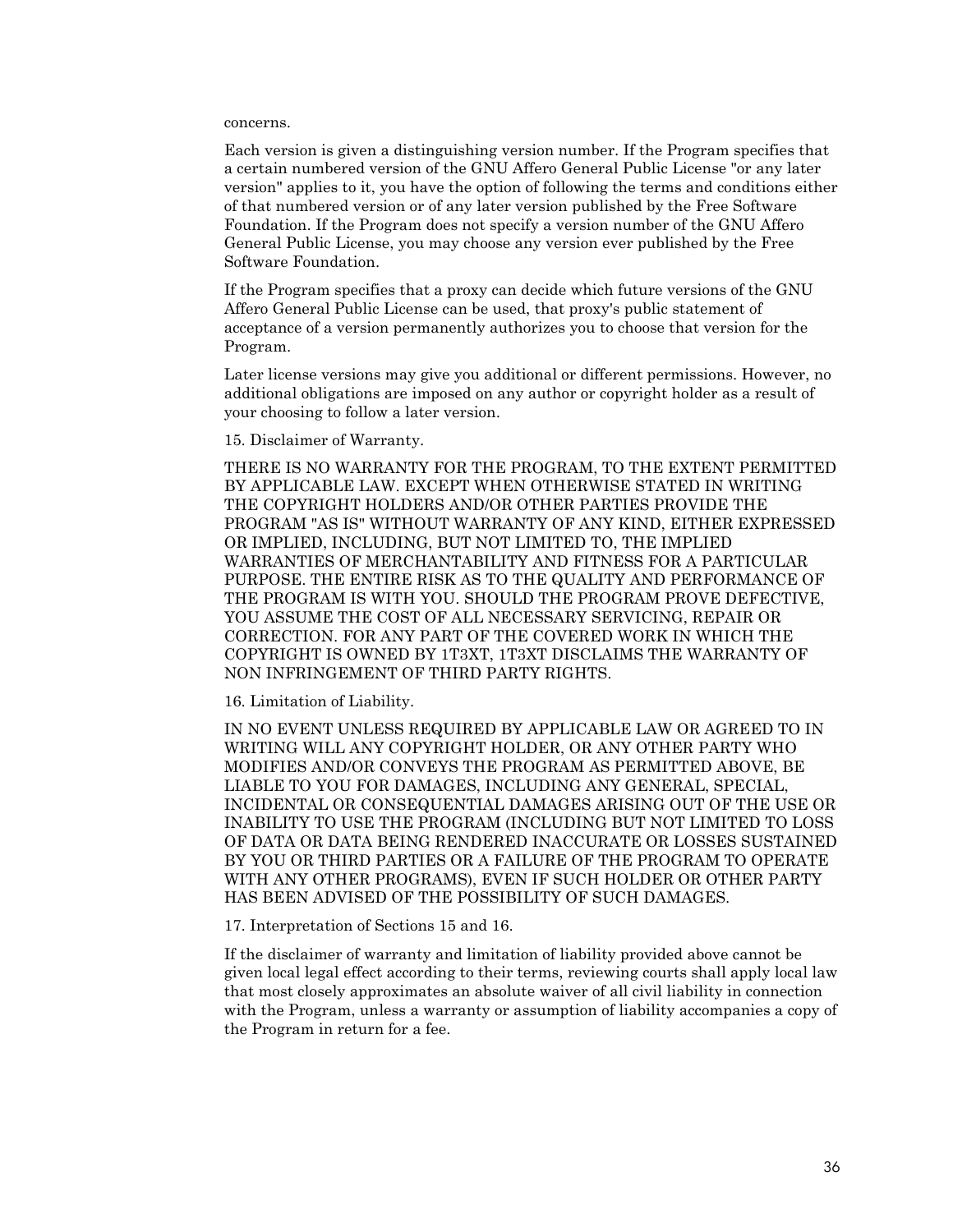# GNU General Public License (GPL) - v 2

## GNU GENERAL PUBLIC LICENSE

Version 2, 29 June 1991

Copyright (C) 1989, 1991 Free Software Foundation, Inc.

59 Temple Place, Suite 330, Boston, MA 02111-1307 USA

Everyone is permitted to copy and distribute verbatim copies of this license document, but changing it is not allowed.

#### Preamble

The licenses for most software are designed to take away your freedom to share and change it. By contrast, the GNU General Public License is intended to guarantee your freedom to share and change free software--to make sure the software is free for all its users. This General Public License applies to most of the Free Software Foundation's software and to any other program whose authors commit to using it. (Some other Free Software Foundation software is covered by the GNU Library General Public License instead.) You can apply it to your programs, too.

When we speak of free software, we are referring to freedom, not price. Our General Public Licenses are designed to make sure that you have the freedom to distribute copies of free software (and charge for this service if you wish), that you receive source code or can get it if you want it, that you can change the software or use pieces of it in new free programs; and that you know you can do these things.

To protect your rights, we need to make restrictions that forbid anyone to deny you these rights or to ask you to surrender the rights. These restrictions translate to certain responsibilities for you if you distribute copies of the software, or if you modify it.

For example, if you distribute copies of such a program, whether gratis or for a fee, you must give the recipients all the rights that you have. You must make sure that they, too, receive or can get the source code. And you must show them these terms so they know their rights.

We protect your rights with two steps: (1) copyright the software, and (2) offer you this license which gives you legal permission to copy, distribute and/or modify the software.

Also, for each author's protection and ours, we want to make certain that everyone understands that there is no warranty for this free software. If the software is modified by someone else and passed on, we want its recipients to know that what they have is not the original, so that any problems introduced by others will not reflect on the original authors' reputations.

Finally, any free program is threatened constantly by software patents. We wish to avoid the danger that redistributors of a free program will individually obtain patent licenses, in effect making the program proprietary. To prevent this, we have made it clear that any patent must be licensed for everyone's free use or not licensed at all.

The precise terms and conditions for copying, distribution and modification follow.

TERMS AND CONDITIONS FOR COPYING, DISTRIBUTION AND MODIFICATION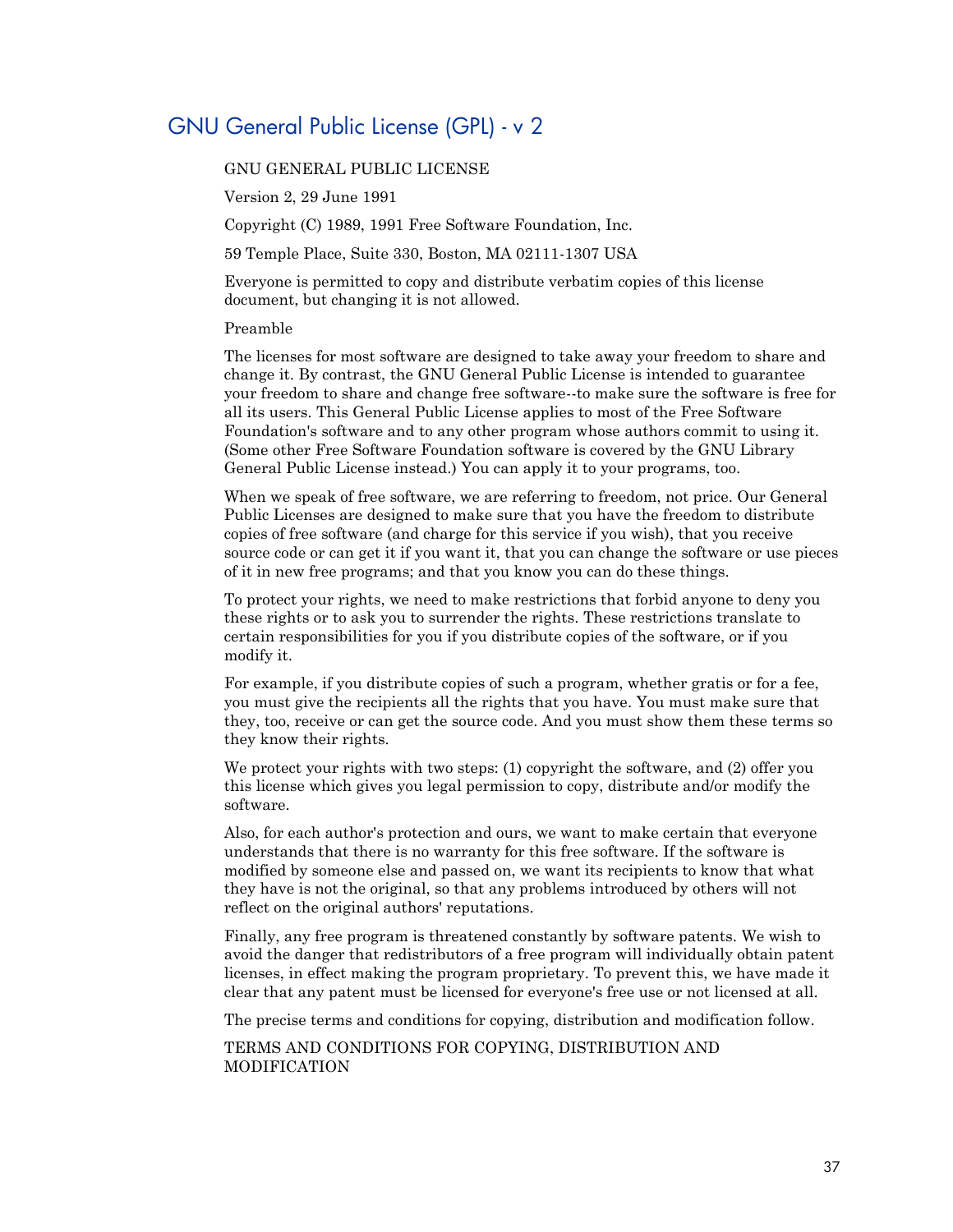0. This License applies to any program or other work which contains a notice placed by the copyright holder saying it may be distributed under the terms of this General Public License. The "Program", below, refers to any such program or work, and a "work based on the Program" means either the Program or any derivative work under copyright law: that is to say, a work containing the Program or a portion of it, either verbatim or with modifications and/or translated into another language. (Hereinafter, translation is included without limitation in the term "modification".) Each licensee is addressed as "you".

Activities other than copying, distribution and modification are not covered by this License; they are outside its scope. The act of running the Program is not restricted, and the output from the Program is covered only if its contents constitute a work based on the Program (independent of having been made by running the Program). Whether that is true depends on what the Program does.

1. You may copy and distribute verbatim copies of the Program's source code as you receive it, in any medium, provided that you conspicuously and appropriately publish on each copy an appropriate copyright notice and disclaimer of warranty; keep intact all the notices that refer to this License and to the absence of any warranty; and give any other recipients of the Program a copy of this License along with the Program.

You may charge a fee for the physical act of transferring a copy, and you may at your option offer warranty protection in exchange for a fee.

2. You may modify your copy or copies of the Program or any portion of it, thus forming a work based on the Program, and copy and distribute such modifications or work under the terms of Section 1 above, provided that you also meet all of these conditions:

a) You must cause the modified files to carry prominent notices stating that you changed the files and the date of any change.

b) You must cause any work that you distribute or publish, that in whole or in part contains or is derived from the Program or any part thereof, to be licensed as a whole at no charge to all third parties under the terms of this License.

c) If the modified program normally reads commands interactively when run, you must cause it, when started running for such interactive use in the most ordinary way, to print or display an announcement including an appropriate copyright notice and a notice that there is no warranty (or else, saying that you provide a warranty) and that users may redistribute the program under these conditions, and telling the user how to view a copy of this License. (Exception: if the Program itself is interactive but does not normally print such an announcement, your work based on the Program is not required to print an announcement.)

These requirements apply to the modified work as a whole. If identifiable sections of that work are not derived from the Program, and can be reasonably considered independent and separate works in themselves, then this License, and its terms, do not apply to those sections when you distribute them as separate works. But when you distribute the same sections as part of a whole which is a work based on the Program, the distribution of the whole must be on the terms of this License, whose permissions for other licensees extend to the entire whole, and thus to each and every part regardless of who wrote it.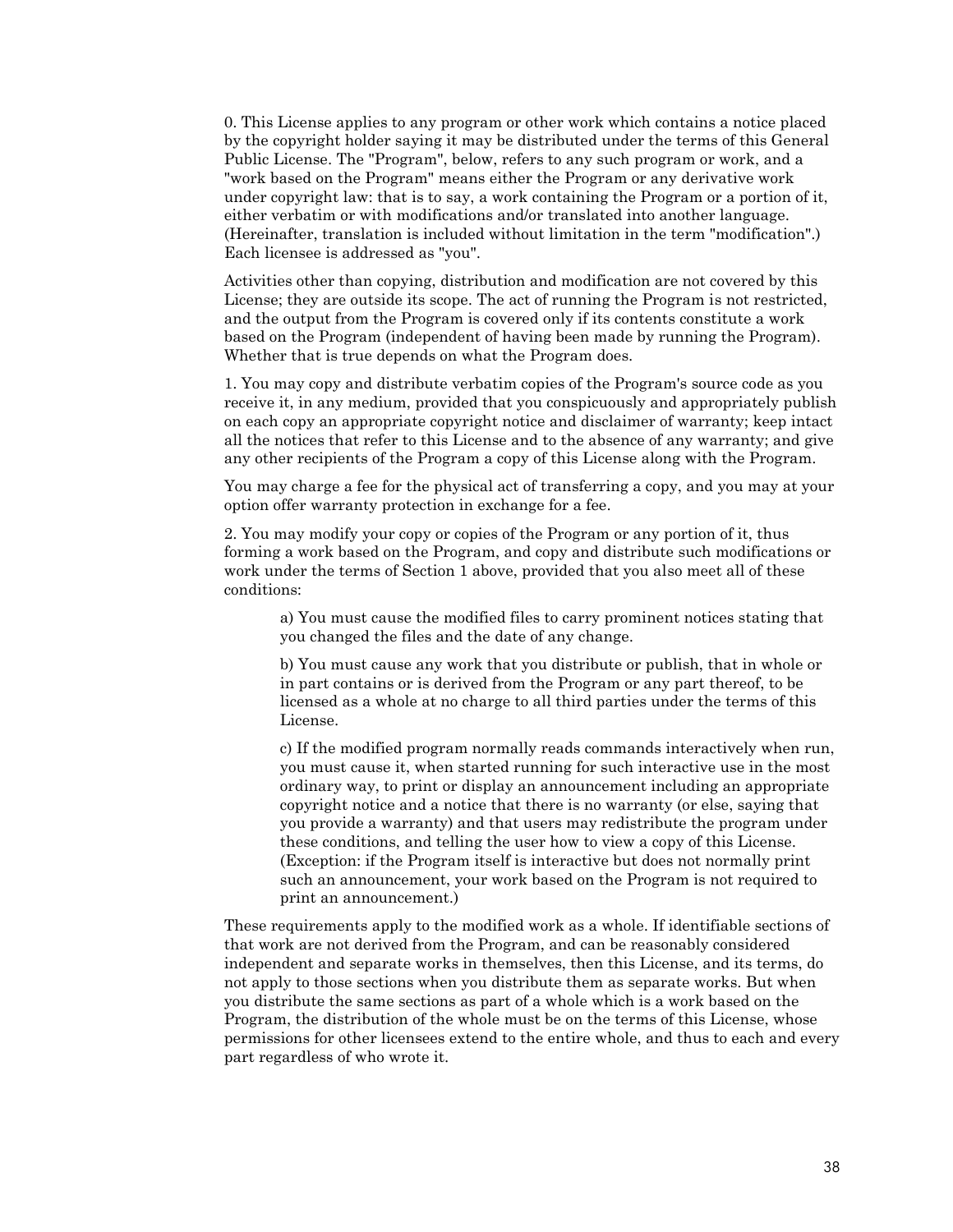Thus, it is not the intent of this section to claim rights or contest your rights to work written entirely by you; rather, the intent is to exercise the right to control the distribution of derivative or collective works based on the Program.

In addition, mere aggregation of another work not based on the Program with the Program (or with a work based on the Program) on a volume of a storage or distribution medium does not bring the other work under the scope of this License.

3. You may copy and distribute the Program (or a work based on it, under Section 2) in object code or executable form under the terms of Sections 1 and 2 above provided that you also do one of the following:

a) Accompany it with the complete corresponding machine-readable source code, which must be distributed under the terms of Sections 1 and 2 above on a medium customarily used for software interchange; or,

b) Accompany it with a written offer, valid for at least three years, to give any third party, for a charge no more than your cost of physically performing source distribution, a complete machine-readable copy of the corresponding source code, to be distributed under the terms of Sections 1 and 2 above on a medium customarily used for software interchange; or,

c) Accompany it with the information you received as to the offer to distribute corresponding source code. (This alternative is allowed only for noncommercial distribution and only if you received the program in object code or executable form with such an offer, in accord with Subsection b above.)

The source code for a work means the preferred form of the work for making modifications to it. For an executable work, complete source code means all the source code for all modules it contains, plus any associated interface definition files, plus the scripts used to control compilation and installation of the executable. However, as a special exception, the source code distributed need not include anything that is normally distributed (in either source or binary form) with the major components (compiler, kernel, and so on) of the operating system on which the executable runs, unless that component itself accompanies the executable.

If distribution of executable or object code is made by offering access to copy from a designated place, then offering equivalent access to copy the source code from the same place counts as distribution of the source code, even though third parties are not compelled to copy the source along with the object code.

4. You may not copy, modify, sublicense, or distribute the Program except as expressly provided under this License. Any attempt otherwise to copy, modify, sublicense or distribute the Program is void, and will automatically terminate your rights under this License. However, parties who have received copies, or rights, from you under this License will not have their licenses terminated so long as such parties remain in full compliance.

5. You are not required to accept this License, since you have not signed it. However, nothing else grants you permission to modify or distribute the Program or its derivative works. These actions are prohibited by law if you do not accept this License. Therefore, by modifying or distributing the Program (or any work based on the Program), you indicate your acceptance of this License to do so, and all its terms and conditions for copying, distributing or modifying the Program or works based on it.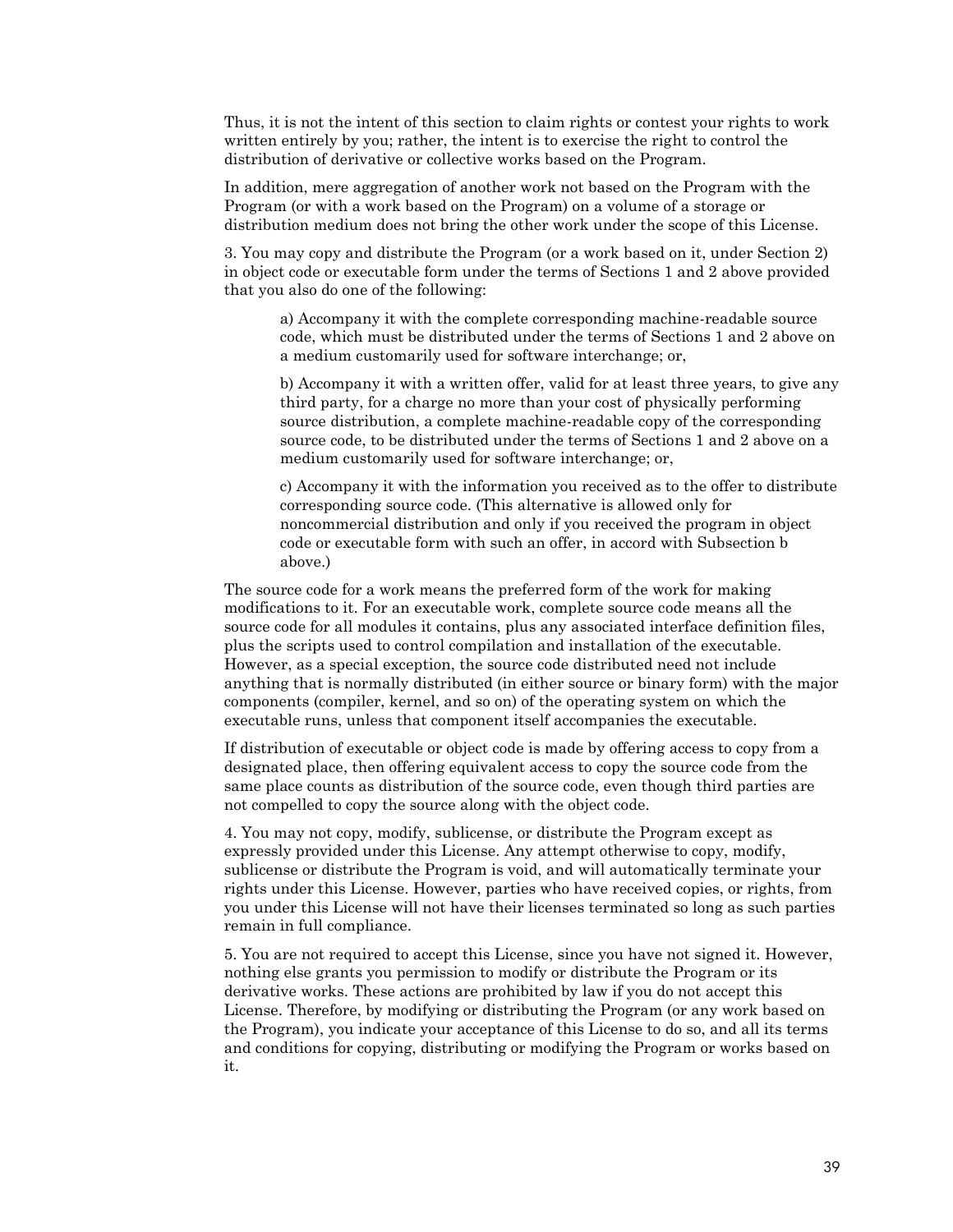6. Each time you redistribute the Program (or any work based on the Program), the recipient automatically receives a license from the original licensor to copy, distribute or modify the Program subject to these terms and conditions. You may not impose any further restrictions on the recipients' exercise of the rights granted herein. You are not responsible for enforcing compliance by third parties to this License.

7. If, as a consequence of a court judgment or allegation of patent infringement or for any other reason (not limited to patent issues), conditions are imposed on you (whether by court order, agreement or otherwise) that contradict the conditions of this License, they do not excuse you from the conditions of this License. If you cannot distribute so as to satisfy simultaneously your obligations under this License and any other pertinent obligations, then as a consequence you may not distribute the Program at all. For example, if a patent license would not permit royalty-free redistribution of the Program by all those who receive copies directly or indirectly through you, then the only way you could satisfy both it and this License would be to refrain entirely from distribution of the Program.

If any portion of this section is held invalid or unenforceable under any particular circumstance, the balance of the section is intended to apply and the section as a whole is intended to apply in other circumstances.

It is not the purpose of this section to induce you to infringe any patents or other property right claims or to contest validity of any such claims; this section has the sole purpose of protecting the integrity of the free software distribution system, which is implemented by public license practices. Many people have made generous contributions to the wide range of software distributed through that system in reliance on consistent application of that system; it is up to the author/donor to decide if he or she is willing to distribute software through any other system and a licensee cannot impose that choice.

This section is intended to make thoroughly clear what is believed to be a consequence of the rest of this License.

8. If the distribution and/or use of the Program is restricted in certain countries either by patents or by copyrighted interfaces, the original copyright holder who places the Program under this License may add an explicit geographical distribution limitation excluding those countries, so that distribution is permitted only in or among countries not thus excluded. In such case, this License incorporates the limitation as if written in the body of this License.

9. The Free Software Foundation may publish revised and/or new versions of the General Public License from time to time. Such new versions will be similar in spirit to the present version, but may differ in detail to address new problems or concerns.

Each version is given a distinguishing version number. If the Program specifies a version number of this License which applies to it and "any later version", you have the option of following the terms and conditions either of that version or of any later version published by the Free Software Foundation. If the Program does not specify a version number of this License, you may choose any version ever published by the Free Software Foundation.

10. If you wish to incorporate parts of the Program into other free programs whose distribution conditions are different, write to the author to ask for permission. For software which is copyrighted by the Free Software Foundation, write to the Free Software Foundation; we sometimes make exceptions for this. Our decision will be guided by the two goals of preserving the free status of all derivatives of our free software and of promoting the sharing and reuse of software generally.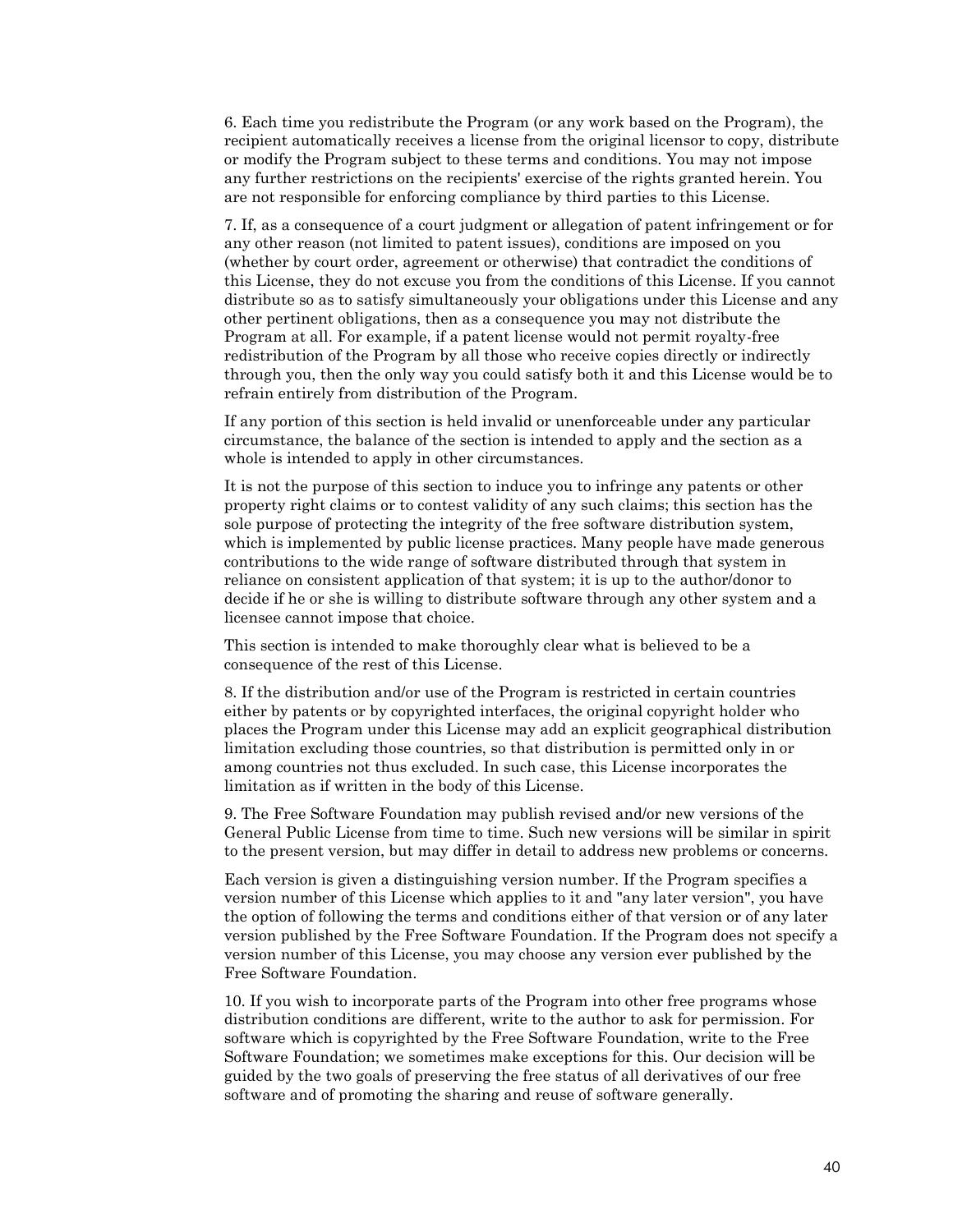# NO WARRANTY

11. BECAUSE THE PROGRAM IS LICENSED FREE OF CHARGE, THERE IS NO WARRANTY FOR THE PROGRAM, TO THE EXTENT PERMITTED BY APPLICABLE LAW. EXCEPT WHEN OTHERWISE STATED IN WRITING THE COPYRIGHT HOLDERS AND/OR OTHER PARTIES PROVIDE THE PROGRAM "AS IS" WITHOUT WARRANTY OF ANY KIND, EITHER EXPRESSED OR IMPLIED, INCLUDING, BUT NOT LIMITED TO, THE IMPLIED WARRANTIES OF MERCHANTABILITY AND FITNESS FOR A PARTICULAR PURPOSE. THE ENTIRE RISK AS TO THE QUALITY AND PERFORMANCE OF THE PROGRAM IS WITH YOU. SHOULD THE PROGRAM PROVE DEFECTIVE, YOU ASSUME THE COST OF ALL NECESSARY SERVICING, REPAIR OR CORRECTION.

12. IN NO EVENT UNLESS REQUIRED BY APPLICABLE LAW OR AGREED TO IN WRITING WILL ANY COPYRIGHT HOLDER, OR ANY OTHER PARTY WHO MAY MODIFY AND/OR REDISTRIBUTE THE PROGRAM AS PERMITTED ABOVE, BE LIABLE TO YOU FOR DAMAGES, INCLUDING ANY GENERAL, SPECIAL, INCIDENTAL OR CONSEQUENTIAL DAMAGES ARISING OUT OF THE USE OR INABILITY TO USE THE PROGRAM (INCLUDING BUT NOT LIMITED TO LOSS OF DATA OR DATA BEING RENDERED INACCURATE OR LOSSES SUSTAINED BY YOU OR THIRD PARTIES OR A FAILURE OF THE PROGRAM TO OPERATE WITH ANY OTHER PROGRAMS), EVEN IF SUCH HOLDER OR OTHER PARTY HAS BEEN ADVISED OF THE POSSIBILITY OF SUCH DAMAGES.

# END OF TERMS AND CONDITIONS

How to Apply These Terms to Your New Programs

If you develop a new program, and you want it to be of the greatest possible use to the public, the best way to achieve this is to make it free software which everyone can redistribute and change under these terms.

To do so, attach the following notices to the program. It is safest to attach them to the start of each source file to most effectively convey the exclusion of warranty; and each file should have at least the "copyright" line and a pointer to where the full notice is found.

One line to give the program's name and a brief idea of what it does.

Copyright  $(C)$  <year> <name of author>

This program is free software; you can redistribute it and/or modify it under the terms of the GNU General Public License as published by the Free Software Foundation; either version 2 of the License, or (at your option) any later version.

This program is distributed in the hope that it will be useful, but WITHOUT ANY WARRANTY; without even the implied warranty of MERCHANTABILITY or FITNESS FOR A PARTICULAR PURPOSE. See the GNU General Public License for more details.

You should have received a copy of the GNU General Public License along with this program; if not, write to the Free Software Foundation, Inc., 59 Temple Place, Suite 330, Boston, MA 02111-1307 USA

Also add information on how to contact you by electronic and paper mail.

If the program is interactive, make it output a short notice like this when it starts in an interactive mode: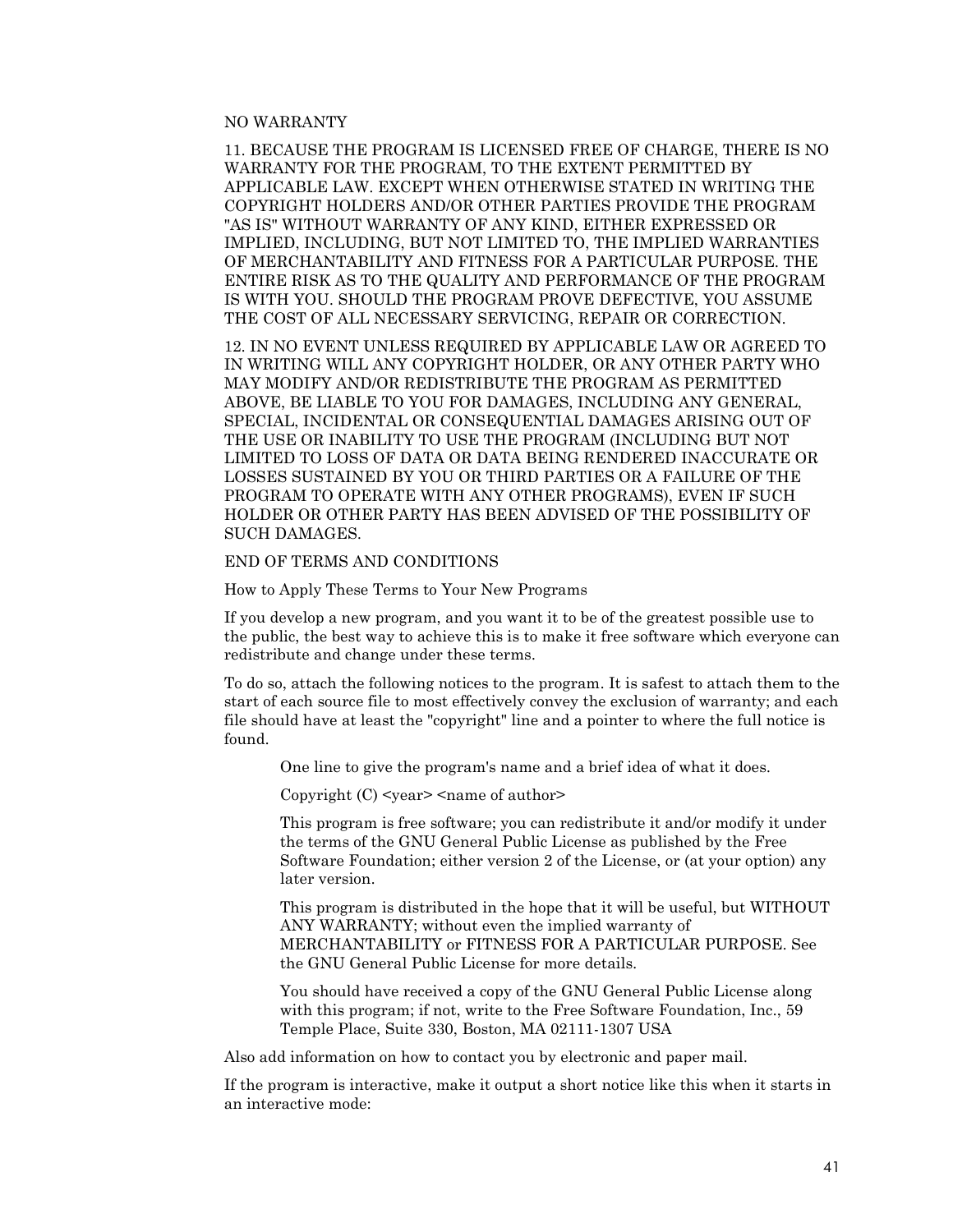Gnomovision version 69, Copyright (C) year name of author Gnomovision comes with ABSOLUTELY NO WARRANTY; for details type `show w'. This is free software, and you are welcome to redistribute it under certain conditions; type `show c' for details.

The hypothetical commands `show w' and `show c' should show the appropriate parts of the General Public License. Of course, the commands you use may be called something other than `show w' and `show c'; they could even be mouse-clicks or menu items--whatever suits your program.

You should also get your employer (if you work as a programmer) or your school, if any, to sign a "copyright disclaimer" for the program, if necessary. Here is a sample; alter the names:

Yoyodyne, Inc., hereby disclaims all copyright interest in the program `Gnomovision' (which makes passes at compilers) written by James Hacker.

signature of Ty Coon, 1 April 1989

Ty Coon, President of Vice

This General Public License does not permit incorporating your program into proprietary programs. If your program is a subroutine library, you may consider it more useful to permit linking proprietary applications with the library. If this is what you want to do, use the GNU Library General Public License instead of this License.

### •"CLASSPATH" EXCEPTION TO THE GPL VERSION 2

Certain source files distributed by Oracle are subject to the following clarification and special exception to the GPL Version 2, but only where Oracle has expressly included in the particular source file's header the words "Oracle designates this particular file as subject to the "Classpath" exception as provided by Oracle in the License file that accompanied this code."

Linking this library statically or dynamically with other modules is making a combined work based on this library. Thus, the terms and conditions of the GNU General Public License Version 2 cover the whole combination.

As a special exception, the copyright holders of this library give you permission to link this library with independent modules to produce an executable, regardless of the license terms of these independent modules, and to copy and distribute the resulting executable under terms of your choice, provided that you also meet, for each linked independent module, the terms and conditions of the license of that module. An independent module is a module which is not derived from or based on this library. If you modify this library, you may extend this exception to your version of the library, but you are not obligated to do so. If you do not wish to do so, delete this exception statement from your version.

# GNU General Public License - v 3

GNU GENERAL PUBLIC LICENSE Version 3, 29 June 2007 Copyright (C) 2007 Free Software Foundation, Inc. *<http://fsf.org/>*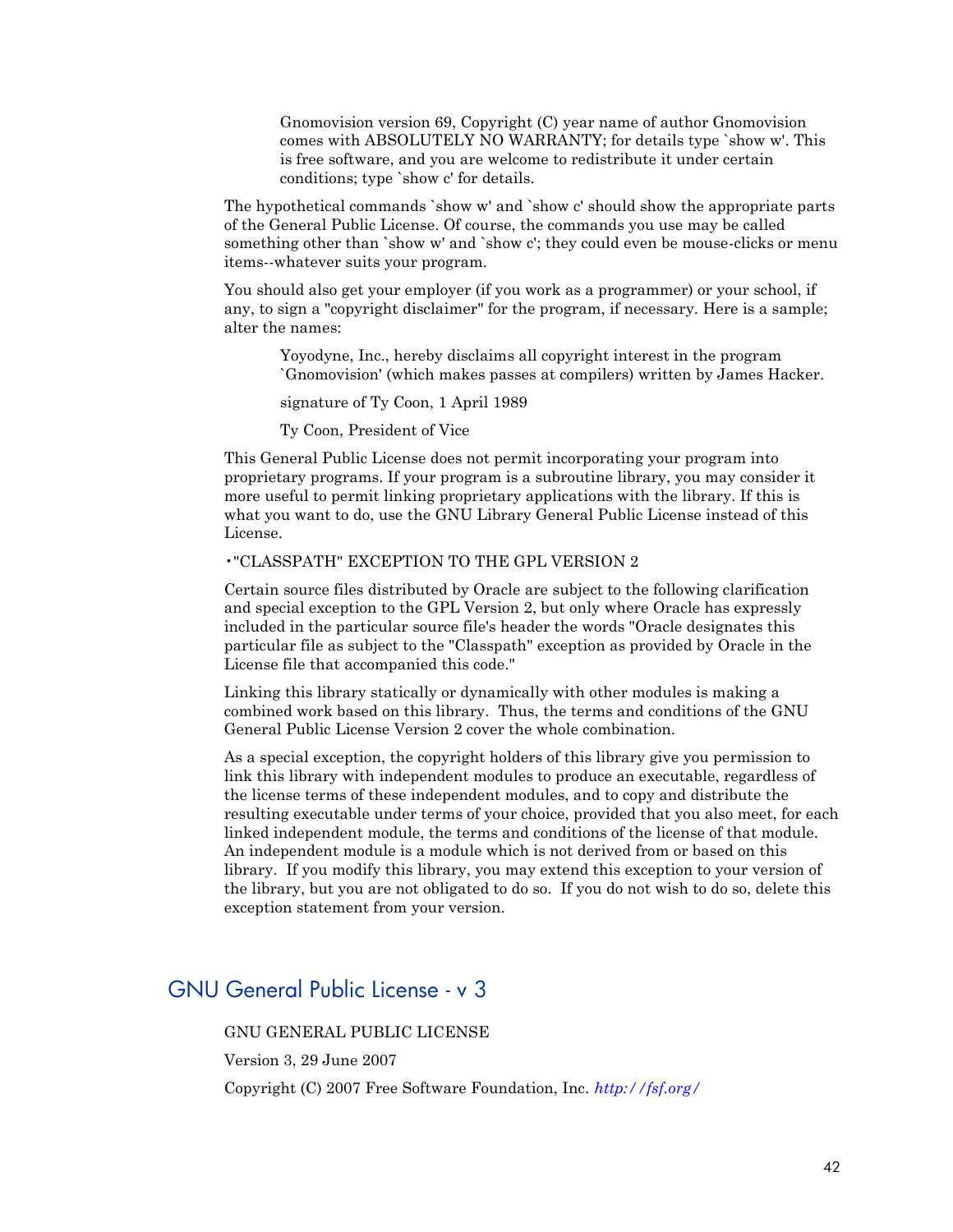Everyone is permitted to copy and distribute verbatim copies of this license document, but changing it is not allowed.

#### Preamble

 The GNU General Public License is a free, copyleft license for software and other kinds of works. The licenses for most software and other practical works are designed to take away your freedom to share and change the works. By contrast, the GNU General Public License is intended to guarantee your freedom to share and change all versions of a program--to make sure it remains free software for all its users. We, the Free Software Foundation, use the GNU General Public License for most of our software; it applies also to any other work released this way by its authors. You can apply it to your programs, too.

 When we speak of free software, we are referring to freedom, not price. Our General Public Licenses are designed to make sure that you have the freedom to distribute copies of free software (and charge for them if you wish), that you receive source code or can get it if you want it, that you can change the software or use pieces of it in new free programs, and that you know you can do these things.

 To protect your rights, we need to prevent others from denying you these rights or asking you to surrender the rights. Therefore, you have certain responsibilities if you distribute copies of the software, or if you modify it: responsibilities to respect the freedom of others.

 For example, if you distribute copies of such a program, whether gratis or for a fee, you must pass on to the recipients the same freedoms that you received. You must make sure that they, too, receive or can get the source code. And you must show them these terms so they know their rights.

Developers that use the GNU GPL protect your rights with two steps:

(1) assert copyright on the software, and (2) offer you this License giving you legal permission to copy, distribute and/or modify it.

 For the developers' and authors' protection, the GPL clearly explains that there is no warranty for this free software. For both users' and authors' sake, the GPL requires that modified versions be marked as changed, so that their problems will not be attributed erroneously to authors of previous versions.

 Some devices are designed to deny users access to install or run modified versions of the software inside them, although the manufacturer can do so. This is fundamentally incompatible with the aim of protecting users' freedom to change the software. The systematic pattern of such abuse occurs in the area of products for individuals to use, which is precisely where it is most unacceptable. Therefore, we have designed this version of the GPL to prohibit the practice for those products. If such problems arise substantially in other domains, we stand ready to extend this provision to those domains in future versions of the GPL, as needed to protect the freedom of users.

 Finally, every program is threatened constantly by software patents. States should not allow patents to restrict development and use of software on general-purpose computers, but in those that do, we wish to avoid the special danger that patents applied to a free program could make it effectively proprietary. To prevent this, the GPL assures that patents cannot be used to render the program non-free.

The precise terms and conditions for copying, distribution and modification follow.

TERMS AND CONDITIONS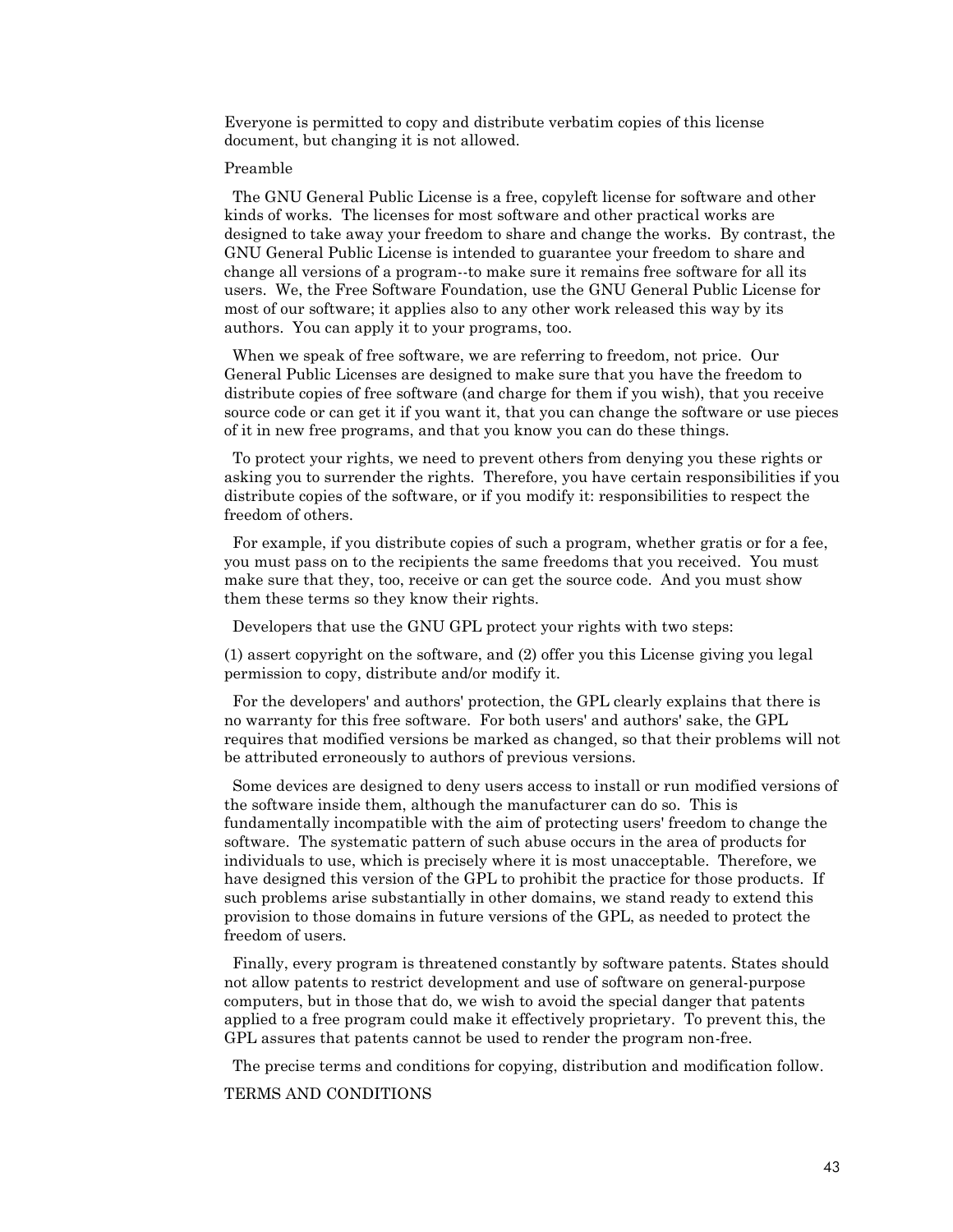#### 0. Definitions.

"This License" refers to version 3 of the GNU General Public License.

 "Copyright" also means copyright-like laws that apply to other kinds of works, such as semiconductor masks.

 "The Program" refers to any copyrightable work licensed under this License. Each licensee is addressed as "you". "Licensees" and "recipients" may be individuals or organizations.

 To "modify" a work means to copy from or adapt all or part of the work in a fashion requiring copyright permission, other than the making of an exact copy. The resulting work is called a "modified version" of the earlier work or a work "based on" the earlier work.

 A "covered work" means either the unmodified Program or a work based on the Program.

 To "propagate" a work means to do anything with it that, without permission, would make you directly or secondarily liable for infringement under applicable copyright law, except executing it on a computer or modifying a private copy. Propagation includes copying, distribution (with or without modification), making available to the public, and in some countries other activities as well.

 To "convey" a work means any kind of propagation that enables other parties to make or receive copies. Mere interaction with a user through a computer network, with no transfer of a copy, is not conveying.

 An interactive user interface displays "Appropriate Legal Notices" to the extent that it includes a convenient and prominently visible feature that (1) displays an appropriate copyright notice, and (2) tells the user that there is no warranty for the work (except to the extent that warranties are provided), that licensees may convey the work under this License, and how to view a copy of this License. If the interface presents a list of user commands or options, such as a menu, a prominent item in the list meets this criterion.

#### 1. Source Code.

 The "source code" for a work means the preferred form of the work for making modifications to it. "Object code" means any non-source form of a work.

 A "Standard Interface" means an interface that either is an official standard defined by a recognized standards body, or, in the case of interfaces specified for a particular programming language, one that is widely used among developers working in that language.

 The "System Libraries" of an executable work include anything, other than the work as a whole, that (a) is included in the normal form of packaging a Major Component, but which is not part of that Major Component, and (b) serves only to enable use of the work with that Major Component, or to implement a Standard Interface for which an implementation is available to the public in source code form. A "Major Component", in this context, means a major essential component (kernel, window system, and so on) of the specific operating system (if any) on which the executable work runs, or a compiler used to produce the work, or an object code interpreter used to run it.

 The "Corresponding Source" for a work in object code form means all the source code needed to generate, install, and (for an executable work) run the object code and to modify the work, including scripts to control those activities. However, it does not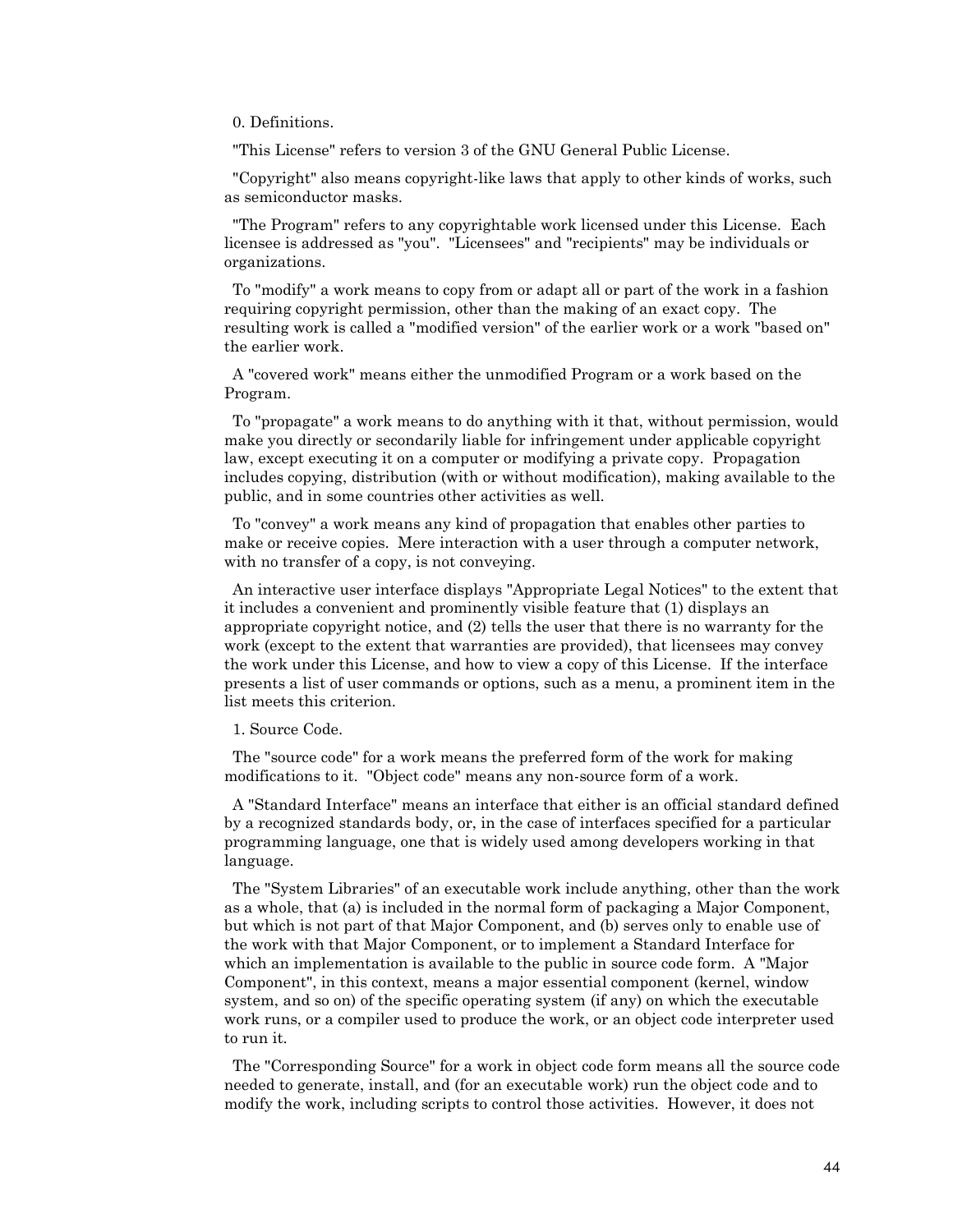include the work's System Libraries, or general-purpose tools or generally available free programs which are used unmodified in performing those activities but which are not part of the work. For example, Corresponding Source includes interface definition files associated with source files for the work, and the source code for shared libraries and dynamically linked subprograms that the work is specifically designed to require, such as by intimate data communication or control flow between those subprograms and other parts of the work.

 The Corresponding Source need not include anything that users can regenerate automatically from other parts of the Corresponding Source.

The Corresponding Source for a work in source code form is that same work.

2. Basic Permissions.

 All rights granted under this License are granted for the term of copyright on the Program, and are irrevocable provided the stated conditions are met. This License explicitly affirms your unlimited permission to run the unmodified Program. The output from running a covered work is covered by this License only if the output, given its content, constitutes a covered work. This License acknowledges your rights of fair use or other equivalent, as provided by copyright law.

 You may make, run and propagate covered works that you do not convey, without conditions so long as your license otherwise remains in force. You may convey covered works to others for the sole purpose of having them make modifications exclusively for you, or provide you with facilities for running those works, provided that you comply with the terms of this License in conveying all material for which you do not control copyright. Those thus making or running the covered works for you must do so exclusively on your behalf, under your direction and control, on terms that prohibit them from making any copies of your copyrighted material outside their relationship with you.

 Conveying under any other circumstances is permitted solely under the conditions stated below. Sublicensing is not allowed; section 10 makes it unnecessary.

3. Protecting Users' Legal Rights From Anti-Circumvention Law.

 No covered work shall be deemed part of an effective technological measure under any applicable law fulfilling obligations under article 11 of the WIPO copyright treaty adopted on 20 December 1996, or similar laws prohibiting or restricting circumvention of such measures.

 When you convey a covered work, you waive any legal power to forbid circumvention of technological measures to the extent such circumvention is effected by exercising rights under this License with respect to the covered work, and you disclaim any intention to limit operation or modification of the work as a means of enforcing, against the work's users, your or third parties' legal rights to forbid circumvention of technological measures.

4. Conveying Verbatim Copies.

 You may convey verbatim copies of the Program's source code as you receive it, in any medium, provided that you conspicuously and appropriately publish on each copy an appropriate copyright notice; keep intact all notices stating that this License and any non-permissive terms added in accord with section 7 apply to the code; keep intact all notices of the absence of any warranty; and give all recipients a copy of this License along with the Program.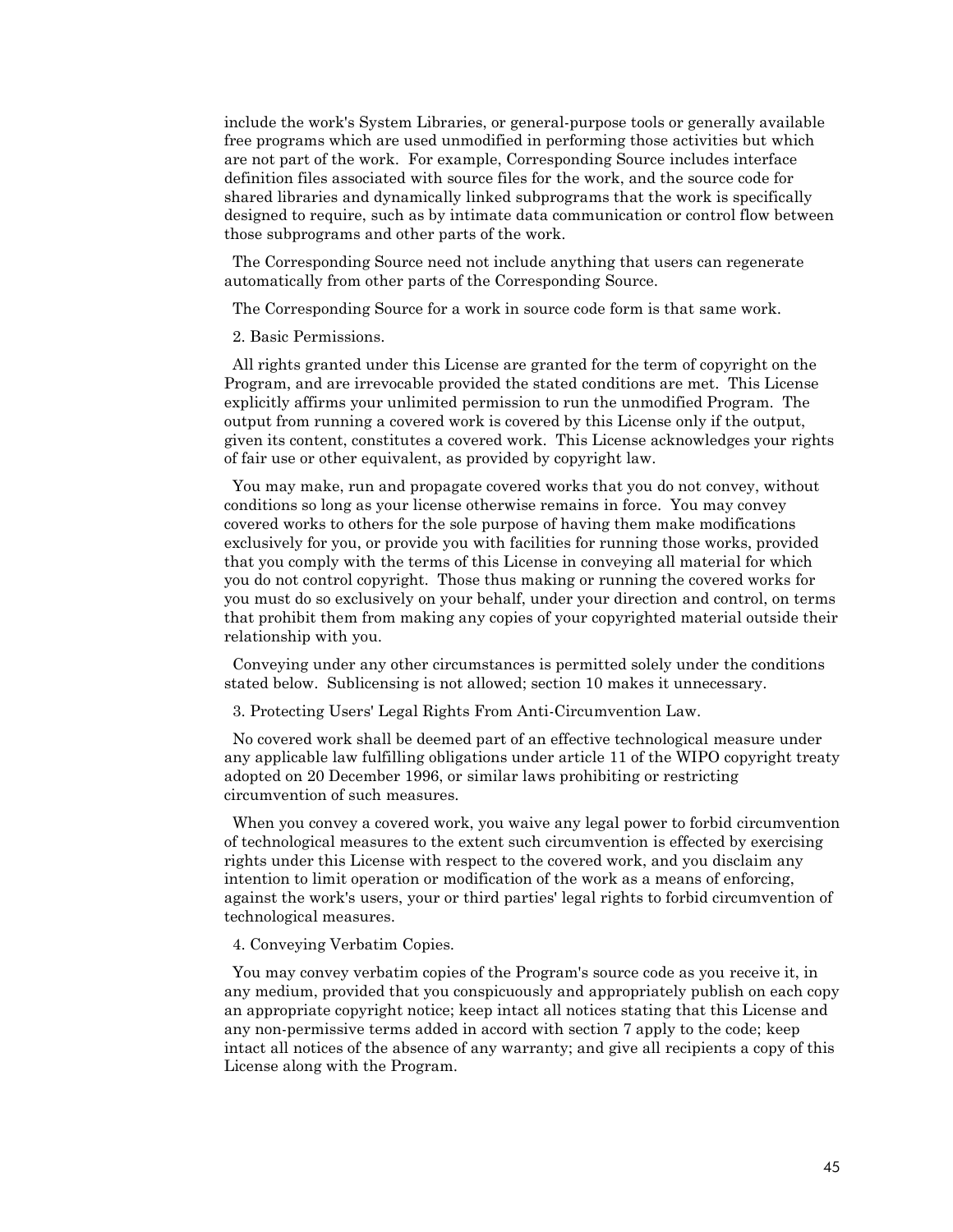You may charge any price or no price for each copy that you convey, and you may offer support or warranty protection for a fee.

5. Conveying Modified Source Versions.

 You may convey a work based on the Program, or the modifications to produce it from the Program, in the form of source code under the terms of section 4, provided that you also meet all of these conditions:

 a) The work must carry prominent notices stating that you modified it, and giving a relevant date.

 b) The work must carry prominent notices stating that it is released under this License and any conditions added under section 7. This requirement modifies the requirement in section 4 to "keep intact all notices".

 c) You must license the entire work, as a whole, under this License to anyone who comes into possession of a copy. This License will therefore apply, along with any applicable section 7 additional terms, to the whole of the work, and all its parts, regardless of how they are packaged. This License gives no permission to license the work in any other way, but it does not invalidate such permission if you have separately received it.

 d) If the work has interactive user interfaces, each must display Appropriate Legal Notices; however, if the Program has interactive interfaces that do not display Appropriate Legal Notices, your work need not make them do so.

 A compilation of a covered work with other separate and independent works, which are not by their nature extensions of the covered work, and which are not combined with it such as to form a larger program, in or on a volume of a storage or distribution medium, is called an "aggregate" if the compilation and its resulting copyright are not used to limit the access or legal rights of the compilation's users beyond what the individual works permit. Inclusion of a covered work in an aggregate does not cause this License to apply to the other parts of the aggregate.

6. Conveying Non-Source Forms.

 You may convey a covered work in object code form under the terms of sections 4 and 5, provided that you also convey the machine-readable Corresponding Source under the terms of this License, in one of these ways:

 a) Convey the object code in, or embodied in, a physical product (including a physical distribution medium), accompanied by the Corresponding Source fixed on a durable physical medium customarily used for software interchange.

 b) Convey the object code in, or embodied in, a physical product (including a physical distribution medium), accompanied by a written offer, valid for at least three years and valid for as long as you offer spare parts or customer support for that product model, to give anyone who possesses the object code either (1) a copy of the Corresponding Source for all the software in the product that is covered by this License, on a durable physical medium customarily used for software interchange, for a price no more than your reasonable cost of physically performing this conveying of source, or (2) access to copy the Corresponding Source from a network server at no charge.

 c) Convey individual copies of the object code with a copy of the written offer to provide the Corresponding Source. This alternative is allowed only occasionally and noncommercially, and only if you received the object code with such an offer, in accord with subsection 6b.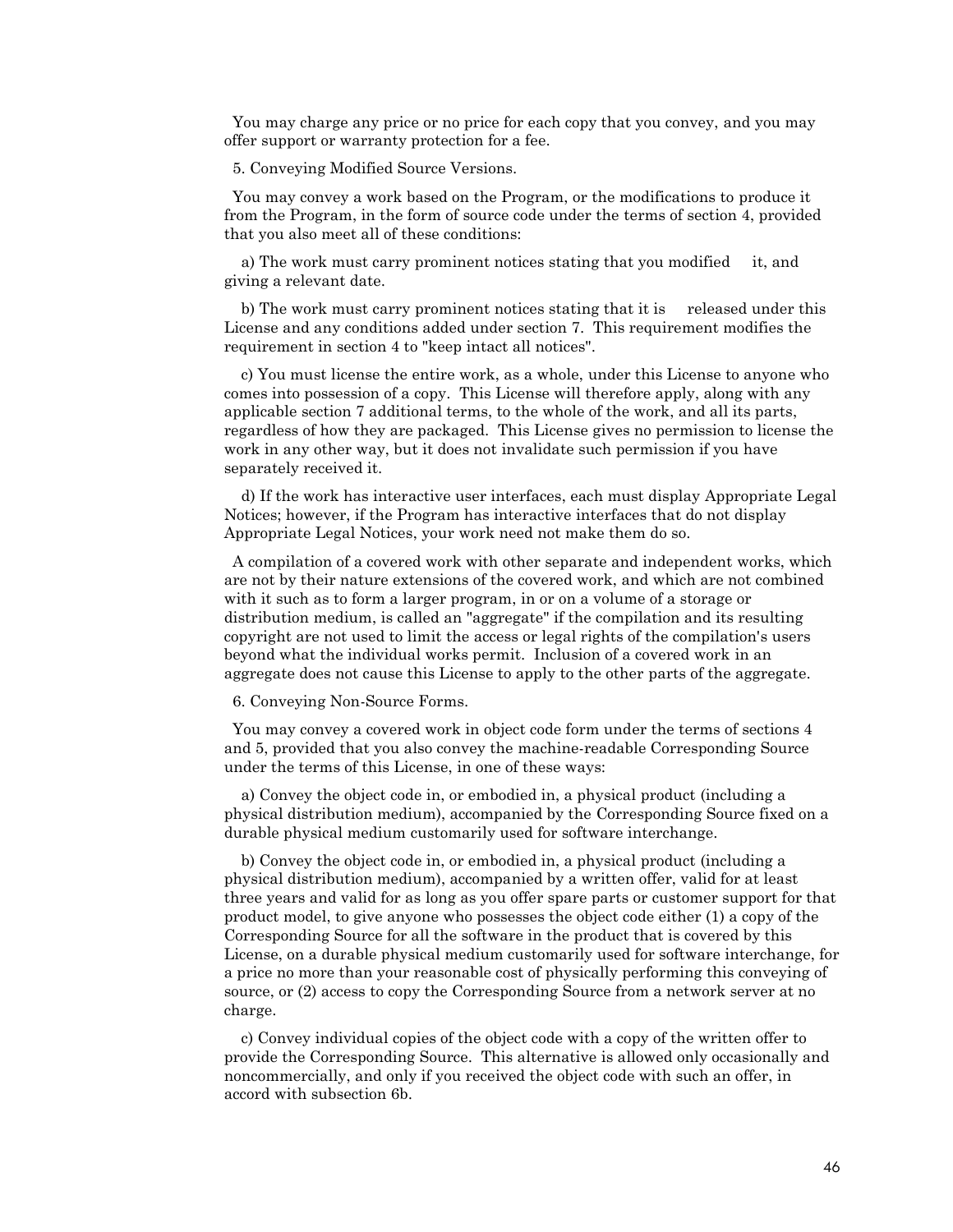d) Convey the object code by offering access from a designated place (gratis or for a charge), and offer equivalent access to the Corresponding Source in the same way through the same place at no further charge. You need not require recipients to copy the Corresponding Source along with the object code. If the place to copy the object code is a network server, the Corresponding Source may be on a different server (operated by you or a third party) that supports equivalent copying facilities, provided you maintain clear directions next to the object code saying where to find the Corresponding Source. Regardless of what server hosts the Corresponding Source, you remain obligated to ensure that it is available for as long as needed to satisfy these requirements.

 e) Convey the object code using peer-to-peer transmission, provided you inform other peers where the object code and Corresponding Source of the work are being offered to the general public at no charge under subsection 6d.

 A separable portion of the object code, whose source code is excluded from the Corresponding Source as a System Library, need not be included in conveying the object code work.

 A "User Product" is either (1) a "consumer product", which means any tangible personal property which is normally used for personal, family, or household purposes, or (2) anything designed or sold for incorporation into a dwelling. In determining whether a product is a consumer product, doubtful cases shall be resolved in favor of coverage. For a particular product received by a particular user, "normally used" refers to a typical or common use of that class of product, regardless of the status of the particular user or of the way in which the particular user actually uses, or expects or is expected to use, the product. A product is a consumer product regardless of whether the product has substantial commercial, industrial or nonconsumer uses, unless such uses represent the only significant mode of use of the product.

 "Installation Information" for a User Product means any methods, procedures, authorization keys, or other information required to install and execute modified versions of a covered work in that User Product from a modified version of its Corresponding Source. The information must suffice to ensure that the continued functioning of the modified object code is in no case prevented or interfered with solely because modification has been made.

 If you convey an object code work under this section in, or with, or specifically for use in, a User Product, and the conveying occurs as part of a transaction in which the right of possession and use of the User Product is transferred to the recipient in perpetuity or for a fixed term (regardless of how the transaction is characterized), the Corresponding Source conveyed under this section must be accompanied by the Installation Information. But this requirement does not apply if neither you nor any third party retains the ability to install modified object code on the User Product (for example, the work has been installed in ROM).

 The requirement to provide Installation Information does not include a requirement to continue to provide support service, warranty, or updates for a work that has been modified or installed by the recipient, or for the User Product in which it has been modified or installed. Access to a network may be denied when the modification itself materially and adversely affects the operation of the network or violates the rules and protocols for communication across the network.

 Corresponding Source conveyed, and Installation Information provided, in accord with this section must be in a format that is publicly documented (and with an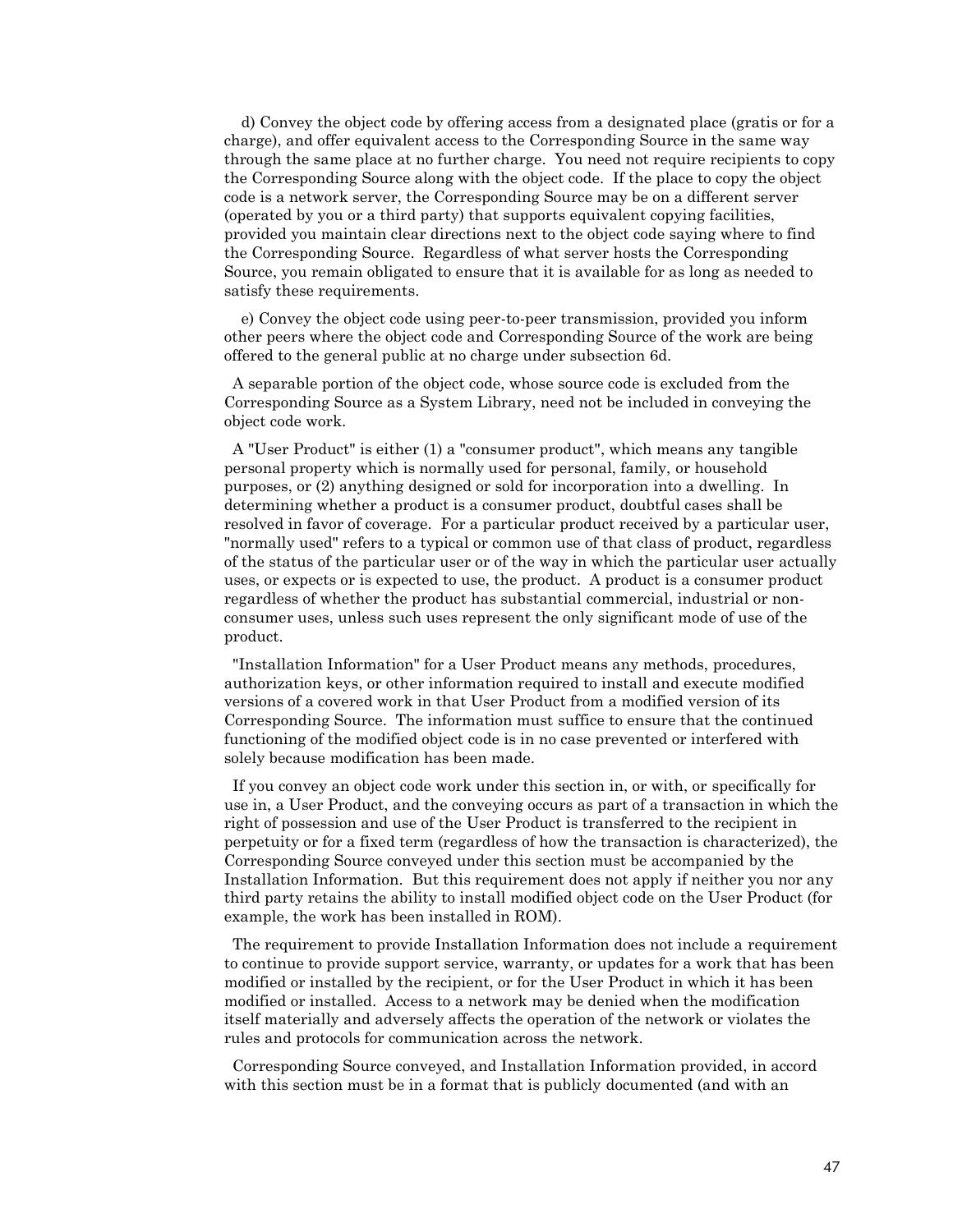implementation available to the public in source code form), and must require no special password or key for unpacking, reading or copying.

7. Additional Terms.

 "Additional permissions" are terms that supplement the terms of this License by making exceptions from one or more of its conditions. Additional permissions that are applicable to the entire Program shall be treated as though they were included in this License, to the extent that they are valid under applicable law. If additional permissions apply only to part of the Program, that part may be used separately under those permissions, but the entire Program remains governed by this License without regard to the additional permissions.

When you convey a copy of a covered work, you may at your option remove any additional permissions from that copy, or from any part of it. (Additional permissions may be written to require their own removal in certain cases when you modify the work.) You may place additional permissions on material, added by you to a covered work, for which you have or can give appropriate copyright permission.

 Notwithstanding any other provision of this License, for material you add to a covered work, you may (if authorized by the copyright holders of that material) supplement the terms of this License with terms:

 a) Disclaiming warranty or limiting liability differently from the terms of sections 15 and 16 of this License; or

 b) Requiring preservation of specified reasonable legal notices or author attributions in that material or in the Appropriate Legal Notices displayed by works containing it; or

 c) Prohibiting misrepresentation of the origin of that material, or requiring that modified versions of such material be marked in reasonable ways as different from the original version; or

 d) Limiting the use for publicity purposes of names of licensors or authors of the material; or

 e) Declining to grant rights under trademark law for use of some trade names, trademarks, or service marks; or

 f) Requiring indemnification of licensors and authors of that material by anyone who conveys the material (or modified versions of it) with contractual assumptions of liability to the recipient, for any liability that these contractual assumptions directly impose on those licensors and authors.

 All other non-permissive additional terms are considered "further restrictions" within the meaning of section 10. If the Program as you received it, or any part of it, contains a notice stating that it is governed by this License along with a term that is a further restriction, you may remove that term. If a license document contains a further restriction but permits relicensing or conveying under this License, you may add to a covered work material governed by the terms of that license document, provided that the further restriction does not survive such relicensing or conveying.

 If you add terms to a covered work in accord with this section, you must place, in the relevant source files, a statement of the additional terms that apply to those files, or a notice indicating where to find the applicable terms.

 Additional terms, permissive or non-permissive, may be stated in the form of a separately written license, or stated as exceptions; the above requirements apply either way.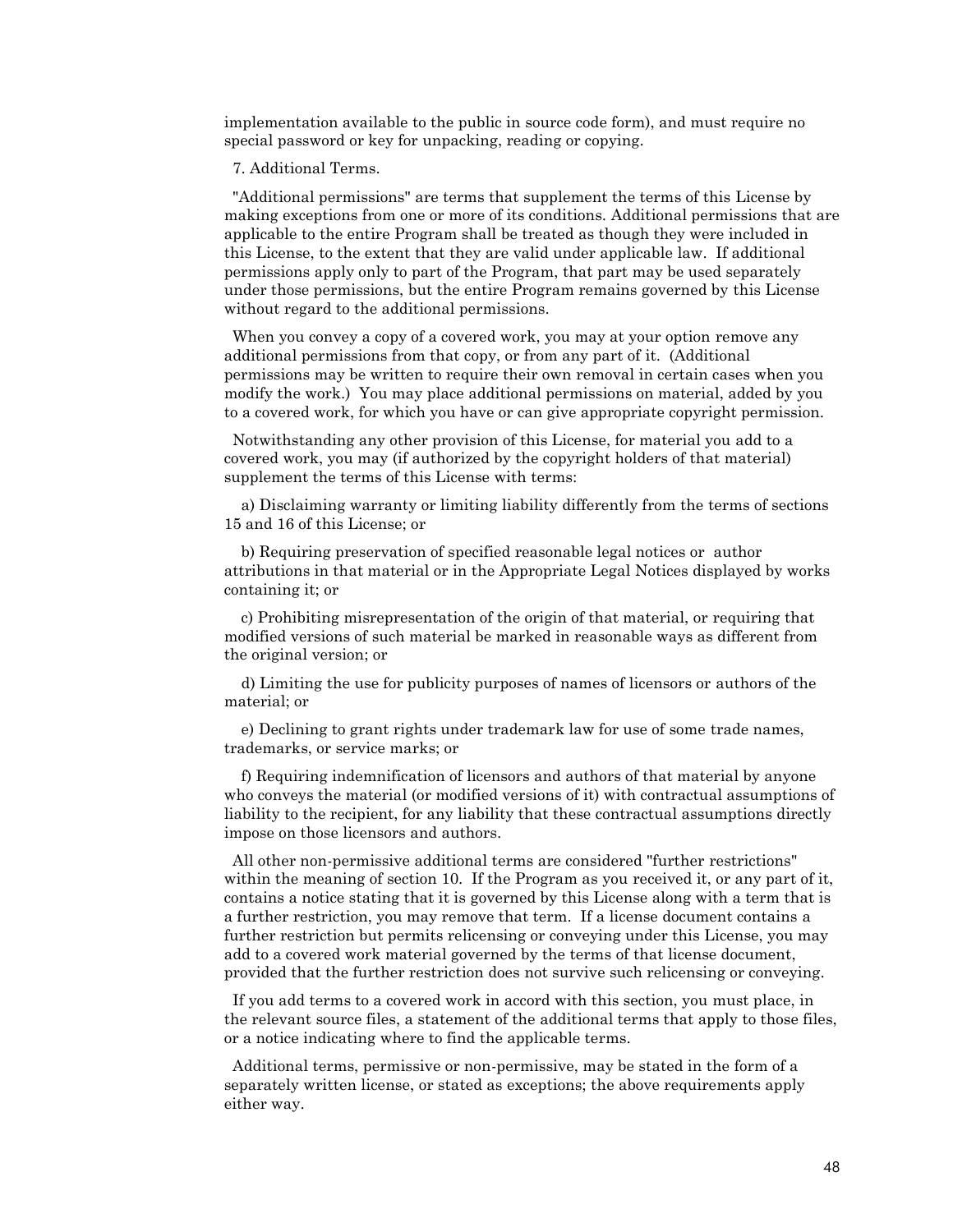#### 8. Termination.

 You may not propagate or modify a covered work except as expressly provided under this License. Any attempt otherwise to propagate or modify it is void, and will automatically terminate your rights under this License (including any patent licenses granted under the third paragraph of section 11).

 However, if you cease all violation of this License, then your license from a particular copyright holder is reinstated (a) provisionally, unless and until the copyright holder explicitly and finally terminates your license, and (b) permanently, if the copyright holder fails to notify you of the violation by some reasonable means prior to 60 days after the cessation.

 Moreover, your license from a particular copyright holder is reinstated permanently if the copyright holder notifies you of the violation by some reasonable means, this is the first time you have received notice of violation of this License (for any work) from that copyright holder, and you cure the violation prior to 30 days after your receipt of the notice.

 Termination of your rights under this section does not terminate the licenses of parties who have received copies or rights from you under this License. If your rights have been terminated and not permanently reinstated, you do not qualify to receive new licenses for the same material under section 10.

9. Acceptance Not Required for Having Copies.

 You are not required to accept this License in order to receive or run a copy of the Program. Ancillary propagation of a covered work occurring solely as a consequence of using peer-to-peer transmission to receive a copy likewise does not require acceptance. However, nothing other than this License grants you permission to propagate or modify any covered work. These actions infringe copyright if you do not accept this License. Therefore, by modifying or propagating a covered work, you indicate your acceptance of this License to do so.

10. Automatic Licensing of Downstream Recipients.

 Each time you convey a covered work, the recipient automatically receives a license from the original licensors, to run, modify and propagate that work, subject to this License. You are not responsible for enforcing compliance by third parties with this License.

 An "entity transaction" is a transaction transferring control of an organization, or substantially all assets of one, or subdividing an organization, or merging organizations. If propagation of a covered work results from an entity transaction, each party to that transaction who receives a copy of the work also receives whatever licenses to the work the party's predecessor in interest had or could give under the previous paragraph, plus a right to possession of the Corresponding Source of the work from the predecessor in interest, if the predecessor has it or can get it with reasonable efforts.

 You may not impose any further restrictions on the exercise of the rights granted or affirmed under this License. For example, you may not impose a license fee, royalty, or other charge for exercise of rights granted under this License, and you may not initiate litigation (including a cross-claim or counterclaim in a lawsuit) alleging that any patent claim is infringed by making, using, selling, offering for sale, or importing the Program or any portion of it.

# 11. Patents.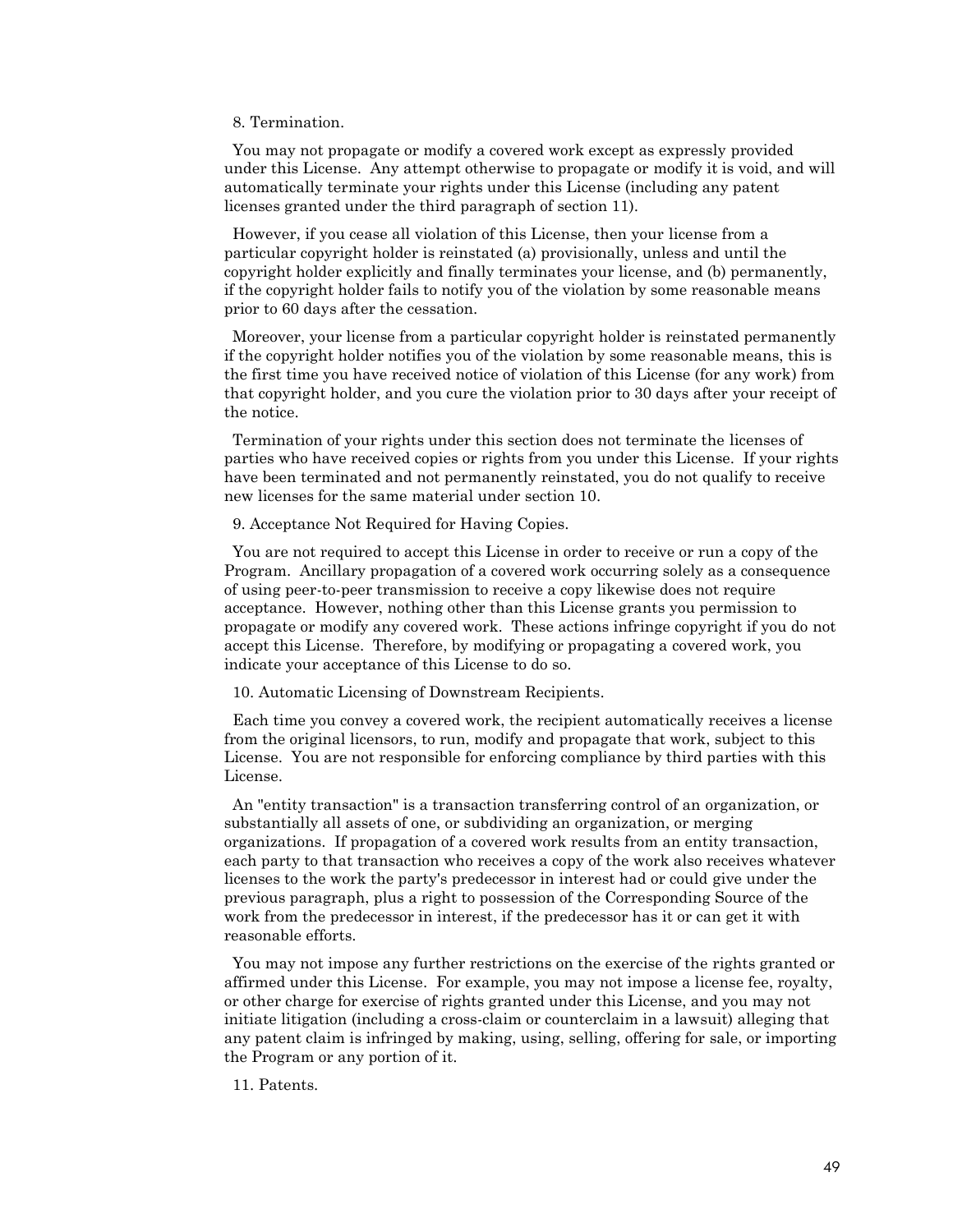A "contributor" is a copyright holder who authorizes use under this License of the Program or a work on which the Program is based. The work thus licensed is called the contributor's "contributor version".

 A contributor's "essential patent claims" are all patent claims owned or controlled by the contributor, whether already acquired or hereafter acquired, that would be infringed by some manner, permitted by this License, of making, using, or selling its contributor version, but do not include claims that would be infringed only as a consequence of further modification of the contributor version. For purposes of this definition, "control" includes the right to grant patent sublicenses in a manner consistent with the requirements of this License.

 Each contributor grants you a non-exclusive, worldwide, royalty-free patent license under the contributor's essential patent claims, to make, use, sell, offer for sale, import and otherwise run, modify and propagate the contents of its contributor version.

 In the following three paragraphs, a "patent license" is any express agreement or commitment, however denominated, not to enforce a patent (such as an express permission to practice a patent or covenant not to sue for patent infringement). To "grant" such a patent license to a party means to make such an agreement or commitment not to enforce a patent against the party.

 If you convey a covered work, knowingly relying on a patent license, and the Corresponding Source of the work is not available for anyone to copy, free of charge and under the terms of this License, through a publicly available network server or other readily accessible means, then you must either (1) cause the Corresponding Source to be so available, or (2) arrange to deprive yourself of the benefit of the patent license for this particular work, or (3) arrange, in a manner consistent with the requirements of this License, to extend the patent license to downstream recipients. "Knowingly relying" means you have actual knowledge that, but for the patent license, your conveying the covered work in a country, or your recipient's use of the covered work in a country, would infringe one or more identifiable patents in that country that you have reason to believe are valid.

 If, pursuant to or in connection with a single transaction or arrangement, you convey, or propagate by procuring conveyance of, a covered work, and grant a patent license to some of the parties receiving the covered work authorizing them to use, propagate, modify or convey a specific copy of the covered work, then the patent license you grant is automatically extended to all recipients of the covered work and works based on it.

 A patent license is "discriminatory" if it does not include within the scope of its coverage, prohibits the exercise of, or is conditioned on the non-exercise of one or more of the rights that are specifically granted under this License. You may not convey a covered work if you are a party to an arrangement with a third party that is in the business of distributing software, under which you make payment to the third party based on the extent of your activity of conveying the work, and under which the third party grants, to any of the parties who would receive the covered work from you, a discriminatory patent license (a) in connection with copies of the covered work conveyed by you (or copies made from those copies), or (b) primarily for and in connection with specific products or compilations that contain the covered work, unless you entered into that arrangement, or that patent license was granted, prior to 28 March 2007.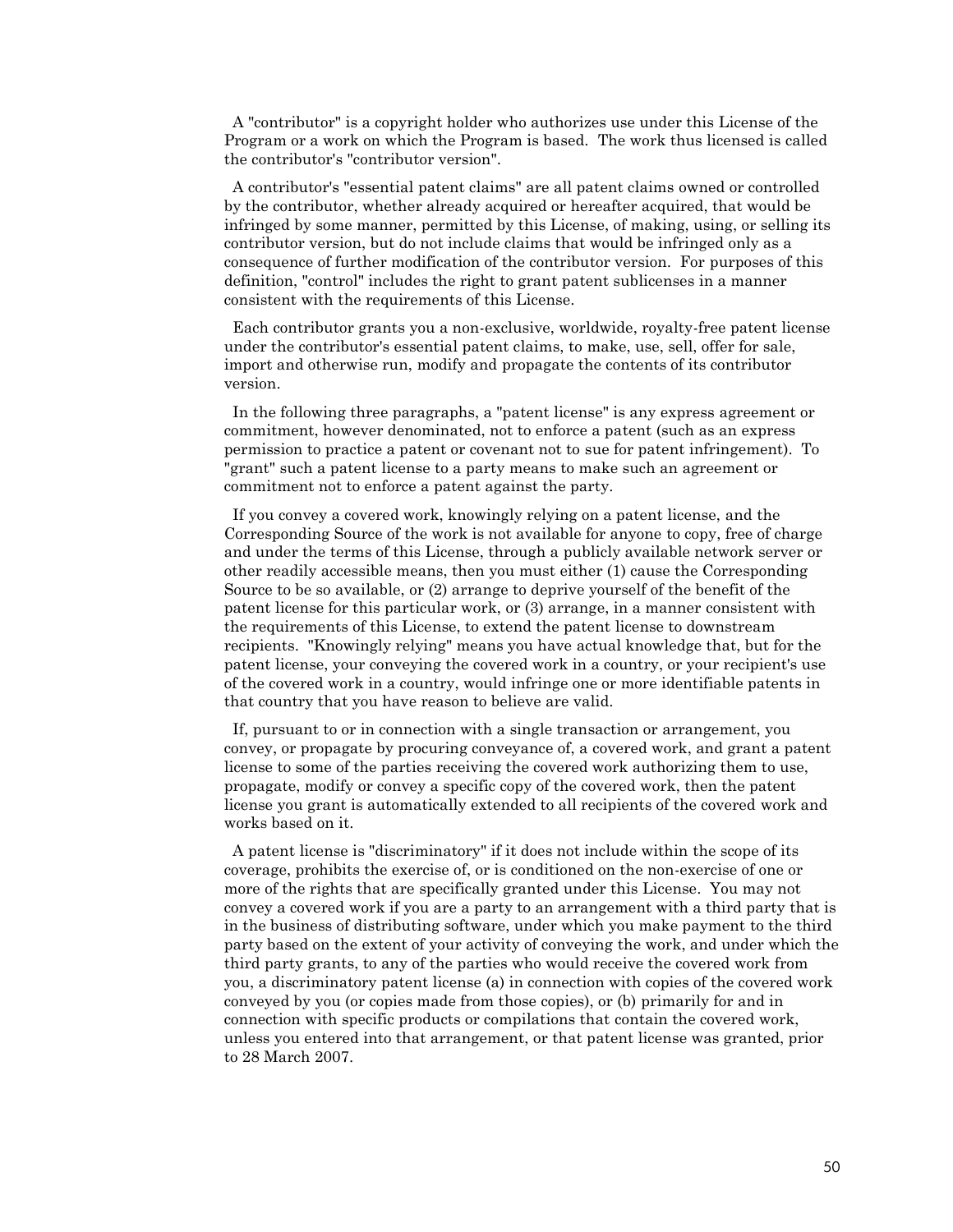Nothing in this License shall be construed as excluding or limiting any implied license or other defenses to infringement that may otherwise be available to you under applicable patent law.

12. No Surrender of Others' Freedom.

 If conditions are imposed on you (whether by court order, agreement or otherwise) that contradict the conditions of this License, they do not excuse you from the conditions of this License. If you cannot convey a covered work so as to satisfy simultaneously your obligations under this License and any other pertinent obligations, then as a consequence you may not convey it at all. For example, if you agree to terms that obligate you to collect a royalty for further conveying from those to whom you convey the Program, the only way you could satisfy both those terms and this License would be to refrain entirely from conveying the Program.

13. Use with the GNU Affero General Public License.

 Notwithstanding any other provision of this License, you have permission to link or combine any covered work with a work licensed under version 3 of the GNU Affero General Public License into a single combined work, and to convey the resulting work. The terms of this License will continue to apply to the part which is the covered work, but the special requirements of the GNU Affero General Public License, section 13, concerning interaction through a network will apply to the combination as such.

14. Revised Versions of this License.

 The Free Software Foundation may publish revised and/or new versions of the GNU General Public License from time to time. Such new versions will be similar in spirit to the present version, but may differ in detail to address new problems or concerns.

 Each version is given a distinguishing version number. If the Program specifies that a certain numbered version of the GNU General Public License "or any later version" applies to it, you have the option of following the terms and conditions either of that numbered version or of any later version published by the Free Software Foundation. If the Program does not specify a version number of the GNU General Public License, you may choose any version ever published by the Free Software Foundation.

 If the Program specifies that a proxy can decide which future versions of the GNU General Public License can be used, that proxy's public statement of acceptance of a version permanently authorizes you to choose that version for the Program.

 Later license versions may give you additional or different permissions. However, no additional obligations are imposed on any author or copyright holder as a result of your choosing to follow a later version.

15. Disclaimer of Warranty.

 THERE IS NO WARRANTY FOR THE PROGRAM, TO THE EXTENT PERMITTED BY APPLICABLE LAW. EXCEPT WHEN OTHERWISE STATED IN WRITING THE COPYRIGHT HOLDERS AND/OR OTHER PARTIES PROVIDE THE PROGRAM "AS IS" WITHOUT WARRANTY OF ANY KIND, EITHER EXPRESSED OR IMPLIED, INCLUDING, BUT NOT LIMITED TO, THE IMPLIED WARRANTIES OF MERCHANTABILITY AND FITNESS FOR A PARTICULAR PURPOSE. THE ENTIRE RISK AS TO THE QUALITY AND PERFORMANCE OF THE PROGRAM IS WITH YOU. SHOULD THE PROGRAM PROVE DEFECTIVE, YOU ASSUME THE COST OF ALL NECESSARY SERVICING, REPAIR OR CORRECTION.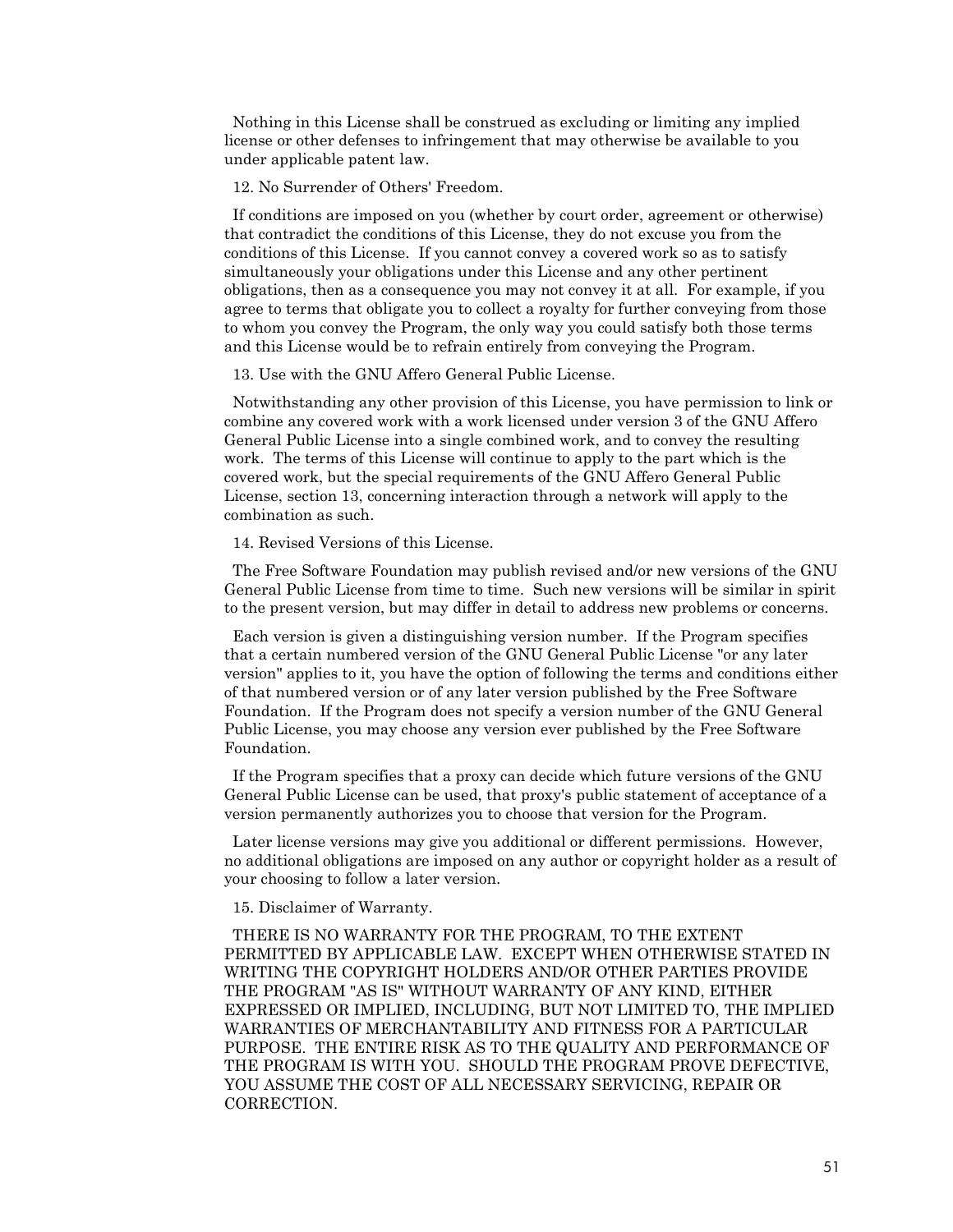16. Limitation of Liability.

 IN NO EVENT UNLESS REQUIRED BY APPLICABLE LAW OR AGREED TO IN WRITING WILL ANY COPYRIGHT HOLDER, OR ANY OTHER PARTY WHO MODIFIES AND/OR CONVEYS THE PROGRAM AS PERMITTED ABOVE, BE LIABLE TO YOU FOR DAMAGES, INCLUDING ANY GENERAL, SPECIAL, INCIDENTAL OR CONSEQUENTIAL DAMAGES ARISING OUT OF THE USE OR INABILITY TO USE THE PROGRAM (INCLUDING BUT NOT LIMITED TO LOSS OF DATA OR DATA BEING RENDERED INACCURATE OR LOSSES SUSTAINED BY YOU OR THIRD PARTIES OR A FAILURE OF THE PROGRAM TO OPERATE WITH ANY OTHER PROGRAMS), EVEN IF SUCH HOLDER OR OTHER PARTY HAS BEEN ADVISED OF THE POSSIBILITY OF SUCH DAMAGES.

17. Interpretation of Sections 15 and 16.

 If the disclaimer of warranty and limitation of liability provided above cannot be given local legal effect according to their terms, reviewing courts shall apply local law that most closely approximates an absolute waiver of all civil liability in connection with the Program, unless a warranty or assumption of liability accompanies a copy of the Program in return for a fee.

# END OF TERMS AND CONDITIONS

How to Apply These Terms to Your New Programs

 If you develop a new program, and you want it to be of the greatest possible use to the public, the best way to achieve this is to make it free software which everyone can redistribute and change under these terms.

 To do so, attach the following notices to the program. It is safest to attach them to the start of each source file to most effectively state the exclusion of warranty; and each file should have at least the "copyright" line and a pointer to where the full notice is found.

<one line to give the program's name and a brief idea of what it does.>

Copyright  $(C)$  <year> <name of author>

 This program is free software: you can redistribute it and/or modify it under the terms of the GNU General Public License as published by the Free Software Foundation, either version 3 of the License, or (at your option) any later version.

 This program is distributed in the hope that it will be useful, but WITHOUT ANY WARRANTY; without even the implied warranty of MERCHANTABILITY or FITNESS FOR A PARTICULAR PURPOSE. See the GNU General Public License for more details.

 You should have received a copy of the GNU General Public License along with this program. If not, see <http://www.gnu.org/licenses/>.

Also add information on how to contact you by electronic and paper mail.

 If the program does terminal interaction, make it output a short notice like this when it starts in an interactive mode:

 $\langle$  sprogram> Copyright (C)  $\langle$  year>  $\langle$  name of author> This program comes with ABSOLUTELY NO WARRANTY; for details type `show w'. This is free software, and you are welcome to redistribute it under certain conditions; type `show c' for details.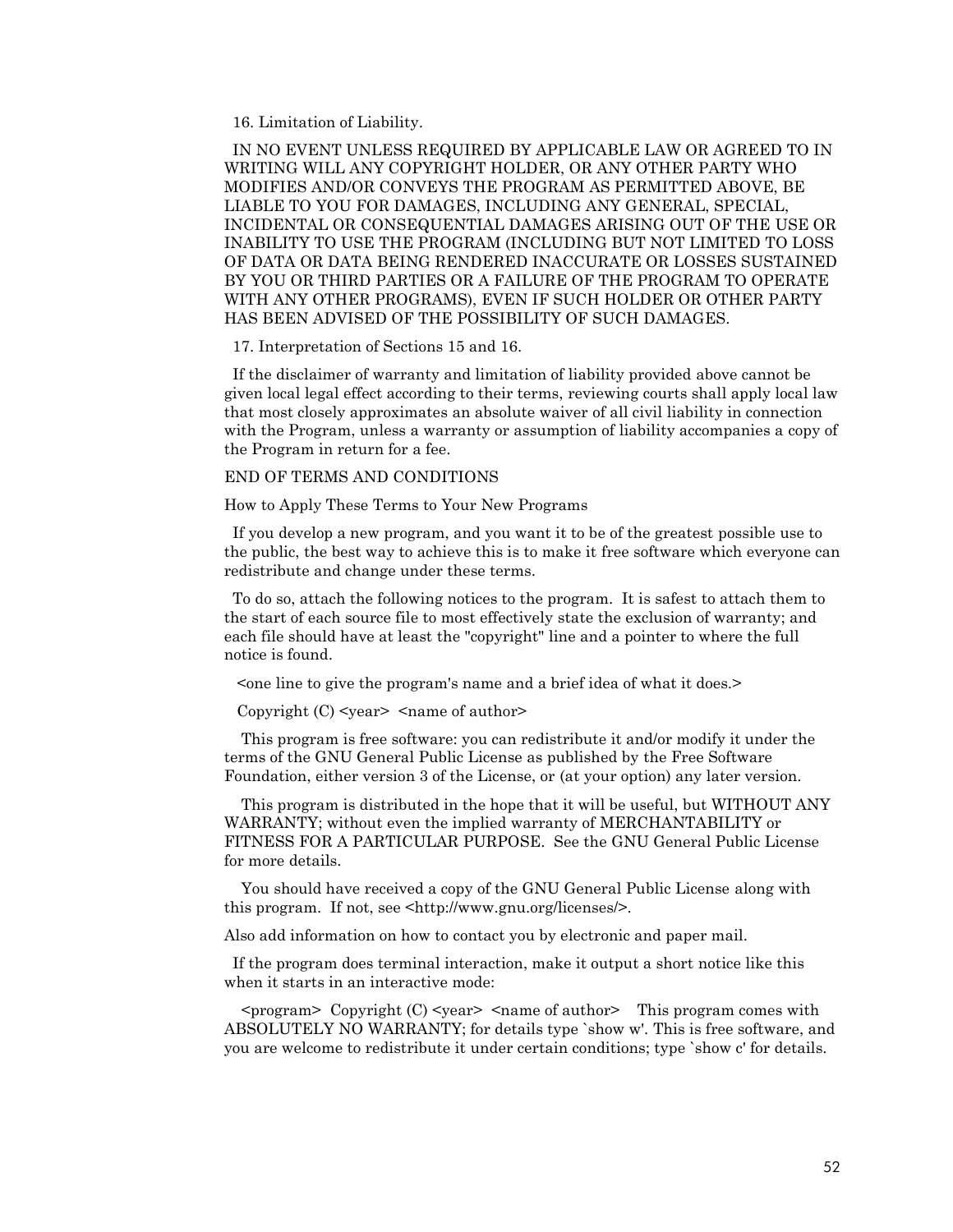The hypothetical commands `show w' and `show c' should show the appropriate parts of the General Public License. Of course, your program's commands might be different; for a GUI interface, you would use an "about box".

 You should also get your employer (if you work as a programmer) or school, if any, to sign a "copyright disclaimer" for the program, if necessary. For more information on this, and how to apply and follow the GNU GPL, see <http://www.gnu.org/licenses/>.

 The GNU General Public License does not permit incorporating your program into proprietary programs. If your program is a subroutine library, you may consider it more useful to permit linking proprietary applications with the library. If this is what you want to do, use the GNU Lesser General Public License instead of this License. But first, please read <http://www.gnu.org/philosophy/why-not-lgpl.html>.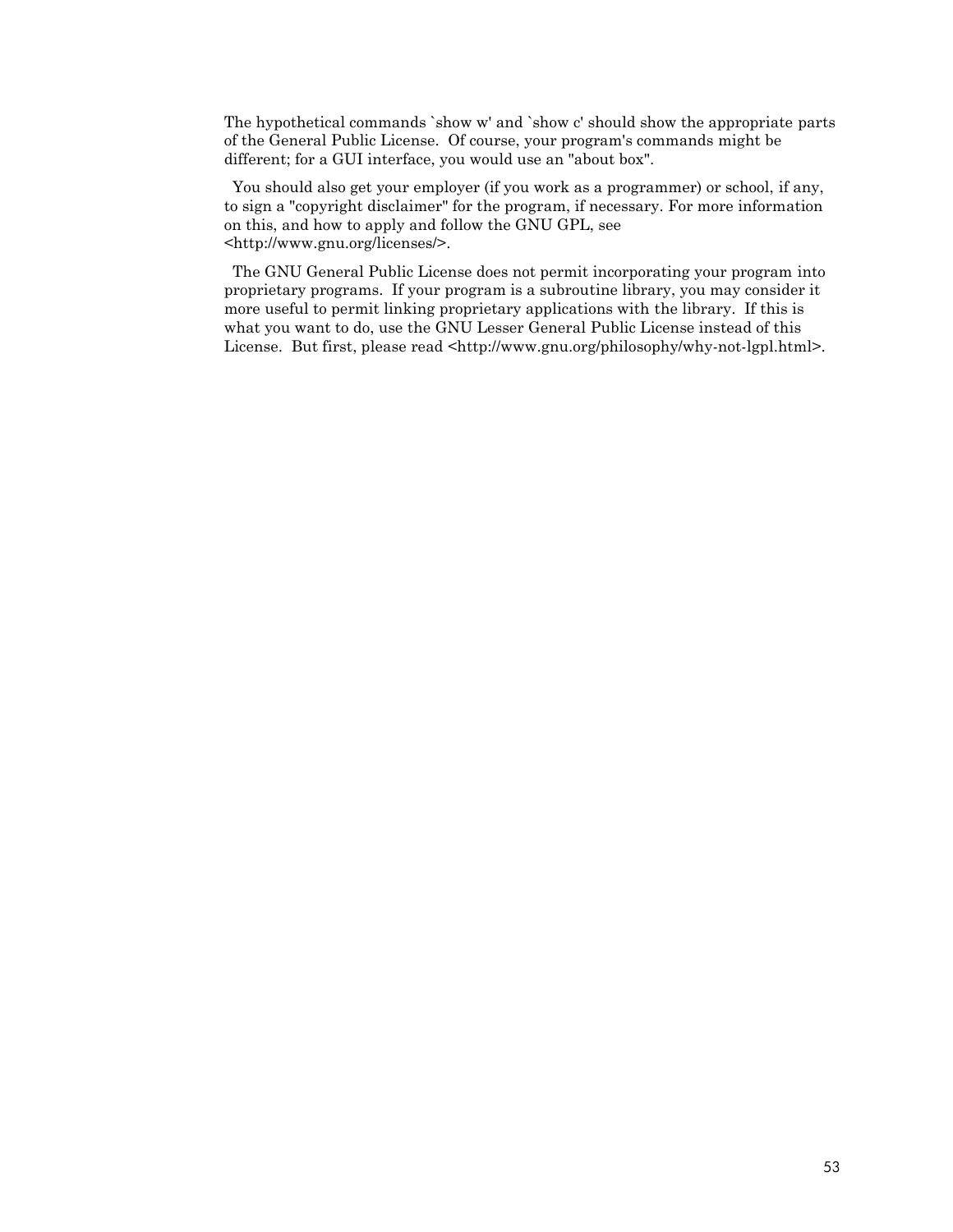# GNU Lesser General Public License 2.1

## GNU LESSER GENERAL PUBLIC LICENSE

#### Version 2.1, February 1999

Copyright (C) 1991, 1999 Free Software Foundation, Inc. 51 Franklin Street, Fifth Floor, Boston, MA 02110-1301 USA Everyone is permitted to copy and distribute verbatim copies of this license document, but changing it is not allowed.

[This is the first released version of the Lesser GPL. It also counts as the successor of the GNU Library Public License, version 2, hence the version number 2.1.]

Preamble

The licenses for most software are designed to take away your freedom to share and change it. By contrast, the GNU General Public Licenses are intended to guarantee your freedom to share and change free software--to make sure the software is free for all its users.

This license, the Lesser General Public License, applies to some specially designated software packages--typically libraries--of the Free Software Foundation and other authors who decide to use it. You can use it too, but we suggest you first think carefully about whether this license or the ordinary General Public License is the better strategy to use in any particular case, based on the explanations below.

When we speak of free software, we are referring to freedom of use, not price. Our General Public Licenses are designed to make sure that you have the freedom to distribute copies of free software (and charge for this service if you wish); that you receive source code or can get it if you want it; that you can change the software and use pieces of it in new free programs; and that you are informed that you can do these things.

To protect your rights, we need to make restrictions that forbid distributors to deny you these rights or to ask you to surrender these rights. These restrictions translate to certain responsibilities for you if you distribute copies of the library or if you modify it.

For example, if you distribute copies of the library, whether gratis or for a fee, you must give the recipients all the rights that we gave you. You must make sure that they, too, receive or can get the source code. If you link other code with the library, you must provide complete object files to the recipients, so that they can relink them with the library after making changes to the library and recompiling it. And you must show them these terms so they know their rights.

We protect your rights with a two-step method: (1) we copyright the library, and (2) we offer you this license, which gives you legal permission to copy, distribute and/or modify the library.

To protect each distributor, we want to make it very clear that there is no warranty for the free library. Also, if the library is modified by someone else and passed on, the recipients should know that what they have is not the original version, so that the original author's reputation will not be affected by problems that might be introduced by others.

Finally, software patents pose a constant threat to the existence of any free program.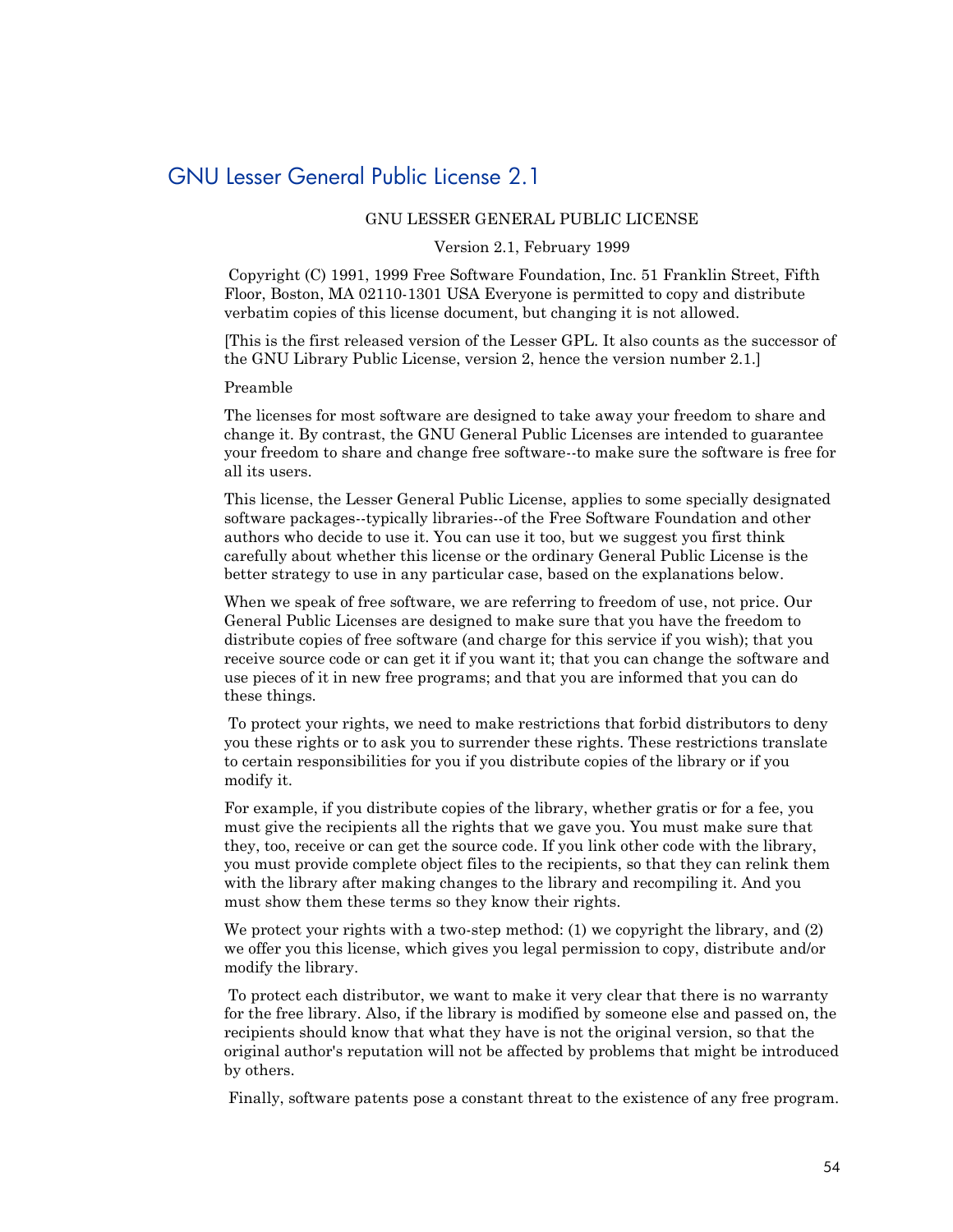We wish to make sure that a company cannot effectively restrict the users of a free program by obtaining a restrictive license from a patent holder. Therefore, we insist that any patent license obtained for a version of the library must be consistent with the full freedom of use specified in this license.

Most GNU software, including some libraries, is covered by the ordinary GNU General Public License. This license, the GNU Lesser General Public License, applies to certain designated libraries, and is quite different from the ordinary General Public License. We use this license for certain libraries in order to permit linking those libraries into non-free programs.

When a program is linked with a library, whether statically or using a shared library, the combination of the two is legally speaking a combined work, a derivative of the original library. The ordinary General Public License therefore permits such linking only if the entire combination fits its criteria of freedom. The Lesser General Public License permits more lax criteria for linking other code with the library.

We call this license the "Lesser" General Public License because it does Less to protect the user's freedom than the ordinary General Public License. It also provides other free software developers Less of an advantage over competing non-free programs. These disadvantages are the reason we use the ordinary General Public License for many libraries. However, the Lesser license provides advantages in certain special circumstances.

For example, on rare occasions, there may be a special need to encourage the widest possible use of a certain library, so that it becomes a de-facto standard. To achieve this, non-free programs must be allowed to use the library. A more frequent case is that a free library does the same job as widely used non-free libraries. In this case, there is little to gain by limiting the free library to free software only, so we use the Lesser General Public License.

In other cases, permission to use a particular library in non-free programs enables a greater number of people to use a large body of free software. For example, permission to use the GNU C Library in non-free programs enables many more people to use the whole GNU operating system, as well as its variant, the GNU/Linux operating system.

Although the Lesser General Public License is Less protective of the users' freedom, it does ensure that the user of a program that is linked with the Library has the freedom and the wherewithal to run that program using a modified version of the Library.

The precise terms and conditions for copying, distribution and modification follow. Pay close attention to the difference between a "work based on the library" and a "work that uses the library". The former contains code derived from the library, whereas the latter must be combined with the library in order to run.

# GNU LESSER GENERAL PUBLIC LICENSE

# TERMS AND CONDITIONS FOR COPYING, DISTRIBUTION AND MODIFICATION

0. This License Agreement applies to any software library or other program which contains a notice placed by the copyright holder or other authorized party saying it may be distributed under the terms of this Lesser General Public License (also called "this License"). Each licensee is addressed as "you".

A "library" means a collection of software functions and/or data prepared so as to be conveniently linked with application programs (which use some of those functions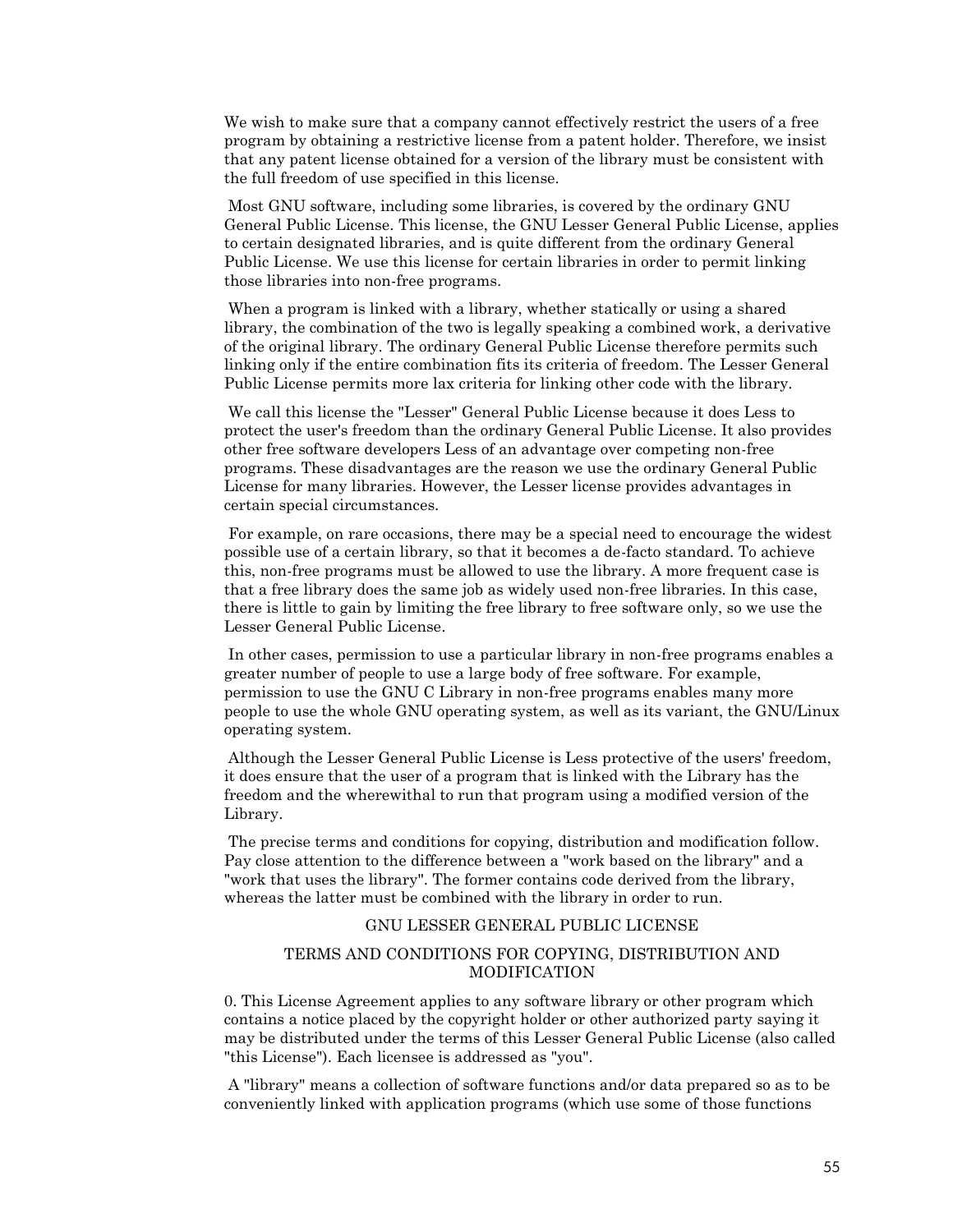and data) to form executables.

The "Library", below, refers to any such software library or work which has been distributed under these terms. A "work based on the Library" means either the Library or any derivative work under copyright law: that is to say, a work containing the Library or a portion of it, either verbatim or with modifications and/or translated straightforwardly into another language. (Hereinafter, translation is included without limitation in the term "modification".)

"Source code" for a work means the preferred form of the work for making modifications to it. For a library, complete source code means all the source code for all modules it contains, plus any associated interface definition files, plus the scripts used to control compilation and installation of the library.

Activities other than copying, distribution and modification are not covered by this License; they are outside its scope. The act of running a program using the Library is not restricted, and output from such a program is covered only if its contents constitute a work based on the Library (independent of the use of the Library in a tool for writing it). Whether that is true depends on what the Library does and what the program that uses the Library does.

1. You may copy and distribute verbatim copies of the Library's complete source code as you receive it, in any medium, provided that you conspicuously and appropriately publish on each copy an appropriate copyright notice and disclaimer of warranty; keep intact all the notices that refer to this License and to the absence of any warranty; and distribute a copy of this License along with the Library.

You may charge a fee for the physical act of transferring a copy, and you may at your option offer warranty protection in exchange for a fee.

2. You may modify your copy or copies of the Library or any portion of it, thus forming a work based on the Library, and copy and distribute such modifications or work under the terms of Section 1 above, provided that you also meet all of these conditions:

a) The modified work must itself be a software library.

b) You must cause the files modified to carry prominent notices stating that you changed the files and the date of any change.

c) You must cause the whole of the work to be licensed at no charge to all third parties under the terms of this License.

d) If a facility in the modified Library refers to a function or a table of data to be supplied by an application program that uses the facility, other than as an argument passed when the facility is invoked, then you must make a good faith effort to ensure that, in the event an application does not supply such function or table, the facility still operates, and performs whatever part of its purpose remains meaningful.

(For example, a function in a library to compute square roots has a purpose that is entirely well-defined independent of the application. Therefore, Subsection 2d requires that any application-supplied function or table used by this function must be optional: if the application does not supply it, the square root function must still compute square roots.)

These requirements apply to the modified work as a whole. If identifiable sections of that work are not derived from the Library, and can be reasonably considered independent and separate works in themselves, then this License, and its terms, do not apply to those sections when you distribute them as separate works. But when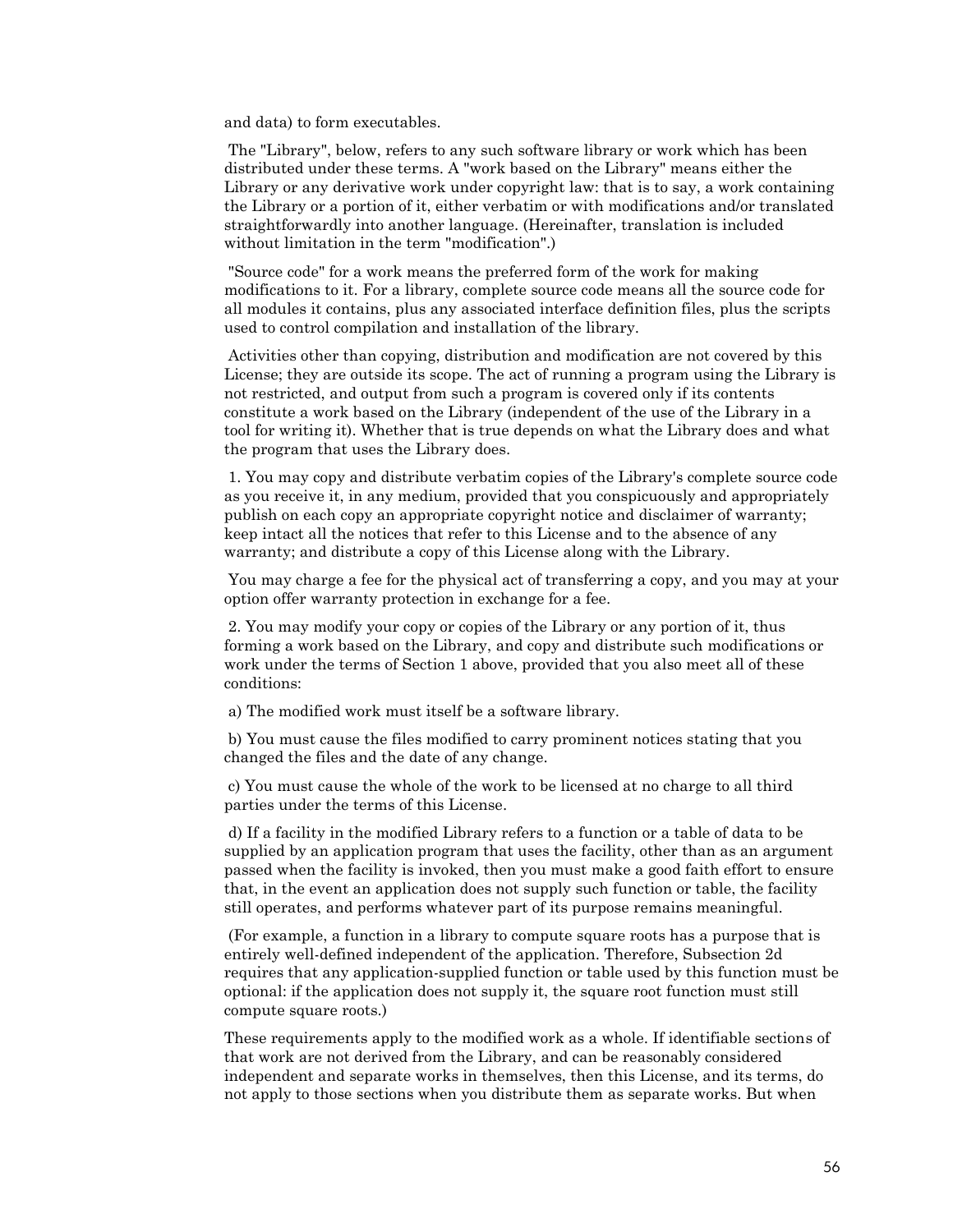you distribute the same sections as part of a whole which is a work based on the Library, the distribution of the whole must be on the terms of this License, whose permissions for other licensees extend to the entire whole, and thus to each and every part regardless of who wrote it.

Thus, it is not the intent of this section to claim rights or contest your rights to work written entirely by you; rather, the intent is to exercise the right to control the distribution of derivative or collective works based on the Library.

In addition, mere aggregation of another work not based on the Library with the Library (or with a work based on the Library) on a volume of a storage or distribution medium does not bring the other work under the scope of this License.

3. You may opt to apply the terms of the ordinary GNU General Public License instead of this License to a given copy of the Library. To do this, you must alter all the notices that refer to this License, so that they refer to the ordinary GNU General Public License, version 2, instead of to this License. (If a newer version than version 2 of the ordinary GNU General Public License has appeared, then you can specify that version instead if you wish.) Do not make any other change in these notices.

Once this change is made in a given copy, it is irreversible for that copy, so the ordinary GNU General Public License applies to all subsequent copies and derivative works made from that copy.

This option is useful when you wish to copy part of the code of the Library into a program that is not a library.

4. You may copy and distribute the Library (or a portion or derivative of it, under Section 2) in object code or executable form under the terms of Sections 1 and 2 above provided that you accompany it with the complete corresponding machine-readable source code, which must be distributed under the terms of Sections 1 and 2 above on a medium customarily used for software interchange.

If distribution of object code is made by offering access to copy from a designated place, then offering equivalent access to copy the source code from the same place satisfies the requirement to distribute the source code, even though third parties are not compelled to copy the source along with the object code.

5. A program that contains no derivative of any portion of the Library, but is designed to work with the Library by being compiled or linked with it, is called a "work that uses the Library". Such a work, in isolation, is not a derivative work of the Library, and therefore falls outside the scope of this License.

However, linking a "work that uses the Library" with the Library creates an executable that is a derivative of the Library (because it contains portions of the Library), rather than a "work that uses the library". The executable is therefore covered by this License. Section 6 states terms for distribution of such executables.

When a "work that uses the Library" uses material from a header file that is part of the Library, the object code for the work may be a derivative work of the Library even though the source code is not. Whether this is true is especially significant if the work can be linked without the Library, or if the work is itself a library. The threshold for this to be true is not precisely defined by law.

If such an object file uses only numerical parameters, data structure layouts and accessors, and small macros and small inline functions (ten lines or less in length), then the use of the object file is unrestricted, regardless of whether it is legally a derivative work. (Executables containing this object code plus portions of the Library will still fall under Section 6.)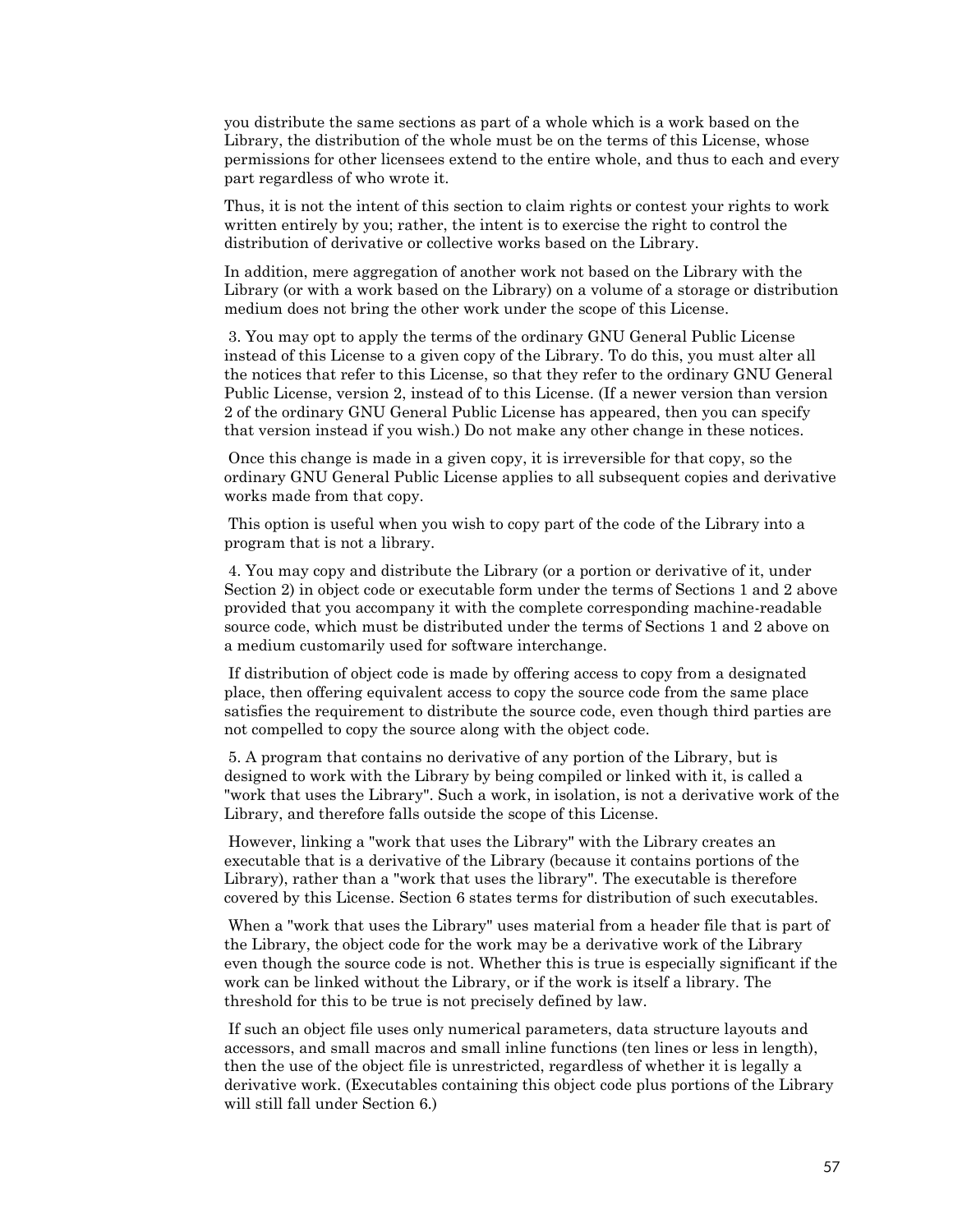Otherwise, if the work is a derivative of the Library, you may distribute the object code for the work under the terms of Section 6. Any executables containing that work also fall under Section 6, whether or not they are linked directly with the Library itself.

6. As an exception to the Sections above, you may also combine or link a "work that uses the Library" with the Library to produce a work containing portions of the Library, and distribute that work under terms of your choice, provided that the terms permit modification of the work for the customer's own use and reverse engineering for debugging such modifications.

You must give prominent notice with each copy of the work that the Library is used in it and that the Library and its use are covered by this License. You must supply a copy of this License. If the work during execution displays copyright notices, you must include the copyright notice for the Library among them, as well as a reference directing the user to the copy of this License. Also, you must do one of these things:

a) Accompany the work with the complete corresponding machine-readable source code for the Library including whatever changes were used in the work (which must be distributed under Sections 1 and 2 above); and, if the work is an executable linked with the Library, with the complete machine-readable "work that uses the Library", as object code and/or source code, so that the user can modify the Library and then relink to produce a modified executable containing the modified Library. (It is understood that the user who changes the contents of definitions files in the Library will not necessarily be able to recompile the application to use the modified definitions.)

b) Use a suitable shared library mechanism for linking with the Library. A suitable mechanism is one that (1) uses at run time a copy of the library already present on the user's computer system, rather than copying library functions into the executable, and (2) will operate properly with a modified version of the library, if the user installs one, as long as the modified version is interface-compatible with the version that the work was made with.

c) Accompany the work with a written offer, valid for at least three years, to give the same user the materials specified in Subsection 6a, above, for a charge no more than the cost of performing this distribution.

d) If distribution of the work is made by offering access to copy from a designated place, offer equivalent access to copy the above specified materials from the same place.

e) Verify that the user has already received a copy of these materials or that you have already sent this user a copy.

For an executable, the required form of the "work that uses the Library" must include any data and utility programs needed for reproducing the executable from it. However, as a special exception, the materials to be distributed need not include anything that is normally distributed (in either source or binary form) with the major components (compiler, kernel, and so on) of the operating system on which the executable runs, unless that component itself accompanies the executable.

It may happen that this requirement contradicts the license restrictions of other proprietary libraries that do not normally accompany the operating system. Such a contradiction means you cannot use both them and the Library together in an executable that you distribute.

7. You may place library facilities that are a work based on the Library side-by-side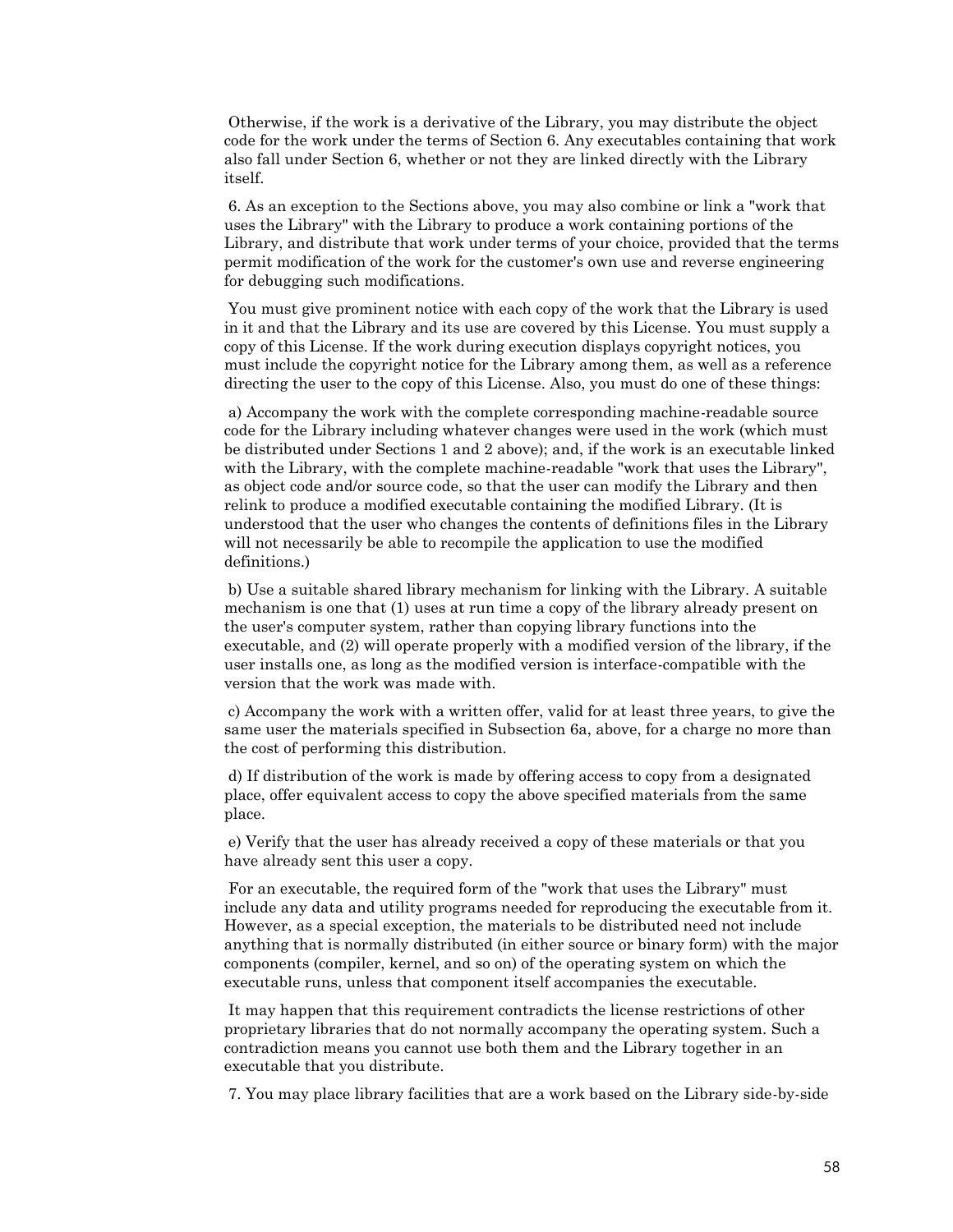in a single library together with other library facilities not covered by this License, and distribute such a combined library, provided that the separate distribution of the work based on the Library and of the other library facilities is otherwise permitted, and provided that you do these two things:

a) Accompany the combined library with a copy of the same work based on the Library, uncombined with any other library facilities. This must be distributed under the terms of the Sections above.

b) Give prominent notice with the combined library of the fact that part of it is a work based on the Library, and explaining where to find the accompanying uncombined form of the same work.

8. You may not copy, modify, sublicense, link with, or distribute the Library except as expressly provided under this License. Any attempt otherwise to copy, modify, sublicense, link with, or distribute the Library is void, and will automatically terminate your rights under this License. However, parties who have received copies, or rights, from you under this License will not have their licenses terminated so long as such parties remain in full compliance.

9. You are not required to accept this License, since you have not signed it. However, nothing else grants you permission to modify or distribute the Library or its derivative works. These actions are prohibited by law if you do not accept this License. Therefore, by modifying or distributing the Library (or any work based on the Library), you indicate your acceptance of this License to do so, and all its terms and conditions for copying, distributing or modifying the Library or works based on it.

10. Each time you redistribute the Library (or any work based on the Library), the recipient automatically receives a license from the original licensor to copy, distribute, link with or modify the Library subject to these terms and conditions. You may not impose any further restrictions on the recipients' exercise of the rights granted herein. You are not responsible for enforcing compliance by third parties with this License.

11. If, as a consequence of a court judgment or allegation of patent infringement or for any other reason (not limited to patent issues), conditions are imposed on you (whether by court order, agreement or otherwise) that contradict the conditions of this License, they do not excuse you from the conditions of this License. If you cannot distribute so as to satisfy simultaneously your obligations under this License and any other pertinent obligations, then as a consequence you may not distribute the Library at all. For example, if a patent license would not permit royalty-free redistribution of the Library by all those who receive copies directly or indirectly through you, then the only way you could satisfy both it and this License would be to refrain entirely from distribution of the Library.

If any portion of this section is held invalid or unenforceable under any particular circumstance, the balance of the section is intended to apply, and the section as a whole is intended to apply in other circumstances.

It is not the purpose of this section to induce you to infringe any patents or other property right claims or to contest validity of any such claims; this section has the sole purpose of protecting the integrity of the free software distribution system which is implemented by public license practices. Many people have made generous contributions to the wide range of software distributed through that system in reliance on consistent application of that system; it is up to the author/donor to decide if he or she is willing to distribute software through any other system and a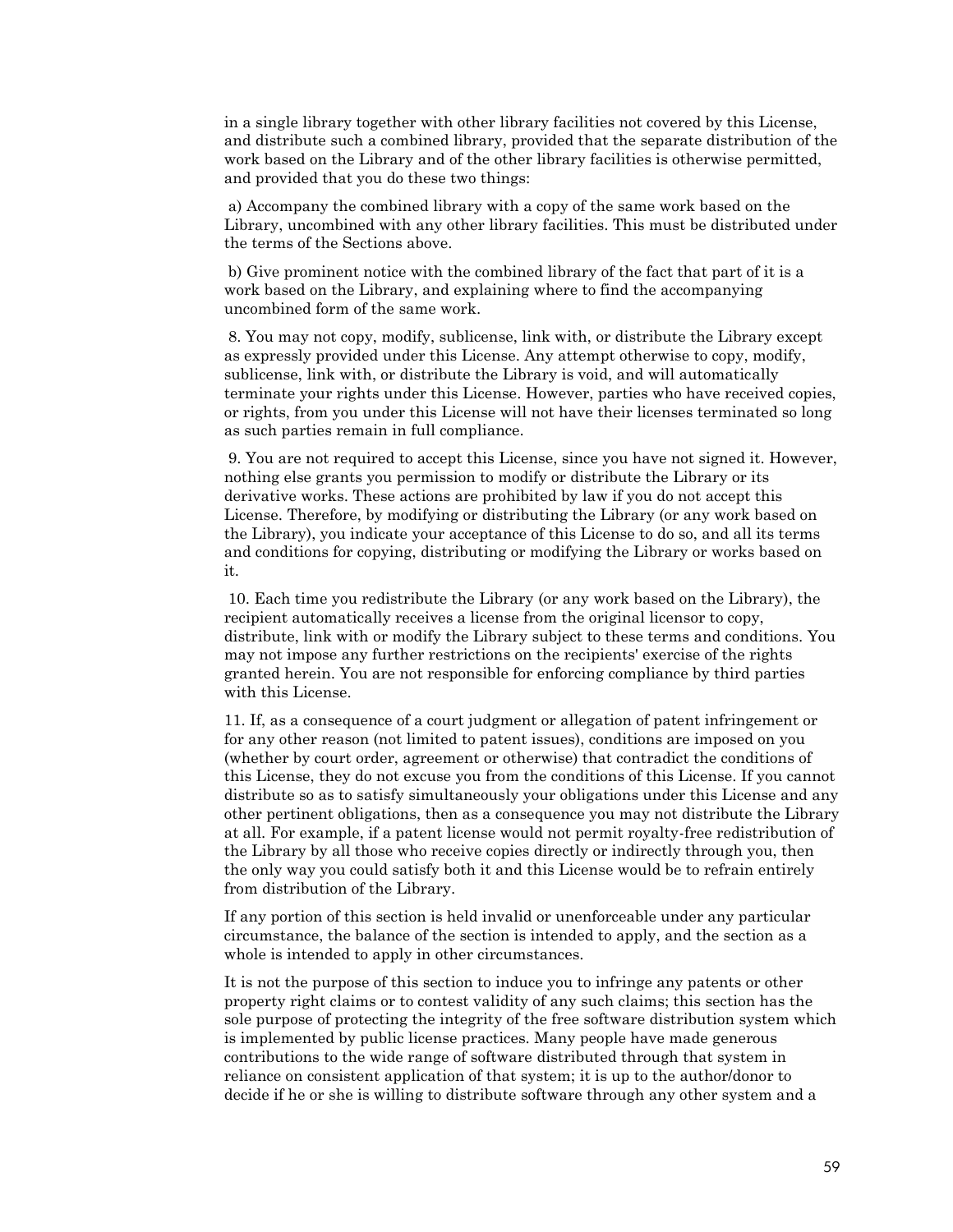licensee cannot impose that choice.

This section is intended to make thoroughly clear what is believed to be a consequence of the rest of this License.

12. If the distribution and/or use of the Library is restricted in certain countries either by patents or by copyrighted interfaces, the original copyright holder who places the Library under this License may add an explicit geographical distribution limitation excluding those countries, so that distribution is permitted only in or among countries not thus excluded. In such case, this License incorporates the limitation as if written in the body of this License.

13. The Free Software Foundation may publish revised and/or new versions of the Lesser General Public License from time to time. Such new versions will be similar in spirit to the present version, but may differ in detail to address new problems or concerns.

Each version is given a distinguishing version number. If the Library specifies a version number of this License which applies to it and "any later version", you have the option of following the terms and conditions either of that version or of any later version published by the Free Software Foundation. If the Library does not specify a license version number, you may choose any version ever published by the Free Software Foundation.

14. If you wish to incorporate parts of the Library into other free programs whose distribution conditions are incompatible with these, write to the author to ask for permission. For software which is copyrighted by the Free Software Foundation, write to the Free Software Foundation; we sometimes make exceptions for this. Our decision will be guided by the two goals of preserving the free status of all derivatives of our free software and of promoting the sharing and reuse of software generally.

### NO WARRANTY

15. BECAUSE THE LIBRARY IS LICENSED FREE OF CHARGE, THERE IS NO WARRANTY FOR THE LIBRARY, TO THE EXTENT PERMITTED BY APPLICABLE LAW. EXCEPT WHEN OTHERWISE STATED IN WRITING THE COPYRIGHT HOLDERS AND/OR OTHER PARTIES PROVIDE THE LIBRARY "AS IS" WITHOUT WARRANTY OF ANY KIND, EITHER EXPRESSED OR IMPLIED, INCLUDING, BUT NOT LIMITED TO, THE IMPLIED WARRANTIES OF MERCHANTABILITY AND FITNESS FOR A PARTICULAR PURPOSE. THE ENTIRE RISK AS TO THE QUALITY AND PERFORMANCE OF THE LIBRARY IS WITH YOU. SHOULD THE LIBRARY PROVE DEFECTIVE, YOU ASSUME THE COST OF ALL NECESSARY SERVICING, REPAIR OR CORRECTION.

16. IN NO EVENT UNLESS REQUIRED BY APPLICABLE LAW OR AGREED TO IN WRITING WILL ANY COPYRIGHT HOLDER, OR ANY OTHER PARTY WHO MAY MODIFY AND/OR REDISTRIBUTE THE LIBRARY AS PERMITTED ABOVE, BE LIABLE TO YOU FOR DAMAGES, INCLUDING ANY GENERAL, SPECIAL, INCIDENTAL OR CONSEQUENTIAL DAMAGES ARISING OUT OF THE USE OR INABILITY TO USE THE LIBRARY (INCLUDING BUT NOT LIMITED TO LOSS OF DATA OR DATA BEING RENDERED INACCURATE OR LOSSES SUSTAINED BY YOU OR THIRD PARTIES OR A FAILURE OF THE LIBRARY TO OPERATE WITH ANY OTHER SOFTWARE), EVEN IF SUCH HOLDER OR OTHER PARTY HAS BEEN ADVISED OF THE POSSIBILITY OF SUCH DAMAGES.

END OF TERMS AND CONDITIONS

How to Apply These Terms to Your New Libraries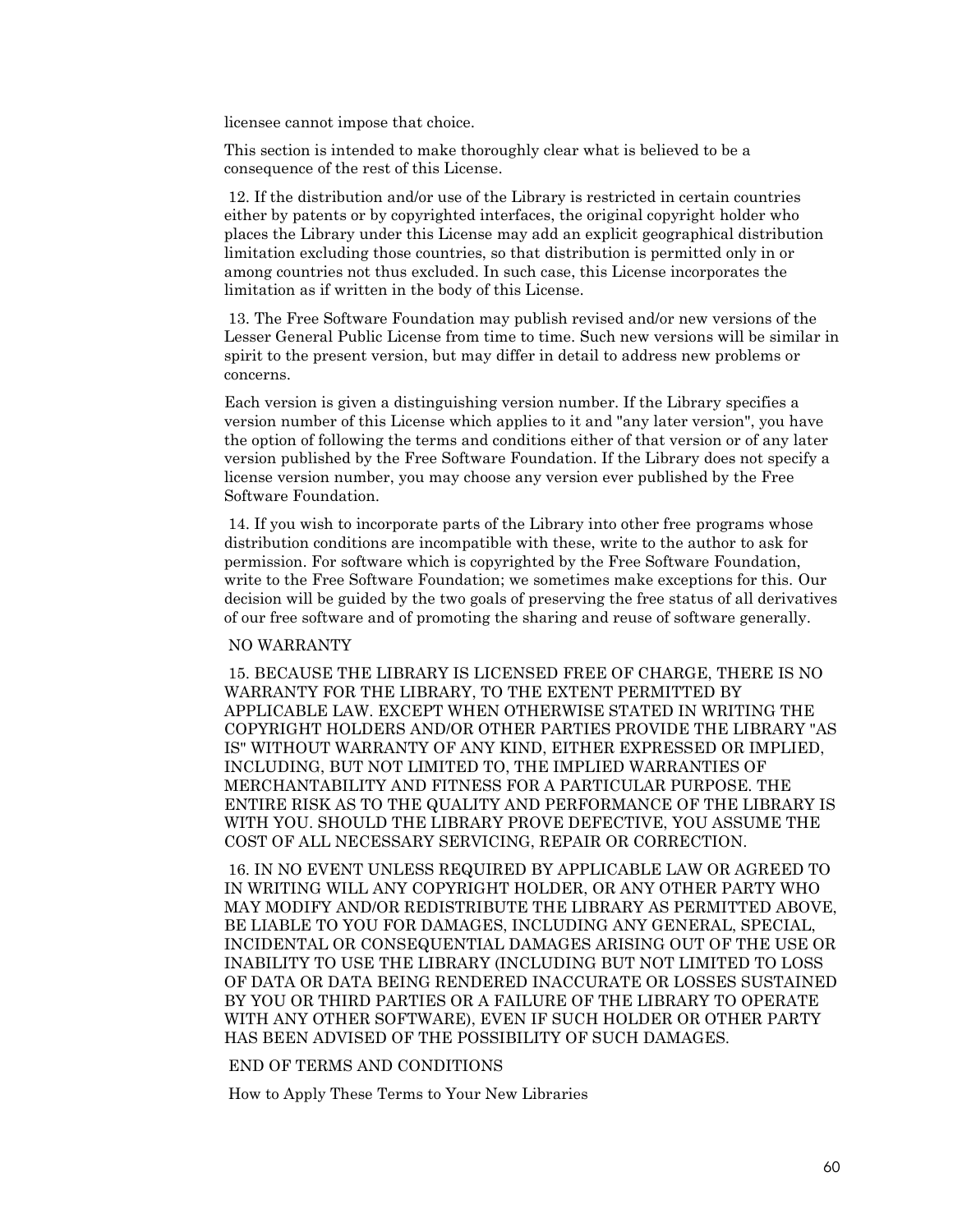If you develop a new library, and you want it to be of the greatest possible use to the public, we recommend making it free software that everyone can redistribute and change. You can do so by permitting redistribution under these terms (or, alternatively, under the terms of the ordinary General Public License).

To apply these terms, attach the following notices to the library. It is safest to attach them to the start of each source file to most effectively convey the exclusion of warranty; and each file should have at least the "copyright" line and a pointer to where the full notice is found.

<one line to give the library's name and a brief idea of what it does.>

Copyright  $(C)$  <year > <name of author

This library is free software; you can redistribute it and/or modify it under the terms of the GNU Lesser General Public License as published by the Free Software Foundation; either version 2.1 of the License, or (at your option) any later version.

This library is distributed in the hope that it will be useful, but WITHOUT ANY WARRANTY; without even the implied warranty of MERCHANTABILITY or FITNESS FOR A PARTICULAR PURPOSE. See the GNU Lesser General Public License for more details.

You should have received a copy of the GNU Lesser General Public License along with this library; if not, write to the Free Software Foundation, Inc., 51 Franklin Street, Fifth Floor, Boston, MA 02110-1301 USA

Also add information on how to contact you by electronic and paper mail.

You should also get your employer (if you work as a programmer) or your school, if any, to sign a "copyright disclaimer" for the library, if necessary. Here is a sample; alter the names:

Yoyodyne, Inc., hereby disclaims all copyright interest in the

library `Frob' (a library for tweaking knobs) written by James Random Hacker.

<signature of Ty Coon>, 1 April 1990

Ty Coon, President of Vice

That's all there is to it!

# GNU Lesser General Public License 3.0

# GNU LESSER GENERAL PUBLIC LICENSE

Version 3, 29 June 2007

Copyright (C) 2007 Free Software Foundation, Inc.<http://fsf.org/> Everyone is permitted to copy and distribute verbatim copies of this license document, but changing it is not allowed.

This version of the GNU Lesser General Public License incorporates the terms and conditions of version 3 of the GNU General Public License, supplemented by the additional permissions listed below.

0. Additional Definitions.

As used herein, "this License" refers to version 3 of the GNU Lesser General Public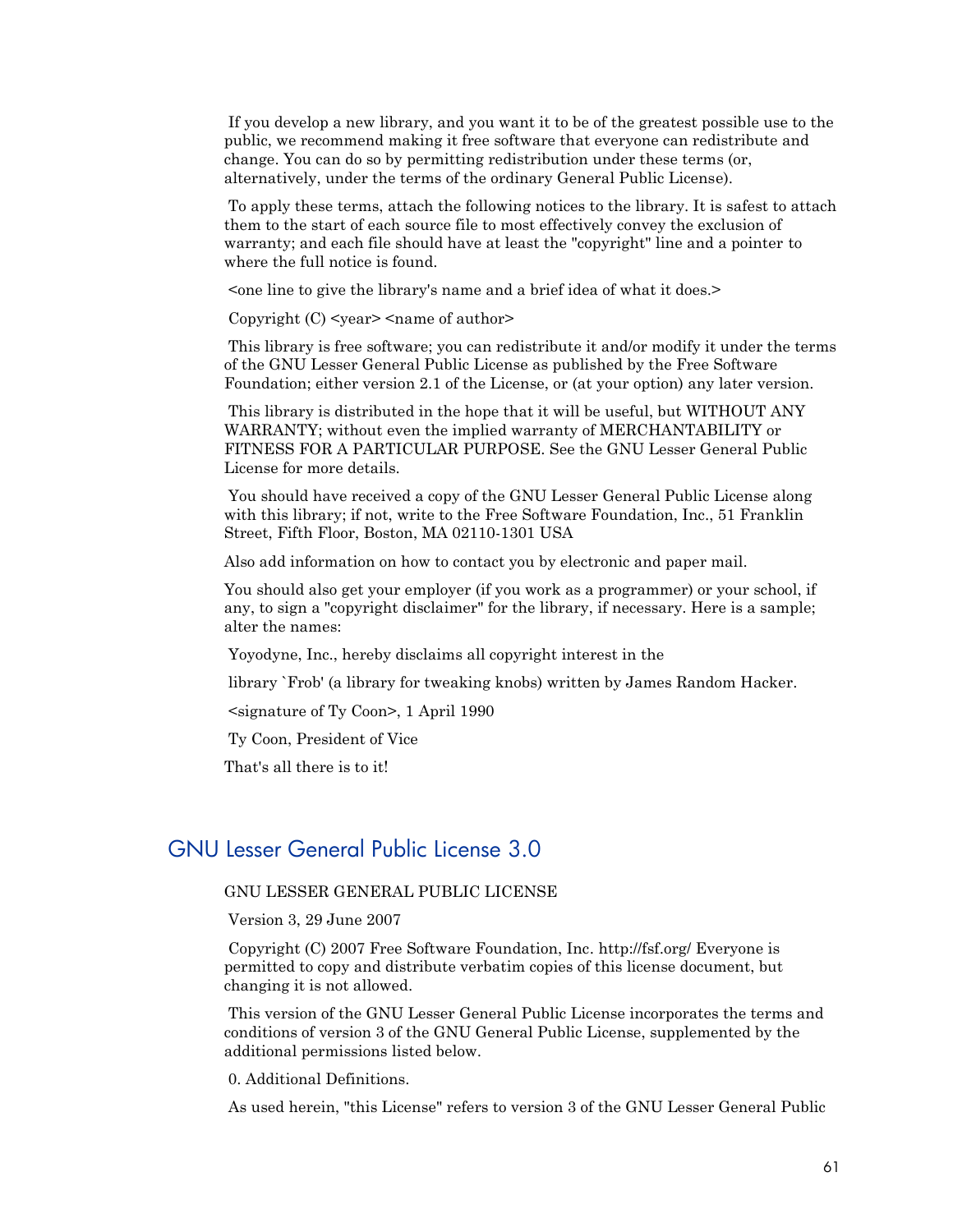License, and the "GNU GPL" refers to version 3 of the GNU General Public License.

"The Library" refers to a covered work governed by this License, other than an Application or a Combined Work as defined below.

An "Application" is any work that makes use of an interface provided by the Library, but which is not otherwise based on the Library. Defining a subclass of a class defined by the Library is deemed a mode of using an interface provided by the Library.

A "Combined Work" is a work produced by combining or linking an Application with the Library. The particular version of the Library with which the Combined Work was made is also called the "Linked Version".

The "Minimal Corresponding Source" for a Combined Work means the Corresponding Source for the Combined Work, excluding any source code for portions of the Combined Work that, considered in isolation, are based on the Application, and not on the Linked Version.

The "Corresponding Application Code" for a Combined Work means the object code and/or source code for the Application, including any data and utility programs needed for reproducing the Combined Work from the Application, but excluding the System Libraries of the Combined Work.

1. Exception to Section 3 of the GNU GPL.

You may convey a covered work under sections 3 and 4 of this License without being bound by section 3 of the GNU GPL.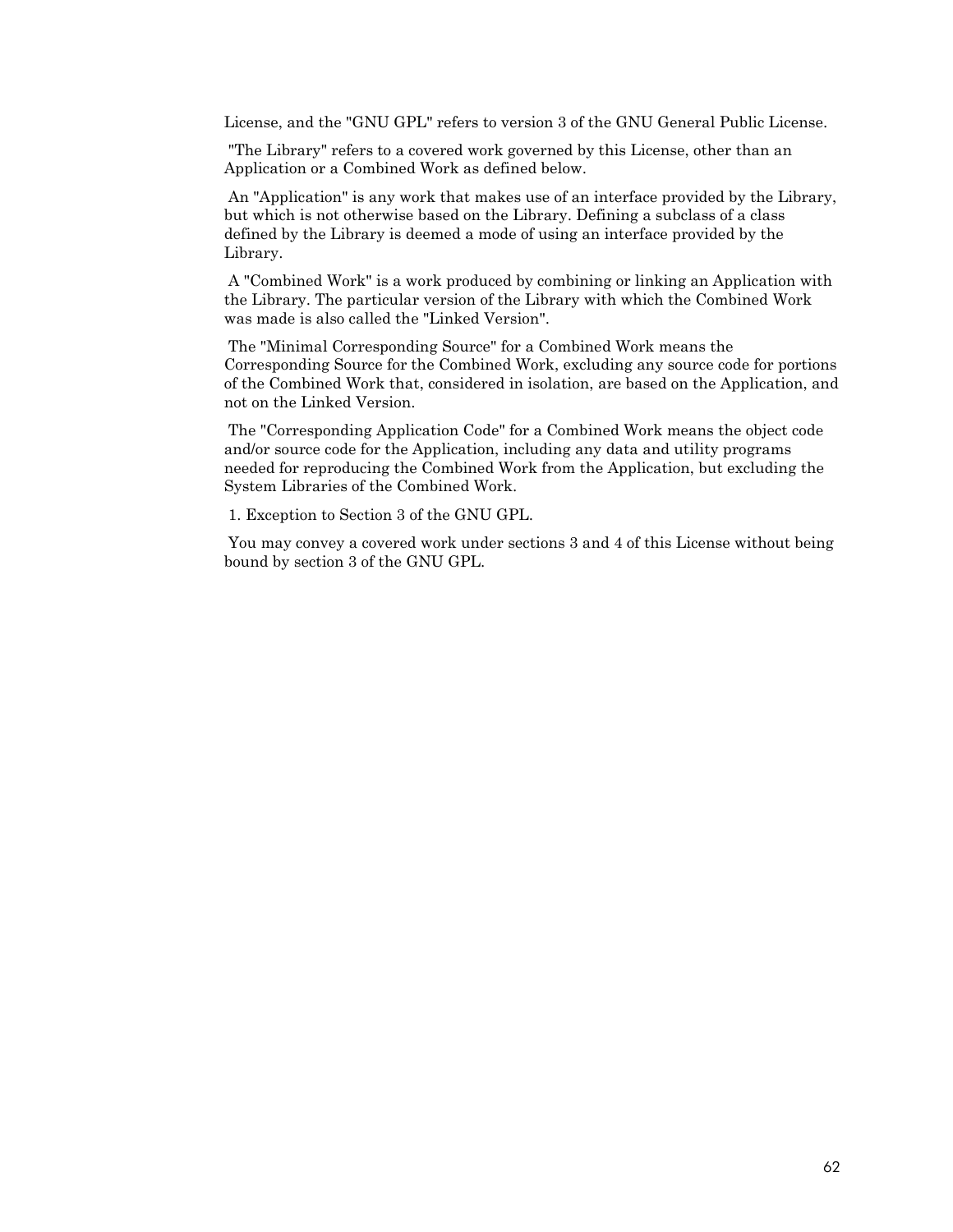2. Conveying Modified Versions.

If you modify a copy of the Library, and, in your modifications, a facility refers to a function or data to be supplied by an Application that uses the facility (other than as an argument passed when the facility is invoked), then you may convey a copy of the modified version:

a) under this License, provided that you make a good faith effort to ensure that, in the event an Application does not supply the function or data, the facility still operates, and performs whatever part of its purpose remains meaningful, or

b) under the GNU GPL, with none of the additional permissions of this License applicable to that copy.

3. Object Code Incorporating Material from Library Header Files.

The object code form of an Application may incorporate material from a header file that is part of the Library. You may convey such object code under terms of your choice, provided that, if the incorporated material is not limited to numerical parameters, data structure layouts and accessors, or small macros, inline functions and templates (ten or fewer lines in length), you do both of the following:

a) Give prominent notice with each copy of the object code that the Library is used in it and that the Library and its use are covered by this License.

b) Accompany the object code with a copy of the GNU GPL and this license document.

4. Combined Works.

You may convey a Combined Work under terms of your choice that, taken together, effectively do not restrict modification of the portions of the Library contained in the Combined Work and reverse engineering for debugging such modifications, if you also do each of the following:

a) Give prominent notice with each copy of the Combined Work that the Library is used in it and that the Library and its use are covered by this License.

b) Accompany the Combined Work with a copy of the GNU GPL and this license document.

c) For a Combined Work that displays copyright notices during execution, include the copyright notice for the Library among these notices, as well as a reference directing the user to the copies of the GNU GPL and this license document.

d) Do one of the following:

0) Convey the Minimal Corresponding Source under the terms of this License, and the Corresponding Application Code in a form suitable for, and under terms that permit, the user to recombine or relink the Application with a modified version of the Linked Version to produce a modified Combined Work, in the manner specified by section 6 of the GNU GPL for conveying Corresponding Source.

1) Use a suitable shared library mechanism for linking with the Library. A suitable mechanism is one that (a) uses at run time a copy of the Library already present on the user's computer system, and (b) will operate properly with a modified version of the Library that is interface-compatible with the Linked Version.

e) Provide Installation Information, but only if you would otherwise be required to provide such information under section 6 of the GNU GPL, and only to the extent that such information is necessary to install and execute a modified version of the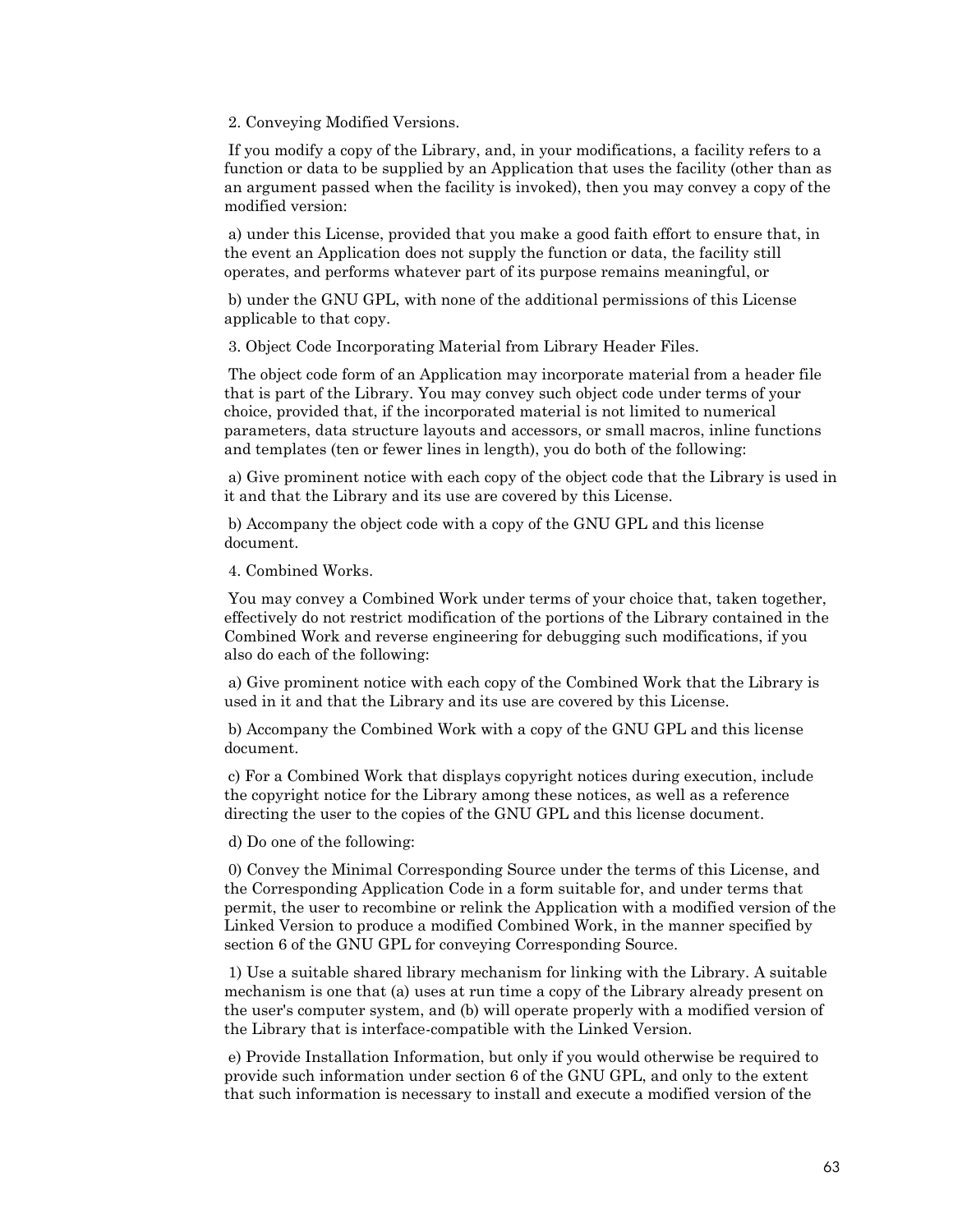Combined Work produced by recombining or relinking the Application with a modified version of the Linked Version. (If you use option 4d0, the Installation Information must accompany the Minimal Corresponding Source and Corresponding Application Code. If you use option 4d1, you must provide the Installation Information in the manner specified by section 6 of the GNU GPL for conveying Corresponding Source.)

5. Combined Libraries.

You may place library facilities that are a work based on the Library side by side in a single library together with other library facilities that are not Applications and are not covered by this License, and convey such a combined library under terms of your choice, if you do both of the following:

a) Accompany the combined library with a copy of the same work based on the Library, uncombined with any other library facilities, conveyed under the terms of this License.

b) Give prominent notice with the combined library that part of it is a work based on the Library, and explaining where to find the accompanying uncombined form of the same work.

6. Revised Versions of the GNU Lesser General Public License.

The Free Software Foundation may publish revised and/or new versions of the GNU Lesser General Public License from time to time. Such new versions will be similar in spirit to the present version, but may differ in detail to address new problems or concerns.

Each version is given a distinguishing version number. If the Library as you received it specifies that a certain numbered version of the GNU Lesser General Public License "or any later version" applies to it, you have the option of following the terms and conditions either of that published version or of any later version published by the Free Software Foundation. If the Library as you received it does not specify a version number of the GNU Lesser General Public License, you may choose any version of the GNU Lesser General Public License ever published by the Free Software Foundation.

If the Library as you received it specifies that a proxy can decide whether future versions of the GNU Lesser General Public License shall apply, that proxy's public statement of acceptance of any version is permanent authorization for you to choose that version for the Library.

# MIT License

Copyright (c) <year> <copyright holders>

Permission is hereby granted, free of charge, to any person obtaining a copy of this software and associated documentation files (the "Software"), to deal in the Software without restriction, including without limitation the rights to use, copy, modify, merge, publish, distribute, sublicense, and/or sell copies of the Software, and to permit persons to whom the Software is furnished to do so, subject to the following conditions:

The above copyright notice and this permission notice shall be included in all copies or substantial portions of the Software.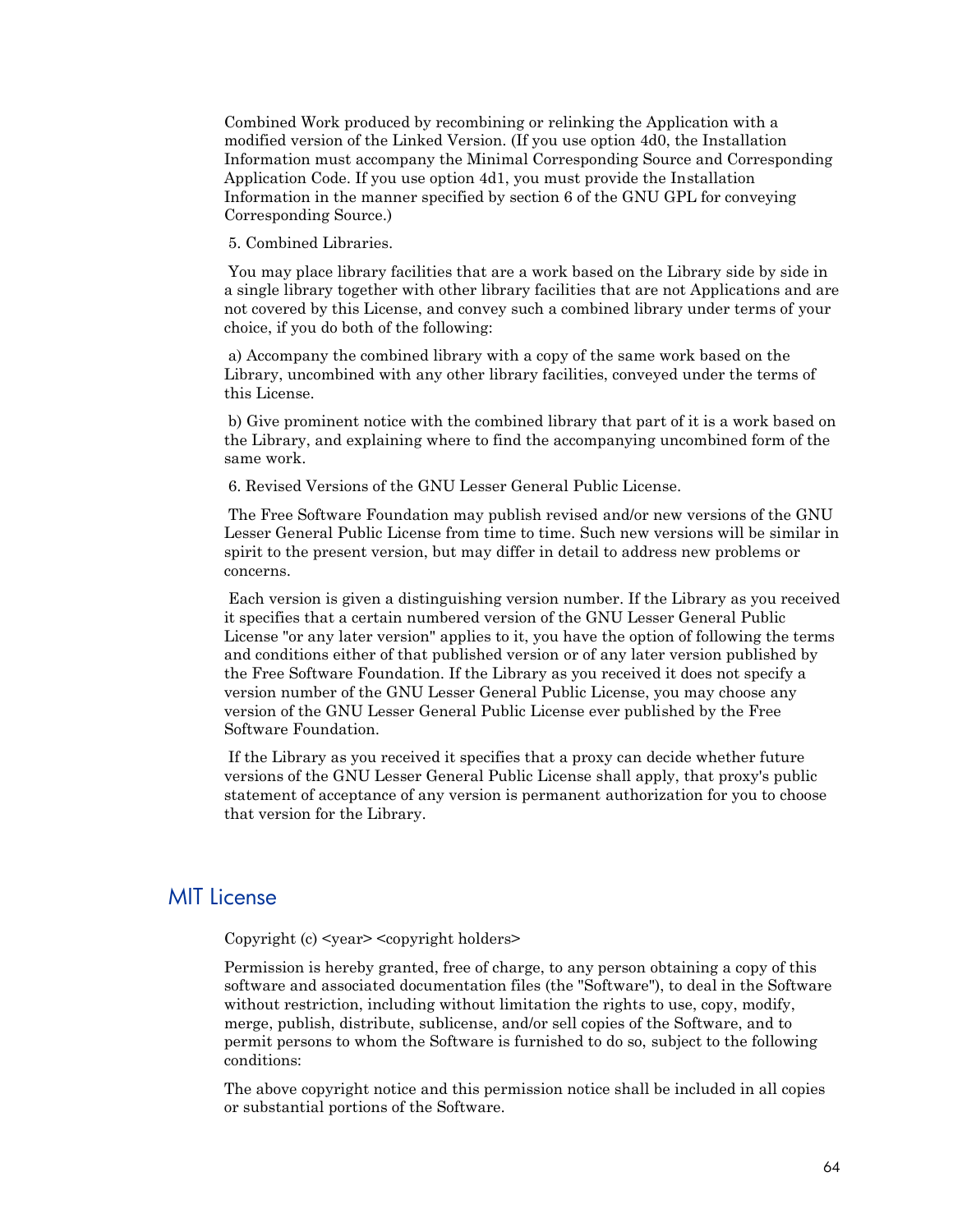THE SOFTWARE IS PROVIDED "AS IS", WITHOUT WARRANTY OF ANY KIND, EXPRESS OR IMPLIED, INCLUDING BUT NOT LIMITED TO THE WARRANTIES OF MERCHANTABILITY, FITNESS FOR A PARTICULAR PURPOSE AND NONINFRINGEMENT. IN NO EVENT SHALL THE AUTHORS OR COPYRIGHT HOLDERS BE LIABLE FOR ANY CLAIM, DAMAGES OR OTHER LIABILITY, WHETHER IN AN ACTION OF CONTRACT, TORT OR OTHERWISE, ARISING FROM, OUT OF OR IN CONNECTION WITH THE SOFTWARE OR THE USE OR OTHER DEALINGS IN THE SOFTWARE.

# Mozilla Public License Version 1.1

1. Mozilla Public License Version 1.1

1.1 1. Definitions

1.0.1. "Commercial Use"

means distribution or otherwise making the Covered Code available to a third party.

1.1. "Contributor"

means each entity that creates or contributes to the creation of Modifications.

1.2. "Contributor Version"

means the combination of the Original Code, prior Modifications used by a Contributor, and the Modifications made by that particular Contributor.

1.3. "Covered Code"

means the Original Code or Modifications or the combination of the Original Code and Modifications, in each case including portions thereof.

1.4. "Electronic Distribution Mechanism"

means a mechanism generally accepted in the software development community for the electronic transfer of data.

1.5. "Executable"

means Covered Code in any form other than Source Code.

1.6. "Initial Developer"

means the individual or entity identified as the Initial Developer in the Source Code notice required by Exhibit A.

1.7. "Larger Work"

means a work which combines Covered Code or portions thereof with code not governed by the terms of this License.

1.8. "License"

means this document.

1.8.1. "Licensable"

means having the right to grant, to the maximum extent possible, whether at the time of the initial grant or subsequently acquired, any and all of the rights conveyed herein.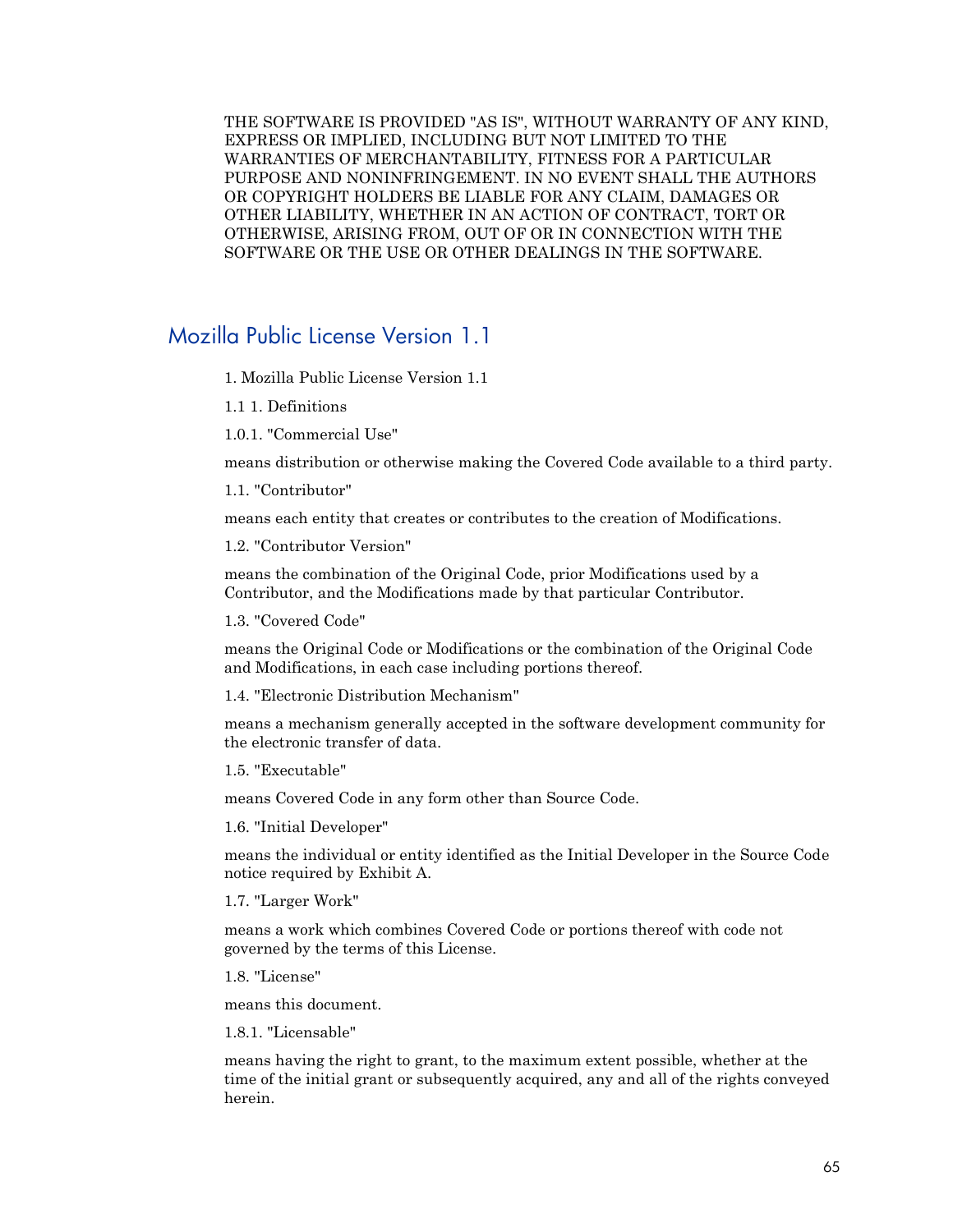#### 1.9. "Modifications"

means any addition to or deletion from the substance or structure of either the Original Code or any previous Modifications. When Covered Code is released as a series of files, a Modification is:

a. Any addition to or deletion from the contents of a file containing Original Code or previous Modifications.

b. Any new file that contains any part of the Original Code or previous Modifications.

#### 1.10. "Original Code"

means Source Code of computer software code which is described in the Source Code notice required by Exhibit A as Original Code, and which, at the time of its release under this License is not already Covered Code governed by this License.

### 1.10.1. "Patent Claims"

means any patent claim(s), now owned or hereafter acquired, including without limitation, method, process, and apparatus claims, in any patent Licensable by grantor.

# 1.11. "Source Code"

means the preferred form of the Covered Code for making modifications to it, including all modules it contains, plus any associated interface definition files, scripts used to control compilation and installation of an Executable, or source code differential comparisons against either the Original Code or another well known, available Covered Code of the Contributor's choice. The Source Code can be in a compressed or archival form provided the appropriate decompression or de-archiving software is widely available for no charge.

1.12. "You" (or "Your")

means an individual or a legal entity exercising rights under, and complying with all of the terms of, this License or a future version of this License issued under Section 6.1. For legal entities, "You" includes any entity which controls, is controlled by, or is under common control with You. For purposes of this definition, "control" means (a) the power, direct or indirect, to cause the direction or management of such entity, whether by contract or otherwise, or (b) ownership of more than fifty percent (50%) of the outstanding shares or beneficial ownership of such entity.

1.2 2. Source Code License.

1.2.(a) 2.1. The Initial Developer Grant.

The Initial Developer hereby grants You a world-wide, royalty-free, non-exclusive license, subject to third party intellectual property claims:

a. under intellectual property rights (other than patent or trademark) Licensable by Initial Developer to use, reproduce, modify, display, perform, sublicense and distribute the Original Code (or portions thereof) with or without Modifications, and/or as part of a Larger Work; and

b. under Patents Claims infringed by the making, using or selling of Original Code, to make, have made, use, practice, sell, and offer for sale, and/or otherwise dispose of the Original Code (or portions thereof).

c. the licenses granted in this Section 2.1 (a) and (b) are effective on the date Initial Developer first distributes Original Code under the terms of this License.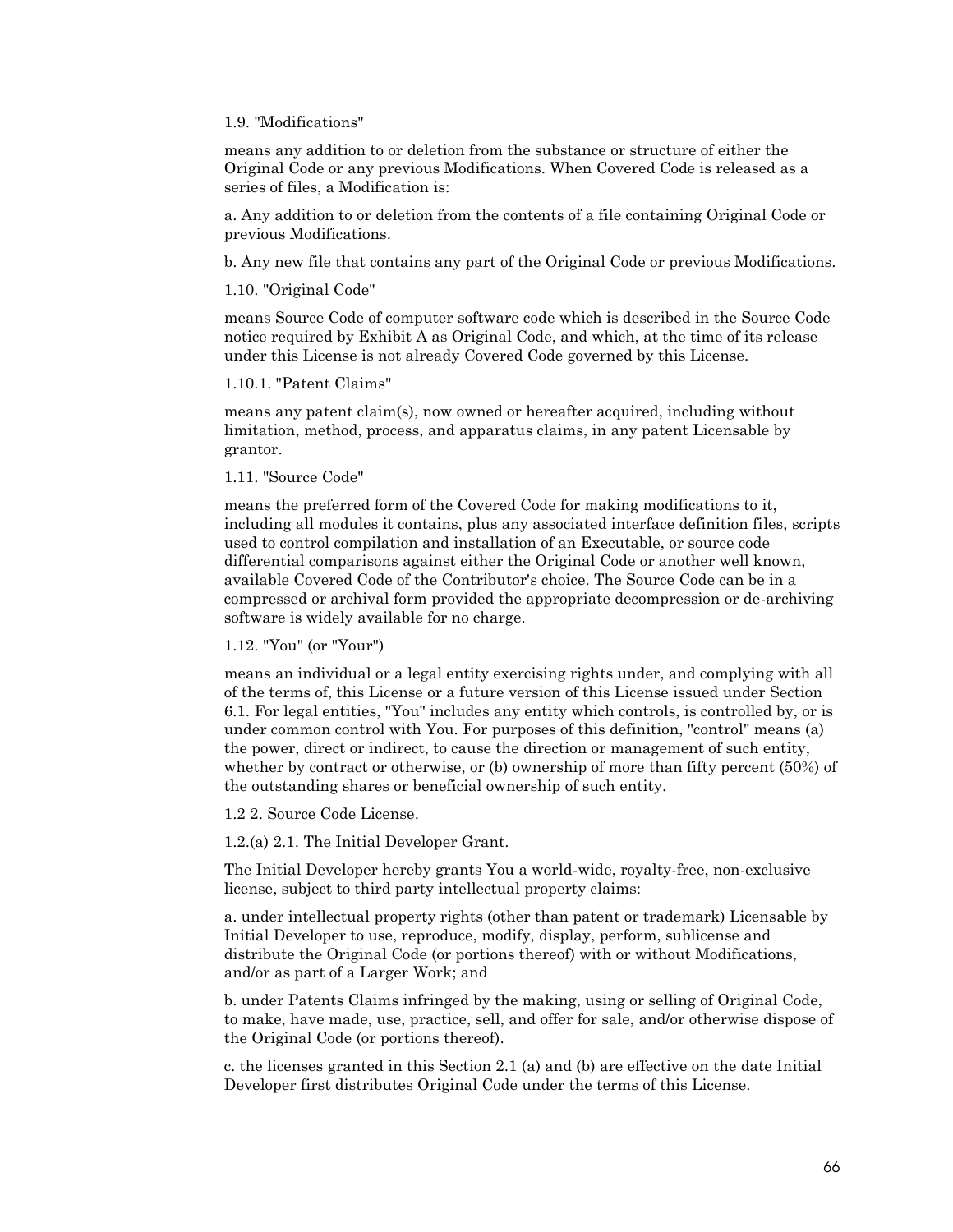d. Notwithstanding Section 2.1 (b) above, no patent license is granted: 1) for code that You delete from the Original Code; 2) separate from the Original Code; or 3) for infringements caused by: i) the modification of the Original Code or ii) the combination of the Original Code with other software or devices.

### 1.2.(b) 2.2. Contributor Grant.

Subject to third party intellectual property claims, each Contributor hereby grants You a world-wide, royalty-free, non-exclusive license

a. under intellectual property rights (other than patent or trademark) Licensable by Contributor, to use, reproduce, modify, display, perform, sublicense and distribute the Modifications created by such Contributor (or portions thereof) either on an unmodified basis, with other Modifications, as Covered Code and/or as part of a Larger Work; and

b. under Patent Claims infringed by the making, using, or selling of Modifications made by that Contributor either alone and/or in combination with its Contributor Version (or portions of such combination), to make, use, sell, offer for sale, have made, and/or otherwise dispose of: 1) Modifications made by that Contributor (or portions thereof); and 2) the combination of Modifications made by that Contributor with its Contributor Version (or portions of such combination).

c. the licenses granted in Sections 2.2 (a) and 2.2 (b) are effective on the date Contributor first makes Commercial Use of the Covered Code.

d. Notwithstanding Section 2.2 (b) above, no patent license is granted: 1) for any code that Contributor has deleted from the Contributor Version; 2) separate from the Contributor Version; 3) for infringements caused by: i) third party modifications of Contributor Version or ii) the combination of Modifications made by that Contributor with other software (except as part of the Contributor Version) or other devices; or 4) under Patent Claims infringed by Covered Code in the absence of Modifications made by that Contributor.

1.3 3. Distribution Obligations.

1.3.(a) 3.1. Application of License.

The Modifications which You create or to which You contribute are governed by the terms of this License, including without limitation Section 2.2. The Source Code version of Covered Code may be distributed only under the terms of this License or a future version of this License released under Section 6.1, and You must include a copy of this License with every copy of the Source Code You distribute. You may not offer or impose any terms on any Source Code version that alters or restricts the applicable version of this License or the recipients' rights hereunder. However, You may include an additional document offering the additional rights described in Section 3.5.

1.3.(b) 3.2. Availability of Source Code.

Any Modification which You create or to which You contribute must be made available in Source Code form under the terms of this License either on the same media as an Executable version or via an accepted Electronic Distribution Mechanism to anyone to whom you made an Executable version available; and if made available via Electronic Distribution Mechanism, must remain available for at least twelve (12) months after the date it initially became available, or at least six (6) months after a subsequent version of that particular Modification has been made available to such recipients. You are responsible for ensuring that the Source Code version remains available even if the Electronic Distribution Mechanism is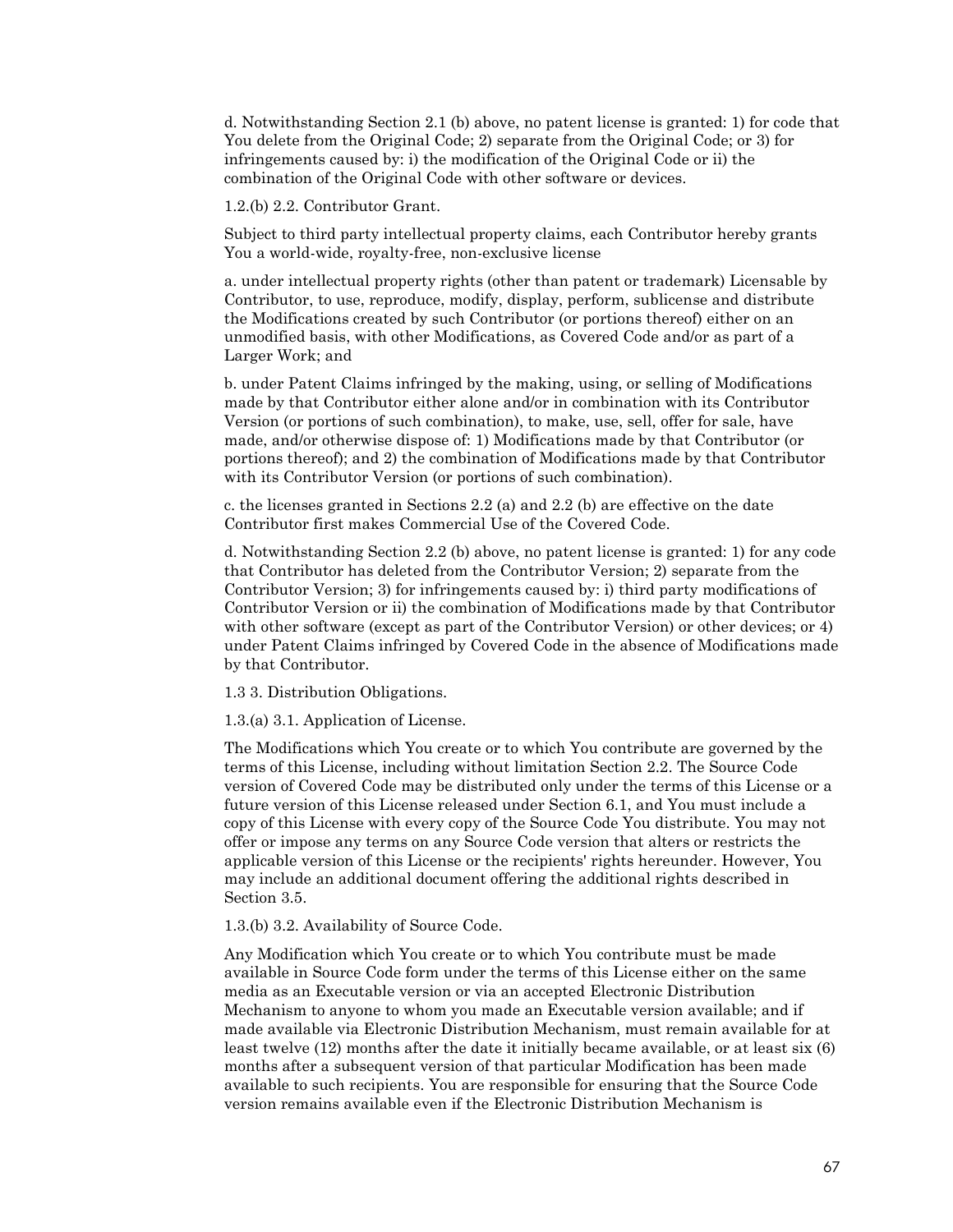maintained by a third party.

1.3.(c) 3.3. Description of Modifications.

You must cause all Covered Code to which You contribute to contain a file documenting the changes You made to create that Covered Code and the date of any change. You must include a prominent statement that the Modification is derived, directly or indirectly, from Original Code provided by the Initial Developer and including the name of the Initial Developer in (a) the Source Code, and (b) in any notice in an Executable version or related documentation in which You describe the origin or ownership of the Covered Code.

1.3.(d) 3.4. Intellectual Property Matters

(a) Third Party Claims

If Contributor has knowledge that a license under a third party's intellectual property rights is required to exercise the rights granted by such Contributor under Sections 2.1 or 2.2, Contributor must include a text file with the Source Code distribution titled "LEGAL" which describes the claim and the party making the claim in sufficient detail that a recipient will know whom to contact. If Contributor obtains such knowledge after the Modification is made available as described in Section 3.2, Contributor shall promptly modify the LEGAL file in all copies Contributor makes available thereafter and shall take other steps (such as notifying appropriate mailing lists or newsgroups) reasonably calculated to inform those who received the Covered Code that new knowledge has been obtained.

#### (b) Contributor APIs

If Contributor's Modifications include an application programming interface and Contributor has knowledge of patent licenses which are reasonably necessary to implement that API, Contributor must also include this information in the LEGAL file.

(c) Representations.

Contributor represents that, except as disclosed pursuant to Section 3.4 (a) above, Contributor believes that Contributor's Modifications are Contributor's original creation(s) and/or Contributor has sufficient rights to grant the rights conveyed by this License.

1.3.(e) 3.5. Required Notices.

You must duplicate the notice in Exhibit A in each file of the Source Code. If it is not possible to put such notice in a particular Source Code file due to its structure, then You must include such notice in a location (such as a relevant directory) where a user would be likely to look for such a notice. If You created one or more Modification(s) You may add your name as a Contributor to the notice described in Exhibit A. You must also duplicate this License in any documentation for the Source Code where You describe recipients' rights or ownership rights relating to Covered Code. You may choose to offer, and to charge a fee for, warranty, support, indemnity or liability obligations to one or more recipients of Covered Code. However, You may do so only on Your own behalf, and not on behalf of the Initial Developer or any Contributor. You must make it absolutely clear than any such warranty, support, indemnity or liability obligation is offered by You alone, and You hereby agree to indemnify the Initial Developer and every Contributor for any liability incurred by the Initial Developer or such Contributor as a result of warranty, support, indemnity or liability terms You offer.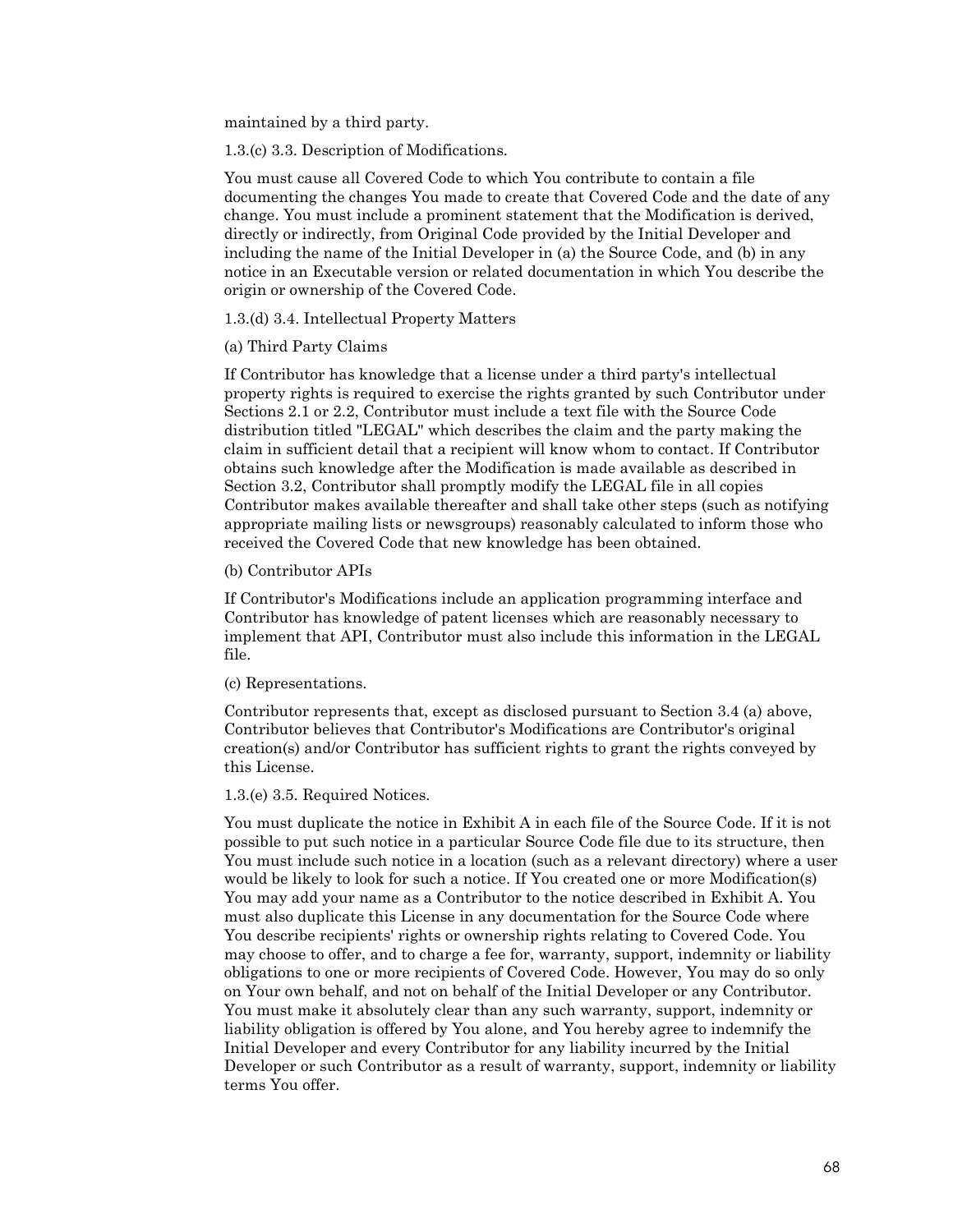1.3.(f) 3.6. Distribution of Executable Versions.

You may distribute Covered Code in Executable form only if the requirements of Sections 3.1, 3.2, 3.3, 3.4 and 3.5 have been met for that Covered Code, and if You include a notice stating that the Source Code version of the Covered Code is available under the terms of this License, including a description of how and where You have fulfilled the obligations of Section 3.2. The notice must be conspicuously included in any notice in an Executable version, related documentation or collateral in which You describe recipients' rights relating to the Covered Code. You may distribute the Executable version of Covered Code or ownership rights under a license of Your choice, which may contain terms different from this License, provided that You are in compliance with the terms of this License and that the license for the Executable version does not attempt to limit or alter the recipient's rights in the Source Code version from the rights set forth in this License. If You distribute the Executable version under a different license You must make it absolutely clear that any terms which differ from this License are offered by You alone, not by the Initial Developer or any Contributor. You hereby agree to indemnify the Initial Developer and every Contributor for any liability incurred by the Initial Developer or such Contributor as a result of any such terms You offer.

1.3.(g) 3.7. Larger Works.

You may create a Larger Work by combining Covered Code with other code not governed by the terms of this License and distribute the Larger Work as a single product. In such a case, You must make sure the requirements of this License are fulfilled for the Covered Code.

1.4 4. Inability to Comply Due to Statute or Regulation.

If it is impossible for You to comply with any of the terms of this License with respect to some or all of the Covered Code due to statute, judicial order, or regulation then You must: (a) comply with the terms of this License to the maximum extent possible; and (b) describe the limitations and the code they affect. Such description must be included in the LEGAL file described in Section 3.4 and must be included with all distributions of the Source Code. Except to the extent prohibited by statute or regulation, such description must be sufficiently detailed for a recipient of ordinary skill to be able to understand it.

1.5 5. Application of this License.

This License applies to code to which the Initial Developer has attached the notice in Exhibit A and to related Covered Code.

1.6 6. Versions of the License.

1.6.(a) 6.1. New Versions

Netscape Communications Corporation ("Netscape") may publish revised and/or new versions of the License from time to time. Each version will be given a distinguishing version number.

1.6.(b) 6.2. Effect of New Versions

Once Covered Code has been published under a particular version of the License, You may always continue to use it under the terms of that version. You may also choose to use such Covered Code under the terms of any subsequent version of the License published by Netscape. No one other than Netscape has the right to modify the terms applicable to Covered Code created under this License.

1.6.(c) 6.3. Derivative Works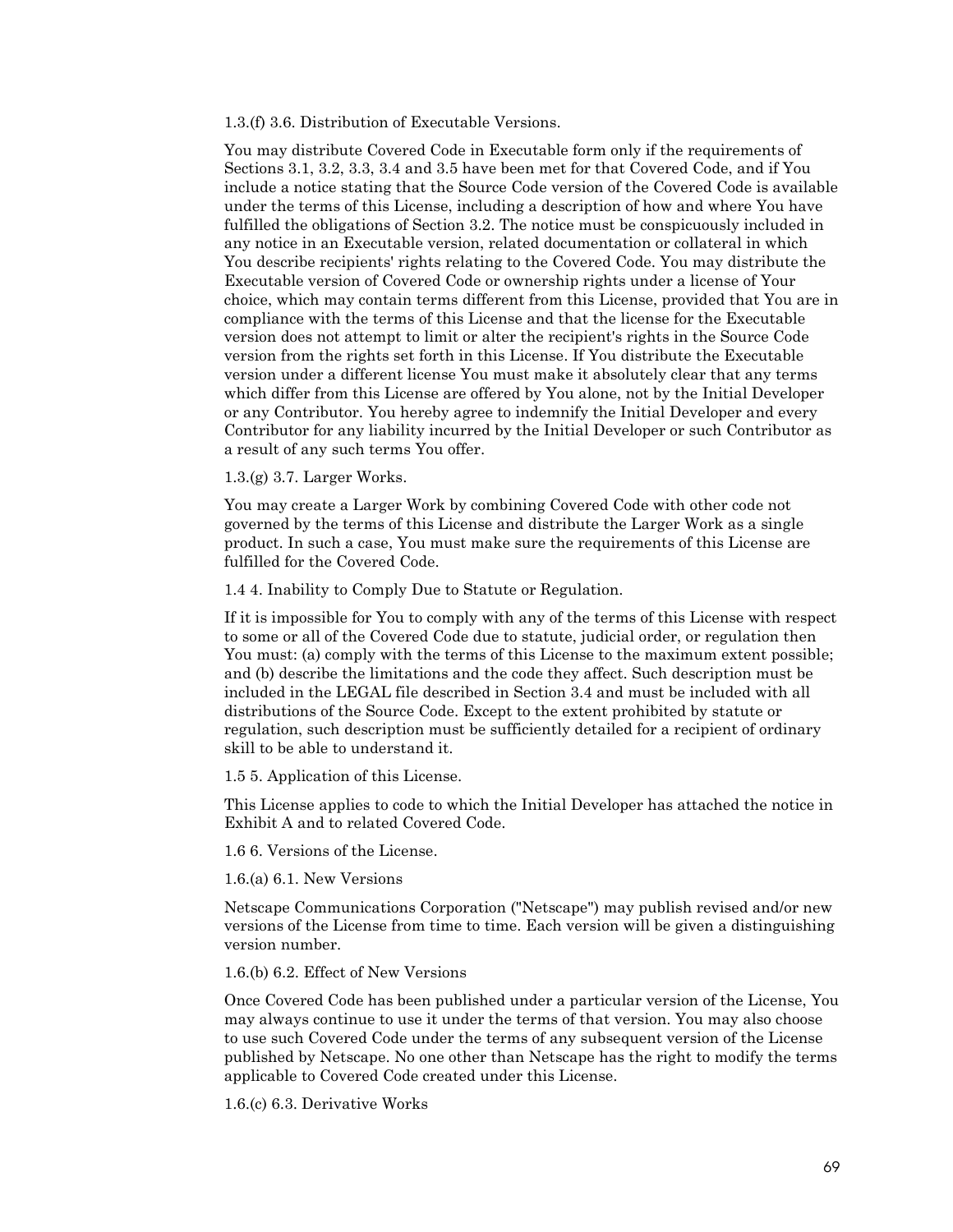If You create or use a modified version of this License (which you may only do in order to apply it to code which is not already Covered Code governed by this License), You must (a) rename Your license so that the phrases "Mozilla", "MOZILLAPL", "MOZPL", "Netscape", "MPL", "NPL" or any confusingly similar phrase do not appear in your license (except to note that your license differs from this License) and (b) otherwise make it clear that Your version of the license contains terms which differ from the Mozilla Public License and Netscape Public License. (Filling in the name of the Initial Developer, Original Code or Contributor in the notice described in Exhibit A shall not of themselves be deemed to be modifications of this License.)

# 1.7 7. DISCLAIMER OF WARRANTY

COVERED CODE IS PROVIDED UNDER THIS LICENSE ON AN "AS IS" BASIS, WITHOUT WARRANTY OF ANY KIND, EITHER EXPRESSED OR IMPLIED, INCLUDING, WITHOUT LIMITATION, WARRANTIES THAT THE COVERED CODE IS FREE OF DEFECTS, MERCHANTABLE, FIT FOR A PARTICULAR PURPOSE OR NON-INFRINGING. THE ENTIRE RISK AS TO THE QUALITY AND PERFORMANCE OF THE COVERED CODE IS WITH YOU. SHOULD ANY COVERED CODE PROVE DEFECTIVE IN ANY RESPECT, YOU (NOT THE INITIAL DEVELOPER OR ANY OTHER CONTRIBUTOR) ASSUME THE COST OF ANY NECESSARY SERVICING, REPAIR OR CORRECTION. THIS DISCLAIMER OF WARRANTY CONSTITUTES AN ESSENTIAL PART OF THIS LICENSE. NO USE OF ANY COVERED CODE IS AUTHORIZED HEREUNDER EXCEPT UNDER THIS DISCLAIMER.

#### 1.8 8. Termination

8.1. This License and the rights granted hereunder will terminate automatically if You fail to comply with terms herein and fail to cure such breach within 30 days of becoming aware of the breach. All sublicenses to the Covered Code which are properly granted shall survive any termination of this License. Provisions which, by their nature, must remain in effect beyond the termination of this License shall survive.

8.2. If You initiate litigation by asserting a patent infringement claim (excluding declatory judgment actions) against Initial Developer or a Contributor (the Initial Developer or Contributor against whom You file such action is referred to as "Participant") alleging that:

a. such Participant's Contributor Version directly or indirectly infringes any patent, then any and all rights granted by such Participant to You under Sections 2.1 and/or 2.2 of this License shall, upon 60 days notice from Participant terminate prospectively, unless if within 60 days after receipt of notice You either: (i) agree in writing to pay Participant a mutually agreeable reasonable royalty for Your past and future use of Modifications made by such Participant, or (ii) withdraw Your litigation claim with respect to the Contributor Version against such Participant. If within 60 days of notice, a reasonable royalty and payment arrangement are not mutually agreed upon in writing by the parties or the litigation claim is not withdrawn, the rights granted by Participant to You under Sections 2.1 and/or 2.2 automatically terminate at the expiration of the 60 day notice period specified above.

b. any software, hardware, or device, other than such Participant's Contributor Version, directly or indirectly infringes any patent, then any rights granted to You by such Participant under Sections 2.1(b) and 2.2(b) are revoked effective as of the date You first made, used, sold, distributed, or had made, Modifications made by that Participant.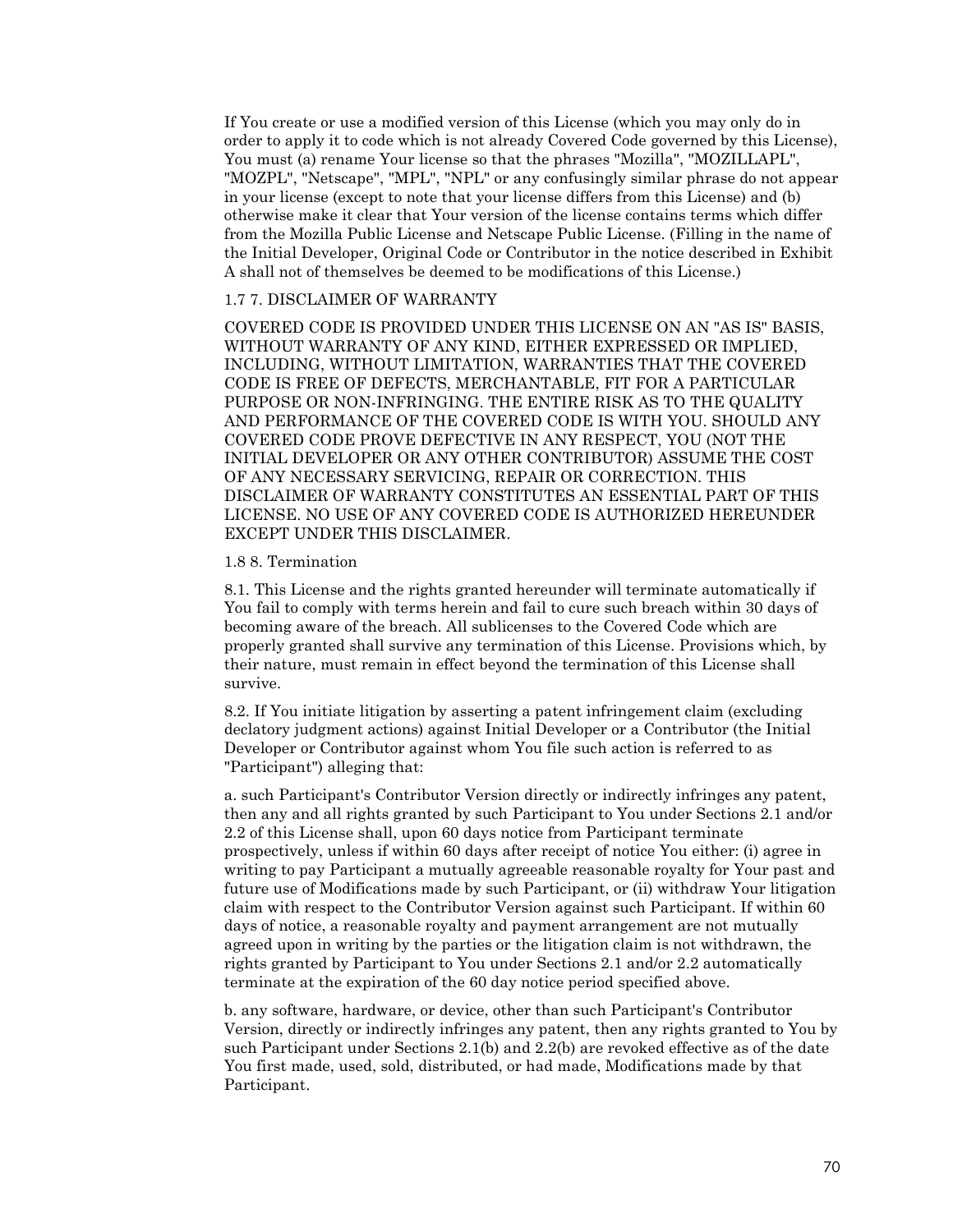8.3. If You assert a patent infringement claim against Participant alleging that such Participant's Contributor Version directly or indirectly infringes any patent where such claim is resolved (such as by license or settlement) prior to the initiation of patent infringement litigation, then the reasonable value of the licenses granted by such Participant under Sections 2.1 or 2.2 shall be taken into account in determining the amount or value of any payment or license.

8.4. In the event of termination under Sections 8.1 or 8.2 above, all end user license agreements (excluding distributors and resellers) which have been validly granted by You or any distributor hereunder prior to termination shall survive termination.

# 1.9 9. LIMITATION OF LIABILITY

UNDER NO CIRCUMSTANCES AND UNDER NO LEGAL THEORY, WHETHER TORT (INCLUDING NEGLIGENCE), CONTRACT, OR OTHERWISE, SHALL YOU, THE INITIAL DEVELOPER, ANY OTHER CONTRIBUTOR, OR ANY DISTRIBUTOR OF COVERED CODE, OR ANY SUPPLIER OF ANY OF SUCH PARTIES, BE LIABLE TO ANY PERSON FOR ANY INDIRECT, SPECIAL, INCIDENTAL, OR CONSEQUENTIAL DAMAGES OF ANY CHARACTER INCLUDING, WITHOUT LIMITATION, DAMAGES FOR LOSS OF GOODWILL, WORK STOPPAGE, COMPUTER FAILURE OR MALFUNCTION, OR ANY AND ALL OTHER COMMERCIAL DAMAGES OR LOSSES, EVEN IF SUCH PARTY SHALL HAVE BEEN INFORMED OF THE POSSIBILITY OF SUCH DAMAGES. THIS LIMITATION OF LIABILITY SHALL NOT APPLY TO LIABILITY FOR DEATH OR PERSONAL INJURY RESULTING FROM SUCH PARTY'S NEGLIGENCE TO THE EXTENT APPLICABLE LAW PROHIBITS SUCH LIMITATION. SOME JURISDICTIONS DO NOT ALLOW THE EXCLUSION OR LIMITATION OF INCIDENTAL OR CONSEQUENTIAL DAMAGES, SO THIS EXCLUSION AND LIMITATION MAY NOT APPLY TO YOU.

#### 1.10 10. U.S. government end users

The Covered Code is a "commercial item," as that term is defined in 48 C.F.R. 2.101 (Oct. 1995), consisting of "commercial computer software" and "commercial computer software documentation," as such terms are used in 48 C.F.R. 12.212 (Sept. 1995). Consistent with 48 C.F.R. 12.212 and 48 C.F.R. 227.7202-1 through 227.7202-4 (June 1995), all U.S. Government End Users acquire Covered Code with only those rights set forth herein.

#### 1.11 11. Miscellaneous

This License represents the complete agreement concerning subject matter hereof. If any provision of this License is held to be unenforceable, such provision shall be reformed only to the extent necessary to make it enforceable. This License shall be governed by California law provisions (except to the extent applicable law, if any, provides otherwise), excluding its conflict-of-law provisions. With respect to disputes in which at least one party is a citizen of, or an entity chartered or registered to do business in the United States of America, any litigation relating to this License shall be subject to the jurisdiction of the Federal Courts of the Northern District of California, with venue lying in Santa Clara County, California, with the losing party responsible for costs, including without limitation, court costs and reasonable attorneys' fees and expenses. The application of the United Nations Convention on Contracts for the International Sale of Goods is expressly excluded. Any law or regulation which provides that the language of a contract shall be construed against the drafter shall not apply to this License.

1.12 12. Responsibility for claims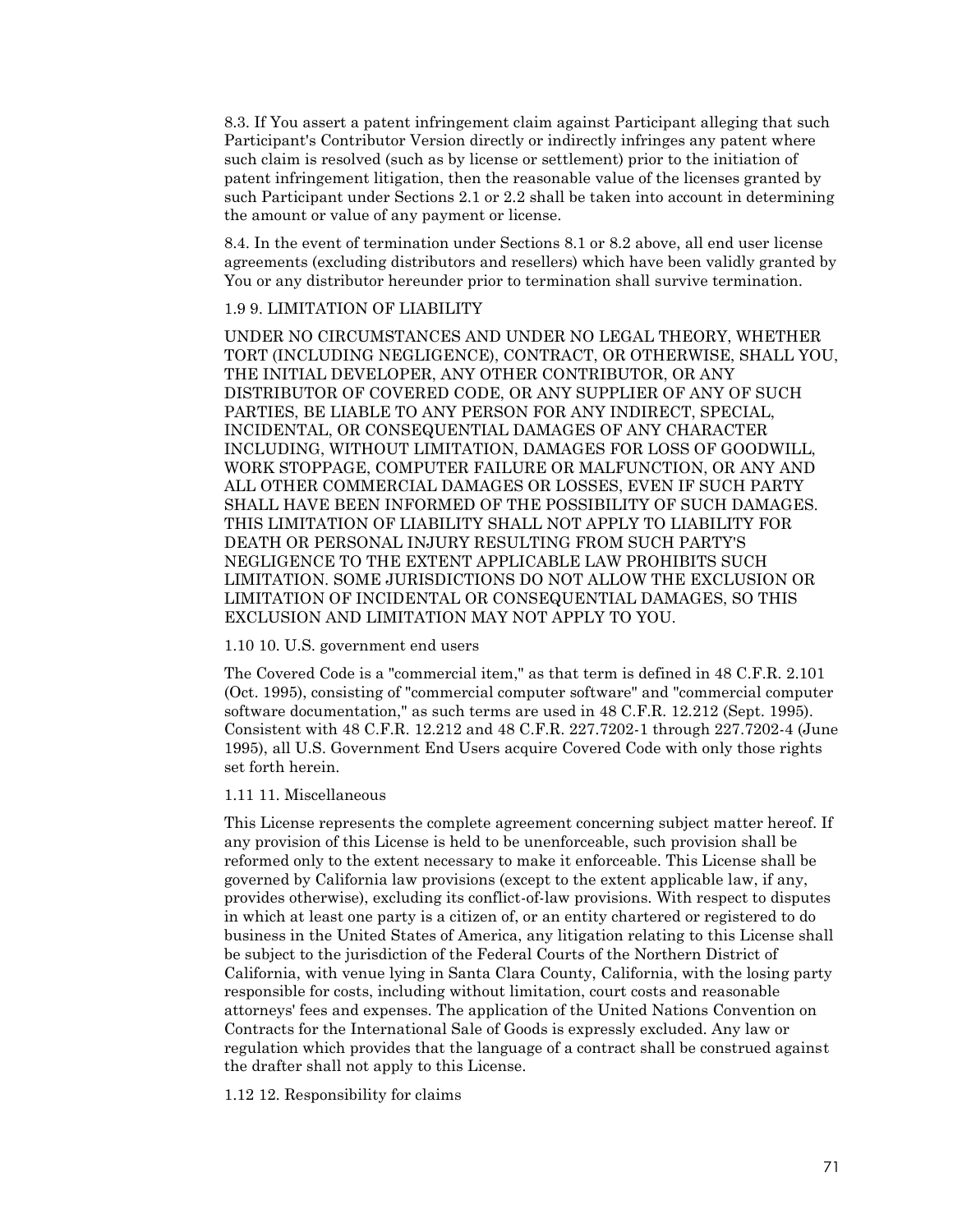As between Initial Developer and the Contributors, each party is responsible for claims and damages arising, directly or indirectly, out of its utilization of rights under this License and You agree to work with Initial Developer and Contributors to distribute such responsibility on an equitable basis. Nothing herein is intended or shall be deemed to constitute any admission of liability.

1.13 13. Multiple-licensed code

Initial Developer may designate portions of the Covered Code as "Multiple-Licensed". "Multiple-Licensed" means that the Initial Developer permits you to utilize portions of the Covered Code under Your choice of the MPL or the alternative licenses, if any, specified by the Initial Developer in the file described in Exhibit A.

1.14 Exhibit A - Mozilla Public License.

"The contents of this file are subject to the Mozilla Public License Version 1.1 (the "License"); you may not use this file except in compliance with the License. You may obtain a copy of the License at http://www.mozilla.org/MPL/

Software distributed under the License is distributed on an "AS IS" basis, WITHOUT WARRANTY OF ANY KIND, either express or implied. See the License for the specific language governing rights and limitations under the License.

The Original Code is

The Initial Developer of the Original Code is  $\_\_$ 

Portions created by \_\_\_\_\_\_\_\_\_\_\_\_\_\_\_\_\_\_\_\_\_\_ are Copyright (C) \_\_\_\_\_\_

\_\_\_\_\_\_\_\_\_\_\_\_\_\_\_\_\_\_\_\_\_\_\_. All Rights Reserved.

 $Contribution(s):$ 

Alternatively, the contents of this file may be used under the terms of the \_\_\_\_\_ license (the "[\_\_\_] License"), in which case the provisions of [\_\_\_\_\_\_] License are applicable instead of those above. If you wish to allow use of your version of this file only under the terms of the [\_\_\_\_] License and not to allow others to use your version of this file under the MPL, indicate your decision by deleting the provisions above and replace them with the notice and other provisions required by the  $\lceil \quad \rceil$  License. If you do not delete the provisions above, a recipient may use your version of this file under either the MPL or the [\_\_\_] License."

NOTE: The text of this Exhibit A may differ slightly from the text of the notices in the Source Code files of the Original Code. You should use the text of this Exhibit A rather than the text found in the Original Code Source Code for Your Modifications.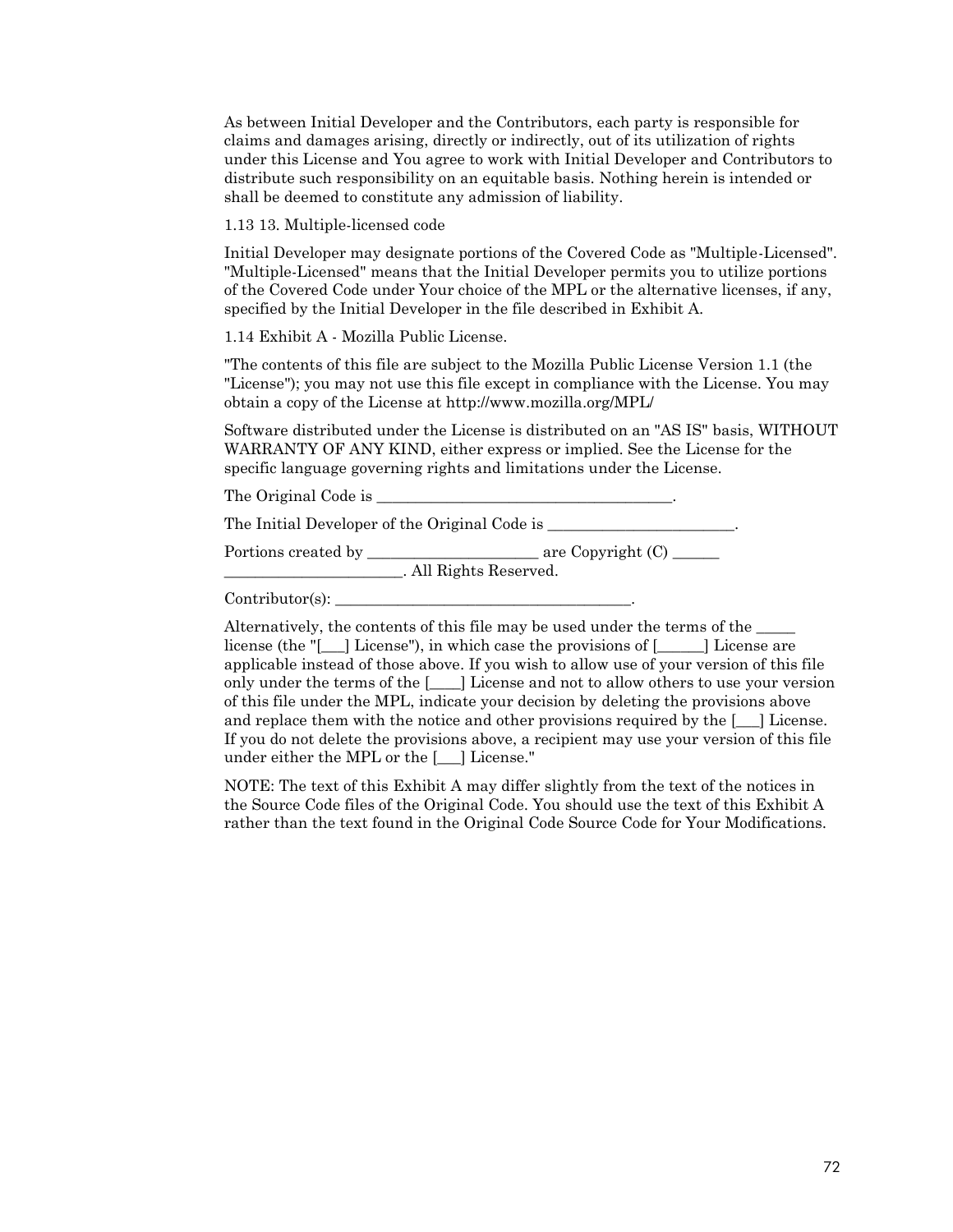# Mozilla Public License Version 2.0

Mozilla Public License Version 2.0

==================================

# 1. Definitions

--------------

1.1. "Contributor"

 means each individual or legal entity that creates, contributes to the creation of, or owns Covered Software.

1.2. "Contributor Version"

 means the combination of the Contributions of others (if any) used by a Contributor and that particular Contributor's Contribution.

1.3. "Contribution"

means Covered Software of a particular Contributor.

1.4. "Covered Software"

 means Source Code Form to which the initial Contributor has attached the notice in Exhibit A, the Executable Form of such Source Code Form, and Modifications of such Source Code Form, in each case including portions thereof.

- 1.5. "Incompatible With Secondary Licenses" means
	- (a) that the initial Contributor has attached the notice described in Exhibit B to the Covered Software; or
	- (b) that the Covered Software was made available under the terms of version 1.1 or earlier of the License, but not also under the terms of a Secondary License.
- 1.6. "Executable Form"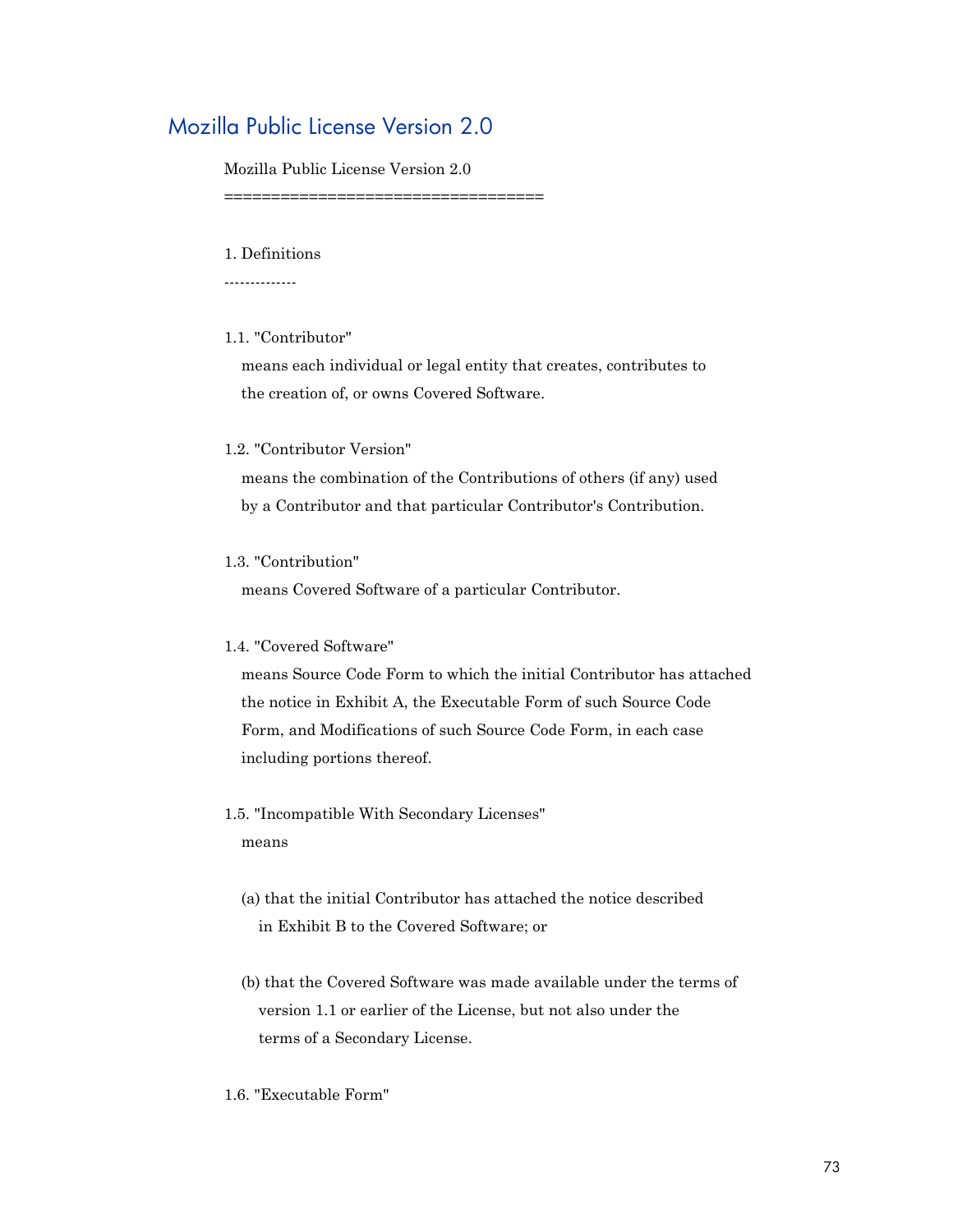means any form of the work other than Source Code Form.

1.7. "Larger Work"

 means a work that combines Covered Software with other material, in a separate file or files, that is not Covered Software.

1.8. "License"

means this document.

1.9. "Licensable"

 means having the right to grant, to the maximum extent possible, whether at the time of the initial grant or subsequently, any and all of the rights conveyed by this License.

1.10. "Modifications"

means any of the following:

- (a) any file in Source Code Form that results from an addition to, deletion from, or modification of the contents of Covered Software; or
- (b) any new file in Source Code Form that contains any Covered Software.
- 1.11. "Patent Claims" of a Contributor

 means any patent claim(s), including without limitation, method, process, and apparatus claims, in any patent Licensable by such Contributor that would be infringed, but for the grant of the License, by the making, using, selling, offering for sale, having made, import, or transfer of either its Contributions or its Contributor Version.

1.12. "Secondary License"

 means either the GNU General Public License, Version 2.0, the GNU Lesser General Public License, Version 2.1, the GNU Affero General Public License, Version 3.0, or any later versions of those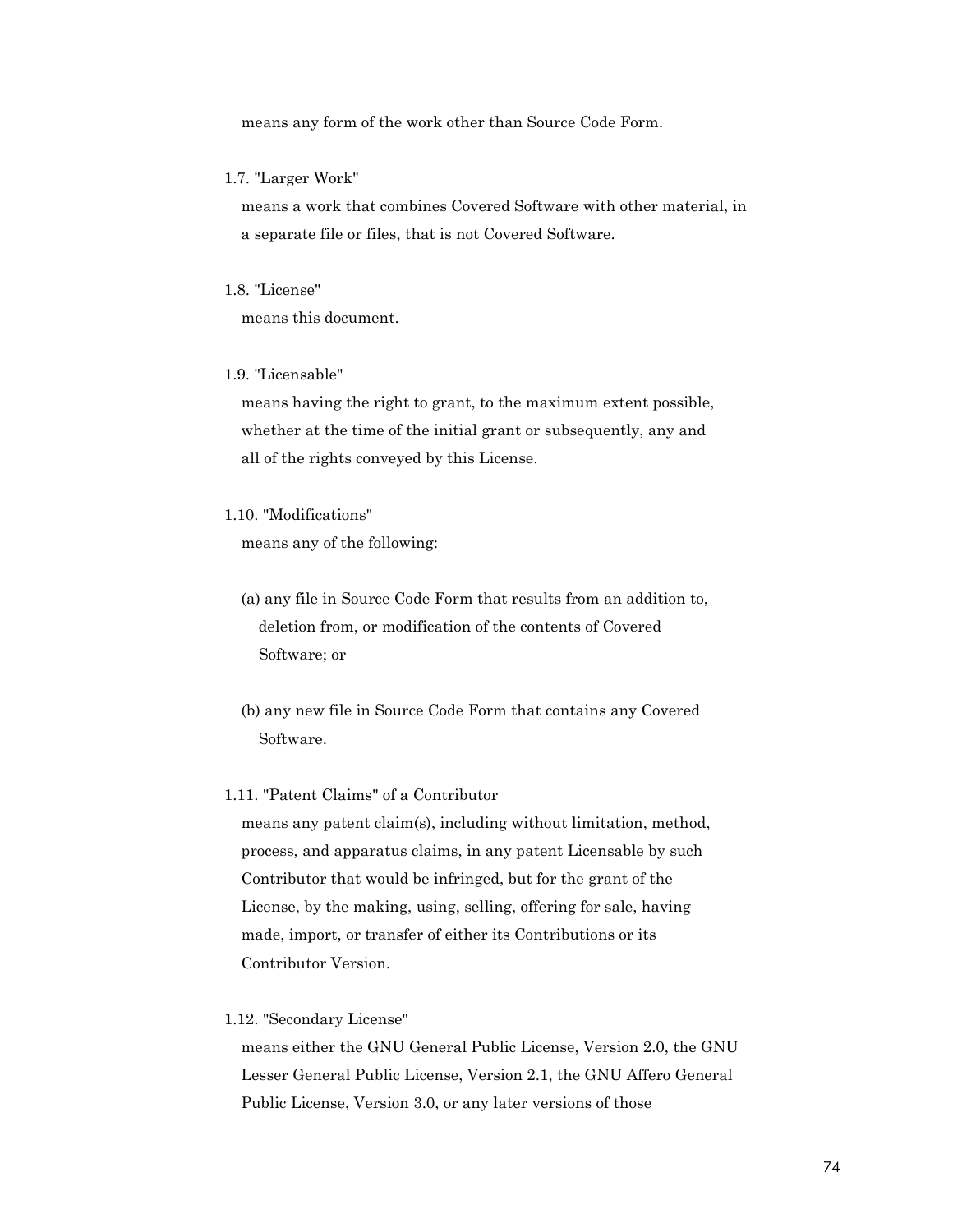licenses.

1.13. "Source Code Form"

means the form of the work preferred for making modifications.

1.14. "You" (or "Your")

 means an individual or a legal entity exercising rights under this License. For legal entities, "You" includes any entity that controls, is controlled by, or is under common control with You. For purposes of this definition, "control" means (a) the power, direct or indirect, to cause the direction or management of such entity, whether by contract or otherwise, or (b) ownership of more than fifty percent (50%) of the outstanding shares or beneficial ownership of such entity.

2. License Grants and Conditions

--------------------------------

2.1. Grants

Each Contributor hereby grants You a world-wide, royalty-free, non-exclusive license:

- (a) under intellectual property rights (other than patent or trademark) Licensable by such Contributor to use, reproduce, make available, modify, display, perform, distribute, and otherwise exploit its Contributions, either on an unmodified basis, with Modifications, or as part of a Larger Work; and
- (b) under Patent Claims of such Contributor to make, use, sell, offer for sale, have made, import, and otherwise transfer either its Contributions or its Contributor Version.
- 2.2. Effective Date

The licenses granted in Section 2.1 with respect to any Contribution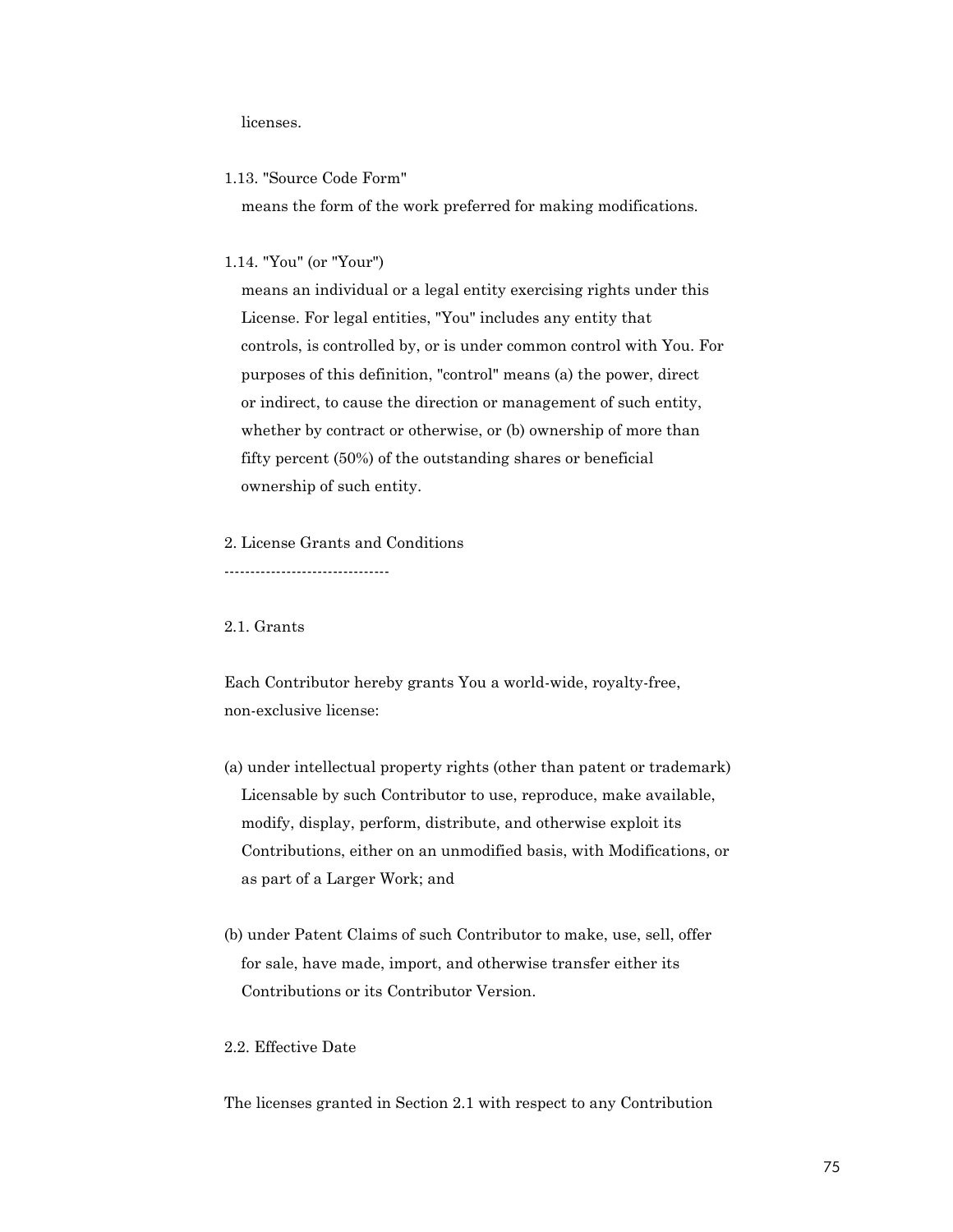become effective for each Contribution on the date the Contributor first distributes such Contribution.

# 2.3. Limitations on Grant Scope

The licenses granted in this Section 2 are the only rights granted under this License. No additional rights or licenses will be implied from the distribution or licensing of Covered Software under this License. Notwithstanding Section 2.1(b) above, no patent license is granted by a Contributor:

- (a) for any code that a Contributor has removed from Covered Software; or
- (b) for infringements caused by: (i) Your and any other third party's modifications of Covered Software, or (ii) the combination of its Contributions with other software (except as part of its Contributor Version); or
- (c) under Patent Claims infringed by Covered Software in the absence of its Contributions.

This License does not grant any rights in the trademarks, service marks, or logos of any Contributor (except as may be necessary to comply with the notice requirements in Section 3.4).

# 2.4. Subsequent Licenses

No Contributor makes additional grants as a result of Your choice to distribute the Covered Software under a subsequent version of this License (see Section 10.2) or under the terms of a Secondary License (if permitted under the terms of Section 3.3).

# 2.5. Representation

Each Contributor represents that the Contributor believes its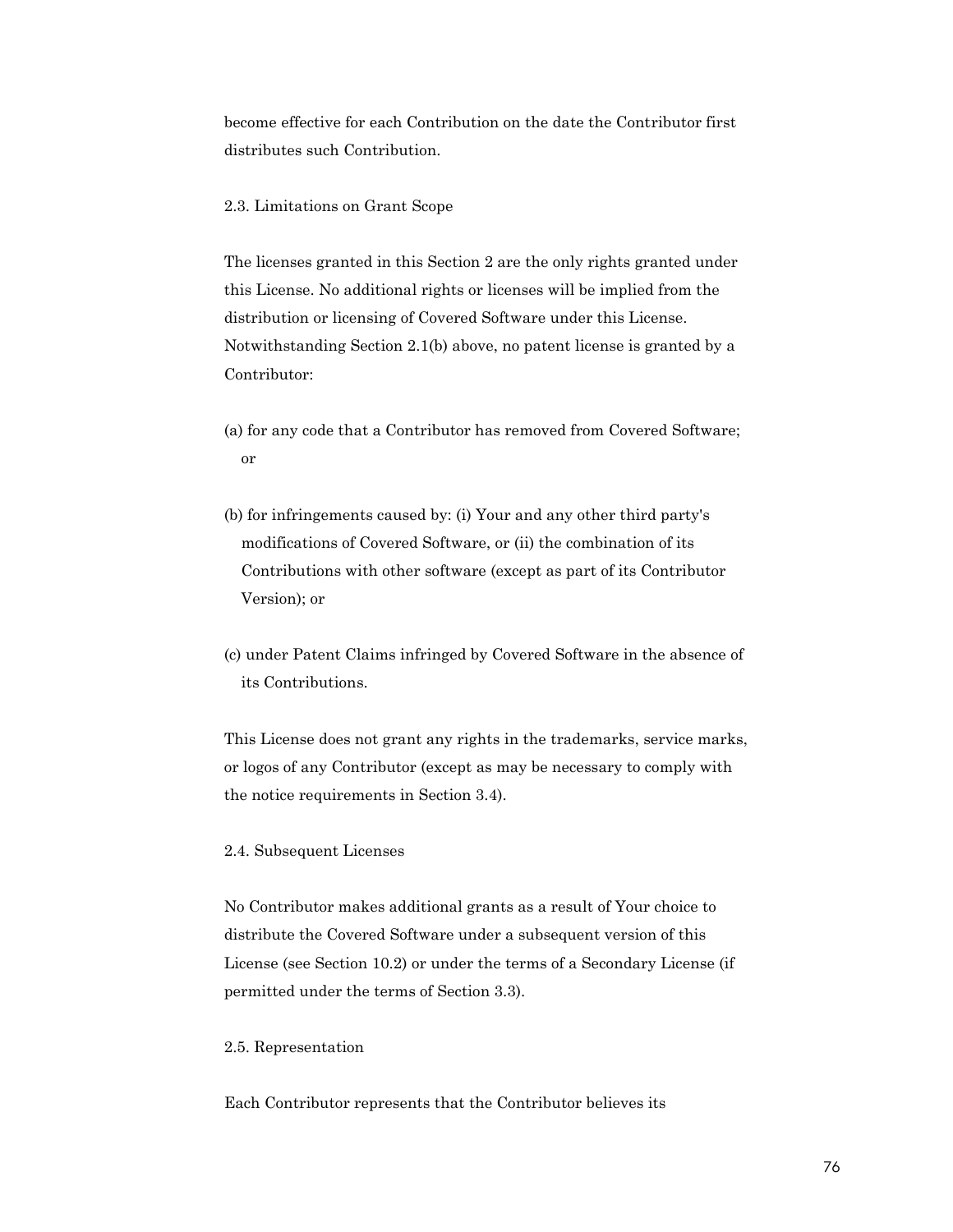Contributions are its original creation(s) or it has sufficient rights to grant the rights to its Contributions conveyed by this License.

2.6. Fair Use

This License is not intended to limit any rights You have under applicable copyright doctrines of fair use, fair dealing, or other equivalents.

2.7. Conditions

Sections 3.1, 3.2, 3.3, and 3.4 are conditions of the licenses granted in Section 2.1.

3. Responsibilities

-------------------

3.1. Distribution of Source Form

All distribution of Covered Software in Source Code Form, including any Modifications that You create or to which You contribute, must be under the terms of this License. You must inform recipients that the Source Code Form of the Covered Software is governed by the terms of this License, and how they can obtain a copy of this License. You may not attempt to alter or restrict the recipients' rights in the Source Code Form.

3.2. Distribution of Executable Form

If You distribute Covered Software in Executable Form then:

(a) such Covered Software must also be made available in Source Code Form, as described in Section 3.1, and You must inform recipients of the Executable Form how they can obtain a copy of such Source Code Form by reasonable means in a timely manner, at a charge no more than the cost of distribution to the recipient; and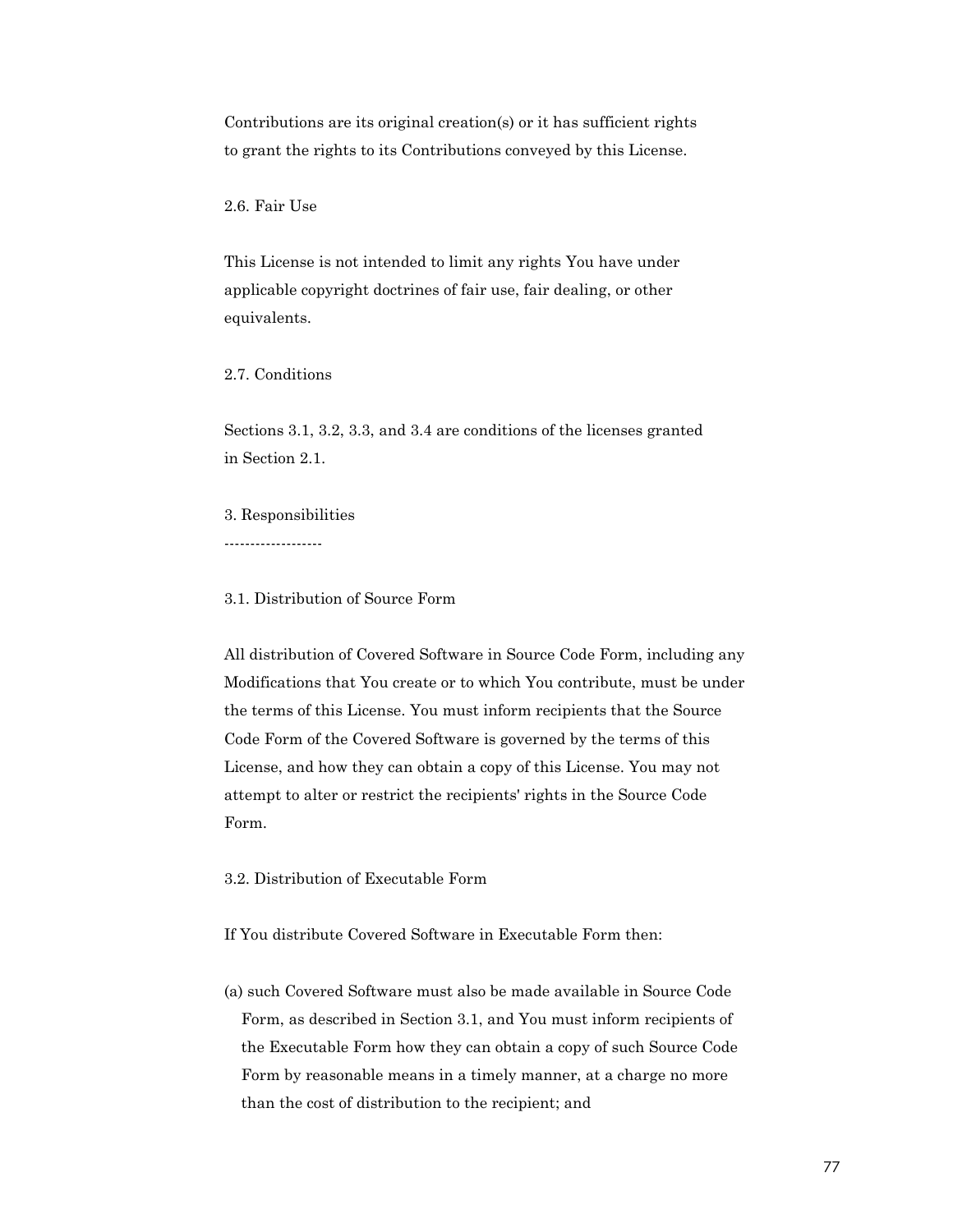(b) You may distribute such Executable Form under the terms of this License, or sublicense it under different terms, provided that the license for the Executable Form does not attempt to limit or alter the recipients' rights in the Source Code Form under this License.

#### 3.3. Distribution of a Larger Work

You may create and distribute a Larger Work under terms of Your choice, provided that You also comply with the requirements of this License for the Covered Software. If the Larger Work is a combination of Covered Software with a work governed by one or more Secondary Licenses, and the Covered Software is not Incompatible With Secondary Licenses, this License permits You to additionally distribute such Covered Software under the terms of such Secondary License(s), so that the recipient of the Larger Work may, at their option, further distribute the Covered Software under the terms of either this License or such Secondary License(s).

#### 3.4. Notices

You may not remove or alter the substance of any license notices (including copyright notices, patent notices, disclaimers of warranty, or limitations of liability) contained within the Source Code Form of the Covered Software, except that You may alter any license notices to the extent required to remedy known factual inaccuracies.

#### 3.5. Application of Additional Terms

You may choose to offer, and to charge a fee for, warranty, support, indemnity or liability obligations to one or more recipients of Covered Software. However, You may do so only on Your own behalf, and not on behalf of any Contributor. You must make it absolutely clear that any such warranty, support, indemnity, or liability obligation is offered by You alone, and You hereby agree to indemnify every Contributor for any liability incurred by such Contributor as a result of warranty, support,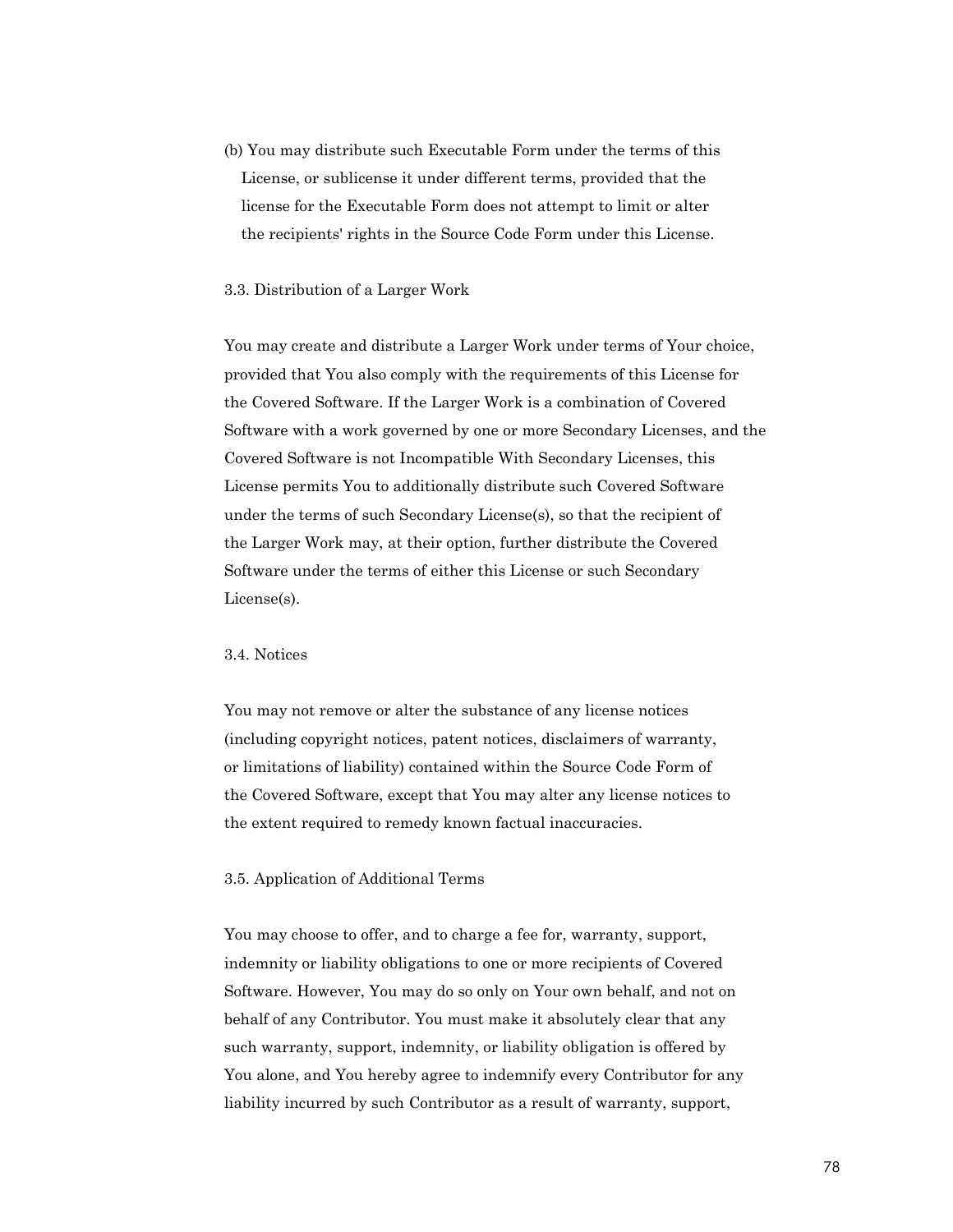indemnity or liability terms You offer. You may include additional disclaimers of warranty and limitations of liability specific to any jurisdiction.

4. Inability to Comply Due to Statute or Regulation ---------------------------------------------------

If it is impossible for You to comply with any of the terms of this License with respect to some or all of the Covered Software due to statute, judicial order, or regulation then You must: (a) comply with the terms of this License to the maximum extent possible; and (b) describe the limitations and the code they affect. Such description must be placed in a text file included with all distributions of the Covered Software under this License. Except to the extent prohibited by statute or regulation, such description must be sufficiently detailed for a recipient of ordinary skill to be able to understand it.

5. Termination

--------------

5.1. The rights granted under this License will terminate automatically if You fail to comply with any of its terms. However, if You become compliant, then the rights granted under this License from a particular Contributor are reinstated (a) provisionally, unless and until such Contributor explicitly and finally terminates Your grants, and (b) on an ongoing basis, if such Contributor fails to notify You of the non-compliance by some reasonable means prior to 60 days after You have come back into compliance. Moreover, Your grants from a particular Contributor are reinstated on an ongoing basis if such Contributor notifies You of the non-compliance by some reasonable means, this is the first time You have received notice of non-compliance with this License from such Contributor, and You become compliant prior to 30 days after Your receipt of the notice.

5.2. If You initiate litigation against any entity by asserting a patent infringement claim (excluding declaratory judgment actions,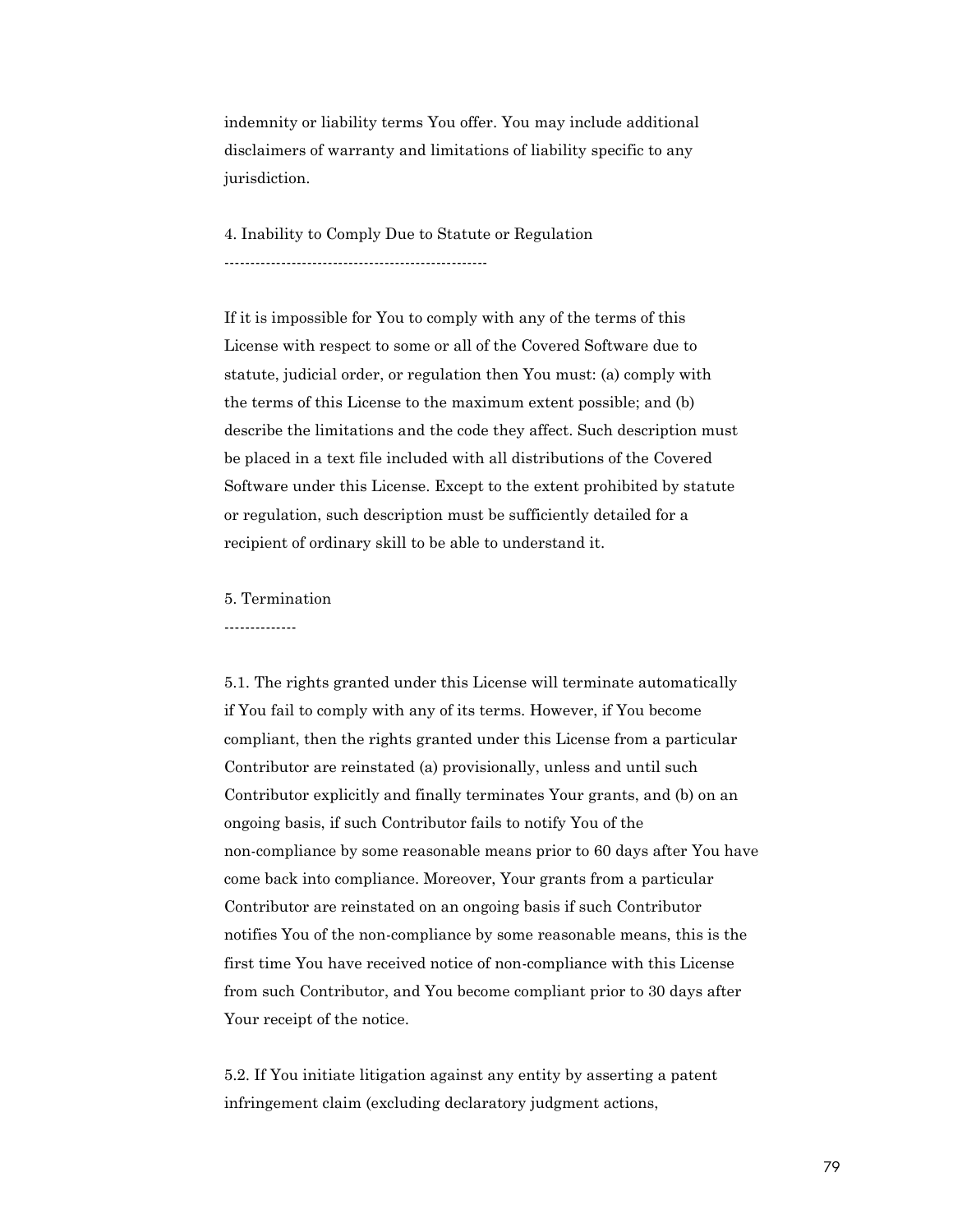counter-claims, and cross-claims) alleging that a Contributor Version directly or indirectly infringes any patent, then the rights granted to You by any and all Contributors for the Covered Software under Section 2.1 of this License shall terminate.

5.3. In the event of termination under Sections 5.1 or 5.2 above, all end user license agreements (excluding distributors and resellers) which have been validly granted by You or Your distributors under this License prior to termination shall survive termination.

6. Disclaimer of Warranty \* -------------------------\* Covered Software is provided under this License on an "as is" \* basis, without warranty of any kind, either expressed, implied, or \* statutory, including, without limitation, warranties that the Covered Software is free of defects, merchantable, fit for a particular purpose or non-infringing. The entire risk as to the  $\ast$ quality and performance of the Covered Software is with You. Should any Covered Software prove defective in any respect, You  $\star$  $\ast$ (not any Contributor) assume the cost of any necessary servicing, \* repair, or correction. This disclaimer of warranty constitutes an \*  $\star$ essential part of this License. No use of any Covered Software is \* authorized under this License except under this disclaimer. 7. Limitation of Liability j. \* Under no circumstances and under no legal theory, whether tort  $\star$ \* (including negligence), contract, or otherwise, shall any

80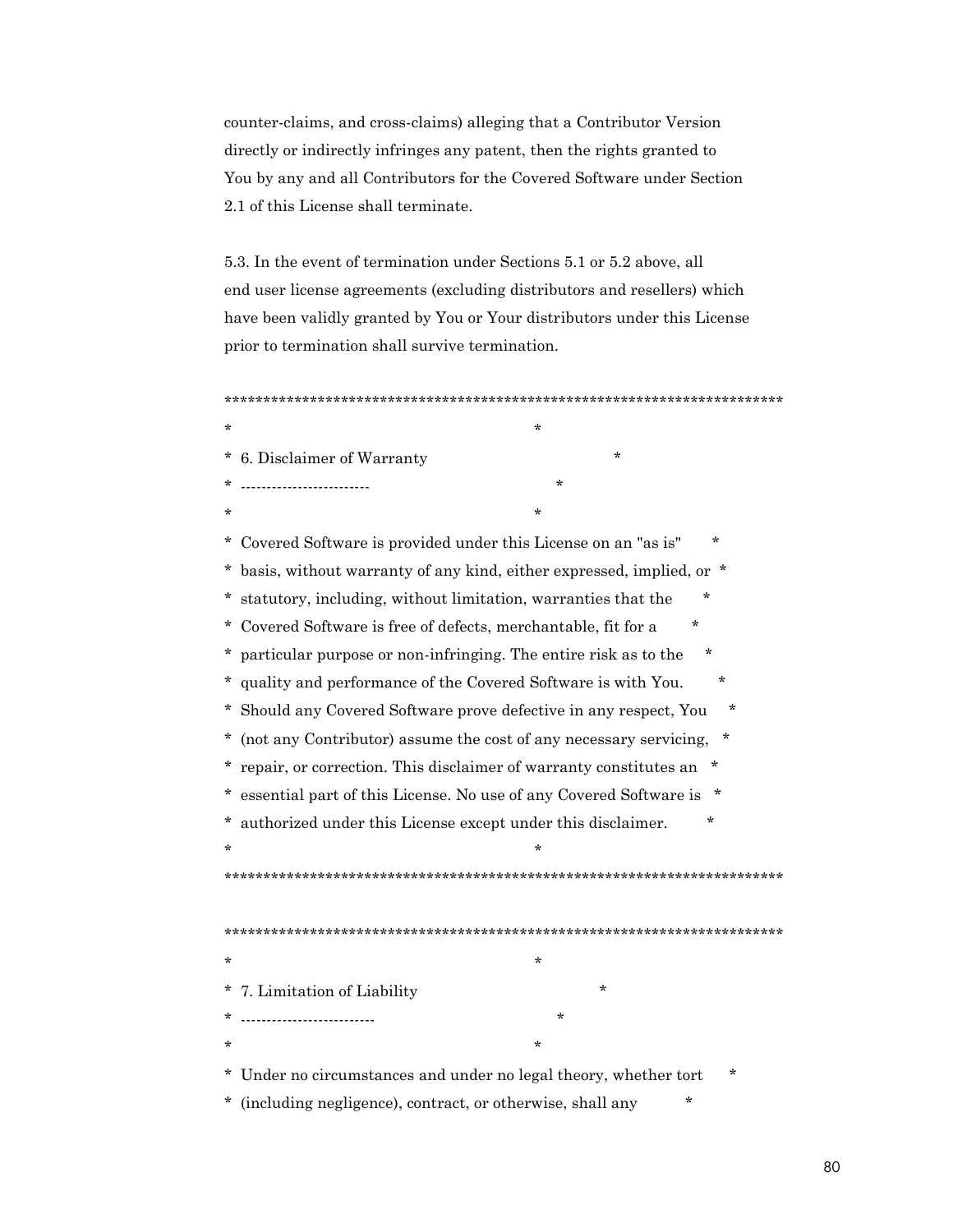|         | $\star$<br>* Contributor, or anyone who distributes Covered Software as        |
|---------|--------------------------------------------------------------------------------|
|         | * permitted above, be liable to You for any direct, indirect,<br>$\star$       |
|         | * special, incidental, or consequential damages of any character<br>÷          |
|         | * including, without limitation, damages for lost profits, loss of *           |
|         | $\ast$<br>* goodwill, work stoppage, computer failure or malfunction, or any   |
|         | $\star$<br>* and all other commercial damages or losses, even if such party    |
|         | $\star$<br>* shall have been informed of the possibility of such damages. This |
|         | * limitation of liability shall not apply to liability for death or *          |
|         | * personal injury resulting from such party's negligence to the<br>$\star$     |
|         | * extent applicable law prohibits such limitation. Some<br>$\star$             |
|         | $\star$<br>* jurisdictions do not allow the exclusion or limitation of         |
|         | $\star$<br>* incidental or consequential damages, so this exclusion and        |
|         | $\star$<br>* limitation may not apply to You.                                  |
| $\star$ | $\star$                                                                        |
|         |                                                                                |

# 8. Litigation

-------------

Any litigation relating to this License may be brought only in the courts of a jurisdiction where the defendant maintains its principal place of business and such litigation shall be governed by laws of that jurisdiction, without reference to its conflict-of-law provisions. Nothing in this Section shall prevent a party's ability to bring cross-claims or counter-claims.

# 9. Miscellaneous

................

This License represents the complete agreement concerning the subject matter hereof. If any provision of this License is held to be unenforceable, such provision shall be reformed only to the extent necessary to make it enforceable. Any law or regulation which provides that the language of a contract shall be construed against the drafter shall not be used to construe this License against a Contributor.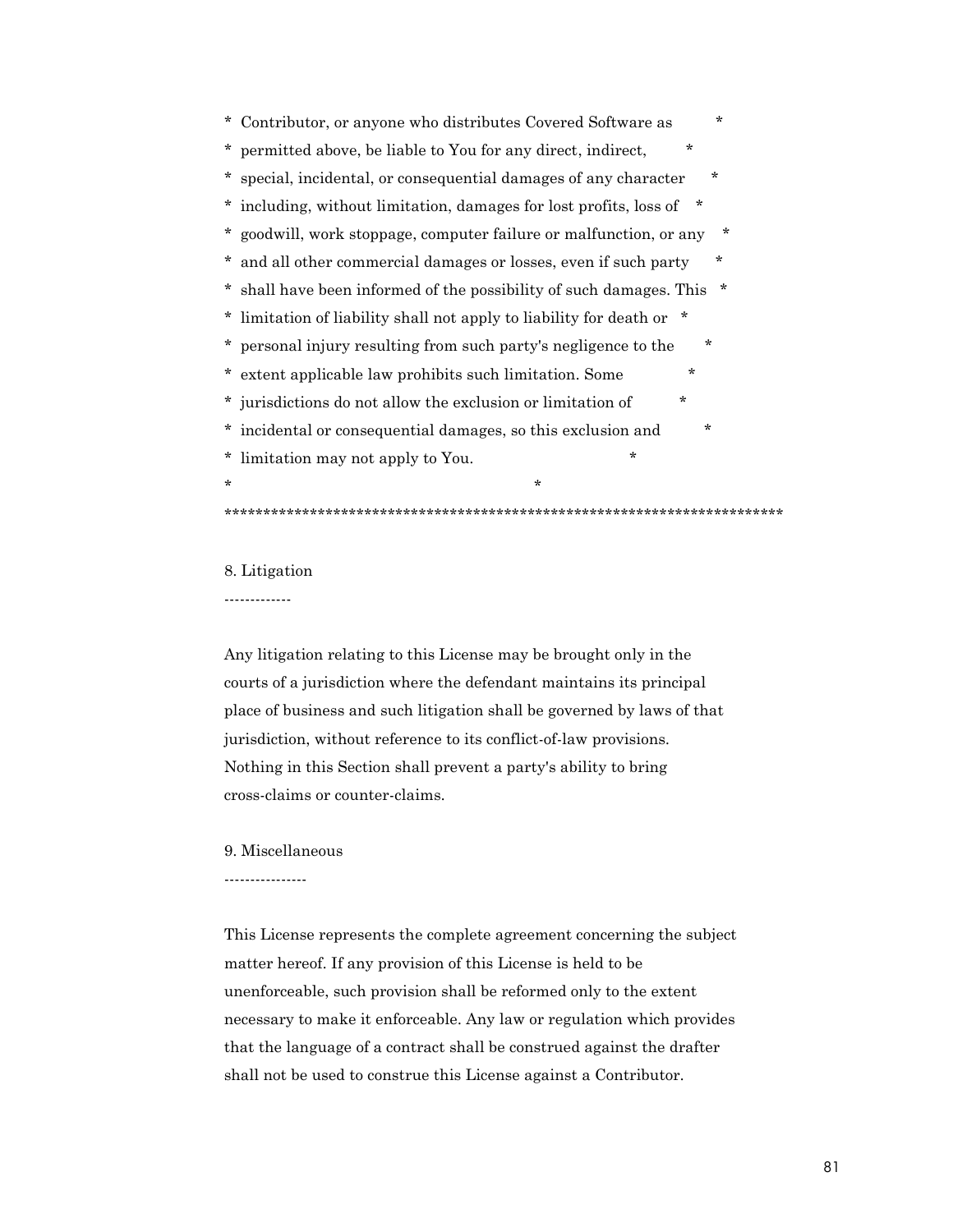10. Versions of the License

---------------------------

10.1. New Versions

Mozilla Foundation is the license steward. Except as provided in Section 10.3, no one other than the license steward has the right to modify or publish new versions of this License. Each version will be given a distinguishing version number.

10.2. Effect of New Versions

You may distribute the Covered Software under the terms of the version of the License under which You originally received the Covered Software, or under the terms of any subsequent version published by the license steward.

10.3. Modified Versions

If you create software not governed by this License, and you want to create a new license for such software, you may create and use a modified version of this License if you rename the license and remove any references to the name of the license steward (except to note that such modified license differs from this License).

10.4. Distributing Source Code Form that is Incompatible With Secondary Licenses

If You choose to distribute Source Code Form that is Incompatible With Secondary Licenses under the terms of this version of the License, the notice described in Exhibit B of this License must be attached.

Exhibit A - Source Code Form License Notice -------------------------------------------

This Source Code Form is subject to the terms of the Mozilla Public